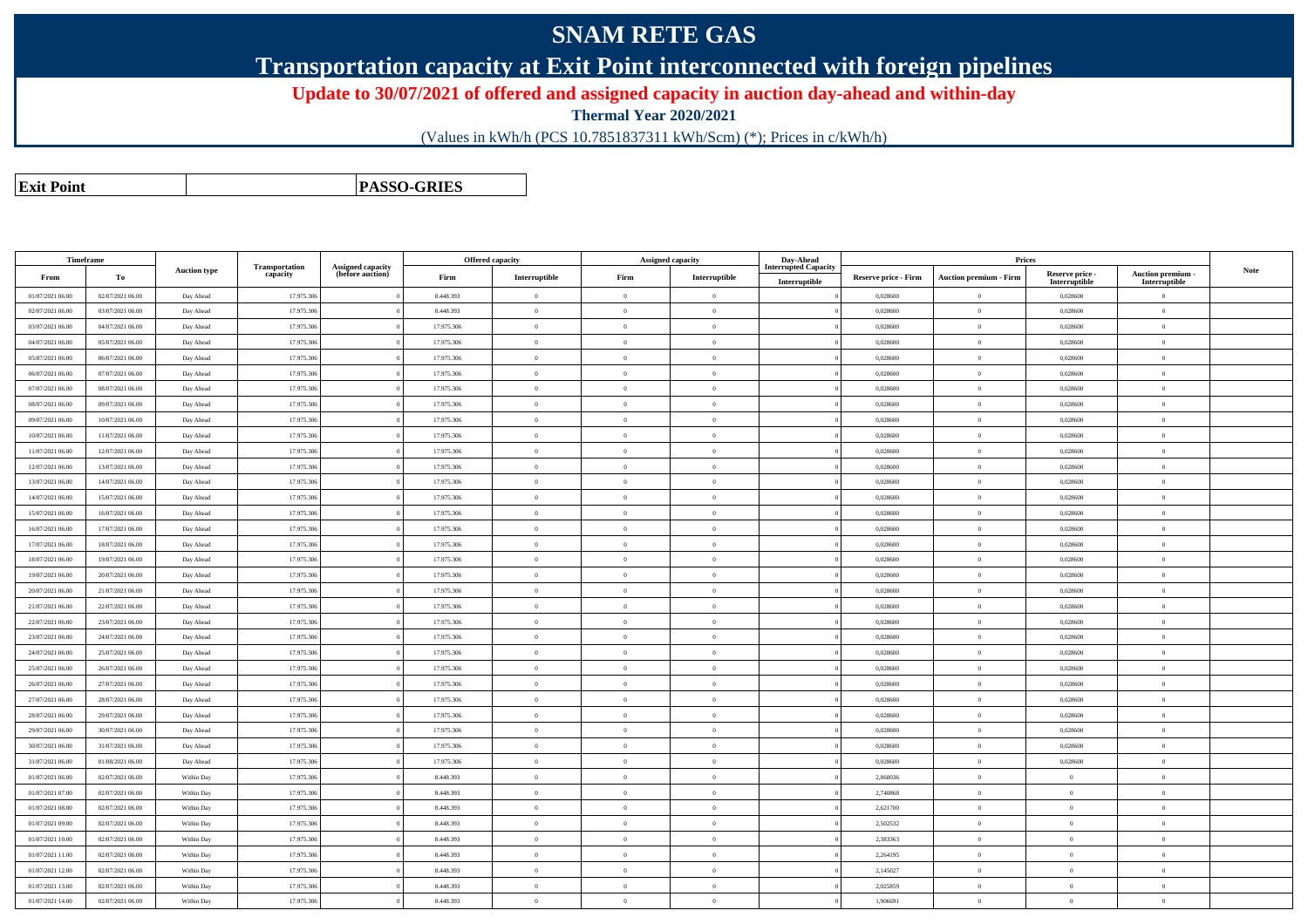| 01/07/2021 15:00                     | 02/07/2021 06:00 | Within Day               | 17.975.306 | 8.448.393  | $\,0\,$                | $\bf{0}$       | $\bf{0}$       |                | 1,787523 | $\,$ 0 $\,$    | $\overline{0}$ | $\,$ 0 $\,$    |  |
|--------------------------------------|------------------|--------------------------|------------|------------|------------------------|----------------|----------------|----------------|----------|----------------|----------------|----------------|--|
| 01/07/2021 16:00                     | 02/07/2021 06:00 | Within Day               | 17.975.306 | 8.448.393  | $\overline{0}$         | $\overline{0}$ | $\overline{0}$ |                | 1,668354 | $\theta$       | $\overline{0}$ | $\overline{0}$ |  |
| 01/07/2021 17:00                     | 02/07/2021 06:00 | Within Day               | 17.975.306 | 8.448.393  | $\mathbf{0}$           | $\overline{0}$ | $\overline{0}$ |                | 1,549186 | $\theta$       | $\overline{0}$ | $\overline{0}$ |  |
| 01/07/2021 18:00                     | 02/07/2021 06:00 | Within Day               | 17.975.306 | 8.448.393  | $\bf{0}$               | $\overline{0}$ | $\overline{0}$ |                | 1,430018 | $\bf{0}$       | $\overline{0}$ | $\bf{0}$       |  |
| 01/07/2021 19:00                     | 02/07/2021 06:00 |                          | 17.975.306 | 8.448.393  | $\bf{0}$               | $\overline{0}$ | $\overline{0}$ |                | 1,310850 | $\,$ 0 $\,$    | $\bf{0}$       | $\bf{0}$       |  |
| 01/07/2021 20:00                     | 02/07/2021 06:00 | Within Day<br>Within Day | 17.975.306 | 8.448.393  | $\overline{0}$         | $\overline{0}$ | $\overline{0}$ |                | 1,191682 | $\theta$       |                | $\overline{0}$ |  |
|                                      |                  |                          |            |            |                        |                |                |                |          |                | $\bf{0}$       |                |  |
| 01/07/2021 21:00                     | 02/07/2021 06:00 | Within Day               | 17.975.306 | 8.448.393  | $\mathbf{0}$           | $\overline{0}$ | $\overline{0}$ |                | 1,072514 | $\bf{0}$       | $\overline{0}$ | $\theta$       |  |
| 01/07/2021 22:00                     | 02/07/2021 06:00 | Within Day               | 17.975.306 | 8.448.393  | $\overline{0}$         | $\mathbf{0}$   | $\overline{0}$ |                | 0,953345 | $\,$ 0 $\,$    | $\overline{0}$ | $\overline{0}$ |  |
| 01/07/2021 23:00                     | 02/07/2021 06:00 | Within Day               | 17.975.306 | 8.448.393  | $\mathbf{0}$           | $\overline{0}$ | $\overline{0}$ |                | 0,834177 | $\theta$       | $\overline{0}$ | $\overline{0}$ |  |
| 02/07/2021 00:00                     | 02/07/2021 06:00 | Within Day               | 17.975.306 | 8.448.393  | $\bf{0}$               | $\overline{0}$ | $\overline{0}$ |                | 0,715009 | $\bf{0}$       | $\overline{0}$ | $\bf{0}$       |  |
| 02/07/2021 01:00                     | 02/07/2021 06:00 | Within Day               | 17.975.306 | 8.448.393  | $\bf{0}$               | $\overline{0}$ | $\overline{0}$ |                | 0,595841 | $\,$ 0 $\,$    | $\mathbf{0}$   | $\theta$       |  |
| 02/07/2021 02:00                     | 02/07/2021 06:00 | Within Day               | 17.975.306 | 8.448.393  | $\mathbf{0}$           | $\overline{0}$ | $\overline{0}$ |                | 0,476673 | $\theta$       | $\overline{0}$ | $\overline{0}$ |  |
| 02/07/2021 03:00                     | 02/07/2021 06:00 | Within Day               | 17.975.306 | 8.448.393  | $\bf{0}$               | $\overline{0}$ | $\overline{0}$ |                | 0,357505 | $\bf{0}$       | $\overline{0}$ | $\bf{0}$       |  |
| 02/07/2021 04:00                     | 02/07/2021 06:00 | Within Day               | 17.975.306 | 8.448.393  | $\overline{0}$         | $\mathbf{0}$   | $\overline{0}$ |                | 0,238336 | $\,$ 0 $\,$    | $\overline{0}$ | $\overline{0}$ |  |
| 02/07/2021 05:00                     | 02/07/2021 06:00 | Within Day               | 17.975.306 | 8.448.393  | $\mathbf{0}$           | $\overline{0}$ | $\overline{0}$ |                | 0,119168 | $\theta$       | $\bf{0}$       | $\overline{0}$ |  |
| 02/07/2021 06:00                     | 03/07/2021 06:00 | Within Day               | 17.975.306 | 8.448.393  | $\mathbf{0}$           | $\overline{0}$ | $\overline{0}$ |                | 2,860036 | $\bf{0}$       | $\overline{0}$ | $\bf{0}$       |  |
| 02/07/2021 07:00                     | 03/07/2021 06:00 | Within Day               | 17.975.306 | 8.448.393  | $\bf{0}$               | $\overline{0}$ | $\overline{0}$ |                | 2,740868 | $\,$ 0 $\,$    | $\mathbf{0}$   | $\overline{0}$ |  |
| 02/07/2021 08:00                     | 03/07/2021 06:00 | Within Day               | 17.975.306 | 8.448.393  | $\mathbf{0}$           | $\overline{0}$ | $\overline{0}$ |                | 2,621700 | $\theta$       | $\overline{0}$ | $\overline{0}$ |  |
| 02/07/2021 09:00                     | 03/07/2021 06:00 | Within Day               | 17.975.306 | 8.448.393  | $\bf{0}$               | $\overline{0}$ | $\bf{0}$       |                | 2,502532 | $\bf{0}$       | $\overline{0}$ | $\bf{0}$       |  |
| 02/07/2021 10:00                     | 03/07/2021 06:00 | Within Day               | 17.975.306 | 8.448.393  | $\bf{0}$               | $\overline{0}$ | $\overline{0}$ |                | 2,383363 | $\,$ 0         | $\mathbf{0}$   | $\bf{0}$       |  |
| 02/07/2021 11:00                     | 03/07/2021 06:00 | Within Day               | 17.975.306 | 8.448.393  | $\overline{0}$         | $\overline{0}$ | $\overline{0}$ |                | 2,264195 | $\theta$       | $\bf{0}$       | $\overline{0}$ |  |
| 02/07/2021 12:00                     | 03/07/2021 06:00 | Within Day               | 17.975.306 | 8.448.393  | $\mathbf{0}$           | $\theta$       | $\overline{0}$ |                | 2,145027 | $\bf{0}$       | $\overline{0}$ | $\theta$       |  |
| 02/07/2021 13:00                     | 03/07/2021 06:00 | Within Day               | 17.975.306 | 8.448.393  | $\overline{0}$         | $\mathbf{0}$   | $\overline{0}$ |                | 2,025859 | $\,$ 0 $\,$    | $\overline{0}$ | $\overline{0}$ |  |
| 02/07/2021 14:00                     | 03/07/2021 06:00 | Within Day               | 17.975.306 | 8.448.393  | $\mathbf{0}$           | $\overline{0}$ | $\overline{0}$ |                | 1,906691 | $\theta$       | $\overline{0}$ | $\overline{0}$ |  |
| 02/07/2021 15:00                     | 03/07/2021 06:00 | Within Day               | 17.975.306 | 8.448.393  | $\bf{0}$               | $\overline{0}$ | $\overline{0}$ |                | 1,787523 | $\bf{0}$       | $\overline{0}$ | $\bf{0}$       |  |
| 02/07/2021 16:00                     | 03/07/2021 06:00 | Within Day               | 17.975.306 | 8.448.393  | $\bf{0}$               | $\overline{0}$ | $\overline{0}$ |                | 1,668354 | $\bf{0}$       | $\mathbf{0}$   | $\bf{0}$       |  |
| 02/07/2021 17:00                     | 03/07/2021 06:00 | Within Day               | 17.975.306 | 8.448.393  | $\overline{0}$         | $\overline{0}$ | $\overline{0}$ |                | 1,549186 | $\theta$       | $\overline{0}$ | $\overline{0}$ |  |
| 02/07/2021 18:00                     | 03/07/2021 06:00 | Within Day               | 17.975.306 | 8.448.393  | $\,0\,$                | $\overline{0}$ | $\overline{0}$ |                | 1,430018 | $\bf{0}$       | $\overline{0}$ | $\bf{0}$       |  |
| 02/07/2021 19:00                     | 03/07/2021 06:00 | Within Day               | 17.975.306 | 8.448.393  | $\bf{0}$               | $\overline{0}$ | $\overline{0}$ |                | 1,310850 | $\,$ 0 $\,$    | $\overline{0}$ | $\overline{0}$ |  |
| 02/07/2021 20:00                     | 03/07/2021 06:00 | Within Day               | 17.975.306 | 8.448.393  | $\mathbf{0}$           | $\overline{0}$ | $\overline{0}$ |                | 1,191682 | $\theta$       | $\overline{0}$ | $\overline{0}$ |  |
| 02/07/2021 21:00                     | 03/07/2021 06:00 |                          | 17.975.306 | 8.448.393  | $\mathbf{0}$           | $\overline{0}$ | $\overline{0}$ |                | 1,072514 | $\,$ 0 $\,$    | $\overline{0}$ | $\theta$       |  |
|                                      | 03/07/2021 06:00 | Within Day               | 17.975.306 | 8.448.393  | $\bf{0}$               | $\overline{0}$ | $\overline{0}$ |                | 0,953345 | $\bf{0}$       | $\mathbf{0}$   | $\bf{0}$       |  |
| 02/07/2021 22:00<br>02/07/2021 23:00 | 03/07/2021 06:00 | Within Day               | 17.975.306 | 8.448.393  | $\mathbf{0}$           | $\overline{0}$ | $\overline{0}$ |                | 0,834177 | $\theta$       | $\overline{0}$ | $\overline{0}$ |  |
|                                      |                  | Within Day               |            |            |                        |                |                |                |          |                |                |                |  |
| 03/07/2021 00:00                     | 03/07/2021 06:00 | Within Day               | 17.975.306 | 8.448.393  | $\mathbf{0}$           | $\overline{0}$ | $\overline{0}$ |                | 0,715009 | $\,$ 0 $\,$    | $\overline{0}$ | $\theta$       |  |
| 03/07/2021 01:00                     | 03/07/2021 06:00 | Within Day               | 17.975.306 | 8.448.393  | $\overline{0}$         | $\overline{0}$ | $\overline{0}$ |                | 0,595841 | $\,$ 0 $\,$    | $\overline{0}$ | $\bf{0}$       |  |
| 03/07/2021 02:00                     | 03/07/2021 06:00 | Within Day               | 17.975.306 | 8.448.393  | $\mathbf{0}$           | $\overline{0}$ | $\overline{0}$ |                | 0,476673 | $\theta$       | $\overline{0}$ | $\overline{0}$ |  |
| 03/07/2021 03:00                     | 03/07/2021 06:00 | Within Day               | 17.975.306 | 8.448.393  | $\mathbf{0}$           | $\overline{0}$ | $\theta$       |                | 0,357505 | $\,$ 0 $\,$    | $\overline{0}$ | $\theta$       |  |
| 03/07/2021 04:00                     | 03/07/2021 06:00 | Within Day               | 17.975.306 | 8.448.393  | $\bf{0}$               | $\mathbf{0}$   | $\overline{0}$ |                | 0,238336 | $\,$ 0 $\,$    | $\mathbf{0}$   | $\overline{0}$ |  |
| 03/07/2021 05:00                     | 03/07/2021 06:00 | Within Day               | 17.975.306 | 8.448.393  | $\mathbf{0}$           | $\overline{0}$ | $\overline{0}$ |                | 0,119168 | $\theta$       | $\overline{0}$ | $\overline{0}$ |  |
| 03/07/2021 06:00                     | 04/07/2021 06:00 | Within Day               | 17.975.306 | 17.975.306 | $\,$ 0 $\,$            | $\overline{0}$ | $\bf{0}$       |                | 2,860036 | $\,$ 0 $\,$    | $\overline{0}$ | $\theta$       |  |
| 03/07/2021 07:00                     | 04/07/2021 06:00 | Within Day               | 17.975.306 | 17.975.306 | $\bf{0}$               | $\overline{0}$ | $\overline{0}$ |                | 2,740868 | $\bf{0}$       | $\overline{0}$ | $\bf{0}$       |  |
| 03/07/2021 08:00                     | 04/07/2021 06:00 | Within Day               | 17.975.306 | 17.975.306 | $\mathbf{0}$           | $\overline{0}$ | $\overline{0}$ |                | 2,621700 | $\theta$       | $\overline{0}$ | $\overline{0}$ |  |
| 03/07/2021 09:00                     | 04/07/2021 06:00 | Within Day               | 17.975.306 | 17.975.306 | $\mathbf{0}$           | $\overline{0}$ | $\overline{0}$ |                | 2,502532 | $\,$ 0 $\,$    | $\overline{0}$ | $\theta$       |  |
| 03/07/2021 10:00                     | 04/07/2021 06:00 | Within Day               | 17.975.306 | 17.975.306 | $\bf{0}$               | $\overline{0}$ | $\overline{0}$ |                | 2,383363 | $\,$ 0 $\,$    | $\overline{0}$ | $\bf{0}$       |  |
| 03/07/2021 11:00                     | 04/07/2021 06:00 | Within Day               | 17.975.306 | 17.975.306 | $\mathbf{0}$           | $\overline{0}$ | $\overline{0}$ |                | 2,264195 | $\overline{0}$ | $\theta$       | $\theta$       |  |
| 03/07/2021 12:00                     | 04/07/2021 06:00 | Within Day               | 17.975.306 | 17.975.306 | $\,$ 0 $\,$            | $\overline{0}$ | $\bf{0}$       |                | 2,145027 | $\,$ 0 $\,$    | $\overline{0}$ | $\theta$       |  |
| 03/07/2021 13:00                     | 04/07/2021 06:00 | Within Day               | 17.975.306 | 17.975.306 | $\overline{0}$         | $\overline{0}$ | $\overline{0}$ |                | 2,025859 | $\bf{0}$       | $\overline{0}$ | $\overline{0}$ |  |
| 03/07/2021 14:00                     | 04/07/2021 06:00 | Within Day               | 17.975.306 | 17.975.306 | $\mathbf{0}$           | $\overline{0}$ | $\overline{0}$ |                | 1,906691 | $\mathbf{0}$   | $\overline{0}$ | $\overline{0}$ |  |
| 03/07/2021 15:00                     | 04/07/2021 06:00 | Within Day               | 17.975.306 | 17.975.306 | $\,$ 0                 | $\overline{0}$ | $\overline{0}$ | $\overline{0}$ | 1,787523 | $\,$ 0 $\,$    | $\overline{0}$ | $\,$ 0 $\,$    |  |
| 03/07/2021 16:00                     | 04/07/2021 06:00 | Within Day               | 17.975.306 | 17.975.306 | $\hspace{0.1mm}\bm{0}$ | $\overline{0}$ | $\overline{0}$ |                | 1,668354 | $\,$ 0 $\,$    | $\overline{0}$ | $\overline{0}$ |  |
| 03/07/2021 17:00                     | 04/07/2021 06:00 | Within Day               | 17.975.306 | 17.975.306 | $\mathbf{0}$           | $\overline{0}$ | $\overline{0}$ |                | 1,549186 | $\overline{0}$ | $\overline{0}$ | $\overline{0}$ |  |
| 03/07/2021 18:00                     | 04/07/2021 06:00 | Within Day               | 17.975.306 | 17.975.306 | $\,$ 0 $\,$            | $\overline{0}$ | $\overline{0}$ |                | 1,430018 | $\,$ 0 $\,$    | $\overline{0}$ | $\,$ 0 $\,$    |  |
| 03/07/2021 19:00                     | 04/07/2021 06:00 | Within Day               | 17.975.306 | 17.975.306 | $\overline{0}$         | $\overline{0}$ | $\overline{0}$ |                | 1,310850 | $\overline{0}$ | $\overline{0}$ | $\overline{0}$ |  |
| 03/07/2021 20:00                     | 04/07/2021 06:00 | Within Day               | 17.975.306 | 17.975.306 | $\mathbf{0}$           | $\overline{0}$ | $\overline{0}$ |                | 1,191682 | $\mathbf{0}$   | $\overline{0}$ | $\overline{0}$ |  |
| 03/07/2021 21:00                     | 04/07/2021 06:00 | Within Day               | 17.975.306 | 17.975.306 | $\,$ 0 $\,$            | $\overline{0}$ | $\overline{0}$ | $\overline{0}$ | 1,072514 | $\,$ 0 $\,$    | $\overline{0}$ | $\,$ 0 $\,$    |  |
| 03/07/2021 22:00                     | 04/07/2021 06:00 | Within Day               | 17.975.306 | 17.975.306 | $\,$ 0 $\,$            | $\overline{0}$ | $\overline{0}$ |                | 0,953345 | $\,$ 0 $\,$    | $\overline{0}$ | $\bf{0}$       |  |
| 03/07/2021 23:00                     | 04/07/2021 06:00 | Within Day               | 17.975.306 | 17.975.306 | $\mathbf{0}$           | $\overline{0}$ | $\overline{0}$ |                | 0,834177 | $\mathbf{0}$   | $\overline{0}$ | $\overline{0}$ |  |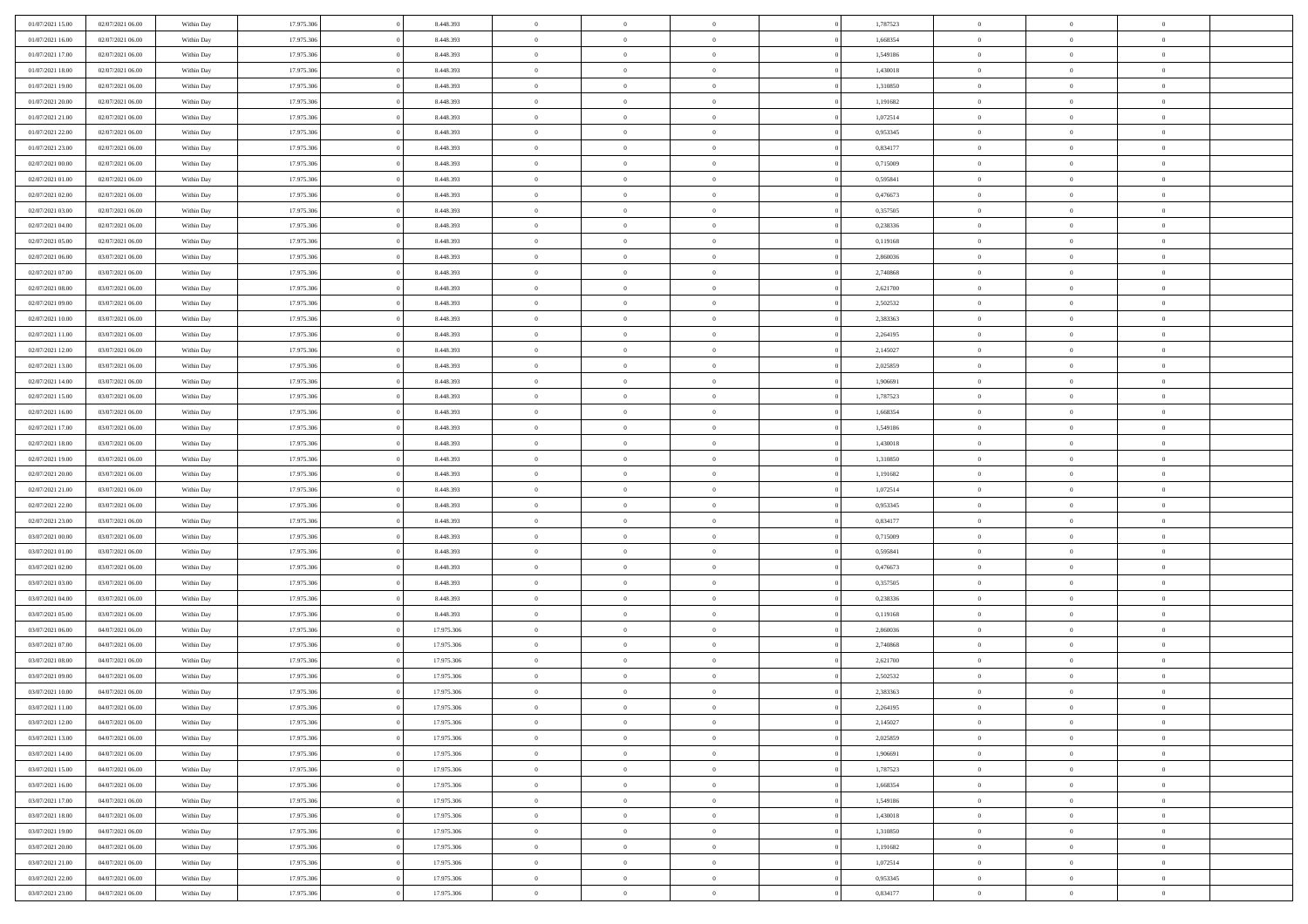| 04/07/2021 00:00 | 04/07/2021 06:00                     | Within Day | 17.975.306 | 17.975.306 | $\,$ 0         | $\bf{0}$       | $\overline{0}$ |          | 0,715009 | $\bf{0}$                 | $\overline{0}$ | $\,0\,$                    |  |
|------------------|--------------------------------------|------------|------------|------------|----------------|----------------|----------------|----------|----------|--------------------------|----------------|----------------------------|--|
| 04/07/2021 01:00 | 04/07/2021 06:00                     | Within Day | 17.975.306 | 17.975.306 | $\overline{0}$ | $\overline{0}$ | $\overline{0}$ |          | 0.595841 | $\overline{0}$           | $\overline{0}$ | $\theta$                   |  |
| 04/07/2021 02:00 | 04/07/2021 06:00                     | Within Day | 17.975.306 | 17.975.306 | $\mathbf{0}$   | $\overline{0}$ | $\overline{0}$ |          | 0,476673 | $\mathbf{0}$             | $\overline{0}$ | $\overline{0}$             |  |
| 04/07/2021 03:00 | 04/07/2021 06:00                     | Within Day | 17.975.306 | 17.975.306 | $\bf{0}$       | $\overline{0}$ | $\overline{0}$ |          | 0,357505 | $\bf{0}$                 | $\overline{0}$ | $\bf{0}$                   |  |
| 04/07/2021 04:00 | 04/07/2021 06:00                     | Within Day | 17.975.306 | 17.975.306 | $\bf{0}$       | $\bf{0}$       | $\overline{0}$ |          | 0,238336 | $\bf{0}$                 | $\mathbf{0}$   | $\theta$                   |  |
| 04/07/2021 05:00 | 04/07/2021 06:00                     | Within Dav | 17.975.306 | 17.975.306 | $\mathbf{0}$   | $\overline{0}$ | $\overline{0}$ |          | 0,119168 | $\mathbf{0}$             | $\overline{0}$ | $\overline{0}$             |  |
|                  |                                      |            |            |            |                |                |                |          |          |                          |                |                            |  |
| 04/07/2021 06:00 | 05/07/2021 06:00                     | Within Day | 17.975.306 | 17.975.306 | $\bf{0}$       | $\bf{0}$       | $\overline{0}$ |          | 2,860036 | $\bf{0}$                 | $\overline{0}$ | $\,0\,$                    |  |
| 04/07/2021 07:00 | 05/07/2021 06:00                     | Within Day | 17.975.306 | 17.975.306 | $\overline{0}$ | $\overline{0}$ | $\overline{0}$ |          | 2,740868 | $\,$ 0 $\,$              | $\overline{0}$ | $\theta$                   |  |
| 04/07/2021 08:00 | 05/07/2021 06:00                     | Within Day | 17.975.306 | 17.975.306 | $\mathbf{0}$   | $\overline{0}$ | $\overline{0}$ |          | 2,621700 | $\mathbf{0}$             | $\overline{0}$ | $\overline{0}$             |  |
| 04/07/2021 09:00 | 05/07/2021 06:00                     | Within Day | 17.975.306 | 17.975.306 | $\bf{0}$       | $\bf{0}$       | $\overline{0}$ |          | 2,502532 | $\bf{0}$                 | $\overline{0}$ | $\,0\,$                    |  |
| 04/07/2021 11:00 | 05/07/2021 06:00                     | Within Day | 17.975.306 | 17.975.306 | $\overline{0}$ | $\overline{0}$ | $\overline{0}$ |          | 2,264195 | $\bf{0}$                 | $\overline{0}$ | $\overline{0}$             |  |
| 04/07/2021 12:00 | 05/07/2021 06:00                     | Within Dav | 17.975.306 | 17.975.306 | $\mathbf{0}$   | $\overline{0}$ | $\overline{0}$ |          | 2,145027 | $\mathbf{0}$             | $\overline{0}$ | $\overline{0}$             |  |
| 04/07/2021 13:00 | 05/07/2021 06:00                     | Within Day | 17.975.306 | 17.975.306 | $\bf{0}$       | $\overline{0}$ | $\bf{0}$       |          | 2,025859 | $\bf{0}$                 | $\overline{0}$ | $\overline{0}$             |  |
| 04/07/2021 14:00 | 05/07/2021 06:00                     | Within Day | 17.975.306 | 17.975.306 | $\bf{0}$       | $\overline{0}$ | $\overline{0}$ |          | 1,906691 | $\bf{0}$                 | $\mathbf{0}$   | $\,0\,$                    |  |
| 04/07/2021 15:00 | 05/07/2021 06:00                     | Within Dav | 17.975.306 | 17.975.306 | $\overline{0}$ | $\overline{0}$ | $\overline{0}$ |          | 1,787523 | $\mathbf{0}$             | $\overline{0}$ | $\overline{0}$             |  |
| 04/07/2021 16:00 | 05/07/2021 06:00                     | Within Day | 17.975.306 | 17.975.306 | $\bf{0}$       | $\bf{0}$       | $\overline{0}$ |          | 1,668354 | $\bf{0}$                 | $\overline{0}$ | $\bf{0}$                   |  |
| 04/07/2021 17.00 | 05/07/2021 06:00                     | Within Day | 17.975.306 | 17.975.306 | $\overline{0}$ | $\overline{0}$ | $\overline{0}$ |          | 1,549186 | $\,$ 0 $\,$              | $\overline{0}$ | $\overline{0}$             |  |
| 04/07/2021 18:00 | 05/07/2021 06:00                     | Within Day | 17.975.306 | 17.975.306 | $\mathbf{0}$   | $\overline{0}$ | $\overline{0}$ |          | 1,430018 | $\mathbf{0}$             | $\overline{0}$ | $\overline{0}$             |  |
| 04/07/2021 19:00 | 05/07/2021 06:00                     | Within Day | 17.975.306 | 17.975.306 | $\,$ 0         | $\bf{0}$       | $\overline{0}$ |          | 1,310850 | $\bf{0}$                 | $\overline{0}$ | $\,0\,$                    |  |
| 04/07/2021 20:00 | 05/07/2021 06:00                     | Within Day | 17.975.306 | 17.975.306 | $\overline{0}$ | $\overline{0}$ | $\overline{0}$ |          | 1,191682 | $\bf{0}$                 | $\overline{0}$ | $\overline{0}$             |  |
| 04/07/2021 21:00 | 05/07/2021 06:00                     | Within Day | 17.975.306 | 17.975.306 | $\mathbf{0}$   | $\overline{0}$ | $\overline{0}$ |          | 1,072514 | $\mathbf{0}$             | $\overline{0}$ | $\overline{0}$             |  |
| 04/07/2021 22.00 | 05/07/2021 06:00                     | Within Day | 17.975.306 | 17.975.306 | $\bf{0}$       | $\overline{0}$ | $\overline{0}$ |          | 0,953345 | $\bf{0}$                 | $\overline{0}$ | $\bf{0}$                   |  |
| 04/07/2021 23:00 | 05/07/2021 06:00                     | Within Day | 17.975.306 | 17.975.306 | $\bf{0}$       | $\bf{0}$       | $\overline{0}$ |          | 0,834177 | $\bf{0}$                 | $\overline{0}$ | $\,0\,$                    |  |
| 05/07/2021 00:00 | 05/07/2021 06:00                     | Within Dav | 17.975.306 | 17.975.306 | $\mathbf{0}$   | $\overline{0}$ | $\overline{0}$ |          | 0,715009 | $\mathbf{0}$             | $\overline{0}$ | $\overline{0}$             |  |
| 05/07/2021 01:00 | 05/07/2021 06:00                     | Within Day | 17.975.306 | 17.975.306 | $\bf{0}$       | $\bf{0}$       | $\overline{0}$ |          | 0,595841 | $\bf{0}$                 | $\overline{0}$ | $\,0\,$                    |  |
| 05/07/2021 02:00 | 05/07/2021 06:00                     | Within Day | 17.975.306 | 17.975.306 | $\overline{0}$ | $\overline{0}$ | $\overline{0}$ |          | 0,476673 | $\bf{0}$                 | $\mathbf{0}$   | $\overline{0}$             |  |
| 05/07/2021 03:00 | 05/07/2021 06:00                     | Within Day | 17.975.306 | 17.975.306 | $\mathbf{0}$   | $\overline{0}$ | $\overline{0}$ |          | 0,357505 | $\mathbf{0}$             | $\overline{0}$ | $\overline{0}$             |  |
| 05/07/2021 04:00 | 05/07/2021 06:00                     | Within Day | 17.975.306 | 17.975.306 | $\bf{0}$       | $\bf{0}$       | $\overline{0}$ |          | 0,238336 | $\bf{0}$                 | $\overline{0}$ | $\,0\,$                    |  |
| 05/07/2021 05:00 | 05/07/2021 06:00                     | Within Day | 17.975.306 | 17.975.306 | $\bf{0}$       | $\overline{0}$ | $\overline{0}$ |          | 0,119168 | $\bf{0}$                 | $\mathbf{0}$   | $\overline{0}$             |  |
| 05/07/2021 06:00 | 06/07/2021 06:00                     | Within Dav | 17.975.306 | 17.975.306 | $\mathbf{0}$   | $\overline{0}$ | $\overline{0}$ |          | 2,860036 | $\mathbf{0}$             | $\overline{0}$ | $\overline{0}$             |  |
| 05/07/2021 07:00 | 06/07/2021 06:00                     | Within Day | 17.975.306 | 17.975.306 | $\bf{0}$       | $\overline{0}$ | $\overline{0}$ |          | 2,740868 | $\,$ 0                   | $\overline{0}$ | $\,$ 0 $\,$                |  |
| 05/07/2021 08:00 | 06/07/2021 06:00                     | Within Day | 17.975.306 | 17.975.306 | $\bf{0}$       | $\overline{0}$ | $\overline{0}$ |          | 2,621700 | $\bf{0}$                 | $\mathbf{0}$   | $\bf{0}$                   |  |
| 05/07/2021 09:00 | 06/07/2021 06:00                     | Within Dav | 17.975.306 | 17.975.306 | $\overline{0}$ | $\overline{0}$ | $\overline{0}$ |          | 2,502532 | $\mathbf{0}$             | $\overline{0}$ | $\overline{0}$             |  |
| 05/07/2021 10:00 | 06/07/2021 06:00                     | Within Day | 17.975.306 | 17.975.306 | $\bf{0}$       | $\overline{0}$ | $\overline{0}$ |          | 2,383363 | $\,$ 0                   | $\overline{0}$ | $\theta$                   |  |
| 05/07/2021 11:00 | 06/07/2021 06:00                     | Within Day | 17.975.306 | 17.975.306 | $\overline{0}$ | $\overline{0}$ | $\overline{0}$ |          | 2,264195 | $\bf{0}$                 | $\overline{0}$ | $\overline{0}$             |  |
| 05/07/2021 12:00 | 06/07/2021 06:00                     | Within Day | 17.975.306 | 17.975.306 | $\mathbf{0}$   | $\overline{0}$ | $\overline{0}$ |          | 2,145027 | $\mathbf{0}$             | $\overline{0}$ | $\overline{0}$             |  |
| 05/07/2021 13:00 | 06/07/2021 06:00                     | Within Day | 17.975.306 | 17.975.306 | $\bf{0}$       | $\overline{0}$ | $\overline{0}$ |          | 2,025859 | $\,$ 0                   | $\overline{0}$ | $\theta$                   |  |
|                  |                                      |            | 17.975.306 |            | $\bf{0}$       | $\overline{0}$ | $\overline{0}$ |          |          |                          | $\mathbf{0}$   |                            |  |
| 05/07/2021 14:00 | 06/07/2021 06:00<br>06/07/2021 06:00 | Within Day |            | 17.975.306 | $\mathbf{0}$   |                |                |          | 1,906691 | $\bf{0}$<br>$\mathbf{0}$ |                | $\bf{0}$<br>$\overline{0}$ |  |
| 05/07/2021 15:00 |                                      | Within Dav | 17.975.306 | 17.975.306 |                | $\overline{0}$ | $\overline{0}$ |          | 1,787523 |                          | $\overline{0}$ |                            |  |
| 05/07/2021 16:00 | 06/07/2021 06:00                     | Within Day | 17.975.306 | 17.975.306 | $\bf{0}$       | $\overline{0}$ | $\overline{0}$ |          | 1,668354 | $\,$ 0                   | $\overline{0}$ | $\theta$                   |  |
| 05/07/2021 17:00 | 06/07/2021 06:00                     | Within Day | 17.975.306 | 17.975.306 | $\bf{0}$       | $\overline{0}$ | $\overline{0}$ |          | 1,549186 | $\bf{0}$                 | $\overline{0}$ | $\bf{0}$                   |  |
| 05/07/2021 18:00 | 06/07/2021 06:00                     | Within Day | 17.975.306 | 17.975.306 | $\mathbf{0}$   | $\overline{0}$ | $\overline{0}$ |          | 1,430018 | $\mathbf{0}$             | $\overline{0}$ | $\overline{0}$             |  |
| 05/07/2021 19:00 | 06/07/2021 06:00                     | Within Day | 17.975.306 | 17.975.306 | $\bf{0}$       | $\overline{0}$ | $\overline{0}$ |          | 1,310850 | $\,$ 0                   | $\overline{0}$ | $\theta$                   |  |
| 05/07/2021 20:00 | 06/07/2021 06:00                     | Within Day | 17.975.306 | 17.975.306 | $\bf{0}$       | $\overline{0}$ | $\overline{0}$ |          | 1,191682 | $\bf{0}$                 | $\overline{0}$ | $\bf{0}$                   |  |
| 05/07/2021 21:00 | 06/07/2021 06:00                     | Within Day | 17.975.306 | 17.975.306 | $\bf{0}$       | $\overline{0}$ | $\Omega$       |          | 1,072514 | $\overline{0}$           | $\theta$       | $\theta$                   |  |
| 05/07/2021 22.00 | 06/07/2021 06:00                     | Within Day | 17.975.306 | 17.975.306 | $\,0\,$        | $\overline{0}$ | $\theta$       |          | 0,953345 | $\,$ 0 $\,$              | $\bf{0}$       | $\theta$                   |  |
| 05/07/2021 23:00 | 06/07/2021 06:00                     | Within Day | 17.975.306 | 17.975.306 | $\overline{0}$ | $\overline{0}$ | $\overline{0}$ |          | 0,834177 | $\overline{0}$           | $\overline{0}$ | $\overline{0}$             |  |
| 06/07/2021 00:00 | 06/07/2021 06:00                     | Within Day | 17.975.306 | 17.975.306 | $\bf{0}$       | $\overline{0}$ | $\overline{0}$ |          | 0,715009 | $\overline{0}$           | $\bf{0}$       | $\mathbf{0}$               |  |
| 06/07/2021 01:00 | 06/07/2021 06:00                     | Within Day | 17.975.306 | 17.975.306 | $\bf{0}$       | $\overline{0}$ | $\overline{0}$ | $\theta$ | 0,595841 | $\,$ 0 $\,$              | $\bf{0}$       | $\,$ 0 $\,$                |  |
| 06/07/2021 02:00 | 06/07/2021 06:00                     | Within Day | 17.975.306 | 17.975.306 | $\bf{0}$       | $\overline{0}$ | $\overline{0}$ |          | 0,476673 | $\,$ 0 $\,$              | $\overline{0}$ | $\overline{0}$             |  |
| 06/07/2021 03:00 | 06/07/2021 06:00                     | Within Day | 17.975.306 | 17.975.306 | $\bf{0}$       | $\overline{0}$ | $\overline{0}$ |          | 0,357505 | $\mathbf{0}$             | $\overline{0}$ | $\overline{0}$             |  |
| 06/07/2021 04:00 | 06/07/2021 06:00                     | Within Day | 17.975.306 | 17.975.306 | $\,0\,$        | $\overline{0}$ | $\overline{0}$ | $\theta$ | 0,238336 | $\,$ 0 $\,$              | $\mathbf{0}$   | $\,$ 0 $\,$                |  |
| 06/07/2021 05:00 | 06/07/2021 06:00                     | Within Day | 17.975.306 | 17.975.306 | $\bf{0}$       | $\overline{0}$ | $\overline{0}$ |          | 0,119168 | $\overline{0}$           | $\overline{0}$ | $\overline{0}$             |  |
| 06/07/2021 06:00 | 07/07/2021 06:00                     | Within Day | 17.975.306 | 17.975.306 | $\bf{0}$       | $\overline{0}$ | $\overline{0}$ |          | 2,860036 | $\mathbf{0}$             | $\bf{0}$       | $\overline{0}$             |  |
| 06/07/2021 07:00 | 07/07/2021 06:00                     | Within Day | 17.975.306 | 17.975.306 | $\,0\,$        | $\overline{0}$ | $\overline{0}$ |          | 2,740868 | $\,$ 0 $\,$              | $\mathbf{0}$   | $\,$ 0 $\,$                |  |
| 06/07/2021 08:00 | 07/07/2021 06:00                     | Within Day | 17.975.306 | 17.975.306 | $\overline{0}$ | $\overline{0}$ | $\overline{0}$ |          | 2,621700 | $\bf{0}$                 | $\mathbf{0}$   | $\overline{0}$             |  |
| 06/07/2021 09:00 | 07/07/2021 06:00                     | Within Day | 17.975.306 | 17.975.306 | $\mathbf{0}$   | $\overline{0}$ | $\overline{0}$ |          | 2,502532 | $\mathbf{0}$             | $\overline{0}$ | $\overline{0}$             |  |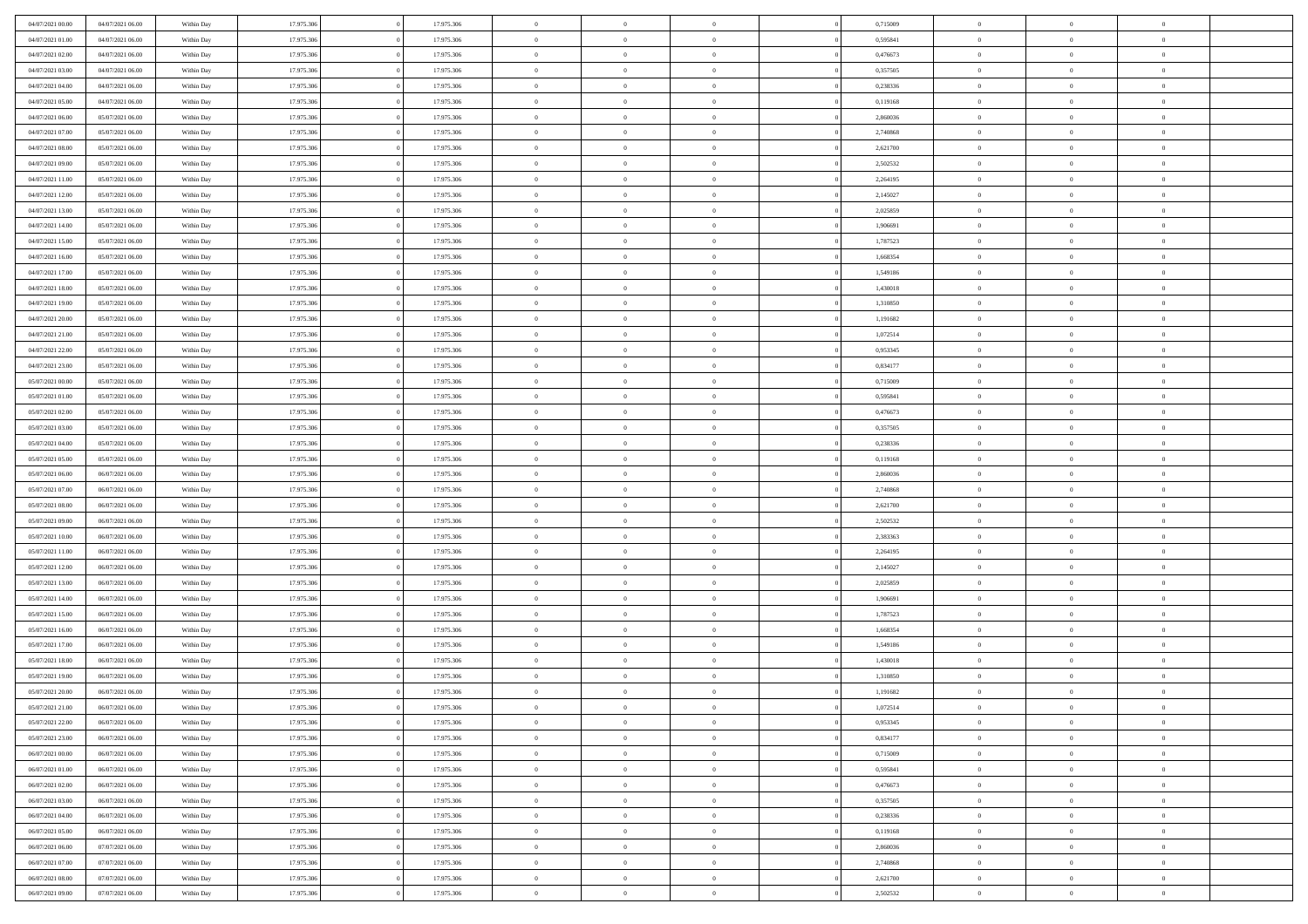| 06/07/2021 10:00 | 07/07/2021 06:00 | Within Day               | 17.975.306 | 17.975.306 | $\,$ 0         | $\bf{0}$       | $\theta$       |          | 2,383363 | $\bf{0}$       | $\overline{0}$ | $\,0\,$        |  |
|------------------|------------------|--------------------------|------------|------------|----------------|----------------|----------------|----------|----------|----------------|----------------|----------------|--|
| 06/07/2021 11:00 | 07/07/2021 06:00 | Within Day               | 17.975.306 | 17.975.306 | $\overline{0}$ | $\overline{0}$ | $\overline{0}$ |          | 2,264195 | $\overline{0}$ | $\overline{0}$ | $\theta$       |  |
| 06/07/2021 12:00 | 07/07/2021 06:00 | Within Dav               | 17.975.306 | 17.975.306 | $\mathbf{0}$   | $\overline{0}$ | $\overline{0}$ |          | 2,145027 | $\mathbf{0}$   | $\overline{0}$ | $\overline{0}$ |  |
| 06/07/2021 13:00 | 07/07/2021 06:00 | Within Day               | 17.975.306 | 17.975.306 | $\bf{0}$       | $\overline{0}$ | $\overline{0}$ |          | 2,025859 | $\bf{0}$       | $\overline{0}$ | $\overline{0}$ |  |
| 06/07/2021 14:00 | 07/07/2021 06:00 | Within Day               | 17.975.306 | 17.975.306 | $\bf{0}$       | $\bf{0}$       | $\overline{0}$ |          | 1,906691 | $\bf{0}$       | $\bf{0}$       | $\theta$       |  |
| 06/07/2021 15:00 | 07/07/2021 06:00 | Within Dav               | 17.975.306 | 17.975.306 | $\overline{0}$ | $\overline{0}$ | $\overline{0}$ |          | 1,787523 | $\mathbf{0}$   | $\overline{0}$ | $\overline{0}$ |  |
| 06/07/2021 16:00 | 07/07/2021 06:00 | Within Day               | 17.975.306 | 17.975.306 | $\bf{0}$       | $\overline{0}$ | $\overline{0}$ |          | 1,668354 | $\bf{0}$       | $\overline{0}$ | $\,0\,$        |  |
| 06/07/2021 17:00 | 07/07/2021 06:00 | Within Day               | 17.975.306 | 17.975.306 | $\overline{0}$ | $\overline{0}$ | $\overline{0}$ |          | 1,549186 | $\,$ 0 $\,$    | $\overline{0}$ | $\theta$       |  |
| 06/07/2021 18:00 | 07/07/2021 06:00 | Within Day               | 17.975.306 | 17.975.306 | $\mathbf{0}$   | $\overline{0}$ | $\overline{0}$ |          | 1,430018 | $\mathbf{0}$   | $\overline{0}$ | $\overline{0}$ |  |
| 06/07/2021 19:00 | 07/07/2021 06:00 | Within Day               | 17.975.306 | 17.975.306 | $\bf{0}$       | $\bf{0}$       | $\overline{0}$ |          | 1,310850 | $\bf{0}$       | $\overline{0}$ | $\,0\,$        |  |
| 06/07/2021 20:00 | 07/07/2021 06:00 |                          | 17.975.306 | 17.975.306 | $\overline{0}$ | $\overline{0}$ | $\overline{0}$ |          | 1,191682 | $\bf{0}$       | $\overline{0}$ | $\overline{0}$ |  |
| 06/07/2021 21:00 | 07/07/2021 06:00 | Within Day<br>Within Dav | 17.975.306 | 17.975.306 | $\mathbf{0}$   | $\overline{0}$ | $\overline{0}$ |          | 1,072514 | $\mathbf{0}$   | $\overline{0}$ | $\overline{0}$ |  |
|                  | 07/07/2021 06:00 |                          |            |            | $\bf{0}$       |                |                |          |          | $\bf{0}$       |                |                |  |
| 06/07/2021 22.00 |                  | Within Day               | 17.975.306 | 17.975.306 |                | $\overline{0}$ | $\overline{0}$ |          | 0,953345 |                | $\overline{0}$ | $\bf{0}$       |  |
| 06/07/2021 23:00 | 07/07/2021 06:00 | Within Day               | 17.975.306 | 17.975.306 | $\bf{0}$       | $\overline{0}$ | $\overline{0}$ |          | 0,834177 | $\bf{0}$       | $\mathbf{0}$   | $\,0\,$        |  |
| 07/07/2021 00:00 | 07/07/2021 06:00 | Within Dav               | 17.975.306 | 17.975.306 | $\overline{0}$ | $\overline{0}$ | $\overline{0}$ |          | 0,715009 | $\mathbf{0}$   | $\overline{0}$ | $\overline{0}$ |  |
| 07/07/2021 01:00 | 07/07/2021 06:00 | Within Day               | 17.975.306 | 17.975.306 | $\bf{0}$       | $\bf{0}$       | $\overline{0}$ |          | 0,595841 | $\bf{0}$       | $\overline{0}$ | $\bf{0}$       |  |
| 07/07/2021 02:00 | 07/07/2021 06:00 | Within Day               | 17.975.306 | 17.975.306 | $\overline{0}$ | $\overline{0}$ | $\overline{0}$ |          | 0,476673 | $\bf{0}$       | $\overline{0}$ | $\overline{0}$ |  |
| 07/07/2021 03:00 | 07/07/2021 06:00 | Within Day               | 17.975.306 | 17.975.306 | $\mathbf{0}$   | $\overline{0}$ | $\overline{0}$ |          | 0,357505 | $\mathbf{0}$   | $\overline{0}$ | $\overline{0}$ |  |
| 07/07/2021 04:00 | 07/07/2021 06:00 | Within Day               | 17.975.306 | 17.975.306 | $\bf{0}$       | $\bf{0}$       | $\overline{0}$ |          | 0,238336 | $\bf{0}$       | $\overline{0}$ | $\,0\,$        |  |
| 07/07/2021 05:00 | 07/07/2021 06:00 | Within Day               | 17.975.306 | 17.975.306 | $\overline{0}$ | $\overline{0}$ | $\overline{0}$ |          | 0,119168 | $\bf{0}$       | $\overline{0}$ | $\overline{0}$ |  |
| 07/07/2021 06:00 | 08/07/2021 06:00 | Within Day               | 17.975.306 | 17.975.306 | $\mathbf{0}$   | $\overline{0}$ | $\overline{0}$ |          | 2,860036 | $\mathbf{0}$   | $\overline{0}$ | $\overline{0}$ |  |
| 07/07/2021 07:00 | 08/07/2021 06:00 | Within Day               | 17.975.306 | 17.975.306 | $\bf{0}$       | $\overline{0}$ | $\overline{0}$ |          | 2,740868 | $\bf{0}$       | $\overline{0}$ | $\bf{0}$       |  |
| 07/07/2021 08:00 | 08/07/2021 06:00 | Within Day               | 17.975.306 | 17.975.306 | $\bf{0}$       | $\bf{0}$       | $\overline{0}$ |          | 2,621700 | $\bf{0}$       | $\bf{0}$       | $\,0\,$        |  |
| 07/07/2021 09:00 | 08/07/2021 06:00 | Within Dav               | 17.975.306 | 17.975.306 | $\mathbf{0}$   | $\overline{0}$ | $\overline{0}$ |          | 2,502532 | $\mathbf{0}$   | $\overline{0}$ | $\overline{0}$ |  |
| 07/07/2021 10:00 | 08/07/2021 06:00 | Within Day               | 17.975.306 | 17.975.306 | $\bf{0}$       | $\bf{0}$       | $\overline{0}$ |          | 2,383363 | $\bf{0}$       | $\overline{0}$ | $\,0\,$        |  |
| 07/07/2021 11:00 | 08/07/2021 06:00 | Within Day               | 17.975.306 | 17.975.306 | $\overline{0}$ | $\overline{0}$ | $\overline{0}$ |          | 2,264195 | $\bf{0}$       | $\mathbf{0}$   | $\overline{0}$ |  |
| 07/07/2021 12:00 | 08/07/2021 06:00 | Within Day               | 17.975.306 | 17.975.306 | $\mathbf{0}$   | $\overline{0}$ | $\overline{0}$ |          | 2,145027 | $\mathbf{0}$   | $\overline{0}$ | $\overline{0}$ |  |
| 07/07/2021 13:00 | 08/07/2021 06:00 | Within Day               | 17.975.306 | 17.975.306 | $\bf{0}$       | $\bf{0}$       | $\overline{0}$ |          | 2,025859 | $\bf{0}$       | $\overline{0}$ | $\,0\,$        |  |
| 07/07/2021 14:00 | 08/07/2021 06:00 | Within Day               | 17.975.306 | 17.975.306 | $\bf{0}$       | $\overline{0}$ | $\overline{0}$ |          | 1,906691 | $\bf{0}$       | $\mathbf{0}$   | $\overline{0}$ |  |
| 07/07/2021 15:00 | 08/07/2021 06:00 | Within Dav               | 17.975.306 | 17.975.306 | $\mathbf{0}$   | $\overline{0}$ | $\overline{0}$ |          | 1,787523 | $\mathbf{0}$   | $\overline{0}$ | $\overline{0}$ |  |
| 07/07/2021 16:00 | 08/07/2021 06:00 | Within Day               | 17.975.306 | 17.975.306 | $\bf{0}$       | $\overline{0}$ | $\overline{0}$ |          | 1,668354 | $\,$ 0         | $\overline{0}$ | $\,$ 0 $\,$    |  |
| 07/07/2021 17:00 | 08/07/2021 06:00 | Within Day               | 17.975.306 | 17.975.306 | $\bf{0}$       | $\overline{0}$ | $\overline{0}$ |          | 1,549186 | $\bf{0}$       | $\overline{0}$ | $\bf{0}$       |  |
| 07/07/2021 18:00 | 08/07/2021 06:00 | Within Dav               | 17.975.306 | 17.975.306 | $\overline{0}$ | $\overline{0}$ | $\overline{0}$ |          | 1,430018 | $\mathbf{0}$   | $\overline{0}$ | $\overline{0}$ |  |
| 07/07/2021 19:00 | 08/07/2021 06:00 | Within Day               | 17.975.306 | 17.975.306 | $\bf{0}$       | $\overline{0}$ | $\theta$       |          | 1,310850 | $\,$ 0         | $\overline{0}$ | $\theta$       |  |
| 07/07/2021 20:00 | 08/07/2021 06:00 | Within Day               | 17.975.306 | 17.975.306 | $\overline{0}$ | $\overline{0}$ | $\overline{0}$ |          | 1,191682 | $\bf{0}$       | $\overline{0}$ | $\overline{0}$ |  |
| 07/07/2021 21:00 | 08/07/2021 06:00 | Within Day               | 17.975.306 | 17.975.306 | $\mathbf{0}$   | $\overline{0}$ | $\overline{0}$ |          | 1,072514 | $\mathbf{0}$   | $\overline{0}$ | $\overline{0}$ |  |
| 07/07/2021 22.00 | 08/07/2021 06:00 | Within Day               | 17.975.306 | 17.975.306 | $\bf{0}$       | $\overline{0}$ | $\theta$       |          | 0,953345 | $\,$ 0         | $\overline{0}$ | $\theta$       |  |
| 07/07/2021 23.00 | 08/07/2021 06:00 | Within Day               | 17.975.306 | 17.975.306 | $\bf{0}$       | $\overline{0}$ | $\overline{0}$ |          | 0,834177 | $\bf{0}$       | $\mathbf{0}$   | $\bf{0}$       |  |
| 08/07/2021 00:00 | 08/07/2021 06:00 | Within Dav               | 17.975.306 | 17.975.306 | $\mathbf{0}$   | $\overline{0}$ | $\overline{0}$ |          | 0,715009 | $\mathbf{0}$   | $\overline{0}$ | $\overline{0}$ |  |
| 08/07/2021 01:00 | 08/07/2021 06:00 | Within Day               | 17.975.306 | 17.975.306 | $\,0\,$        | $\overline{0}$ | $\theta$       |          | 0,595841 | $\,$ 0         | $\overline{0}$ | $\,$ 0 $\,$    |  |
| 08/07/2021 02:00 | 08/07/2021 06:00 | Within Day               | 17.975.306 | 17.975.306 | $\bf{0}$       | $\overline{0}$ | $\overline{0}$ |          | 0,476673 | $\bf{0}$       | $\overline{0}$ | $\bf{0}$       |  |
| 08/07/2021 03:00 | 08/07/2021 06:00 | Within Day               | 17.975.306 | 17.975.306 | $\mathbf{0}$   | $\overline{0}$ | $\overline{0}$ |          | 0,357505 | $\mathbf{0}$   | $\overline{0}$ | $\overline{0}$ |  |
| 08/07/2021 04:00 | 08/07/2021 06:00 | Within Day               | 17.975.306 | 17.975.306 | $\bf{0}$       | $\overline{0}$ | $\theta$       |          | 0,238336 | $\,$ 0         | $\overline{0}$ | $\theta$       |  |
| 08/07/2021 05:00 | 08/07/2021 06:00 | Within Day               | 17.975.306 | 17.975.306 | $\bf{0}$       | $\overline{0}$ | $\overline{0}$ |          | 0,119168 | $\bf{0}$       | $\overline{0}$ | $\overline{0}$ |  |
| 08/07/2021 06:00 | 09/07/2021 06:00 | Within Day               | 17.975.306 | 17.975.306 | $\bf{0}$       | $\overline{0}$ | $\Omega$       |          | 2,860036 | $\overline{0}$ | $\theta$       | $\theta$       |  |
| 08/07/2021 07:00 | 09/07/2021 06:00 | Within Day               | 17.975.306 | 17.975.306 | $\,0\,$        | $\overline{0}$ | $\theta$       |          | 2,740868 | $\,$ 0 $\,$    | $\bf{0}$       | $\theta$       |  |
| 08/07/2021 08:00 | 09/07/2021 06:00 | Within Day               | 17.975.306 | 17.975.306 | $\overline{0}$ | $\overline{0}$ | $\overline{0}$ |          | 2,621700 | $\overline{0}$ | $\overline{0}$ | $\overline{0}$ |  |
| 08/07/2021 09:00 | 09/07/2021 06:00 | Within Day               | 17.975.306 | 17.975.306 | $\bf{0}$       | $\overline{0}$ | $\overline{0}$ |          | 2,502532 | $\overline{0}$ | $\bf{0}$       | $\mathbf{0}$   |  |
| 08/07/2021 10:00 | 09/07/2021 06:00 | Within Day               | 17.975.306 | 17.975.306 | $\bf{0}$       | $\overline{0}$ | $\overline{0}$ | $\theta$ | 2,383363 | $\,$ 0 $\,$    | $\bf{0}$       | $\,$ 0 $\,$    |  |
| 08/07/2021 11:00 | 09/07/2021 06:00 | Within Day               | 17.975.306 | 17.975.306 | $\bf{0}$       | $\overline{0}$ | $\overline{0}$ |          | 2,264195 | $\,$ 0 $\,$    | $\overline{0}$ | $\overline{0}$ |  |
| 08/07/2021 12:00 | 09/07/2021 06:00 | Within Day               | 17.975.306 | 17.975.306 | $\bf{0}$       | $\overline{0}$ | $\overline{0}$ |          | 2,145027 | $\mathbf{0}$   | $\overline{0}$ | $\overline{0}$ |  |
| 08/07/2021 13:00 | 09/07/2021 06:00 | Within Day               | 17.975.306 | 17.975.306 | $\,$ 0 $\,$    | $\overline{0}$ | $\overline{0}$ | $\theta$ | 2,025859 | $\,$ 0 $\,$    | $\mathbf{0}$   | $\,$ 0 $\,$    |  |
| 08/07/2021 14:00 | 09/07/2021 06:00 | Within Day               | 17.975.306 | 17.975.306 | $\bf{0}$       | $\overline{0}$ | $\overline{0}$ |          | 1,906691 | $\overline{0}$ | $\overline{0}$ | $\overline{0}$ |  |
| 08/07/2021 15:00 | 09/07/2021 06:00 | Within Day               | 17.975.306 | 17.975.306 | $\bf{0}$       | $\overline{0}$ | $\overline{0}$ |          | 1,787523 | $\mathbf{0}$   | $\bf{0}$       | $\overline{0}$ |  |
| 08/07/2021 16:00 | 09/07/2021 06:00 | Within Day               | 17.975.306 | 17.975.306 | $\,0\,$        | $\overline{0}$ | $\overline{0}$ |          | 1,668354 | $\,$ 0 $\,$    | $\mathbf{0}$   | $\,$ 0 $\,$    |  |
|                  |                  |                          | 17.975.306 | 17.975.306 |                |                |                |          |          |                | $\mathbf{0}$   |                |  |
| 08/07/2021 17:00 | 09/07/2021 06:00 | Within Day               |            |            | $\overline{0}$ | $\overline{0}$ | $\overline{0}$ |          | 1,549186 | $\bf{0}$       |                | $\overline{0}$ |  |
| 08/07/2021 18:00 | 09/07/2021 06:00 | Within Day               | 17.975.306 | 17.975.306 | $\mathbf{0}$   | $\overline{0}$ | $\overline{0}$ |          | 1,430018 | $\mathbf{0}$   | $\overline{0}$ | $\overline{0}$ |  |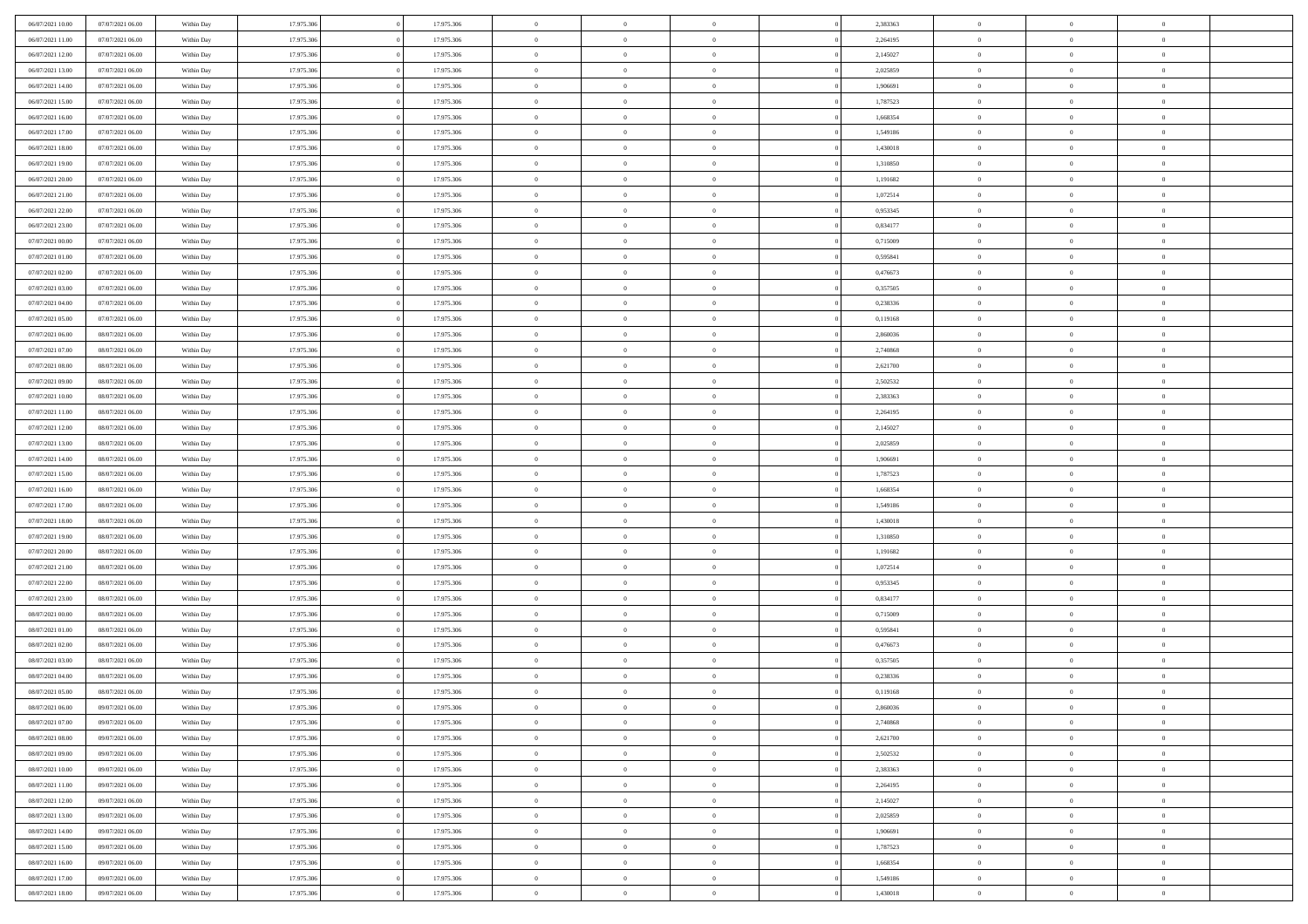| 08/07/2021 19:00 | 09/07/2021 06:00 | Within Day | 17.975.306 | 17.975.306 | $\,$ 0 $\,$    | $\overline{0}$                    | $\overline{0}$ |          | 1,310850 | $\bf{0}$       | $\overline{0}$ | $\,0\,$        |  |
|------------------|------------------|------------|------------|------------|----------------|-----------------------------------|----------------|----------|----------|----------------|----------------|----------------|--|
| 08/07/2021 20:00 | 09/07/2021 06:00 | Within Day | 17.975.306 | 17.975.306 | $\overline{0}$ | $\overline{0}$                    | $\mathbf{0}$   |          | 1,191682 | $\theta$       | $\overline{0}$ | $\theta$       |  |
| 08/07/2021 21:00 | 09/07/2021 06:00 | Within Day | 17.975.306 | 17.975.306 | $\theta$       | $\overline{0}$                    | $\overline{0}$ |          | 1,072514 | $\mathbf{0}$   | $\overline{0}$ | $\overline{0}$ |  |
| 08/07/2021 22:00 | 09/07/2021 06:00 | Within Day | 17.975.306 | 17.975.306 | $\,$ 0 $\,$    | $\overline{0}$                    | $\overline{0}$ |          | 0,953345 | $\mathbf{0}$   | $\overline{0}$ | $\bf{0}$       |  |
| 08/07/2021 23:00 | 09/07/2021 06:00 | Within Day | 17.975.306 | 17.975.306 | $\bf{0}$       | $\overline{0}$                    | $\mathbf{0}$   |          | 0,834177 | $\bf{0}$       | $\mathbf{0}$   | $\,0\,$        |  |
| 09/07/2021 00:00 | 09/07/2021 06:00 | Within Day | 17.975.306 | 17.975.306 | $\theta$       | $\overline{0}$                    | $\mathbf{0}$   |          | 0,715009 | $\mathbf{0}$   | $\overline{0}$ | $\overline{0}$ |  |
| 09/07/2021 01:00 | 09/07/2021 06:00 | Within Day | 17.975.306 | 17.975.306 | $\,$ 0 $\,$    | $\overline{0}$                    | $\overline{0}$ |          | 0,595841 | $\bf{0}$       | $\overline{0}$ | $\bf{0}$       |  |
| 09/07/2021 02:00 | 09/07/2021 06:00 | Within Day | 17.975.306 | 17.975.306 | $\overline{0}$ | $\overline{0}$                    | $\mathbf{0}$   |          | 0,476673 | $\,$ 0 $\,$    | $\overline{0}$ | $\overline{0}$ |  |
| 09/07/2021 03:00 | 09/07/2021 06:00 | Within Day | 17.975.306 | 17.975.306 | $\theta$       | $\overline{0}$                    | $\mathbf{0}$   |          | 0,357505 | $\mathbf{0}$   | $\overline{0}$ | $\overline{0}$ |  |
|                  | 09/07/2021 06:00 |            | 17.975.306 | 17.975.306 | $\,$ 0 $\,$    | $\overline{0}$                    | $\Omega$       |          | 0,238336 | $\bf{0}$       | $\overline{0}$ | $\bf{0}$       |  |
| 09/07/2021 04:00 |                  | Within Day |            |            |                |                                   |                |          |          |                | $\overline{0}$ | $\theta$       |  |
| 09/07/2021 05:00 | 09/07/2021 06:00 | Within Day | 17.975.306 | 17.975.306 | $\bf{0}$       | $\overline{0}$                    | $\mathbf{0}$   |          | 0,119168 | $\bf{0}$       |                |                |  |
| 09/07/2021 06:00 | 10/07/2021 06:00 | Within Day | 17.975.306 | 17.975.306 | $\theta$       | $\overline{0}$                    | $\overline{0}$ |          | 2,860036 | $\mathbf{0}$   | $\overline{0}$ | $\overline{0}$ |  |
| 09/07/2021 07:00 | 10/07/2021 06:00 | Within Day | 17.975.306 | 17.975.306 | $\,$ 0 $\,$    | $\overline{0}$                    | $\overline{0}$ |          | 2,740868 | $\bf{0}$       | $\overline{0}$ | $\bf{0}$       |  |
| 09/07/2021 08:00 | 10/07/2021 06:00 | Within Day | 17.975.306 | 17.975.306 | $\bf{0}$       | $\overline{0}$                    | $\mathbf{0}$   |          | 2,621700 | $\bf{0}$       | $\mathbf{0}$   | $\,0\,$        |  |
| 09/07/2021 09:00 | 10/07/2021 06:00 | Within Day | 17.975.306 | 17.975.306 | $\overline{0}$ | $\overline{0}$                    | $\overline{0}$ |          | 2,502532 | $\mathbf{0}$   | $\overline{0}$ | $\overline{0}$ |  |
| 09/07/2021 10:00 | 10/07/2021 06:00 | Within Day | 17.975.306 | 17.975.306 | $\,$ 0 $\,$    | $\overline{0}$                    | $\Omega$       |          | 2,383363 | $\bf{0}$       | $\overline{0}$ | $\bf{0}$       |  |
| 09/07/2021 11:00 | 10/07/2021 06:00 | Within Day | 17.975.306 | 17.975.306 | $\,$ 0         | $\overline{0}$                    | $\mathbf{0}$   |          | 2,264195 | $\,$ 0 $\,$    | $\overline{0}$ | $\overline{0}$ |  |
| 09/07/2021 12:00 | 10/07/2021 06:00 | Within Day | 17.975.306 | 17.975.306 | $\theta$       | $\overline{0}$                    | $\mathbf{0}$   |          | 2,145027 | $\mathbf{0}$   | $\overline{0}$ | $\overline{0}$ |  |
| 09/07/2021 13:00 | 10/07/2021 06:00 | Within Day | 17.975.306 | 17.975.306 | $\,$ 0 $\,$    | $\overline{0}$                    | $\Omega$       |          | 2,025859 | $\bf{0}$       | $\overline{0}$ | $\bf{0}$       |  |
| 09/07/2021 14:00 | 10/07/2021 06:00 | Within Day | 17.975.306 | 17.975.306 | $\overline{0}$ | $\overline{0}$                    | $\mathbf{0}$   |          | 1,906691 | $\bf{0}$       | $\mathbf{0}$   | $\overline{0}$ |  |
| 09/07/2021 15:00 | 10/07/2021 06:00 | Within Day | 17.975.306 | 17.975.306 | $\theta$       | $\overline{0}$                    | $\overline{0}$ |          | 1,787523 | $\mathbf{0}$   | $\overline{0}$ | $\overline{0}$ |  |
| 09/07/2021 16:00 | 10/07/2021 06:00 | Within Day | 17.975.306 | 17.975.306 | $\,$ 0 $\,$    | $\overline{0}$                    | $\overline{0}$ |          | 1,668354 | $\bf{0}$       | $\overline{0}$ | $\bf{0}$       |  |
| 09/07/2021 17:00 | 10/07/2021 06:00 | Within Day | 17.975.306 | 17.975.306 | $\bf{0}$       | $\overline{0}$                    | $\mathbf{0}$   |          | 1,549186 | $\,$ 0 $\,$    | $\overline{0}$ | $\,0\,$        |  |
| 09/07/2021 18:00 | 10/07/2021 06:00 | Within Day | 17.975.306 | 17.975.306 | $\theta$       | $\overline{0}$                    | $\mathbf{0}$   |          | 1,430018 | $\mathbf{0}$   | $\overline{0}$ | $\overline{0}$ |  |
| 09/07/2021 19:00 | 10/07/2021 06:00 | Within Day | 17.975.306 | 17.975.306 | $\,$ 0 $\,$    | $\overline{0}$                    | $\overline{0}$ |          | 1,310850 | $\bf{0}$       | $\overline{0}$ | $\bf{0}$       |  |
| 09/07/2021 20:00 | 10/07/2021 06:00 | Within Day | 17.975.306 | 17.975.306 | $\,$ 0         | $\overline{0}$                    | $\mathbf{0}$   |          | 1,191682 | $\bf{0}$       | $\overline{0}$ | $\overline{0}$ |  |
| 09/07/2021 21:00 | 10/07/2021 06:00 | Within Day | 17.975.306 | 17.975.306 | $\theta$       | $\overline{0}$                    | $\mathbf{0}$   |          | 1,072514 | $\mathbf{0}$   | $\overline{0}$ | $\overline{0}$ |  |
| 09/07/2021 22:00 | 10/07/2021 06:00 | Within Day | 17.975.306 | 17.975.306 | $\,$ 0 $\,$    | $\overline{0}$                    | $\Omega$       |          | 0,953345 | $\bf{0}$       | $\overline{0}$ | $\bf{0}$       |  |
| 09/07/2021 23:00 | 10/07/2021 06:00 | Within Day | 17.975.306 | 17.975.306 | $\bf{0}$       | $\overline{0}$                    | $\mathbf{0}$   |          | 0,834177 | $\bf{0}$       | $\mathbf{0}$   | $\overline{0}$ |  |
| 10/07/2021 00:00 | 10/07/2021 06:00 | Within Day | 17.975.306 | 17.975.306 | $\theta$       | $\overline{0}$                    | $\overline{0}$ |          | 0,715009 | $\mathbf{0}$   | $\overline{0}$ | $\overline{0}$ |  |
| 10/07/2021 01:00 | 10/07/2021 06:00 | Within Day | 17.975.306 | 17.975.306 | $\,$ 0 $\,$    | $\overline{0}$                    | $\overline{0}$ |          | 0,595841 | $\,$ 0         | $\overline{0}$ | $\,$ 0 $\,$    |  |
| 10/07/2021 02:00 | 10/07/2021 06:00 | Within Day | 17.975.306 | 17.975.306 | $\bf{0}$       | $\overline{0}$                    | $\mathbf{0}$   |          | 0,476673 | $\bf{0}$       | $\mathbf{0}$   | $\bf{0}$       |  |
| 10/07/2021 03:00 | 10/07/2021 06:00 | Within Day | 17.975.306 | 17.975.306 | $\theta$       | $\overline{0}$                    | $\overline{0}$ |          | 0,357505 | $\mathbf{0}$   | $\overline{0}$ | $\overline{0}$ |  |
| 10/07/2021 04:00 | 10/07/2021 06:00 | Within Day | 17.975.306 | 17.975.306 | $\theta$       | $\overline{0}$                    | $\overline{0}$ |          | 0,238336 | $\,$ 0         | $\overline{0}$ | $\theta$       |  |
| 10/07/2021 05:00 | 10/07/2021 06:00 | Within Day | 17.975.306 | 17.975.306 | $\bf{0}$       | $\overline{0}$                    | $\mathbf{0}$   |          | 0,119168 | $\overline{0}$ | $\overline{0}$ | $\overline{0}$ |  |
| 10/07/2021 06:00 | 11/07/2021 06:00 | Within Day | 17.975.306 | 17.975.306 | $\theta$       | $\overline{0}$                    | $\mathbf{0}$   |          | 2,860036 | $\mathbf{0}$   | $\overline{0}$ | $\overline{0}$ |  |
| 10/07/2021 07:00 | 11/07/2021 06:00 | Within Day | 17.975.306 | 17.975.306 | $\theta$       | $\overline{0}$                    | $\overline{0}$ |          | 2,740868 | $\,$ 0         | $\overline{0}$ | $\theta$       |  |
| 10/07/2021 08:00 | 11/07/2021 06:00 | Within Day | 17.975.306 | 17.975.306 | $\bf{0}$       | $\overline{0}$                    | $\mathbf{0}$   |          | 2,621700 | $\bf{0}$       | $\mathbf{0}$   | $\overline{0}$ |  |
| 10/07/2021 09:00 | 11/07/2021 06:00 | Within Day | 17.975.306 | 17.975.306 | $\theta$       | $\overline{0}$                    | $\overline{0}$ |          | 2,502532 | $\mathbf{0}$   | $\overline{0}$ | $\overline{0}$ |  |
| 10/07/2021 10:00 | 11/07/2021 06:00 | Within Day | 17.975.306 | 17.975.306 | $\,$ 0 $\,$    | $\overline{0}$                    | $\overline{0}$ |          | 2,383363 | $\,$ 0         | $\overline{0}$ | $\,$ 0 $\,$    |  |
| 10/07/2021 11:00 | 11/07/2021 06:00 | Within Day | 17.975.306 | 17.975.306 | $\,$ 0         | $\,$ 0 $\,$                       | $\mathbf{0}$   |          | 2,264195 | $\,$ 0 $\,$    | $\overline{0}$ | $\overline{0}$ |  |
| 10/07/2021 12:00 | 11/07/2021 06:00 | Within Day | 17.975.306 | 17.975.306 | $\theta$       | $\overline{0}$                    | $\mathbf{0}$   |          | 2,145027 | $\mathbf{0}$   | $\overline{0}$ | $\overline{0}$ |  |
| 10/07/2021 13:00 | 11/07/2021 06:00 | Within Day | 17.975.306 | 17.975.306 | $\theta$       | $\overline{0}$                    | $\overline{0}$ |          | 2,025859 | $\,$ 0         | $\overline{0}$ | $\theta$       |  |
| 10/07/2021 14:00 | 11/07/2021 06:00 | Within Day | 17.975.306 | 17.975.306 | $\bf{0}$       | $\overline{0}$                    | $\mathbf{0}$   |          | 1,906691 | $\,$ 0 $\,$    | $\overline{0}$ | $\overline{0}$ |  |
| 10/07/2021 15:00 | 11/07/2021 06:00 | Within Day | 17.975.306 | 17.975.306 | $\overline{0}$ | $\theta$                          |                |          | 1,787523 | $\overline{0}$ | $^{\circ}$     | $\theta$       |  |
| 10/07/2021 16:00 | 11/07/2021 06:00 | Within Day | 17.975.306 | 17.975.306 | $\,$ 0 $\,$    | $\overline{0}$                    | $\overline{0}$ |          | 1,668354 | $\,$ 0 $\,$    | $\bf{0}$       | $\,$ 0 $\,$    |  |
| 10/07/2021 17:00 | 11/07/2021 06:00 | Within Day | 17.975.306 | 17.975.306 | $\bf{0}$       | $\hspace{0.1cm} 0 \hspace{0.1cm}$ | $\overline{0}$ |          | 1,549186 | $\,$ 0 $\,$    | $\overline{0}$ | $\overline{0}$ |  |
| 10/07/2021 18:00 | 11/07/2021 06:00 | Within Day | 17.975.306 | 17.975.306 | $\,$ 0 $\,$    | $\overline{0}$                    | $\overline{0}$ |          | 1,430018 | $\,$ 0 $\,$    | $\bf{0}$       | $\overline{0}$ |  |
|                  |                  |            |            |            |                |                                   |                |          |          |                |                |                |  |
| 10/07/2021 19:00 | 11/07/2021 06:00 | Within Day | 17.975.306 | 17.975.306 | $\,$ 0 $\,$    | $\overline{0}$                    | $\overline{0}$ | $\theta$ | 1,310850 | $\,$ 0 $\,$    | $\bf{0}$       | $\,$ 0 $\,$    |  |
| 10/07/2021 20:00 | 11/07/2021 06:00 | Within Day | 17.975.306 | 17.975.306 | $\,$ 0 $\,$    | $\,$ 0 $\,$                       | $\overline{0}$ |          | 1,191682 | $\,$ 0 $\,$    | $\overline{0}$ | $\overline{0}$ |  |
| 10/07/2021 21:00 | 11/07/2021 06:00 | Within Day | 17.975.306 | 17.975.306 | $\mathbf{0}$   | $\overline{0}$                    | $\overline{0}$ |          | 1,072514 | $\mathbf{0}$   | $\bf{0}$       | $\overline{0}$ |  |
| 10/07/2021 22:00 | 11/07/2021 06:00 | Within Day | 17.975.306 | 17.975.306 | $\,$ 0 $\,$    | $\overline{0}$                    | $\overline{0}$ |          | 0,953345 | $\,$ 0 $\,$    | $\bf{0}$       | $\,$ 0 $\,$    |  |
| 10/07/2021 23:00 | 11/07/2021 06:00 | Within Day | 17.975.306 | 17.975.306 | $\bf{0}$       | $\overline{0}$                    | $\overline{0}$ |          | 0,834177 | $\,$ 0 $\,$    | $\overline{0}$ | $\overline{0}$ |  |
| 11/07/2021 00:00 | 11/07/2021 06:00 | Within Day | 17.975.306 | 17.975.306 | $\,$ 0 $\,$    | $\overline{0}$                    | $\overline{0}$ |          | 0,715009 | $\,$ 0 $\,$    | $\bf{0}$       | $\overline{0}$ |  |
| 11/07/2021 01:00 | 11/07/2021 06:00 | Within Day | 17.975.306 | 17.975.306 | $\,$ 0 $\,$    | $\overline{0}$                    | $\overline{0}$ |          | 0,595841 | $\,$ 0 $\,$    | $\bf{0}$       | $\,$ 0 $\,$    |  |
| 11/07/2021 02:00 | 11/07/2021 06:00 | Within Day | 17.975.306 | 17.975.306 | $\,$ 0 $\,$    | $\,$ 0 $\,$                       | $\overline{0}$ |          | 0,476673 | $\,$ 0 $\,$    | $\overline{0}$ | $\overline{0}$ |  |
| 11/07/2021 03:00 | 11/07/2021 06:00 | Within Day | 17.975.306 | 17.975.306 | $\theta$       | $\overline{0}$                    | $\overline{0}$ |          | 0,357505 | $\,$ 0 $\,$    | $\mathbf{0}$   | $\overline{0}$ |  |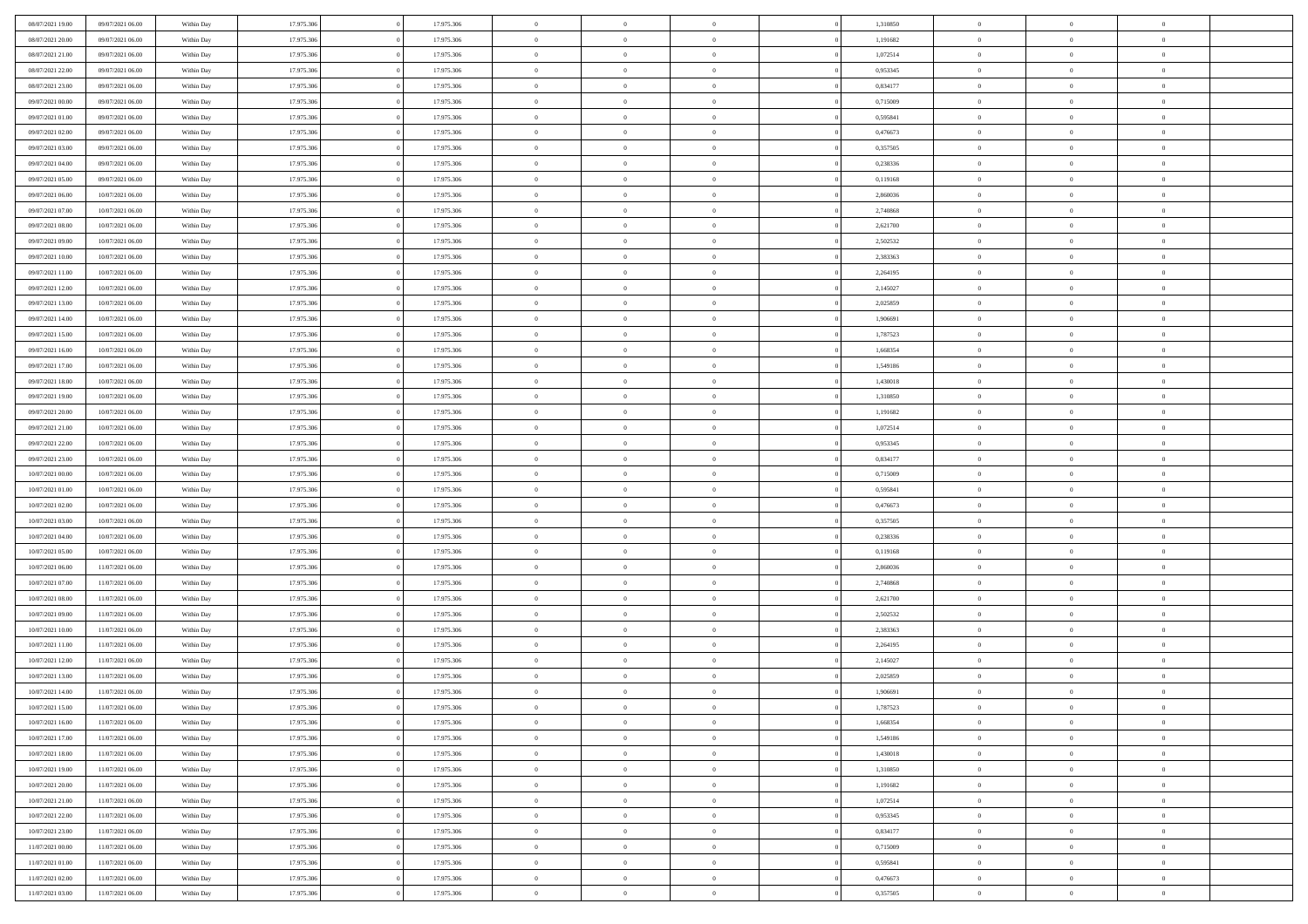| 11/07/2021 04:00 | 11/07/2021 06:00 | Within Day | 17.975.306 | 17.975.306 | $\,$ 0 $\,$    | $\overline{0}$                    | $\overline{0}$ |          | 0,238336 | $\bf{0}$       | $\overline{0}$ | $\,0\,$        |  |
|------------------|------------------|------------|------------|------------|----------------|-----------------------------------|----------------|----------|----------|----------------|----------------|----------------|--|
| 11/07/2021 05:00 | 11/07/2021 06:00 | Within Day | 17.975.306 | 17.975.306 | $\overline{0}$ | $\overline{0}$                    | $\mathbf{0}$   |          | 0,119168 | $\theta$       | $\overline{0}$ | $\theta$       |  |
| 11/07/2021 06:00 | 12/07/2021 06:00 | Within Day | 17.975.306 | 17.975.306 | $\theta$       | $\overline{0}$                    | $\overline{0}$ |          | 2,860036 | $\mathbf{0}$   | $\overline{0}$ | $\overline{0}$ |  |
| 11/07/2021 07:00 | 12/07/2021 06:00 | Within Day | 17.975.306 | 17.975.306 | $\,$ 0 $\,$    | $\overline{0}$                    | $\overline{0}$ |          | 2,740868 | $\mathbf{0}$   | $\overline{0}$ | $\bf{0}$       |  |
| 11/07/2021 08:00 | 12/07/2021 06:00 | Within Day | 17.975.306 | 17.975.306 | $\bf{0}$       | $\overline{0}$                    | $\mathbf{0}$   |          | 2,621700 | $\bf{0}$       | $\mathbf{0}$   | $\,0\,$        |  |
| 11/07/2021 09:00 | 12/07/2021 06:00 | Within Day | 17.975.306 | 17.975.306 | $\theta$       | $\overline{0}$                    | $\mathbf{0}$   |          | 2,502532 | $\mathbf{0}$   | $\overline{0}$ | $\overline{0}$ |  |
| 11/07/2021 11:00 | 12/07/2021 06:00 | Within Day | 17.975.306 | 17.975.306 | $\,$ 0 $\,$    | $\overline{0}$                    | $\overline{0}$ |          | 2,264195 | $\bf{0}$       | $\overline{0}$ | $\bf{0}$       |  |
| 11/07/2021 12:00 | 12/07/2021 06:00 | Within Day | 17.975.306 | 17.975.306 | $\overline{0}$ | $\overline{0}$                    | $\mathbf{0}$   |          | 2,145027 | $\,$ 0 $\,$    | $\overline{0}$ | $\overline{0}$ |  |
| 11/07/2021 13:00 | 12/07/2021 06:00 | Within Day | 17.975.306 | 17.975.306 | $\theta$       | $\overline{0}$                    | $\mathbf{0}$   |          | 2,025859 | $\mathbf{0}$   | $\overline{0}$ | $\overline{0}$ |  |
| 11/07/2021 14:00 | 12/07/2021 06:00 | Within Day | 17.975.306 | 17.975.306 | $\,$ 0 $\,$    | $\overline{0}$                    | $\Omega$       |          | 1,906691 | $\bf{0}$       | $\overline{0}$ | $\bf{0}$       |  |
| 11/07/2021 15:00 | 12/07/2021 06:00 | Within Day | 17.975.306 | 17.975.306 | $\bf{0}$       | $\overline{0}$                    | $\mathbf{0}$   |          | 1,787523 | $\bf{0}$       | $\overline{0}$ | $\theta$       |  |
| 11/07/2021 16:00 | 12/07/2021 06:00 | Within Day | 17.975.306 | 17.975.306 | $\theta$       | $\overline{0}$                    | $\overline{0}$ |          | 1,668354 | $\mathbf{0}$   | $\overline{0}$ | $\overline{0}$ |  |
| 11/07/2021 17:00 | 12/07/2021 06:00 | Within Day | 17.975.306 | 17.975.306 | $\,$ 0 $\,$    | $\overline{0}$                    | $\overline{0}$ |          | 1,549186 | $\bf{0}$       | $\overline{0}$ | $\overline{0}$ |  |
| 11/07/2021 18:00 | 12/07/2021 06:00 | Within Day | 17.975.306 | 17.975.306 | $\bf{0}$       | $\overline{0}$                    | $\mathbf{0}$   |          | 1,430018 | $\bf{0}$       | $\mathbf{0}$   | $\bf{0}$       |  |
| 11/07/2021 19:00 | 12/07/2021 06:00 | Within Dav | 17.975.306 | 17.975.306 | $\overline{0}$ | $\overline{0}$                    | $\overline{0}$ |          | 1,310850 | $\mathbf{0}$   | $\overline{0}$ | $\overline{0}$ |  |
| 11/07/2021 20:00 | 12/07/2021 06:00 | Within Day | 17.975.306 | 17.975.306 | $\,$ 0 $\,$    | $\overline{0}$                    | $\Omega$       |          | 1,191682 | $\bf{0}$       | $\overline{0}$ | $\bf{0}$       |  |
| 11/07/2021 21:00 | 12/07/2021 06:00 | Within Day | 17.975.306 | 17.975.306 | $\,$ 0         | $\overline{0}$                    | $\mathbf{0}$   |          | 1,072514 | $\,$ 0 $\,$    | $\overline{0}$ | $\overline{0}$ |  |
| 11/07/2021 22:00 | 12/07/2021 06:00 | Within Day | 17.975.306 | 17.975.306 | $\theta$       | $\overline{0}$                    | $\mathbf{0}$   |          | 0,953345 | $\mathbf{0}$   | $\overline{0}$ | $\overline{0}$ |  |
| 11/07/2021 23:00 | 12/07/2021 06:00 | Within Day | 17.975.306 | 17.975.306 | $\,$ 0 $\,$    | $\overline{0}$                    | $\Omega$       |          | 0,834177 | $\bf{0}$       | $\overline{0}$ | $\bf{0}$       |  |
| 12/07/2021 00:00 | 12/07/2021 06:00 | Within Day | 17.975.306 | 17.975.306 | $\bf{0}$       | $\overline{0}$                    | $\mathbf{0}$   |          | 0,715009 | $\bf{0}$       | $\overline{0}$ | $\overline{0}$ |  |
| 12/07/2021 01:00 | 12/07/2021 06:00 | Within Dav | 17.975.306 | 17.975.306 | $\theta$       | $\overline{0}$                    | $\overline{0}$ |          | 0,595841 | $\mathbf{0}$   | $\overline{0}$ | $\overline{0}$ |  |
| 12/07/2021 02:00 | 12/07/2021 06:00 | Within Day | 17.975.306 | 17.975.306 | $\,$ 0 $\,$    | $\overline{0}$                    | $\overline{0}$ |          | 0,476673 | $\bf{0}$       | $\overline{0}$ | $\bf{0}$       |  |
| 12/07/2021 03:00 | 12/07/2021 06:00 | Within Day | 17.975.306 | 17.975.306 | $\bf{0}$       | $\overline{0}$                    | $\mathbf{0}$   |          | 0,357505 | $\bf{0}$       | $\bf{0}$       | $\bf{0}$       |  |
| 12/07/2021 04:00 | 12/07/2021 06:00 | Within Day | 17.975.306 | 17.975.306 | $\theta$       | $\overline{0}$                    | $\mathbf{0}$   |          | 0,238336 | $\mathbf{0}$   | $\overline{0}$ | $\overline{0}$ |  |
| 12/07/2021 05:00 | 12/07/2021 06:00 | Within Day | 17.975.306 | 17.975.306 | $\,$ 0 $\,$    | $\overline{0}$                    | $\overline{0}$ |          | 0,119168 | $\bf{0}$       | $\overline{0}$ | $\bf{0}$       |  |
| 12/07/2021 06:00 | 13/07/2021 06:00 | Within Day | 17.975.306 | 17.975.306 | $\,$ 0         | $\overline{0}$                    | $\mathbf{0}$   |          | 2,860036 | $\mathbf{0}$   | $\overline{0}$ | $\overline{0}$ |  |
| 12/07/2021 07:00 | 13/07/2021 06:00 | Within Day | 17.975.306 | 17.975.306 | $\theta$       | $\overline{0}$                    | $\mathbf{0}$   |          | 2,740868 | $\mathbf{0}$   | $\overline{0}$ | $\overline{0}$ |  |
| 12/07/2021 08:00 | 13/07/2021 06:00 | Within Day | 17.975.306 | 17.975.306 | $\,$ 0 $\,$    | $\overline{0}$                    | $\Omega$       |          | 2,621700 | $\bf{0}$       | $\overline{0}$ | $\bf{0}$       |  |
| 12/07/2021 09:00 | 13/07/2021 06:00 | Within Day | 17.975.306 | 17.975.306 | $\bf{0}$       | $\overline{0}$                    | $\mathbf{0}$   |          | 2,502532 | $\bf{0}$       | $\mathbf{0}$   | $\overline{0}$ |  |
| 12/07/2021 10:00 | 13/07/2021 06:00 | Within Day | 17.975.306 | 17.975.306 | $\theta$       | $\overline{0}$                    | $\overline{0}$ |          | 2,383363 | $\mathbf{0}$   | $\overline{0}$ | $\overline{0}$ |  |
| 12/07/2021 11:00 | 13/07/2021 06:00 | Within Day | 17.975.306 | 17.975.306 | $\,$ 0 $\,$    | $\overline{0}$                    | $\overline{0}$ |          | 2,264195 | $\,$ 0         | $\overline{0}$ | $\,$ 0 $\,$    |  |
| 12/07/2021 12:00 | 13/07/2021 06:00 | Within Day | 17.975.306 | 17.975.306 | $\bf{0}$       | $\overline{0}$                    | $\mathbf{0}$   |          | 2,145027 | $\bf{0}$       | $\mathbf{0}$   | $\overline{0}$ |  |
| 12/07/2021 13:00 | 13/07/2021 06:00 | Within Dav | 17.975.306 | 17.975.306 | $\theta$       | $\overline{0}$                    | $\overline{0}$ |          | 2,025859 | $\mathbf{0}$   | $\overline{0}$ | $\overline{0}$ |  |
| 12/07/2021 14:00 | 13/07/2021 06:00 | Within Day | 17.975.306 | 17.975.306 | $\theta$       | $\overline{0}$                    | $\overline{0}$ |          | 1,906691 | $\,$ 0         | $\overline{0}$ | $\theta$       |  |
| 12/07/2021 15:00 | 13/07/2021 06:00 | Within Day | 17.975.306 | 17.975.306 | $\overline{0}$ | $\overline{0}$                    | $\mathbf{0}$   |          | 1,787523 | $\overline{0}$ | $\overline{0}$ | $\overline{0}$ |  |
| 12/07/2021 16:00 | 13/07/2021 06:00 | Within Day | 17.975.306 | 17.975.306 | $\theta$       | $\overline{0}$                    | $\mathbf{0}$   |          | 1,668354 | $\mathbf{0}$   | $\overline{0}$ | $\overline{0}$ |  |
| 12/07/2021 17:00 | 13/07/2021 06:00 | Within Day | 17.975.306 | 17.975.306 | $\theta$       | $\overline{0}$                    | $\overline{0}$ |          | 1,549186 | $\,$ 0         | $\overline{0}$ | $\theta$       |  |
| 12/07/2021 18:00 | 13/07/2021 06:00 | Within Day | 17.975.306 | 17.975.306 | $\bf{0}$       | $\overline{0}$                    | $\mathbf{0}$   |          | 1,430018 | $\bf{0}$       | $\mathbf{0}$   | $\bf{0}$       |  |
| 12/07/2021 19:00 | 13/07/2021 06:00 | Within Day | 17.975.306 | 17.975.306 | $\theta$       | $\overline{0}$                    | $\overline{0}$ |          | 1,310850 | $\mathbf{0}$   | $\overline{0}$ | $\overline{0}$ |  |
| 12/07/2021 20:00 | 13/07/2021 06:00 | Within Day | 17.975.306 | 17.975.306 | $\,$ 0 $\,$    | $\overline{0}$                    | $\overline{0}$ |          | 1,191682 | $\,$ 0         | $\overline{0}$ | $\,$ 0 $\,$    |  |
| 12/07/2021 21:00 | 13/07/2021 06:00 | Within Day | 17.975.306 | 17.975.306 | $\,$ 0         | $\,$ 0 $\,$                       | $\overline{0}$ |          | 1,072514 | $\,$ 0 $\,$    | $\overline{0}$ | $\bf{0}$       |  |
| 12/07/2021 22:00 | 13/07/2021 06:00 | Within Day | 17.975.306 | 17.975.306 | $\theta$       | $\overline{0}$                    | $\mathbf{0}$   |          | 0,953345 | $\mathbf{0}$   | $\overline{0}$ | $\overline{0}$ |  |
| 12/07/2021 23:00 | 13/07/2021 06:00 | Within Day | 17.975.306 | 17.975.306 | $\theta$       | $\overline{0}$                    | $\overline{0}$ |          | 0,834177 | $\,$ 0         | $\overline{0}$ | $\theta$       |  |
| 13/07/2021 00:00 | 13/07/2021 06:00 | Within Day | 17.975.306 | 17.975.306 | $\bf{0}$       | $\overline{0}$                    | $\mathbf{0}$   |          | 0,715009 | $\mathbf{0}$   | $\overline{0}$ | $\bf{0}$       |  |
| 13/07/2021 01:00 | 13/07/2021 06:00 | Within Day | 17.975.306 | 17.975.306 | $\overline{0}$ | $\theta$                          |                |          | 0,595841 | $\overline{0}$ | $\theta$       | $\theta$       |  |
| 13/07/2021 02:00 | 13/07/2021 06:00 | Within Day | 17.975.306 | 17.975.306 | $\,$ 0 $\,$    | $\overline{0}$                    | $\overline{0}$ |          | 0,476673 | $\,$ 0 $\,$    | $\bf{0}$       | $\,$ 0 $\,$    |  |
| 13/07/2021 03:00 | 13/07/2021 06:00 | Within Day | 17.975.306 | 17.975.306 | $\overline{0}$ | $\hspace{0.1cm} 0 \hspace{0.1cm}$ | $\overline{0}$ |          | 0,357505 | $\,$ 0 $\,$    | $\overline{0}$ | $\overline{0}$ |  |
| 13/07/2021 04:00 | 13/07/2021 06:00 | Within Day | 17.975.306 | 17.975.306 | $\,$ 0 $\,$    | $\overline{0}$                    | $\overline{0}$ |          | 0,238336 | $\,$ 0 $\,$    | $\bf{0}$       | $\overline{0}$ |  |
| 13/07/2021 05:00 | 13/07/2021 06:00 | Within Day | 17.975.306 | 17.975.306 | $\,$ 0 $\,$    | $\overline{0}$                    | $\overline{0}$ | $\theta$ | 0,119168 | $\,$ 0 $\,$    | $\bf{0}$       | $\,$ 0 $\,$    |  |
| 13/07/2021 06:00 | 14/07/2021 06:00 | Within Day | 17.975.306 | 17.975.306 | $\,$ 0 $\,$    | $\,$ 0 $\,$                       | $\overline{0}$ |          | 2,860036 | $\,$ 0 $\,$    | $\overline{0}$ | $\overline{0}$ |  |
| 13/07/2021 07:00 | 14/07/2021 06:00 | Within Day | 17.975.306 | 17.975.306 | $\overline{0}$ | $\overline{0}$                    | $\overline{0}$ |          | 2,740868 | $\mathbf{0}$   | $\bf{0}$       | $\overline{0}$ |  |
| 13/07/2021 08:00 | 14/07/2021 06:00 | Within Day | 17.975.306 | 17.975.306 | $\,$ 0 $\,$    | $\overline{0}$                    | $\overline{0}$ |          | 2,621700 | $\,$ 0 $\,$    | $\bf{0}$       | $\,$ 0 $\,$    |  |
| 13/07/2021 09:00 | 14/07/2021 06:00 | Within Day | 17.975.306 | 17.975.306 | $\bf{0}$       | $\overline{0}$                    | $\overline{0}$ |          | 2,502532 | $\,$ 0 $\,$    | $\overline{0}$ | $\overline{0}$ |  |
| 13/07/2021 10:00 | 14/07/2021 06:00 | Within Day | 17.975.306 | 17.975.306 | $\,$ 0 $\,$    | $\overline{0}$                    | $\overline{0}$ |          | 2,383363 | $\,$ 0 $\,$    | $\bf{0}$       | $\overline{0}$ |  |
| 13/07/2021 11:00 | 14/07/2021 06:00 | Within Day | 17.975.306 | 17.975.306 | $\,$ 0 $\,$    | $\overline{0}$                    | $\overline{0}$ |          | 2,264195 | $\,$ 0 $\,$    | $\bf{0}$       | $\,$ 0 $\,$    |  |
| 13/07/2021 12:00 | 14/07/2021 06:00 | Within Day | 17.975.306 | 17.975.306 | $\,$ 0 $\,$    | $\,$ 0 $\,$                       | $\overline{0}$ |          | 2,145027 | $\,$ 0 $\,$    | $\overline{0}$ | $\overline{0}$ |  |
| 13/07/2021 13:00 | 14/07/2021 06:00 | Within Day | 17.975.306 | 17.975.306 | $\theta$       | $\overline{0}$                    | $\overline{0}$ |          | 2,025859 | $\mathbf{0}$   | $\mathbf{0}$   | $\overline{0}$ |  |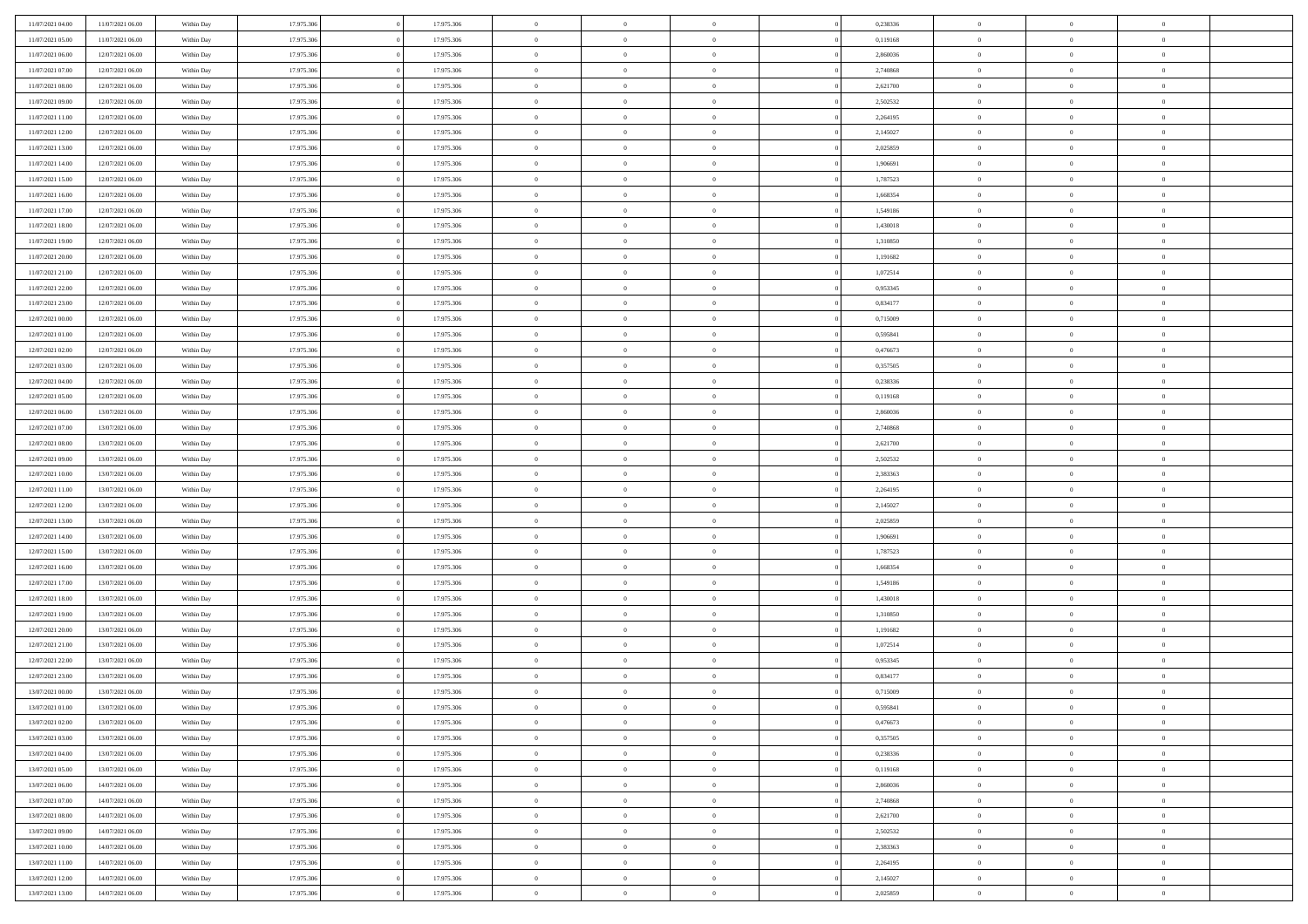| 13/07/2021 14:00                     | 14/07/2021 06:00                     | Within Day | 17.975.306 |          | 17.975.306 | $\bf{0}$       | $\bf{0}$       | $\theta$       |          | 1,906691 | $\bf{0}$       | $\overline{0}$ | $\,0\,$        |  |
|--------------------------------------|--------------------------------------|------------|------------|----------|------------|----------------|----------------|----------------|----------|----------|----------------|----------------|----------------|--|
| 13/07/2021 15:00                     | 14/07/2021 06:00                     | Within Day | 17.975.306 |          | 17.975.306 | $\overline{0}$ | $\overline{0}$ | $\overline{0}$ |          | 1,787523 | $\overline{0}$ | $\overline{0}$ | $\overline{0}$ |  |
| 13/07/2021 16:00                     | 14/07/2021 06:00                     | Within Day | 17.975.306 |          | 17.975.306 | $\mathbf{0}$   | $\overline{0}$ | $\overline{0}$ |          | 1,668354 | $\mathbf{0}$   | $\overline{0}$ | $\overline{0}$ |  |
| 13/07/2021 17:00                     | 14/07/2021 06:00                     | Within Day | 17.975.306 |          | 17.975.306 | $\bf{0}$       | $\overline{0}$ | $\overline{0}$ |          | 1,549186 | $\bf{0}$       | $\overline{0}$ | $\overline{0}$ |  |
| 13/07/2021 18:00                     | 14/07/2021 06:00                     | Within Day | 17.975.306 |          | 17.975.306 | $\bf{0}$       | $\bf{0}$       | $\overline{0}$ |          | 1,430018 | $\bf{0}$       | $\bf{0}$       | $\,0\,$        |  |
| 13/07/2021 19:00                     | 14/07/2021 06:00                     | Within Dav | 17.975.306 |          | 17.975.306 | $\overline{0}$ | $\overline{0}$ | $\overline{0}$ |          | 1,310850 | $\mathbf{0}$   | $\overline{0}$ | $\overline{0}$ |  |
| 13/07/2021 20:00                     | 14/07/2021 06:00                     | Within Day | 17.975.306 |          | 17.975.306 | $\bf{0}$       | $\overline{0}$ | $\overline{0}$ |          | 1,191682 | $\bf{0}$       | $\overline{0}$ | $\bf{0}$       |  |
| 13/07/2021 21:00                     | 14/07/2021 06:00                     | Within Day | 17.975.306 |          | 17.975.306 | $\overline{0}$ | $\overline{0}$ | $\overline{0}$ |          | 1,072514 | $\,$ 0 $\,$    | $\overline{0}$ | $\overline{0}$ |  |
| 13/07/2021 22:00                     | 14/07/2021 06:00                     | Within Day | 17.975.306 |          | 17.975.306 | $\mathbf{0}$   | $\overline{0}$ | $\overline{0}$ |          | 0,953345 | $\mathbf{0}$   | $\overline{0}$ | $\overline{0}$ |  |
|                                      | 14/07/2021 06:00                     |            | 17.975.306 |          | 17.975.306 | $\bf{0}$       | $\bf{0}$       | $\overline{0}$ |          | 0,834177 | $\bf{0}$       | $\overline{0}$ | $\,0\,$        |  |
| 13/07/2021 23:00                     |                                      | Within Day |            |          |            |                |                |                |          |          |                | $\overline{0}$ |                |  |
| 14/07/2021 00:00<br>14/07/2021 01:00 | 14/07/2021 06:00<br>14/07/2021 06:00 | Within Day | 17.975.306 |          | 17.975.306 | $\overline{0}$ | $\overline{0}$ | $\overline{0}$ |          | 0,715009 | $\bf{0}$       |                | $\overline{0}$ |  |
|                                      |                                      | Within Dav | 17.975.306 |          | 17.975.306 | $\mathbf{0}$   | $\overline{0}$ | $\overline{0}$ |          | 0,595841 | $\mathbf{0}$   | $\overline{0}$ | $\overline{0}$ |  |
| 14/07/2021 02.00                     | 14/07/2021 06:00                     | Within Day | 17.975.306 |          | 17.975.306 | $\bf{0}$       | $\overline{0}$ | $\overline{0}$ |          | 0,476673 | $\bf{0}$       | $\overline{0}$ | $\overline{0}$ |  |
| 14/07/2021 03:00                     | 14/07/2021 06:00                     | Within Day | 17.975.306 |          | 17.975.306 | $\bf{0}$       | $\overline{0}$ | $\overline{0}$ |          | 0,357505 | $\bf{0}$       | $\mathbf{0}$   | $\,0\,$        |  |
| 14/07/2021 04:00                     | 14/07/2021 06:00                     | Within Dav | 17.975.306 |          | 17.975.306 | $\overline{0}$ | $\overline{0}$ | $\overline{0}$ |          | 0,238336 | $\mathbf{0}$   | $\overline{0}$ | $\overline{0}$ |  |
| 14/07/2021 05:00                     | 14/07/2021 06:00                     | Within Day | 17.975.306 |          | 17.975.306 | $\bf{0}$       | $\bf{0}$       | $\overline{0}$ |          | 0,119168 | $\bf{0}$       | $\overline{0}$ | $\bf{0}$       |  |
| 14/07/2021 06:00                     | 15/07/2021 06:00                     | Within Day | 17.975.306 |          | 17.975.306 | $\overline{0}$ | $\overline{0}$ | $\overline{0}$ |          | 2,860036 | $\bf{0}$       | $\overline{0}$ | $\overline{0}$ |  |
| 14/07/2021 07:00                     | 15/07/2021 06:00                     | Within Day | 17.975.306 |          | 17.975.306 | $\mathbf{0}$   | $\overline{0}$ | $\overline{0}$ |          | 2,740868 | $\mathbf{0}$   | $\overline{0}$ | $\overline{0}$ |  |
| 14/07/2021 08:00                     | 15/07/2021 06:00                     | Within Day | 17.975.306 |          | 17.975.306 | $\bf{0}$       | $\bf{0}$       | $\overline{0}$ |          | 2,621700 | $\bf{0}$       | $\overline{0}$ | $\,0\,$        |  |
| 14/07/2021 09:00                     | 15/07/2021 06:00                     | Within Day | 17.975.306 |          | 17.975.306 | $\overline{0}$ | $\overline{0}$ | $\overline{0}$ |          | 2,502532 | $\bf{0}$       | $\overline{0}$ | $\overline{0}$ |  |
| 14/07/2021 10:00                     | 15/07/2021 06:00                     | Within Day | 17.975.306 |          | 17.975.306 | $\overline{0}$ | $\overline{0}$ | $\overline{0}$ |          | 2,383363 | $\mathbf{0}$   | $\overline{0}$ | $\overline{0}$ |  |
| 14/07/2021 11:00                     | 15/07/2021 06:00                     | Within Day | 17.975.306 |          | 17.975.306 | $\bf{0}$       | $\overline{0}$ | $\overline{0}$ |          | 2,264195 | $\bf{0}$       | $\overline{0}$ | $\bf{0}$       |  |
| 14/07/2021 12:00                     | 15/07/2021 06:00                     | Within Day | 17.975.306 |          | 17.975.306 | $\bf{0}$       | $\bf{0}$       | $\overline{0}$ |          | 2,145027 | $\bf{0}$       | $\bf{0}$       | $\bf{0}$       |  |
| 14/07/2021 13:00                     | 15/07/2021 06:00                     | Within Dav | 17.975.306 |          | 17.975.306 | $\mathbf{0}$   | $\overline{0}$ | $\overline{0}$ |          | 2,025859 | $\mathbf{0}$   | $\overline{0}$ | $\overline{0}$ |  |
| 14/07/2021 14:00                     | 15/07/2021 06:00                     | Within Day | 17.975.306 |          | 17.975.306 | $\bf{0}$       | $\bf{0}$       | $\overline{0}$ |          | 1,906691 | $\bf{0}$       | $\overline{0}$ | $\bf{0}$       |  |
| 14/07/2021 15:00                     | 15/07/2021 06:00                     | Within Day | 17.975.306 |          | 17.975.306 | $\overline{0}$ | $\overline{0}$ | $\overline{0}$ |          | 1,787523 | $\bf{0}$       | $\mathbf{0}$   | $\overline{0}$ |  |
| 14/07/2021 16:00                     | 15/07/2021 06:00                     | Within Day | 17.975.306 |          | 17.975.306 | $\overline{0}$ | $\overline{0}$ | $\overline{0}$ |          | 1,668354 | $\mathbf{0}$   | $\overline{0}$ | $\overline{0}$ |  |
| 14/07/2021 17:00                     | 15/07/2021 06:00                     | Within Day | 17.975.306 |          | 17.975.306 | $\bf{0}$       | $\bf{0}$       | $\overline{0}$ |          | 1,549186 | $\bf{0}$       | $\overline{0}$ | $\,0\,$        |  |
| 14/07/2021 18:00                     | 15/07/2021 06:00                     | Within Day | 17.975.306 |          | 17.975.306 | $\bf{0}$       | $\overline{0}$ | $\overline{0}$ |          | 1,430018 | $\bf{0}$       | $\overline{0}$ | $\overline{0}$ |  |
| 14/07/2021 19:00                     | 15/07/2021 06:00                     | Within Day | 17.975.306 |          | 17.975.306 | $\mathbf{0}$   | $\overline{0}$ | $\overline{0}$ |          | 1,310850 | $\mathbf{0}$   | $\overline{0}$ | $\overline{0}$ |  |
| 14/07/2021 20:00                     | 15/07/2021 06:00                     | Within Day | 17.975.306 |          | 17.975.306 | $\bf{0}$       | $\overline{0}$ | $\overline{0}$ |          | 1,191682 | $\,$ 0         | $\overline{0}$ | $\,$ 0 $\,$    |  |
| 14/07/2021 21:00                     | 15/07/2021 06:00                     | Within Day | 17.975.306 |          | 17.975.306 | $\bf{0}$       | $\overline{0}$ | $\overline{0}$ |          | 1,072514 | $\bf{0}$       | $\overline{0}$ | $\bf{0}$       |  |
| 14/07/2021 22:00                     | 15/07/2021 06:00                     | Within Dav | 17.975.306 |          | 17.975.306 | $\overline{0}$ | $\overline{0}$ | $\overline{0}$ |          | 0,953345 | $\mathbf{0}$   | $\overline{0}$ | $\overline{0}$ |  |
| 14/07/2021 23:00                     | 15/07/2021 06:00                     | Within Day | 17.975.306 |          | 17.975.306 | $\bf{0}$       | $\overline{0}$ | $\theta$       |          | 0,834177 | $\,$ 0         | $\overline{0}$ | $\theta$       |  |
| 15/07/2021 00:00                     | 15/07/2021 06:00                     | Within Day | 17.975.306 |          | 17.975.306 | $\overline{0}$ | $\overline{0}$ | $\overline{0}$ |          | 0,715009 | $\bf{0}$       | $\overline{0}$ | $\overline{0}$ |  |
| 15/07/2021 01:00                     | 15/07/2021 06:00                     | Within Day | 17.975.306 |          | 17.975.306 | $\mathbf{0}$   | $\overline{0}$ | $\overline{0}$ |          | 0,595841 | $\mathbf{0}$   | $\overline{0}$ | $\overline{0}$ |  |
| 15/07/2021 02:00                     | 15/07/2021 06:00                     | Within Day | 17.975.306 |          | 17.975.306 | $\bf{0}$       | $\overline{0}$ | $\theta$       |          | 0,476673 | $\,$ 0         | $\overline{0}$ | $\theta$       |  |
| 15/07/2021 03:00                     | 15/07/2021 06:00                     | Within Day | 17.975.306 |          | 17.975.306 | $\bf{0}$       | $\overline{0}$ | $\overline{0}$ |          | 0,357505 | $\bf{0}$       | $\mathbf{0}$   | $\overline{0}$ |  |
| 15/07/2021 04:00                     | 15/07/2021 06:00                     | Within Day | 17.975.306 |          | 17.975.306 | $\mathbf{0}$   | $\overline{0}$ | $\overline{0}$ |          | 0,238336 | $\mathbf{0}$   | $\overline{0}$ | $\overline{0}$ |  |
| 15/07/2021 05:00                     | 15/07/2021 06:00                     | Within Day | 17.975.306 |          | 17.975.306 | $\,0\,$        | $\overline{0}$ | $\overline{0}$ |          | 0,119168 | $\,$ 0         | $\overline{0}$ | $\theta$       |  |
| 15/07/2021 06:00                     | 16/07/2021 06:00                     | Within Day | 17.975.306 |          | 17.975.306 | $\bf{0}$       | $\overline{0}$ | $\overline{0}$ |          | 2,860036 | $\bf{0}$       | $\overline{0}$ | $\overline{0}$ |  |
| 15/07/2021 07:00                     | 16/07/2021 06:00                     | Within Day | 17.975.306 |          | 17.975.306 | $\mathbf{0}$   | $\overline{0}$ | $\overline{0}$ |          | 2,740868 | $\mathbf{0}$   | $\overline{0}$ | $\overline{0}$ |  |
| 15/07/2021 08:00                     | 16/07/2021 06:00                     | Within Day | 17.975.306 |          | 17.975.306 | $\bf{0}$       | $\overline{0}$ | $\theta$       |          | 2,621700 | $\,$ 0         | $\overline{0}$ | $\theta$       |  |
| 15/07/2021 09:00                     | 16/07/2021 06:00                     | Within Day | 17.975.306 |          | 17.975.306 | $\bf{0}$       | $\overline{0}$ | $\overline{0}$ |          | 2,502532 | $\bf{0}$       | $\overline{0}$ | $\overline{0}$ |  |
| 15/07/2021 10:00                     | 16/07/2021 06:00                     | Within Day | 17.975.306 |          | 17.975.306 | $\bf{0}$       | $\overline{0}$ | $\Omega$       |          | 2,383363 | $\overline{0}$ | $\theta$       | $\theta$       |  |
| 15/07/2021 11:00                     | 16/07/2021 06:00                     | Within Day | 17.975.306 |          | 17.975.306 | $\,0\,$        | $\overline{0}$ | $\theta$       |          | 2,264195 | $\,$ 0 $\,$    | $\bf{0}$       | $\theta$       |  |
| 15/07/2021 12:00                     | 16/07/2021 06:00                     |            | 17.975.306 |          | 17.975.306 | $\overline{0}$ | $\overline{0}$ | $\overline{0}$ |          | 2,145027 | $\overline{0}$ | $\overline{0}$ | $\overline{0}$ |  |
| 15/07/2021 13:00                     | 16/07/2021 06:00                     | Within Day | 17.975.306 |          | 17.975.306 | $\bf{0}$       | $\overline{0}$ | $\overline{0}$ |          | 2,025859 | $\overline{0}$ | $\bf{0}$       | $\overline{0}$ |  |
|                                      |                                      | Within Day |            |          |            |                |                |                |          |          |                |                |                |  |
| 15/07/2021 14:00                     | 16/07/2021 06:00                     | Within Day | 17.975.306 |          | 17.975.306 | $\bf{0}$       | $\overline{0}$ | $\overline{0}$ | $\theta$ | 1,906691 | $\,$ 0 $\,$    | $\bf{0}$       | $\,$ 0 $\,$    |  |
| 15/07/2021 15:00                     | 16/07/2021 06:00                     | Within Day | 17.975.306 |          | 17.975.306 | $\bf{0}$       | $\overline{0}$ | $\overline{0}$ |          | 1,787523 | $\,$ 0 $\,$    | $\overline{0}$ | $\overline{0}$ |  |
| 15/07/2021 16:00                     | 16/07/2021 06:00                     | Within Day | 17.975.306 |          | 17.975.306 | $\bf{0}$       | $\overline{0}$ | $\overline{0}$ |          | 1,668354 | $\mathbf{0}$   | $\overline{0}$ | $\overline{0}$ |  |
| 15/07/2021 17:00                     | 16/07/2021 06:00                     | Within Day | 17.975.306 | $\theta$ | 17.975.306 | $\,$ 0 $\,$    | $\overline{0}$ | $\overline{0}$ | $\theta$ | 1,549186 | $\,$ 0 $\,$    | $\mathbf{0}$   | $\,$ 0 $\,$    |  |
| 15/07/2021 18:00                     | 16/07/2021 06:00                     | Within Day | 17.975.306 |          | 17.975.306 | $\bf{0}$       | $\overline{0}$ | $\overline{0}$ |          | 1,430018 | $\overline{0}$ | $\overline{0}$ | $\overline{0}$ |  |
| 15/07/2021 19:00                     | 16/07/2021 06:00                     | Within Day | 17.975.306 |          | 17.975.306 | $\bf{0}$       | $\overline{0}$ | $\overline{0}$ |          | 1,310850 | $\mathbf{0}$   | $\bf{0}$       | $\overline{0}$ |  |
| 15/07/2021 20:00                     | 16/07/2021 06:00                     | Within Day | 17.975.306 |          | 17.975.306 | $\,$ 0 $\,$    | $\overline{0}$ | $\overline{0}$ | $\bf{0}$ | 1,191682 | $\,$ 0 $\,$    | $\mathbf{0}$   | $\,$ 0 $\,$    |  |
| 15/07/2021 21:00                     | 16/07/2021 06:00                     | Within Day | 17.975.306 |          | 17.975.306 | $\overline{0}$ | $\overline{0}$ | $\overline{0}$ |          | 1,072514 | $\bf{0}$       | $\mathbf{0}$   | $\overline{0}$ |  |
| 15/07/2021 22:00                     | 16/07/2021 06:00                     | Within Day | 17.975.306 |          | 17.975.306 | $\overline{0}$ | $\overline{0}$ | $\overline{0}$ |          | 0,953345 | $\mathbf{0}$   | $\overline{0}$ | $\overline{0}$ |  |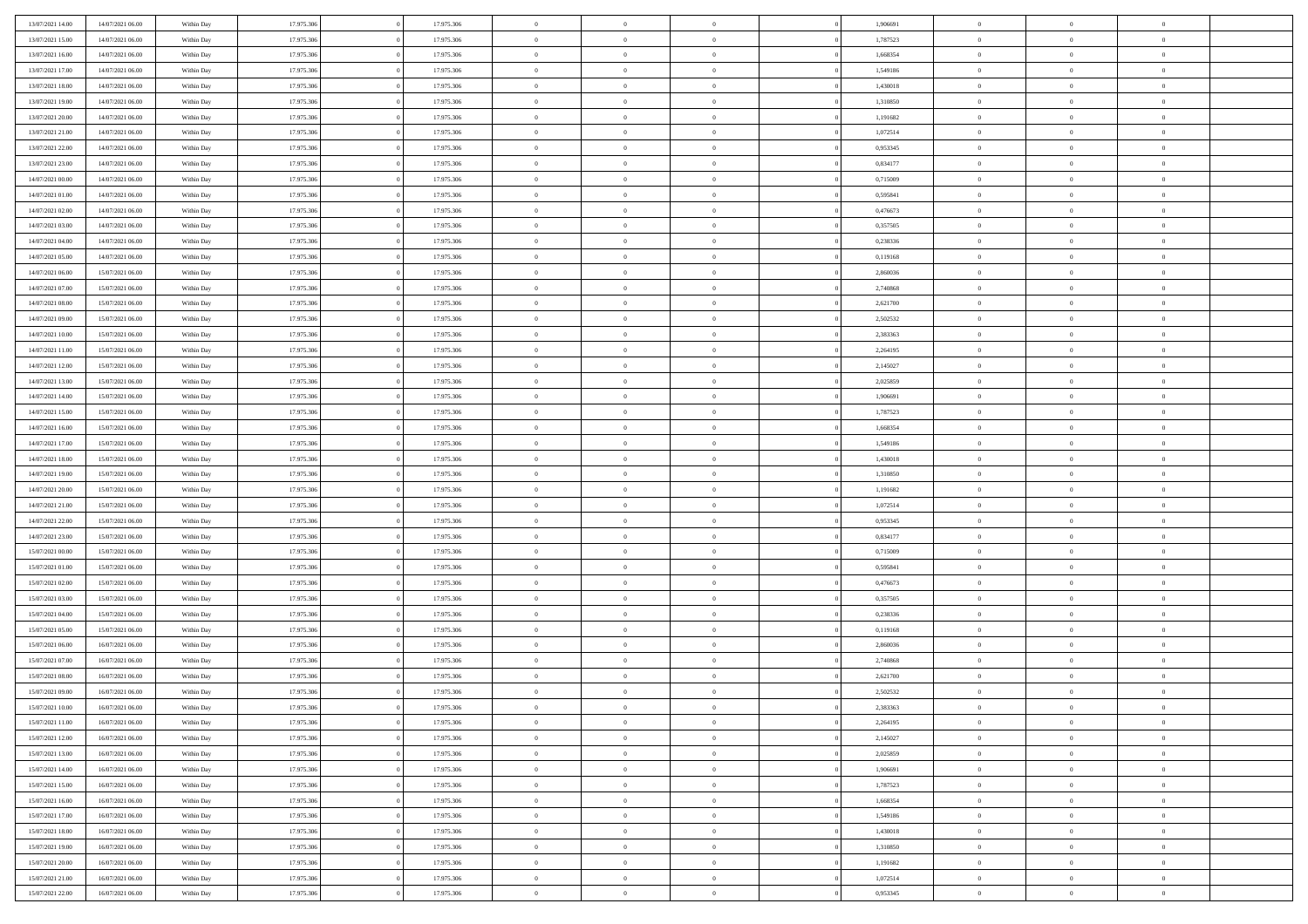| 15/07/2021 23:00                     | 16/07/2021 06:00 | Within Day | 17.975.306 |          | 17.975.306 | $\bf{0}$       | $\bf{0}$       | $\theta$       |          | 0,834177 | $\bf{0}$                 | $\overline{0}$ | $\,0\,$        |  |
|--------------------------------------|------------------|------------|------------|----------|------------|----------------|----------------|----------------|----------|----------|--------------------------|----------------|----------------|--|
| 16/07/2021 00:00                     | 16/07/2021 06:00 | Within Day | 17.975.306 |          | 17.975.306 | $\overline{0}$ | $\overline{0}$ | $\overline{0}$ |          | 0,715009 | $\overline{0}$           | $\overline{0}$ | $\theta$       |  |
| 16/07/2021 01:00                     | 16/07/2021 06:00 | Within Day | 17.975.306 |          | 17.975.306 | $\mathbf{0}$   | $\overline{0}$ | $\overline{0}$ |          | 0,595841 | $\mathbf{0}$             | $\overline{0}$ | $\overline{0}$ |  |
| 16/07/2021 02:00                     | 16/07/2021 06:00 | Within Day | 17.975.306 |          | 17.975.306 | $\bf{0}$       | $\overline{0}$ | $\overline{0}$ |          | 0,476673 | $\bf{0}$                 | $\overline{0}$ | $\bf{0}$       |  |
| 16/07/2021 03:00                     | 16/07/2021 06:00 | Within Day | 17.975.306 |          | 17.975.306 | $\bf{0}$       | $\bf{0}$       | $\overline{0}$ |          | 0,357505 | $\bf{0}$                 | $\overline{0}$ | $\,0\,$        |  |
| 16/07/2021 04:00                     | 16/07/2021 06:00 | Within Dav | 17.975.306 |          | 17.975.306 | $\overline{0}$ | $\overline{0}$ | $\overline{0}$ |          | 0,238336 | $\mathbf{0}$             | $\overline{0}$ | $\overline{0}$ |  |
| 16/07/2021 05:00                     | 16/07/2021 06:00 | Within Day | 17.975.306 |          | 17.975.306 | $\bf{0}$       | $\overline{0}$ | $\overline{0}$ |          | 0,119168 | $\bf{0}$                 | $\overline{0}$ | $\bf{0}$       |  |
| 16/07/2021 06:00                     | 17/07/2021 06:00 | Within Day | 17.975.306 |          | 17.975.306 | $\overline{0}$ | $\overline{0}$ | $\overline{0}$ |          | 2,860036 | $\,$ 0 $\,$              | $\overline{0}$ | $\overline{0}$ |  |
| 16/07/2021 07:00                     | 17/07/2021 06:00 | Within Day | 17.975.306 |          | 17.975.306 | $\mathbf{0}$   | $\overline{0}$ | $\overline{0}$ |          | 2,740868 | $\mathbf{0}$             | $\overline{0}$ | $\overline{0}$ |  |
| 16/07/2021 08:00                     | 17/07/2021 06:00 |            | 17.975.306 |          | 17.975.306 | $\bf{0}$       | $\bf{0}$       | $\overline{0}$ |          | 2,621700 | $\bf{0}$                 | $\overline{0}$ | $\,0\,$        |  |
|                                      |                  | Within Day |            |          |            | $\overline{0}$ | $\overline{0}$ |                |          |          |                          | $\overline{0}$ | $\overline{0}$ |  |
| 16/07/2021 09:00<br>16/07/2021 10:00 | 17/07/2021 06:00 | Within Day | 17.975.306 |          | 17.975.306 | $\mathbf{0}$   |                | $\overline{0}$ |          | 2,502532 | $\bf{0}$<br>$\mathbf{0}$ |                | $\overline{0}$ |  |
|                                      | 17/07/2021 06:00 | Within Dav | 17.975.306 |          | 17.975.306 |                | $\overline{0}$ | $\overline{0}$ |          | 2,383363 |                          | $\overline{0}$ |                |  |
| 16/07/2021 11:00                     | 17/07/2021 06:00 | Within Day | 17.975.306 |          | 17.975.306 | $\bf{0}$       | $\overline{0}$ | $\overline{0}$ |          | 2,264195 | $\bf{0}$                 | $\overline{0}$ | $\bf{0}$       |  |
| 16/07/2021 12:00                     | 17/07/2021 06:00 | Within Day | 17.975.306 |          | 17.975.306 | $\bf{0}$       | $\overline{0}$ | $\overline{0}$ |          | 2,145027 | $\bf{0}$                 | $\mathbf{0}$   | $\,0\,$        |  |
| 16/07/2021 13:00                     | 17/07/2021 06:00 | Within Dav | 17.975.306 |          | 17.975.306 | $\overline{0}$ | $\overline{0}$ | $\overline{0}$ |          | 2,025859 | $\mathbf{0}$             | $\overline{0}$ | $\overline{0}$ |  |
| 16/07/2021 14:00                     | 17/07/2021 06:00 | Within Day | 17.975.306 |          | 17.975.306 | $\bf{0}$       | $\bf{0}$       | $\overline{0}$ |          | 1,906691 | $\bf{0}$                 | $\overline{0}$ | $\bf{0}$       |  |
| 16/07/2021 15:00                     | 17/07/2021 06:00 | Within Day | 17.975.306 |          | 17.975.306 | $\overline{0}$ | $\overline{0}$ | $\overline{0}$ |          | 1,787523 | $\bf{0}$                 | $\overline{0}$ | $\overline{0}$ |  |
| 16/07/2021 16:00                     | 17/07/2021 06:00 | Within Day | 17.975.306 |          | 17.975.306 | $\mathbf{0}$   | $\overline{0}$ | $\overline{0}$ |          | 1,668354 | $\mathbf{0}$             | $\overline{0}$ | $\overline{0}$ |  |
| 16/07/2021 17:00                     | 17/07/2021 06:00 | Within Day | 17.975.306 |          | 17.975.306 | $\bf{0}$       | $\bf{0}$       | $\overline{0}$ |          | 1,549186 | $\bf{0}$                 | $\overline{0}$ | $\,0\,$        |  |
| 16/07/2021 18:00                     | 17/07/2021 06:00 | Within Day | 17.975.306 |          | 17.975.306 | $\overline{0}$ | $\overline{0}$ | $\overline{0}$ |          | 1,430018 | $\bf{0}$                 | $\overline{0}$ | $\overline{0}$ |  |
| 16/07/2021 19:00                     | 17/07/2021 06:00 | Within Day | 17.975.306 |          | 17.975.306 | $\overline{0}$ | $\overline{0}$ | $\overline{0}$ |          | 1,310850 | $\mathbf{0}$             | $\overline{0}$ | $\overline{0}$ |  |
| 16/07/2021 20:00                     | 17/07/2021 06:00 | Within Day | 17.975.306 |          | 17.975.306 | $\bf{0}$       | $\overline{0}$ | $\overline{0}$ |          | 1,191682 | $\bf{0}$                 | $\overline{0}$ | $\bf{0}$       |  |
| 16/07/2021 21:00                     | 17/07/2021 06:00 | Within Day | 17.975.306 |          | 17.975.306 | $\bf{0}$       | $\bf{0}$       | $\overline{0}$ |          | 1,072514 | $\bf{0}$                 | $\overline{0}$ | $\,0\,$        |  |
| 16/07/2021 22:00                     | 17/07/2021 06:00 | Within Dav | 17.975.306 |          | 17.975.306 | $\mathbf{0}$   | $\overline{0}$ | $\overline{0}$ |          | 0,953345 | $\mathbf{0}$             | $\overline{0}$ | $\overline{0}$ |  |
| 16/07/2021 23:00                     | 17/07/2021 06:00 | Within Day | 17.975.306 |          | 17.975.306 | $\bf{0}$       | $\bf{0}$       | $\overline{0}$ |          | 0,834177 | $\bf{0}$                 | $\overline{0}$ | $\bf{0}$       |  |
| 17/07/2021 00:00                     | 17/07/2021 06:00 | Within Day | 17.975.306 |          | 17.975.306 | $\overline{0}$ | $\overline{0}$ | $\overline{0}$ |          | 0,715009 | $\bf{0}$                 | $\mathbf{0}$   | $\overline{0}$ |  |
| 17/07/2021 01:00                     | 17/07/2021 06:00 | Within Day | 17.975.306 |          | 17.975.306 | $\overline{0}$ | $\overline{0}$ | $\overline{0}$ |          | 0,595841 | $\mathbf{0}$             | $\overline{0}$ | $\overline{0}$ |  |
| 17/07/2021 02.00                     | 17/07/2021 06:00 | Within Day | 17.975.306 |          | 17.975.306 | $\bf{0}$       | $\bf{0}$       | $\overline{0}$ |          | 0,476673 | $\bf{0}$                 | $\overline{0}$ | $\,0\,$        |  |
| 17/07/2021 03:00                     | 17/07/2021 06:00 | Within Day | 17.975.306 |          | 17.975.306 | $\bf{0}$       | $\overline{0}$ | $\overline{0}$ |          | 0,357505 | $\bf{0}$                 | $\mathbf{0}$   | $\overline{0}$ |  |
| 17/07/2021 04:00                     | 17/07/2021 06:00 | Within Day | 17.975.306 |          | 17.975.306 | $\mathbf{0}$   | $\overline{0}$ | $\overline{0}$ |          | 0,238336 | $\mathbf{0}$             | $\overline{0}$ | $\overline{0}$ |  |
| 17/07/2021 05:00                     | 17/07/2021 06:00 | Within Day | 17.975.306 |          | 17.975.306 | $\bf{0}$       | $\overline{0}$ | $\overline{0}$ |          | 0,119168 | $\,$ 0                   | $\overline{0}$ | $\,$ 0 $\,$    |  |
| 17/07/2021 06:00                     | 18/07/2021 06:00 | Within Day | 17.975.306 |          | 17.975.306 | $\bf{0}$       | $\overline{0}$ | $\overline{0}$ |          | 2,860036 | $\bf{0}$                 | $\overline{0}$ | $\overline{0}$ |  |
| 17/07/2021 07:00                     | 18/07/2021 06:00 | Within Dav | 17.975.306 |          | 17.975.306 | $\overline{0}$ | $\overline{0}$ | $\overline{0}$ |          | 2,740868 | $\mathbf{0}$             | $\overline{0}$ | $\overline{0}$ |  |
| 17/07/2021 08:00                     | 18/07/2021 06:00 | Within Day | 17.975.306 |          | 17.975.306 | $\bf{0}$       | $\overline{0}$ | $\theta$       |          | 2,621700 | $\,$ 0                   | $\overline{0}$ | $\theta$       |  |
| 17/07/2021 09:00                     | 18/07/2021 06:00 | Within Day | 17.975.306 |          | 17.975.306 | $\overline{0}$ | $\overline{0}$ | $\overline{0}$ |          | 2,502532 | $\bf{0}$                 | $\overline{0}$ | $\overline{0}$ |  |
| 17/07/2021 10:00                     | 18/07/2021 06:00 | Within Day | 17.975.306 |          | 17.975.306 | $\mathbf{0}$   | $\overline{0}$ | $\overline{0}$ |          | 2,383363 | $\mathbf{0}$             | $\overline{0}$ | $\overline{0}$ |  |
| 17/07/2021 11:00                     | 18/07/2021 06:00 | Within Day | 17.975.306 |          | 17.975.306 | $\bf{0}$       | $\overline{0}$ | $\theta$       |          | 2,264195 | $\,$ 0                   | $\overline{0}$ | $\theta$       |  |
| 17/07/2021 12:00                     | 18/07/2021 06:00 | Within Day | 17.975.306 |          | 17.975.306 | $\bf{0}$       | $\overline{0}$ | $\overline{0}$ |          | 2,145027 | $\bf{0}$                 | $\overline{0}$ | $\bf{0}$       |  |
| 17/07/2021 13:00                     | 18/07/2021 06:00 | Within Day | 17.975.306 |          | 17.975.306 | $\mathbf{0}$   | $\overline{0}$ | $\overline{0}$ |          | 2,025859 | $\mathbf{0}$             | $\overline{0}$ | $\overline{0}$ |  |
| 17/07/2021 14:00                     | 18/07/2021 06:00 | Within Day | 17.975.306 |          | 17.975.306 | $\,0\,$        | $\overline{0}$ | $\theta$       |          | 1,906691 | $\,$ 0                   | $\overline{0}$ | $\,$ 0 $\,$    |  |
| 17/07/2021 15:00                     | 18/07/2021 06:00 | Within Day | 17.975.306 |          | 17.975.306 | $\bf{0}$       | $\overline{0}$ | $\overline{0}$ |          | 1,787523 | $\bf{0}$                 | $\overline{0}$ | $\bf{0}$       |  |
| 17/07/2021 16:00                     | 18/07/2021 06:00 | Within Day | 17.975.306 |          | 17.975.306 | $\mathbf{0}$   | $\overline{0}$ | $\overline{0}$ |          | 1,668354 | $\mathbf{0}$             | $\overline{0}$ | $\overline{0}$ |  |
| 17/07/2021 17:00                     | 18/07/2021 06:00 | Within Day | 17.975.306 |          | 17.975.306 | $\bf{0}$       | $\overline{0}$ | $\theta$       |          | 1,549186 | $\,$ 0                   | $\overline{0}$ | $\theta$       |  |
| 17/07/2021 18:00                     | 18/07/2021 06:00 | Within Day | 17.975.306 |          | 17.975.306 | $\bf{0}$       | $\overline{0}$ | $\overline{0}$ |          | 1,430018 | $\bf{0}$                 | $\overline{0}$ | $\bf{0}$       |  |
| 17/07/2021 19:00                     | 18/07/2021 06:00 | Within Day | 17.975.306 |          | 17.975.306 | $\bf{0}$       | $\overline{0}$ | $\Omega$       |          | 1,310850 | $\overline{0}$           | $\theta$       | $\theta$       |  |
| 17/07/2021 20:00                     | 18/07/2021 06:00 | Within Day | 17.975.306 |          | 17.975.306 | $\,0\,$        | $\overline{0}$ | $\theta$       |          | 1,191682 | $\,$ 0 $\,$              | $\bf{0}$       | $\theta$       |  |
| 17/07/2021 21:00                     | 18/07/2021 06:00 | Within Day | 17.975.306 |          | 17.975.306 | $\overline{0}$ | $\overline{0}$ | $\overline{0}$ |          | 1,072514 | $\overline{0}$           | $\overline{0}$ | $\overline{0}$ |  |
| 17/07/2021 22:00                     | 18/07/2021 06:00 | Within Day | 17.975.306 |          | 17.975.306 | $\bf{0}$       | $\overline{0}$ | $\overline{0}$ |          | 0,953345 | $\overline{0}$           | $\bf{0}$       | $\overline{0}$ |  |
| 17/07/2021 23:00                     | 18/07/2021 06:00 | Within Day | 17.975.306 |          | 17.975.306 | $\bf{0}$       | $\overline{0}$ | $\overline{0}$ | $\theta$ | 0,834177 | $\,$ 0 $\,$              | $\bf{0}$       | $\,$ 0 $\,$    |  |
| 18/07/2021 00:00                     | 18/07/2021 06:00 | Within Day | 17.975.306 |          | 17.975.306 | $\bf{0}$       | $\overline{0}$ | $\overline{0}$ |          | 0,715009 | $\,$ 0 $\,$              | $\overline{0}$ | $\overline{0}$ |  |
| 18/07/2021 01:00                     | 18/07/2021 06:00 | Within Day | 17.975.306 |          | 17.975.306 | $\bf{0}$       | $\overline{0}$ | $\overline{0}$ |          | 0,595841 | $\mathbf{0}$             | $\overline{0}$ | $\overline{0}$ |  |
|                                      |                  |            |            |          |            |                |                |                |          |          |                          |                |                |  |
| 18/07/2021 02:00                     | 18/07/2021 06:00 | Within Day | 17.975.306 | $\theta$ | 17.975.306 | $\,0\,$        | $\overline{0}$ | $\overline{0}$ | $\theta$ | 0,476673 | $\,$ 0 $\,$              | $\bf{0}$       | $\,$ 0 $\,$    |  |
| 18/07/2021 03:00                     | 18/07/2021 06:00 | Within Day | 17.975.306 |          | 17.975.306 | $\bf{0}$       | $\overline{0}$ | $\overline{0}$ |          | 0,357505 | $\overline{0}$           | $\overline{0}$ | $\overline{0}$ |  |
| 18/07/2021 04:00                     | 18/07/2021 06:00 | Within Day | 17.975.306 |          | 17.975.306 | $\bf{0}$       | $\overline{0}$ | $\overline{0}$ |          | 0,238336 | $\overline{0}$           | $\bf{0}$       | $\overline{0}$ |  |
| 18/07/2021 05:00                     | 18/07/2021 06:00 | Within Day | 17.975.306 |          | 17.975.306 | $\,$ 0 $\,$    | $\overline{0}$ | $\overline{0}$ |          | 0,119168 | $\,$ 0 $\,$              | $\mathbf{0}$   | $\,$ 0 $\,$    |  |
| 18/07/2021 06:00                     | 19/07/2021 06:00 | Within Day | 17.975.306 |          | 17.975.306 | $\overline{0}$ | $\overline{0}$ | $\overline{0}$ |          | 2,860036 | $\mathbf 0$              | $\mathbf{0}$   | $\overline{0}$ |  |
| 18/07/2021 07:00                     | 19/07/2021 06:00 | Within Day | 17.975.306 |          | 17.975.306 | $\mathbf{0}$   | $\overline{0}$ | $\overline{0}$ |          | 2,740868 | $\mathbf{0}$             | $\overline{0}$ | $\overline{0}$ |  |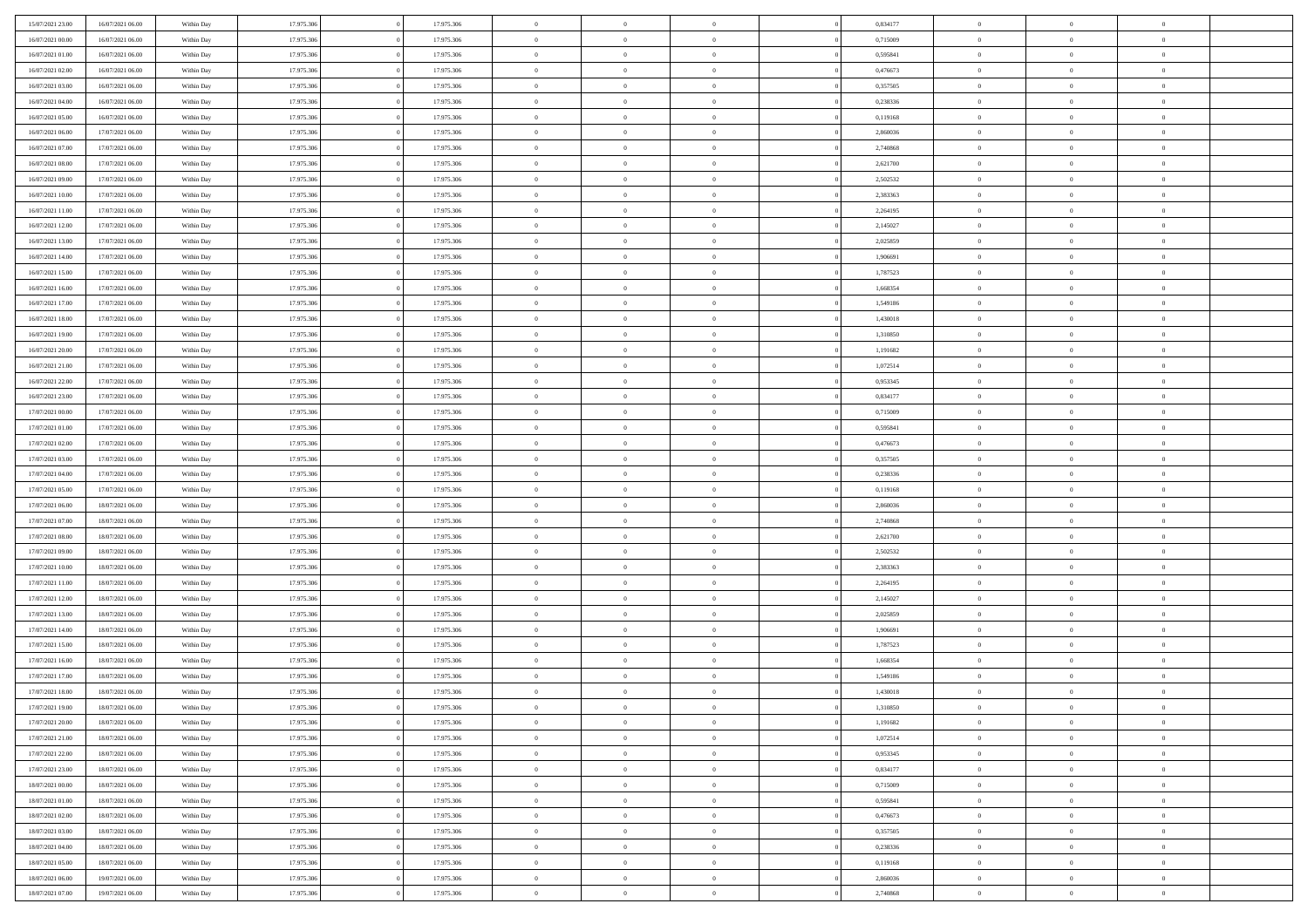| 18/07/2021 08:00<br>19/07/2021 06:00                     | Within Day               | 17.975.306 | 17.975.306 | $\bf{0}$       | $\bf{0}$       | $\theta$       |          | 2,621700 | $\bf{0}$       | $\overline{0}$ | $\,0\,$        |  |
|----------------------------------------------------------|--------------------------|------------|------------|----------------|----------------|----------------|----------|----------|----------------|----------------|----------------|--|
| 18/07/2021 09:00<br>19/07/2021 06:00                     | Within Day               | 17.975.306 | 17.975.306 | $\overline{0}$ | $\overline{0}$ | $\overline{0}$ |          | 2,502532 | $\overline{0}$ | $\overline{0}$ | $\overline{0}$ |  |
| 18/07/2021 11:00<br>19/07/2021 06:00                     | Within Day               | 17.975.306 | 17.975.306 | $\mathbf{0}$   | $\overline{0}$ | $\overline{0}$ |          | 2,264195 | $\mathbf{0}$   | $\overline{0}$ | $\overline{0}$ |  |
| 18/07/2021 12:00<br>19/07/2021 06:00                     | Within Day               | 17.975.306 | 17.975.306 | $\bf{0}$       | $\overline{0}$ | $\overline{0}$ |          | 2,145027 | $\bf{0}$       | $\overline{0}$ | $\bf{0}$       |  |
| 18/07/2021 13:00<br>19/07/2021 06:00                     | Within Day               | 17.975.306 | 17.975.306 | $\bf{0}$       | $\bf{0}$       | $\overline{0}$ |          | 2,025859 | $\bf{0}$       | $\overline{0}$ | $\,0\,$        |  |
| 18/07/2021 14:00<br>19/07/2021 06:00                     | Within Dav               | 17.975.306 | 17.975.306 | $\overline{0}$ | $\overline{0}$ | $\overline{0}$ |          | 1,906691 | $\mathbf{0}$   | $\overline{0}$ | $\overline{0}$ |  |
| 18/07/2021 15:00<br>19/07/2021 06:00                     | Within Day               | 17.975.306 | 17.975.306 | $\bf{0}$       | $\overline{0}$ | $\overline{0}$ |          | 1,787523 | $\bf{0}$       | $\overline{0}$ | $\,0\,$        |  |
| 18/07/2021 16:00<br>19/07/2021 06:00                     | Within Day               | 17.975.306 | 17.975.306 | $\overline{0}$ | $\overline{0}$ | $\overline{0}$ |          | 1,668354 | $\,$ 0 $\,$    | $\overline{0}$ | $\overline{0}$ |  |
| 18/07/2021 17:00<br>19/07/2021 06:00                     | Within Day               | 17.975.306 | 17.975.306 | $\mathbf{0}$   | $\overline{0}$ | $\overline{0}$ |          | 1,549186 | $\mathbf{0}$   | $\overline{0}$ | $\overline{0}$ |  |
| 18/07/2021 18:00<br>19/07/2021 06:00                     | Within Day               | 17.975.306 | 17.975.306 | $\bf{0}$       | $\bf{0}$       | $\overline{0}$ |          | 1,430018 | $\bf{0}$       | $\overline{0}$ | $\,0\,$        |  |
| 18/07/2021 19:00<br>19/07/2021 06:00                     | Within Day               | 17.975.306 | 17.975.306 | $\overline{0}$ | $\overline{0}$ | $\overline{0}$ |          | 1,310850 | $\bf{0}$       | $\overline{0}$ | $\overline{0}$ |  |
| 18/07/2021 20:00<br>19/07/2021 06:00                     | Within Dav               | 17.975.306 | 17.975.306 | $\mathbf{0}$   | $\overline{0}$ | $\overline{0}$ |          | 1,191682 | $\mathbf{0}$   | $\overline{0}$ | $\overline{0}$ |  |
| 18/07/2021 21:00<br>19/07/2021 06:00                     | Within Day               | 17.975.306 | 17.975.306 | $\bf{0}$       | $\overline{0}$ | $\overline{0}$ |          | 1,072514 | $\bf{0}$       | $\overline{0}$ | $\bf{0}$       |  |
| 18/07/2021 22:00<br>19/07/2021 06:00                     | Within Day               | 17.975.306 | 17.975.306 | $\bf{0}$       | $\overline{0}$ | $\overline{0}$ |          | 0,953345 | $\bf{0}$       | $\mathbf{0}$   | $\,0\,$        |  |
| 18/07/2021 23:00<br>19/07/2021 06:00                     | Within Dav               | 17.975.306 | 17.975.306 | $\overline{0}$ | $\overline{0}$ | $\overline{0}$ |          | 0,834177 | $\mathbf{0}$   | $\overline{0}$ | $\overline{0}$ |  |
| 19/07/2021 00:00<br>19/07/2021 06:00                     | Within Day               | 17.975.306 | 17.975.306 | $\bf{0}$       | $\bf{0}$       | $\overline{0}$ |          | 0,715009 | $\bf{0}$       | $\overline{0}$ | $\bf{0}$       |  |
| 19/07/2021 01:00<br>19/07/2021 06:00                     |                          | 17.975.306 | 17.975.306 | $\overline{0}$ | $\overline{0}$ | $\overline{0}$ |          | 0,595841 | $\bf{0}$       | $\overline{0}$ | $\overline{0}$ |  |
| 19/07/2021 02:00<br>19/07/2021 06:00                     | Within Day<br>Within Day | 17.975.306 | 17.975.306 | $\mathbf{0}$   | $\overline{0}$ | $\overline{0}$ |          | 0,476673 | $\mathbf{0}$   | $\overline{0}$ | $\overline{0}$ |  |
| 19/07/2021 03:00<br>19/07/2021 06:00                     | Within Day               | 17.975.306 | 17.975.306 | $\bf{0}$       | $\bf{0}$       | $\overline{0}$ |          | 0,357505 | $\bf{0}$       | $\overline{0}$ | $\,0\,$        |  |
| 19/07/2021 04:00<br>19/07/2021 06:00                     |                          | 17.975.306 | 17.975.306 | $\overline{0}$ | $\overline{0}$ | $\overline{0}$ |          | 0,238336 | $\bf{0}$       | $\overline{0}$ | $\overline{0}$ |  |
| 19/07/2021 05:00<br>19/07/2021 06:00                     | Within Day               | 17.975.306 | 17.975.306 | $\mathbf{0}$   | $\overline{0}$ | $\overline{0}$ |          | 0,119168 | $\mathbf{0}$   | $\overline{0}$ | $\overline{0}$ |  |
| 20/07/2021 06:00                                         | Within Day               |            |            | $\bf{0}$       |                |                |          |          | $\bf{0}$       |                | $\bf{0}$       |  |
| 19/07/2021 06:00                                         | Within Day               | 17.975.306 | 17.975.306 |                | $\overline{0}$ | $\overline{0}$ |          | 2,860036 |                | $\overline{0}$ |                |  |
| 19/07/2021 07:00<br>20/07/2021 06:00<br>19/07/2021 08:00 | Within Day               | 17.975.306 | 17.975.306 | $\bf{0}$       | $\bf{0}$       | $\overline{0}$ |          | 2,740868 | $\bf{0}$       | $\overline{0}$ | $\,0\,$        |  |
| 20/07/2021 06:00                                         | Within Dav               | 17.975.306 | 17.975.306 | $\mathbf{0}$   | $\overline{0}$ | $\overline{0}$ |          | 2,621700 | $\mathbf{0}$   | $\overline{0}$ | $\overline{0}$ |  |
| 19/07/2021 09:00<br>20/07/2021 06:00                     | Within Day               | 17.975.306 | 17.975.306 | $\bf{0}$       | $\bf{0}$       | $\overline{0}$ |          | 2,502532 | $\bf{0}$       | $\overline{0}$ | $\,0\,$        |  |
| 19/07/2021 10:00<br>20/07/2021 06:00                     | Within Day               | 17.975.306 | 17.975.306 | $\overline{0}$ | $\overline{0}$ | $\overline{0}$ |          | 2,383363 | $\bf{0}$       | $\mathbf{0}$   | $\overline{0}$ |  |
| 19/07/2021 11:00<br>20/07/2021 06:00                     | Within Day               | 17.975.306 | 17.975.306 | $\mathbf{0}$   | $\overline{0}$ | $\overline{0}$ |          | 2,264195 | $\mathbf{0}$   | $\overline{0}$ | $\overline{0}$ |  |
| 19/07/2021 12:00<br>20/07/2021 06:00                     | Within Day               | 17.975.306 | 17.975.306 | $\bf{0}$       | $\bf{0}$       | $\overline{0}$ |          | 2,145027 | $\bf{0}$       | $\overline{0}$ | $\,0\,$        |  |
| 19/07/2021 13:00<br>20/07/2021 06:00                     | Within Day               | 17.975.306 | 17.975.306 | $\bf{0}$       | $\overline{0}$ | $\overline{0}$ |          | 2,025859 | $\bf{0}$       | $\mathbf{0}$   | $\overline{0}$ |  |
| 19/07/2021 14:00<br>20/07/2021 06:00                     | Within Dav               | 17.975.306 | 17.975.306 | $\mathbf{0}$   | $\overline{0}$ | $\overline{0}$ |          | 1,906691 | $\mathbf{0}$   | $\overline{0}$ | $\overline{0}$ |  |
| 19/07/2021 15:00<br>20/07/2021 06:00                     | Within Day               | 17.975.306 | 17.975.306 | $\bf{0}$       | $\overline{0}$ | $\overline{0}$ |          | 1,787523 | $\,$ 0         | $\overline{0}$ | $\,$ 0 $\,$    |  |
| 19/07/2021 16:00<br>20/07/2021 06:00                     | Within Day               | 17.975.306 | 17.975.306 | $\bf{0}$       | $\overline{0}$ | $\overline{0}$ |          | 1,668354 | $\bf{0}$       | $\overline{0}$ | $\bf{0}$       |  |
| 19/07/2021 17:00<br>20/07/2021 06:00                     | Within Dav               | 17.975.306 | 17.975.306 | $\overline{0}$ | $\overline{0}$ | $\overline{0}$ |          | 1,549186 | $\mathbf{0}$   | $\overline{0}$ | $\overline{0}$ |  |
| 19/07/2021 18:00<br>20/07/2021 06:00                     | Within Day               | 17.975.306 | 17.975.306 | $\bf{0}$       | $\overline{0}$ | $\theta$       |          | 1,430018 | $\,$ 0         | $\overline{0}$ | $\theta$       |  |
| 19/07/2021 19:00<br>20/07/2021 06:00                     | Within Day               | 17.975.306 | 17.975.306 | $\overline{0}$ | $\overline{0}$ | $\overline{0}$ |          | 1,310850 | $\bf{0}$       | $\overline{0}$ | $\overline{0}$ |  |
| 19/07/2021 20:00<br>20/07/2021 06:00                     | Within Day               | 17.975.306 | 17.975.306 | $\mathbf{0}$   | $\overline{0}$ | $\overline{0}$ |          | 1,191682 | $\mathbf{0}$   | $\overline{0}$ | $\overline{0}$ |  |
| 19/07/2021 21:00<br>20/07/2021 06:00                     | Within Day               | 17.975.306 | 17.975.306 | $\bf{0}$       | $\overline{0}$ | $\theta$       |          | 1,072514 | $\,$ 0         | $\overline{0}$ | $\theta$       |  |
| 19/07/2021 22.00<br>20/07/2021 06:00                     | Within Day               | 17.975.306 | 17.975.306 | $\bf{0}$       | $\overline{0}$ | $\overline{0}$ |          | 0,953345 | $\bf{0}$       | $\mathbf{0}$   | $\bf{0}$       |  |
| 19/07/2021 23:00<br>20/07/2021 06:00                     | Within Dav               | 17.975.306 | 17.975.306 | $\mathbf{0}$   | $\overline{0}$ | $\overline{0}$ |          | 0,834177 | $\mathbf{0}$   | $\overline{0}$ | $\overline{0}$ |  |
| 20/07/2021 00:00<br>20/07/2021 06:00                     | Within Day               | 17.975.306 | 17.975.306 | $\,0\,$        | $\overline{0}$ | $\theta$       |          | 0,715009 | $\,$ 0         | $\overline{0}$ | $\theta$       |  |
| 20/07/2021 01:00<br>20/07/2021 06:00                     | Within Day               | 17.975.306 | 17.975.306 | $\bf{0}$       | $\overline{0}$ | $\overline{0}$ |          | 0,595841 | $\bf{0}$       | $\overline{0}$ | $\bf{0}$       |  |
| 20/07/2021 02:00<br>20/07/2021 06:00                     | Within Dav               | 17.975.306 | 17.975.306 | $\mathbf{0}$   | $\overline{0}$ | $\overline{0}$ |          | 0,476673 | $\mathbf{0}$   | $\overline{0}$ | $\overline{0}$ |  |
| 20/07/2021 03:00<br>20/07/2021 06:00                     | Within Day               | 17.975.306 | 17.975.306 | $\bf{0}$       | $\overline{0}$ | $\theta$       |          | 0,357505 | $\,$ 0         | $\overline{0}$ | $\theta$       |  |
| 20/07/2021 04:00<br>20/07/2021 06:00                     | Within Day               | 17.975.306 | 17.975.306 | $\bf{0}$       | $\overline{0}$ | $\overline{0}$ |          | 0,238336 | $\bf{0}$       | $\overline{0}$ | $\bf{0}$       |  |
| 20/07/2021 05:00<br>20/07/2021 06:00                     | Within Day               | 17.975.306 | 17.975.306 | $\bf{0}$       | $\overline{0}$ | $\Omega$       |          | 0,119168 | $\overline{0}$ | $\theta$       | $\theta$       |  |
| 20/07/2021 06:00<br>21/07/2021 06:00                     | Within Day               | 17.975.306 | 17.975.306 | $\,0\,$        | $\overline{0}$ | $\theta$       |          | 2,860036 | $\,$ 0 $\,$    | $\bf{0}$       | $\theta$       |  |
| 20/07/2021 07:00<br>21/07/2021 06:00                     | Within Day               | 17.975.306 | 17.975.306 | $\overline{0}$ | $\overline{0}$ | $\overline{0}$ |          | 2,740868 | $\overline{0}$ | $\overline{0}$ | $\overline{0}$ |  |
| 20/07/2021 08:00<br>21/07/2021 06:00                     | Within Day               | 17.975.306 | 17.975.306 | $\bf{0}$       | $\overline{0}$ | $\overline{0}$ |          | 2,621700 | $\overline{0}$ | $\bf{0}$       | $\overline{0}$ |  |
| 20/07/2021 09:00<br>21/07/2021 06:00                     | Within Day               | 17.975.306 | 17.975.306 | $\bf{0}$       | $\overline{0}$ | $\overline{0}$ | $\theta$ | 2,502532 | $\mathbf{0}$   | $\bf{0}$       | $\,$ 0 $\,$    |  |
| 20/07/2021 10:00<br>21/07/2021 06:00                     | Within Day               | 17.975.306 | 17.975.306 | $\bf{0}$       | $\overline{0}$ | $\overline{0}$ |          | 2,383363 | $\,$ 0 $\,$    | $\overline{0}$ | $\overline{0}$ |  |
| 20/07/2021 11:00<br>21/07/2021 06:00                     | Within Day               | 17.975.306 | 17.975.306 | $\bf{0}$       | $\overline{0}$ | $\overline{0}$ |          | 2,264195 | $\mathbf{0}$   | $\bf{0}$       | $\overline{0}$ |  |
| 20/07/2021 12:00<br>21/07/2021 06:00                     | Within Day               | 17.975.306 | 17.975.306 | $\,$ 0 $\,$    | $\overline{0}$ | $\overline{0}$ | $\theta$ | 2,145027 | $\,$ 0 $\,$    | $\bf{0}$       | $\,$ 0 $\,$    |  |
| 20/07/2021 13:00<br>21/07/2021 06:00                     | Within Day               | 17.975.306 | 17.975.306 | $\bf{0}$       | $\overline{0}$ | $\overline{0}$ |          | 2,025859 | $\overline{0}$ | $\overline{0}$ | $\overline{0}$ |  |
| 20/07/2021 14:00<br>21/07/2021 06:00                     | Within Day               | 17.975.306 | 17.975.306 | $\bf{0}$       | $\overline{0}$ | $\overline{0}$ |          | 1,906691 | $\overline{0}$ | $\bf{0}$       | $\overline{0}$ |  |
| 20/07/2021 15:00<br>21/07/2021 06:00                     | Within Day               | 17.975.306 | 17.975.306 | $\,$ 0 $\,$    | $\overline{0}$ | $\overline{0}$ |          | 1,787523 | $\mathbf{0}$   | $\bf{0}$       | $\,$ 0 $\,$    |  |
| 20/07/2021 16:00<br>21/07/2021 06:00                     | Within Day               | 17.975.306 | 17.975.306 | $\overline{0}$ | $\overline{0}$ | $\overline{0}$ |          | 1,668354 | $\mathbf 0$    | $\mathbf{0}$   | $\overline{0}$ |  |
| 20/07/2021 17:00<br>21/07/2021 06:00                     | Within Day               | 17.975.306 | 17.975.306 | $\mathbf{0}$   | $\overline{0}$ | $\overline{0}$ |          | 1,549186 | $\mathbf{0}$   | $\overline{0}$ | $\overline{0}$ |  |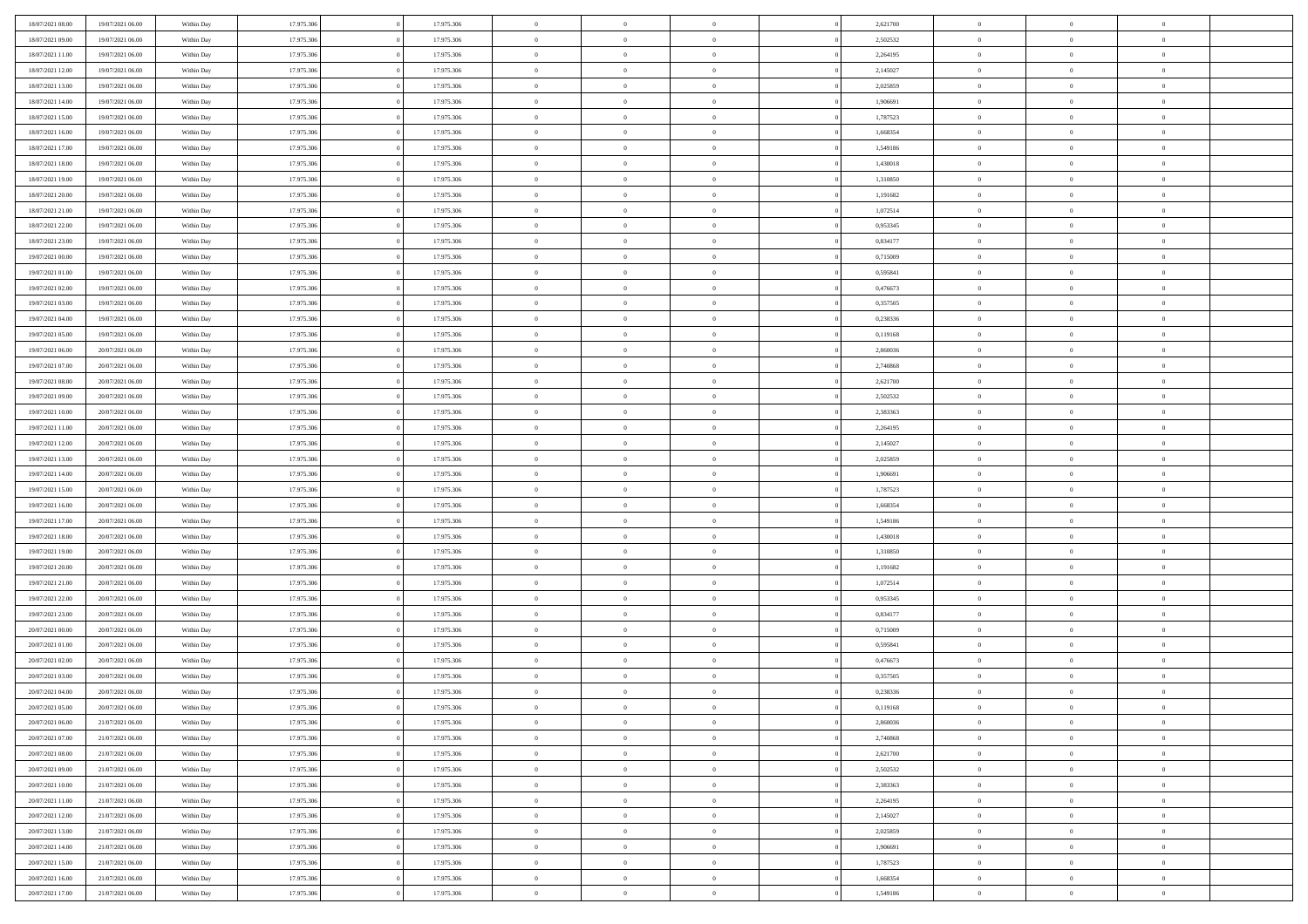| 20/07/2021 18:00 | 21/07/2021 06:00 | Within Day | 17.975.306 | 17.975.306 | $\,0\,$                | $\bf{0}$       | $\bf{0}$       |                | 1,430018 | $\,$ 0 $\,$    | $\overline{0}$ | $\bf{0}$       |  |
|------------------|------------------|------------|------------|------------|------------------------|----------------|----------------|----------------|----------|----------------|----------------|----------------|--|
| 20/07/2021 19:00 | 21/07/2021 06:00 | Within Day | 17.975.306 | 17.975.306 | $\overline{0}$         | $\overline{0}$ | $\overline{0}$ |                | 1,310850 | $\theta$       | $\overline{0}$ | $\theta$       |  |
| 20/07/2021 20:00 | 21/07/2021 06:00 | Within Day | 17.975.306 | 17.975.306 | $\mathbf{0}$           | $\overline{0}$ | $\overline{0}$ |                | 1,191682 | $\theta$       | $\overline{0}$ | $\overline{0}$ |  |
| 20/07/2021 21:00 | 21/07/2021 06:00 | Within Day | 17.975.306 | 17.975.306 | $\bf{0}$               | $\overline{0}$ | $\overline{0}$ |                | 1,072514 | $\bf{0}$       | $\overline{0}$ | $\bf{0}$       |  |
| 20/07/2021 22:00 | 21/07/2021 06:00 | Within Day | 17.975.306 | 17.975.306 | $\bf{0}$               | $\overline{0}$ | $\overline{0}$ |                | 0,953345 | $\,$ 0 $\,$    | $\overline{0}$ | $\bf{0}$       |  |
| 20/07/2021 23:00 | 21/07/2021 06:00 | Within Day | 17.975.306 | 17.975.306 | $\overline{0}$         | $\overline{0}$ | $\overline{0}$ |                | 0,834177 | $\theta$       | $\overline{0}$ | $\overline{0}$ |  |
| 21/07/2021 00:00 |                  |            | 17.975.306 |            | $\mathbf{0}$           | $\overline{0}$ | $\overline{0}$ |                |          | $\bf{0}$       | $\overline{0}$ | $\theta$       |  |
|                  | 21/07/2021 06:00 | Within Day |            | 17.975.306 |                        |                |                |                | 0,715009 |                |                |                |  |
| 21/07/2021 01:00 | 21/07/2021 06:00 | Within Day | 17.975.306 | 17.975.306 | $\overline{0}$         | $\mathbf{0}$   | $\overline{0}$ |                | 0,595841 | $\,$ 0 $\,$    | $\overline{0}$ | $\overline{0}$ |  |
| 21/07/2021 02:00 | 21/07/2021 06:00 | Within Day | 17.975.306 | 17.975.306 | $\mathbf{0}$           | $\overline{0}$ | $\overline{0}$ |                | 0,476673 | $\theta$       | $\overline{0}$ | $\overline{0}$ |  |
| 21/07/2021 03:00 | 21/07/2021 06:00 | Within Day | 17.975.306 | 17.975.306 | $\bf{0}$               | $\overline{0}$ | $\overline{0}$ |                | 0,357505 | $\bf{0}$       | $\overline{0}$ | $\bf{0}$       |  |
| 21/07/2021 04:00 | 21/07/2021 06:00 | Within Day | 17.975.306 | 17.975.306 | $\bf{0}$               | $\overline{0}$ | $\overline{0}$ |                | 0,238336 | $\,$ 0 $\,$    | $\mathbf{0}$   | $\theta$       |  |
| 21/07/2021 05:00 | 21/07/2021 06:00 | Within Day | 17.975.306 | 17.975.306 | $\mathbf{0}$           | $\overline{0}$ | $\overline{0}$ |                | 0,119168 | $\theta$       | $\overline{0}$ | $\overline{0}$ |  |
| 21/07/2021 06:00 | 22/07/2021 06:00 | Within Day | 17.975.306 | 17.975.306 | $\bf{0}$               | $\overline{0}$ | $\bf{0}$       |                | 2,860036 | $\bf{0}$       | $\overline{0}$ | $\bf{0}$       |  |
| 21/07/2021 07:00 | 22/07/2021 06:00 | Within Day | 17.975.306 | 17.975.306 | $\overline{0}$         | $\mathbf{0}$   | $\overline{0}$ |                | 2,740868 | $\,$ 0 $\,$    | $\overline{0}$ | $\overline{0}$ |  |
| 21/07/2021 08:00 | 22/07/2021 06:00 | Within Day | 17.975.306 | 17.975.306 | $\mathbf{0}$           | $\overline{0}$ | $\overline{0}$ |                | 2,621700 | $\theta$       | $\overline{0}$ | $\overline{0}$ |  |
| 21/07/2021 09:00 | 22/07/2021 06:00 | Within Day | 17.975.306 | 17.975.306 | $\mathbf{0}$           | $\overline{0}$ | $\overline{0}$ |                | 2,502532 | $\bf{0}$       | $\overline{0}$ | $\bf{0}$       |  |
| 21/07/2021 10:00 | 22/07/2021 06:00 | Within Day | 17.975.306 | 17.975.306 | $\bf{0}$               | $\overline{0}$ | $\overline{0}$ |                | 2,383363 | $\,$ 0 $\,$    | $\mathbf{0}$   | $\overline{0}$ |  |
| 21/07/2021 11:00 | 22/07/2021 06:00 | Within Day | 17.975.306 | 17.975.306 | $\mathbf{0}$           | $\overline{0}$ | $\overline{0}$ |                | 2,264195 | $\theta$       | $\overline{0}$ | $\overline{0}$ |  |
| 21/07/2021 12:00 | 22/07/2021 06:00 | Within Day | 17.975.306 | 17.975.306 | $\bf{0}$               | $\overline{0}$ | $\bf{0}$       |                | 2,145027 | $\bf{0}$       | $\overline{0}$ | $\bf{0}$       |  |
| 21/07/2021 13:00 | 22/07/2021 06:00 | Within Day | 17.975.306 | 17.975.306 | $\bf{0}$               | $\overline{0}$ | $\overline{0}$ |                | 2,025859 | $\,$ 0         | $\overline{0}$ | $\bf{0}$       |  |
| 21/07/2021 14:00 | 22/07/2021 06:00 | Within Day | 17.975.306 | 17.975.306 | $\overline{0}$         | $\overline{0}$ | $\overline{0}$ |                | 1,906691 | $\theta$       | $\overline{0}$ | $\overline{0}$ |  |
| 21/07/2021 15:00 | 22/07/2021 06:00 | Within Day | 17.975.306 | 17.975.306 | $\mathbf{0}$           | $\theta$       | $\overline{0}$ |                | 1,787523 | $\bf{0}$       | $\theta$       | $\theta$       |  |
| 21/07/2021 16:00 | 22/07/2021 06:00 | Within Day | 17.975.306 | 17.975.306 | $\overline{0}$         | $\mathbf{0}$   | $\overline{0}$ |                | 1,668354 | $\,$ 0 $\,$    | $\overline{0}$ | $\overline{0}$ |  |
| 21/07/2021 17:00 | 22/07/2021 06:00 | Within Day | 17.975.306 | 17.975.306 | $\mathbf{0}$           | $\overline{0}$ | $\overline{0}$ |                | 1,549186 | $\theta$       | $\overline{0}$ | $\overline{0}$ |  |
| 21/07/2021 18:00 | 22/07/2021 06:00 | Within Day | 17.975.306 | 17.975.306 | $\bf{0}$               | $\overline{0}$ | $\overline{0}$ |                | 1,430018 | $\bf{0}$       | $\overline{0}$ | $\overline{0}$ |  |
| 21/07/2021 19:00 | 22/07/2021 06:00 | Within Day | 17.975.306 | 17.975.306 | $\bf{0}$               | $\overline{0}$ | $\overline{0}$ |                | 1,310850 | $\,$ 0         | $\mathbf{0}$   | $\bf{0}$       |  |
| 21/07/2021 20:00 | 22/07/2021 06:00 | Within Day | 17.975.306 | 17.975.306 | $\overline{0}$         | $\overline{0}$ | $\overline{0}$ |                | 1,191682 | $\theta$       | $\overline{0}$ | $\overline{0}$ |  |
| 21/07/2021 21:00 | 22/07/2021 06:00 | Within Day | 17.975.306 | 17.975.306 | $\,0\,$                | $\overline{0}$ | $\bf{0}$       |                | 1,072514 | $\bf{0}$       | $\overline{0}$ | $\bf{0}$       |  |
|                  |                  |            |            |            |                        | $\overline{0}$ |                |                |          |                | $\overline{0}$ | $\overline{0}$ |  |
| 21/07/2021 22:00 | 22/07/2021 06:00 | Within Day | 17.975.306 | 17.975.306 | $\bf{0}$               |                | $\overline{0}$ |                | 0,953345 | $\,$ 0 $\,$    |                |                |  |
| 21/07/2021 23:00 | 22/07/2021 06:00 | Within Day | 17.975.306 | 17.975.306 | $\mathbf{0}$           | $\overline{0}$ | $\overline{0}$ |                | 0,834177 | $\theta$       | $\overline{0}$ | $\overline{0}$ |  |
| 22/07/2021 00:00 | 22/07/2021 06:00 | Within Day | 17.975.306 | 17.975.306 | $\mathbf{0}$           | $\overline{0}$ | $\overline{0}$ |                | 0,715009 | $\,$ 0 $\,$    | $\overline{0}$ | $\theta$       |  |
| 22/07/2021 01:00 | 22/07/2021 06:00 | Within Day | 17.975.306 | 17.975.306 | $\bf{0}$               | $\overline{0}$ | $\overline{0}$ |                | 0,595841 | $\bf{0}$       | $\mathbf{0}$   | $\overline{0}$ |  |
| 22/07/2021 02:00 | 22/07/2021 06:00 | Within Day | 17.975.306 | 17.975.306 | $\mathbf{0}$           | $\overline{0}$ | $\overline{0}$ |                | 0,476673 | $\theta$       | $\overline{0}$ | $\overline{0}$ |  |
| 22/07/2021 03:00 | 22/07/2021 06:00 | Within Day | 17.975.306 | 17.975.306 | $\mathbf{0}$           | $\overline{0}$ | $\theta$       |                | 0,357505 | $\,$ 0 $\,$    | $\overline{0}$ | $\theta$       |  |
| 22/07/2021 04:00 | 22/07/2021 06:00 | Within Day | 17.975.306 | 17.975.306 | $\overline{0}$         | $\overline{0}$ | $\overline{0}$ |                | 0,238336 | $\,$ 0 $\,$    | $\overline{0}$ | $\bf{0}$       |  |
| 22/07/2021 05:00 | 22/07/2021 06:00 | Within Day | 17.975.306 | 17.975.306 | $\mathbf{0}$           | $\overline{0}$ | $\overline{0}$ |                | 0,119168 | $\theta$       | $\overline{0}$ | $\overline{0}$ |  |
| 22/07/2021 06:00 | 23/07/2021 06:00 | Within Day | 17.975.306 | 17.975.306 | $\mathbf{0}$           | $\overline{0}$ | $\theta$       |                | 2,860036 | $\,$ 0 $\,$    | $\overline{0}$ | $\theta$       |  |
| 22/07/2021 07:00 | 23/07/2021 06:00 | Within Day | 17.975.306 | 17.975.306 | $\overline{0}$         | $\mathbf{0}$   | $\overline{0}$ |                | 2,740868 | $\,$ 0 $\,$    | $\mathbf{0}$   | $\overline{0}$ |  |
| 22/07/2021 08:00 | 23/07/2021 06:00 | Within Day | 17.975.306 | 17.975.306 | $\mathbf{0}$           | $\overline{0}$ | $\overline{0}$ |                | 2,621700 | $\theta$       | $\overline{0}$ | $\overline{0}$ |  |
| 22/07/2021 09:00 | 23/07/2021 06:00 | Within Day | 17.975.306 | 17.975.306 | $\,$ 0 $\,$            | $\overline{0}$ | $\bf{0}$       |                | 2,502532 | $\,$ 0 $\,$    | $\overline{0}$ | $\,$ 0 $\,$    |  |
| 22/07/2021 10:00 | 23/07/2021 06:00 | Within Day | 17.975.306 | 17.975.306 | $\bf{0}$               | $\overline{0}$ | $\overline{0}$ |                | 2,383363 | $\bf{0}$       | $\overline{0}$ | $\bf{0}$       |  |
| 22/07/2021 11:00 | 23/07/2021 06:00 | Within Day | 17.975.306 | 17.975.306 | $\mathbf{0}$           | $\overline{0}$ | $\overline{0}$ |                | 2,264195 | $\theta$       | $\overline{0}$ | $\overline{0}$ |  |
| 22/07/2021 12:00 | 23/07/2021 06:00 | Within Day | 17.975.306 | 17.975.306 | $\mathbf{0}$           | $\overline{0}$ | $\overline{0}$ |                | 2,145027 | $\,$ 0 $\,$    | $\overline{0}$ | $\theta$       |  |
| 22/07/2021 13:00 | 23/07/2021 06:00 | Within Day | 17.975.306 | 17.975.306 | $\bf{0}$               | $\overline{0}$ | $\overline{0}$ |                | 2,025859 | $\,$ 0 $\,$    | $\overline{0}$ | $\bf{0}$       |  |
| 22/07/2021 14:00 | 23/07/2021 06:00 | Within Day | 17.975.306 | 17.975.306 | $\mathbf{0}$           | $\overline{0}$ | $\overline{0}$ |                | 1,906691 | $\overline{0}$ | $^{\circ}$     | $\theta$       |  |
| 22/07/2021 15:00 | 23/07/2021 06:00 | Within Day | 17.975.306 | 17.975.306 | $\,$ 0                 | $\overline{0}$ | $\bf{0}$       |                | 1,787523 | $\,$ 0 $\,$    | $\overline{0}$ | $\theta$       |  |
| 22/07/2021 16:00 | 23/07/2021 06:00 | Within Day | 17.975.306 | 17.975.306 | $\mathbf{0}$           | $\overline{0}$ | $\overline{0}$ |                | 1,668354 | $\bf{0}$       | $\overline{0}$ | $\overline{0}$ |  |
| 22/07/2021 17:00 | 23/07/2021 06:00 | Within Day | 17.975.306 | 17.975.306 | $\mathbf{0}$           | $\overline{0}$ | $\overline{0}$ |                | 1,549186 | $\mathbf{0}$   | $\overline{0}$ | $\overline{0}$ |  |
| 22/07/2021 18:00 | 23/07/2021 06:00 | Within Day | 17.975.306 | 17.975.306 | $\,$ 0                 | $\overline{0}$ | $\overline{0}$ | $\overline{0}$ | 1,430018 | $\,$ 0 $\,$    | $\overline{0}$ | $\,$ 0 $\,$    |  |
| 22/07/2021 19:00 | 23/07/2021 06:00 | Within Day | 17.975.306 | 17.975.306 | $\hspace{0.1mm}\bm{0}$ | $\overline{0}$ | $\overline{0}$ |                | 1,310850 | $\,$ 0 $\,$    | $\overline{0}$ | $\overline{0}$ |  |
| 22/07/2021 20:00 | 23/07/2021 06:00 | Within Day | 17.975.306 | 17.975.306 | $\mathbf{0}$           | $\overline{0}$ | $\overline{0}$ |                | 1,191682 | $\overline{0}$ | $\overline{0}$ | $\overline{0}$ |  |
| 22/07/2021 21:00 | 23/07/2021 06:00 | Within Day | 17.975.306 | 17.975.306 | $\,$ 0 $\,$            | $\overline{0}$ | $\overline{0}$ |                | 1,072514 | $\,$ 0 $\,$    | $\overline{0}$ | $\,$ 0 $\,$    |  |
| 22/07/2021 22:00 | 23/07/2021 06:00 | Within Day | 17.975.306 | 17.975.306 | $\overline{0}$         | $\overline{0}$ | $\overline{0}$ |                | 0,953345 | $\overline{0}$ | $\overline{0}$ | $\overline{0}$ |  |
| 22/07/2021 23:00 | 23/07/2021 06:00 | Within Day | 17.975.306 | 17.975.306 | $\mathbf{0}$           | $\overline{0}$ | $\overline{0}$ |                | 0,834177 | $\mathbf{0}$   | $\overline{0}$ | $\overline{0}$ |  |
| 23/07/2021 00:00 | 23/07/2021 06:00 | Within Day | 17.975.306 | 17.975.306 | $\,$ 0 $\,$            | $\overline{0}$ | $\overline{0}$ | $\overline{0}$ | 0,715009 | $\,$ 0 $\,$    | $\overline{0}$ | $\,$ 0 $\,$    |  |
| 23/07/2021 01:00 | 23/07/2021 06:00 | Within Day | 17.975.306 | 17.975.306 | $\,$ 0 $\,$            | $\overline{0}$ | $\overline{0}$ |                | 0,595841 | $\,$ 0 $\,$    | $\mathbf{0}$   | $\overline{0}$ |  |
| 23/07/2021 02:00 | 23/07/2021 06:00 | Within Day | 17.975.306 | 17.975.306 | $\mathbf{0}$           | $\overline{0}$ | $\overline{0}$ |                | 0,476673 | $\,$ 0 $\,$    | $\overline{0}$ | $\overline{0}$ |  |
|                  |                  |            |            |            |                        |                |                |                |          |                |                |                |  |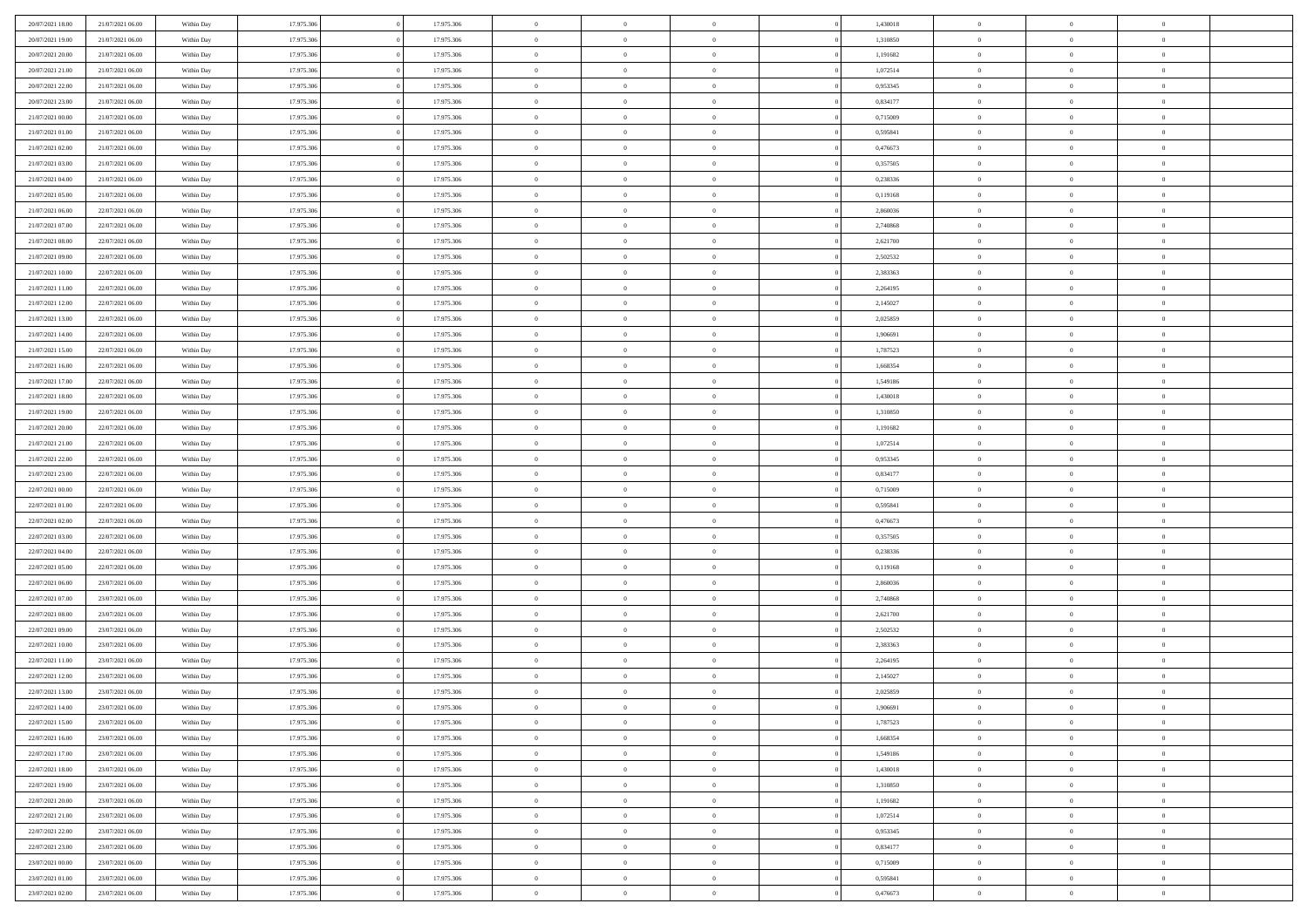| 23/07/2021 03:00                     | 23/07/2021 06:00 | Within Day               | 17.975.306 | 17.975.306 | $\,$ 0                   | $\bf{0}$       | $\theta$       |          | 0,357505 | $\bf{0}$       | $\overline{0}$ | $\,0\,$                    |  |
|--------------------------------------|------------------|--------------------------|------------|------------|--------------------------|----------------|----------------|----------|----------|----------------|----------------|----------------------------|--|
| 23/07/2021 04:00                     | 23/07/2021 06:00 | Within Day               | 17.975.306 | 17.975.306 | $\overline{0}$           | $\overline{0}$ | $\overline{0}$ |          | 0,238336 | $\overline{0}$ | $\overline{0}$ | $\theta$                   |  |
| 23/07/2021 05:00                     | 23/07/2021 06:00 | Within Day               | 17.975.306 | 17.975.306 | $\mathbf{0}$             | $\overline{0}$ | $\overline{0}$ |          | 0,119168 | $\mathbf{0}$   | $\overline{0}$ | $\overline{0}$             |  |
| 23/07/2021 06:00                     | 24/07/2021 06:00 | Within Day               | 17.975.306 | 17.975.306 | $\bf{0}$                 | $\overline{0}$ | $\overline{0}$ |          | 2,860036 | $\bf{0}$       | $\overline{0}$ | $\bf{0}$                   |  |
| 23/07/2021 07:00                     | 24/07/2021 06:00 | Within Day               | 17.975.306 | 17.975.306 | $\bf{0}$                 | $\bf{0}$       | $\overline{0}$ |          | 2,740868 | $\bf{0}$       | $\bf{0}$       | $\,0\,$                    |  |
| 23/07/2021 08:00                     | 24/07/2021 06:00 | Within Dav               | 17.975.306 | 17.975.306 | $\overline{0}$           | $\overline{0}$ | $\overline{0}$ |          | 2,621700 | $\mathbf{0}$   | $\overline{0}$ | $\overline{0}$             |  |
| 23/07/2021 09:00                     | 24/07/2021 06:00 | Within Day               | 17.975.306 | 17.975.306 | $\bf{0}$                 | $\overline{0}$ | $\overline{0}$ |          | 2,502532 | $\bf{0}$       | $\overline{0}$ | $\bf{0}$                   |  |
| 23/07/2021 10:00                     | 24/07/2021 06:00 | Within Day               | 17.975.306 | 17.975.306 | $\overline{0}$           | $\overline{0}$ | $\overline{0}$ |          | 2,383363 | $\,$ 0 $\,$    | $\overline{0}$ | $\theta$                   |  |
| 23/07/2021 11:00                     | 24/07/2021 06:00 | Within Day               | 17.975.306 | 17.975.306 | $\mathbf{0}$             | $\overline{0}$ | $\overline{0}$ |          | 2,264195 | $\mathbf{0}$   | $\overline{0}$ | $\overline{0}$             |  |
| 23/07/2021 12:00                     | 24/07/2021 06:00 | Within Day               | 17.975.306 | 17.975.306 | $\bf{0}$                 | $\bf{0}$       | $\overline{0}$ |          | 2,145027 | $\bf{0}$       | $\overline{0}$ | $\,0\,$                    |  |
| 23/07/2021 13:00                     | 24/07/2021 06:00 | Within Day               | 17.975.306 | 17.975.306 | $\overline{0}$           | $\overline{0}$ | $\overline{0}$ |          | 2,025859 | $\bf{0}$       | $\overline{0}$ | $\overline{0}$             |  |
| 23/07/2021 14:00                     | 24/07/2021 06:00 | Within Dav               | 17.975.306 | 17.975.306 | $\mathbf{0}$             | $\overline{0}$ | $\overline{0}$ |          | 1,906691 | $\mathbf{0}$   | $\overline{0}$ | $\overline{0}$             |  |
| 23/07/2021 15:00                     | 24/07/2021 06:00 | Within Day               | 17.975.306 | 17.975.306 | $\bf{0}$                 | $\overline{0}$ | $\overline{0}$ |          | 1,787523 | $\bf{0}$       | $\overline{0}$ | $\overline{0}$             |  |
| 23/07/2021 16:00                     | 24/07/2021 06:00 | Within Day               | 17.975.306 | 17.975.306 | $\bf{0}$                 | $\overline{0}$ | $\overline{0}$ |          | 1,668354 | $\bf{0}$       | $\mathbf{0}$   | $\,0\,$                    |  |
| 23/07/2021 18:00                     | 24/07/2021 06:00 | Within Dav               | 17.975.306 | 17.975.306 | $\overline{0}$           | $\overline{0}$ | $\overline{0}$ |          | 1,430018 | $\mathbf{0}$   | $\overline{0}$ | $\overline{0}$             |  |
| 23/07/2021 19:00                     | 24/07/2021 06:00 | Within Day               | 17.975.306 | 17.975.306 | $\bf{0}$                 | $\bf{0}$       | $\overline{0}$ |          | 1,310850 | $\bf{0}$       | $\overline{0}$ | $\bf{0}$                   |  |
| 23/07/2021 20:00                     | 24/07/2021 06:00 |                          | 17.975.306 | 17.975.306 | $\overline{0}$           | $\overline{0}$ | $\overline{0}$ |          | 1,191682 | $\bf{0}$       | $\overline{0}$ | $\overline{0}$             |  |
| 23/07/2021 21:00                     | 24/07/2021 06:00 | Within Day<br>Within Day | 17.975.306 | 17.975.306 | $\mathbf{0}$             | $\overline{0}$ | $\overline{0}$ |          | 1,072514 | $\mathbf{0}$   | $\overline{0}$ | $\overline{0}$             |  |
| 23/07/2021 22:00                     | 24/07/2021 06:00 | Within Day               | 17.975.306 | 17.975.306 | $\bf{0}$                 | $\bf{0}$       | $\overline{0}$ |          | 0,953345 | $\bf{0}$       | $\overline{0}$ | $\,0\,$                    |  |
|                                      | 24/07/2021 06:00 |                          | 17.975.306 | 17.975.306 | $\overline{0}$           | $\overline{0}$ | $\overline{0}$ |          | 0,834177 | $\bf{0}$       | $\overline{0}$ | $\overline{0}$             |  |
| 23/07/2021 23:00<br>24/07/2021 00:00 | 24/07/2021 06:00 | Within Day               | 17.975.306 | 17.975.306 | $\overline{0}$           | $\overline{0}$ | $\overline{0}$ |          | 0,715009 | $\mathbf{0}$   | $\overline{0}$ | $\overline{0}$             |  |
| 24/07/2021 01:00                     |                  | Within Day               |            |            | $\bf{0}$                 |                |                |          |          | $\bf{0}$       |                | $\bf{0}$                   |  |
|                                      | 24/07/2021 06:00 | Within Day               | 17.975.306 | 17.975.306 |                          | $\overline{0}$ | $\overline{0}$ |          | 0,595841 |                | $\overline{0}$ |                            |  |
| 24/07/2021 02:00                     | 24/07/2021 06:00 | Within Day               | 17.975.306 | 17.975.306 | $\bf{0}$                 | $\bf{0}$       | $\overline{0}$ |          | 0,476673 | $\bf{0}$       | $\bf{0}$       | $\,0\,$                    |  |
| 24/07/2021 03:00                     | 24/07/2021 06:00 | Within Dav               | 17.975.306 | 17.975.306 | $\mathbf{0}$             | $\overline{0}$ | $\overline{0}$ |          | 0,357505 | $\mathbf{0}$   | $\overline{0}$ | $\overline{0}$             |  |
| 24/07/2021 04:00                     | 24/07/2021 06:00 | Within Day               | 17.975.306 | 17.975.306 | $\bf{0}$                 | $\bf{0}$       | $\overline{0}$ |          | 0,238336 | $\bf{0}$       | $\overline{0}$ | $\bf{0}$                   |  |
| 24/07/2021 05:00                     | 24/07/2021 06:00 | Within Day               | 17.975.306 | 17.975.306 | $\overline{0}$           | $\overline{0}$ | $\overline{0}$ |          | 0,119168 | $\bf{0}$       | $\mathbf{0}$   | $\overline{0}$             |  |
| 24/07/2021 06:00                     | 25/07/2021 06:00 | Within Day               | 17.975.306 | 17.975.306 | $\mathbf{0}$             | $\overline{0}$ | $\overline{0}$ |          | 2,860036 | $\mathbf{0}$   | $\overline{0}$ | $\overline{0}$             |  |
| 24/07/2021 07:00                     | 25/07/2021 06:00 | Within Day               | 17.975.306 | 17.975.306 | $\bf{0}$                 | $\bf{0}$       | $\overline{0}$ |          | 2,740868 | $\bf{0}$       | $\overline{0}$ | $\,0\,$                    |  |
| 24/07/2021 08:00                     | 25/07/2021 06:00 | Within Day               | 17.975.306 | 17.975.306 | $\bf{0}$                 | $\overline{0}$ | $\overline{0}$ |          | 2,621700 | $\bf{0}$       | $\mathbf{0}$   | $\overline{0}$             |  |
| 24/07/2021 09:00                     | 25/07/2021 06:00 | Within Day               | 17.975.306 | 17.975.306 | $\mathbf{0}$             | $\overline{0}$ | $\overline{0}$ |          | 2,502532 | $\mathbf{0}$   | $\overline{0}$ | $\overline{0}$             |  |
| 24/07/2021 10:00                     | 25/07/2021 06:00 | Within Day               | 17.975.306 | 17.975.306 | $\bf{0}$                 | $\overline{0}$ | $\overline{0}$ |          | 2,383363 | $\,$ 0         | $\overline{0}$ | $\,$ 0 $\,$                |  |
| 24/07/2021 11:00                     | 25/07/2021 06:00 | Within Day               | 17.975.306 | 17.975.306 | $\bf{0}$                 | $\overline{0}$ | $\overline{0}$ |          | 2,264195 | $\bf{0}$       | $\bf{0}$       | $\bf{0}$                   |  |
| 24/07/2021 12:00                     | 25/07/2021 06:00 | Within Dav               | 17.975.306 | 17.975.306 | $\overline{0}$           | $\overline{0}$ | $\overline{0}$ |          | 2,145027 | $\mathbf{0}$   | $\overline{0}$ | $\overline{0}$             |  |
| 24/07/2021 13:00                     | 25/07/2021 06:00 | Within Day               | 17.975.306 | 17.975.306 | $\bf{0}$                 | $\overline{0}$ | $\theta$       |          | 2,025859 | $\,$ 0         | $\overline{0}$ | $\theta$                   |  |
| 24/07/2021 14:00                     | 25/07/2021 06:00 | Within Day               | 17.975.306 | 17.975.306 | $\overline{0}$           | $\overline{0}$ | $\overline{0}$ |          | 1,906691 | $\bf{0}$       | $\overline{0}$ | $\overline{0}$             |  |
| 24/07/2021 15:00                     | 25/07/2021 06:00 | Within Day               | 17.975.306 | 17.975.306 | $\mathbf{0}$             | $\overline{0}$ | $\overline{0}$ |          | 1,787523 | $\mathbf{0}$   | $\overline{0}$ | $\overline{0}$             |  |
| 24/07/2021 16:00                     | 25/07/2021 06:00 | Within Day               | 17.975.306 | 17.975.306 | $\bf{0}$                 | $\overline{0}$ | $\theta$       |          | 1,668354 | $\,$ 0         | $\overline{0}$ | $\theta$                   |  |
| 24/07/2021 17:00                     | 25/07/2021 06:00 | Within Day               | 17.975.306 | 17.975.306 | $\bf{0}$                 | $\overline{0}$ | $\overline{0}$ |          | 1,549186 | $\bf{0}$       | $\overline{0}$ | $\bf{0}$                   |  |
| 24/07/2021 18:00                     | 25/07/2021 06:00 | Within Day               | 17.975.306 | 17.975.306 | $\mathbf{0}$             | $\overline{0}$ | $\overline{0}$ |          | 1,430018 | $\mathbf{0}$   | $\overline{0}$ | $\overline{0}$             |  |
| 24/07/2021 19:00                     | 25/07/2021 06:00 | Within Day               | 17.975.306 | 17.975.306 | $\,0\,$                  | $\overline{0}$ | $\theta$       |          | 1,310850 | $\,$ 0         | $\overline{0}$ | $\,$ 0 $\,$                |  |
| 24/07/2021 20:00                     | 25/07/2021 06:00 | Within Day               | 17.975.306 | 17.975.306 | $\bf{0}$                 | $\overline{0}$ | $\overline{0}$ |          | 1,191682 | $\bf{0}$       | $\overline{0}$ | $\bf{0}$                   |  |
| 24/07/2021 21:00                     | 25/07/2021 06:00 | Within Dav               | 17.975.306 | 17.975.306 | $\mathbf{0}$<br>$\bf{0}$ | $\overline{0}$ | $\overline{0}$ |          | 1,072514 | $\mathbf{0}$   | $\overline{0}$ | $\overline{0}$<br>$\theta$ |  |
| 24/07/2021 22:00                     | 25/07/2021 06:00 | Within Day               | 17.975.306 | 17.975.306 |                          | $\overline{0}$ | $\theta$       |          | 0,953345 | $\,$ 0         | $\overline{0}$ |                            |  |
| 24/07/2021 23.00                     | 25/07/2021 06:00 | Within Day               | 17.975.306 | 17.975.306 | $\bf{0}$                 | $\overline{0}$ | $\overline{0}$ |          | 0,834177 | $\bf{0}$       | $\overline{0}$ | $\bf{0}$                   |  |
| 25/07/2021 00:00                     | 25/07/2021 06:00 | Within Day               | 17.975.306 | 17.975.306 | $\bf{0}$                 | $\overline{0}$ | $\Omega$       |          | 0,715009 | $\overline{0}$ | $\theta$       | $\theta$                   |  |
| 25/07/2021 01:00                     | 25/07/2021 06:00 | Within Day               | 17.975.306 | 17.975.306 | $\,$ 0 $\,$              | $\overline{0}$ | $\theta$       |          | 0,595841 | $\,$ 0 $\,$    | $\bf{0}$       | $\theta$                   |  |
| 25/07/2021 02:00                     | 25/07/2021 06:00 | Within Day               | 17.975.306 | 17.975.306 | $\overline{0}$           | $\overline{0}$ | $\overline{0}$ |          | 0,476673 | $\overline{0}$ | $\overline{0}$ | $\overline{0}$             |  |
| 25/07/2021 03:00                     | 25/07/2021 06:00 | Within Day               | 17.975.306 | 17.975.306 | $\bf{0}$                 | $\overline{0}$ | $\overline{0}$ |          | 0,357505 | $\overline{0}$ | $\bf{0}$       | $\overline{0}$             |  |
| 25/07/2021 04:00                     | 25/07/2021 06:00 | Within Day               | 17.975.306 | 17.975.306 | $\bf{0}$                 | $\overline{0}$ | $\overline{0}$ | $\theta$ | 0,238336 | $\,$ 0 $\,$    | $\bf{0}$       | $\,$ 0 $\,$                |  |
| 25/07/2021 05:00                     | 25/07/2021 06:00 | Within Day               | 17.975.306 | 17.975.306 | $\bf{0}$                 | $\overline{0}$ | $\overline{0}$ |          | 0,119168 | $\,$ 0 $\,$    | $\overline{0}$ | $\overline{0}$             |  |
| 25/07/2021 06:00                     | 26/07/2021 06:00 | Within Day               | 17.975.306 | 17.975.306 | $\bf{0}$                 | $\overline{0}$ | $\overline{0}$ |          | 2,860036 | $\mathbf{0}$   | $\overline{0}$ | $\overline{0}$             |  |
| 25/07/2021 07:00                     | 26/07/2021 06:00 | Within Day               | 17.975.306 | 17.975.306 | $\,0\,$                  | $\overline{0}$ | $\overline{0}$ | $\theta$ | 2,740868 | $\,$ 0 $\,$    | $\bf{0}$       | $\,$ 0 $\,$                |  |
| 25/07/2021 08:00                     | 26/07/2021 06:00 | Within Day               | 17.975.306 | 17.975.306 | $\bf{0}$                 | $\overline{0}$ | $\overline{0}$ |          | 2,621700 | $\overline{0}$ | $\overline{0}$ | $\overline{0}$             |  |
| 25/07/2021 09:00                     | 26/07/2021 06:00 | Within Day               | 17.975.306 | 17.975.306 | $\bf{0}$                 | $\overline{0}$ | $\overline{0}$ |          | 2,502532 | $\mathbf{0}$   | $\bf{0}$       | $\overline{0}$             |  |
| 25/07/2021 11:00                     | 26/07/2021 06:00 | Within Day               | 17.975.306 | 17.975.306 | $\,0\,$                  | $\overline{0}$ | $\overline{0}$ |          | 2,264195 | $\mathbf{0}$   | $\mathbf{0}$   | $\,$ 0 $\,$                |  |
| 25/07/2021 12:00                     | 26/07/2021 06:00 | Within Day               | 17.975.306 | 17.975.306 | $\overline{0}$           | $\overline{0}$ | $\overline{0}$ |          | 2,145027 | $\bf{0}$       | $\mathbf{0}$   | $\overline{0}$             |  |
| 25/07/2021 13:00                     | 26/07/2021 06:00 | Within Day               | 17.975.306 | 17.975.306 | $\mathbf{0}$             | $\overline{0}$ | $\overline{0}$ |          | 2,025859 | $\mathbf{0}$   | $\overline{0}$ | $\overline{0}$             |  |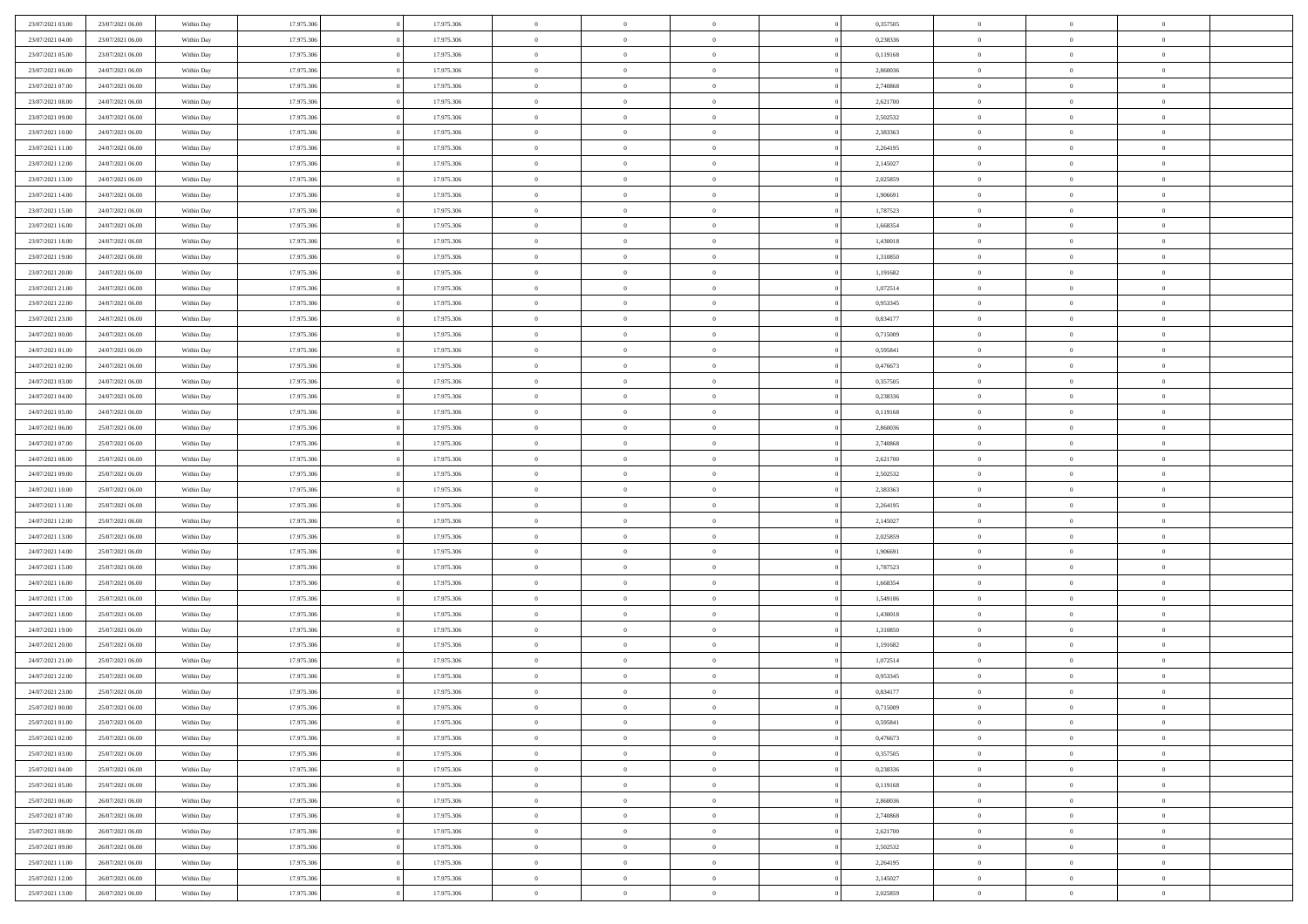| 25/07/2021 14:00                     | 26/07/2021 06:00                     | Within Day               | 17.975.306               |           | 17.975.306               | $\,$ 0                         | $\bf{0}$                         | $\theta$                         |          | 1,906691             | $\bf{0}$                 | $\overline{0}$                   | $\,0\,$                          |  |
|--------------------------------------|--------------------------------------|--------------------------|--------------------------|-----------|--------------------------|--------------------------------|----------------------------------|----------------------------------|----------|----------------------|--------------------------|----------------------------------|----------------------------------|--|
| 25/07/2021 15:00                     | 26/07/2021 06:00                     | Within Day               | 17.975.306               |           | 17.975.306               | $\overline{0}$                 | $\overline{0}$                   | $\overline{0}$                   |          | 1,787523             | $\overline{0}$           | $\overline{0}$                   | $\theta$                         |  |
| 25/07/2021 16:00                     | 26/07/2021 06:00                     | Within Day               | 17.975.306               |           | 17.975.306               | $\mathbf{0}$                   | $\overline{0}$                   | $\overline{0}$                   |          | 1,668354             | $\mathbf{0}$             | $\overline{0}$                   | $\overline{0}$                   |  |
| 25/07/2021 17:00                     | 26/07/2021 06:00                     | Within Day               | 17.975.306               |           | 17.975.306               | $\bf{0}$                       | $\overline{0}$                   | $\overline{0}$                   |          | 1,549186             | $\bf{0}$                 | $\overline{0}$                   | $\bf{0}$                         |  |
| 25/07/2021 18:00                     | 26/07/2021 06:00                     | Within Day               | 17.975.306               |           | 17.975.306               | $\bf{0}$                       | $\overline{0}$                   | $\overline{0}$                   |          | 1,430018             | $\bf{0}$                 | $\overline{0}$                   | $\,0\,$                          |  |
| 25/07/2021 19:00                     | 26/07/2021 06:00                     | Within Dav               | 17.975.306               |           | 17.975.306               | $\overline{0}$                 | 465.001                          | $\overline{0}$                   |          | 1,310850             | $\mathbf{0}$             | $\overline{0}$                   | $\overline{0}$                   |  |
| 25/07/2021 20:00                     | 26/07/2021 06:00                     | Within Day               | 17.975.306               | 465.001   | 17.510.305               | $\bf{0}$                       | 1.097.700                        | $\overline{0}$                   |          | 1,191682             | $\bf{0}$                 | $\overline{0}$                   | $\,0\,$                          |  |
| 25/07/2021 21:00                     | 26/07/2021 06:00                     | Within Day               | 17.975.306               | 1.562.701 | 16.412.605               | $\overline{0}$                 | 2.700.000                        | $\overline{0}$                   |          | 1,072514             | $\,$ 0 $\,$              | $\overline{0}$                   | $\theta$                         |  |
| 25/07/2021 22:00                     | 26/07/2021 06:00                     | Within Day               | 17.975.306               | 4.262.701 | 13.712.605               | $\overline{0}$                 | $\overline{0}$                   | $\overline{0}$                   |          | 0,953345             | $\mathbf{0}$             | $\overline{0}$                   | $\overline{0}$                   |  |
| 25/07/2021 23:00                     | 26/07/2021 06:00                     | Within Day               | 17.975.306               | 4.262.701 | 13.712.605               | $\bf{0}$                       | 47.000                           | $\overline{0}$                   |          | 0,834177             | $\bf{0}$                 | $\overline{0}$                   | $\,0\,$                          |  |
| 26/07/2021 00:00                     | 26/07/2021 06:00                     | Within Day               | 17.975.306               | 4.309.701 | 13.665.605               | $\bf{0}$                       | $\bf{0}$                         | $\overline{0}$                   |          | 0,715009             | $\bf{0}$                 | $\overline{0}$                   | $\overline{0}$                   |  |
| 26/07/2021 01:00                     | 26/07/2021 06:00                     | Within Dav               | 17.975.306               | 4.309.701 | 13.665.605               | $\mathbf{0}$                   | $\overline{0}$                   | $\overline{0}$                   |          | 0,595841             | $\mathbf{0}$             | $\overline{0}$                   | $\overline{0}$                   |  |
| 26/07/2021 02:00                     | 26/07/2021 06:00                     | Within Day               | 17.975.306               | 4.309.701 | 13.665.605               | $\bf{0}$                       | $\overline{0}$                   | $\bf{0}$                         |          | 0,476673             | $\bf{0}$                 | $\overline{0}$                   | $\bf{0}$                         |  |
| 26/07/2021 03:00                     | 26/07/2021 06:00                     | Within Day               | 17.975.306               | 4.309.701 | 13.665.605               | $\bf{0}$                       | 3.140.000                        | $\overline{0}$                   |          | 0,357505             | $\bf{0}$                 | $\mathbf{0}$                     | $\,0\,$                          |  |
| 26/07/2021 04:00                     | 26/07/2021 06:00                     | Within Dav               | 17.975.306               | 7.449.701 | 10.525.605               | $\overline{0}$                 | $\overline{0}$                   | $\overline{0}$                   |          | 0,238336             | $\mathbf{0}$             | $\overline{0}$                   | $\overline{0}$                   |  |
| 26/07/2021 05:00                     | 26/07/2021 06:00                     | Within Day               | 17.975.306               | 7.449.701 | 10.525.605               | $\bf{0}$                       | $\bf{0}$                         | $\overline{0}$                   |          | 0,119168             | $\bf{0}$                 | $\overline{0}$                   | $\bf{0}$                         |  |
| 26/07/2021 06:00                     | 27/07/2021 06:00                     | Within Day               | 17.975.306               |           | 17.975.306               | $\overline{0}$                 | $\overline{0}$                   | $\overline{0}$                   |          | 2,860036             | $\bf{0}$                 | $\mathbf{0}$                     | $\overline{0}$                   |  |
| 26/07/2021 07:00                     | 27/07/2021 06:00                     | Within Day               | 17.975.306               |           | 17.975.306               | $\mathbf{0}$                   | $\overline{0}$                   | $\overline{0}$                   |          | 2,740868             | $\mathbf{0}$             | $\overline{0}$                   | $\overline{0}$                   |  |
| 26/07/2021 08:00                     | 27/07/2021 06:00                     | Within Day               | 17.975.306               |           | 17.975.306               | $\bf{0}$                       | $\bf{0}$                         | $\overline{0}$                   |          | 2,621700             | $\bf{0}$                 | $\overline{0}$                   | $\,0\,$                          |  |
| 26/07/2021 09:00                     | 27/07/2021 06:00                     | Within Day               | 17.975.306               |           | 17.975.306               | $\overline{0}$                 | $\overline{0}$                   | $\overline{0}$                   |          | 2,502532             | $\bf{0}$                 | $\overline{0}$                   | $\overline{0}$                   |  |
| 26/07/2021 10:00                     | 27/07/2021 06:00                     | Within Day               | 17.975.306               |           | 17.975.306               | $\mathbf{0}$                   | $\overline{0}$                   | $\overline{0}$                   |          | 2,383363             | $\mathbf{0}$             | $\overline{0}$                   | $\overline{0}$                   |  |
| 26/07/2021 11:00                     | 27/07/2021 06:00                     | Within Day               | 17.975.306               |           | 17.975.306               | $\bf{0}$                       | $\overline{0}$                   | $\overline{0}$                   |          | 2,264195             | $\bf{0}$                 | $\overline{0}$                   | $\bf{0}$                         |  |
|                                      | 27/07/2021 06:00                     |                          | 17.975.306               |           | 17.975.306               | $\bf{0}$                       | $\bf{0}$                         | $\overline{0}$                   |          |                      |                          | $\overline{0}$                   | $\,0\,$                          |  |
| 26/07/2021 12:00<br>26/07/2021 13:00 | 27/07/2021 06:00                     | Within Day<br>Within Dav | 17.975.306               |           | 17.975.306               | $\mathbf{0}$                   | $\overline{0}$                   | $\overline{0}$                   |          | 2,145027<br>2,025859 | $\bf{0}$<br>$\mathbf{0}$ | $\overline{0}$                   | $\overline{0}$                   |  |
| 26/07/2021 14:00                     | 27/07/2021 06:00                     | Within Day               | 17.975.306               |           | 17.975.306               | $\bf{0}$                       | $\bf{0}$                         | $\overline{0}$                   |          | 1,906691             | $\bf{0}$                 | $\overline{0}$                   | $\bf{0}$                         |  |
|                                      |                                      |                          | 17.975.306               |           |                          | $\overline{0}$                 | $\overline{0}$                   | $\overline{0}$                   |          |                      |                          | $\mathbf{0}$                     | $\overline{0}$                   |  |
| 26/07/2021 15:00<br>26/07/2021 16:00 | 27/07/2021 06:00                     | Within Day               | 17.975.306               |           | 17.975.306               | $\mathbf{0}$                   |                                  |                                  |          | 1,787523             | $\bf{0}$<br>$\mathbf{0}$ |                                  | $\overline{0}$                   |  |
|                                      | 27/07/2021 06:00                     | Within Day               |                          |           | 17.975.306               |                                | $\overline{0}$                   | $\overline{0}$<br>$\overline{0}$ |          | 1,668354             |                          | $\overline{0}$<br>$\overline{0}$ |                                  |  |
| 26/07/2021 17:00                     | 27/07/2021 06:00                     | Within Day               | 17.975.306               |           | 17.975.306               | $\bf{0}$                       | $\bf{0}$                         |                                  |          | 1,549186             | $\bf{0}$                 |                                  | $\,0\,$                          |  |
| 26/07/2021 18:00                     | 27/07/2021 06:00                     | Within Day               | 17.975.306               |           | 17.975.306               | $\bf{0}$<br>$\mathbf{0}$       | $\overline{0}$                   | $\overline{0}$                   |          | 1,430018             | $\bf{0}$<br>$\mathbf{0}$ | $\overline{0}$                   | $\overline{0}$<br>$\overline{0}$ |  |
| 26/07/2021 19:00                     | 27/07/2021 06:00                     | Within Day               | 17.975.306               |           | 17.975.306               |                                | $\overline{0}$                   | $\overline{0}$                   |          | 1,310850             |                          | $\overline{0}$                   |                                  |  |
| 26/07/2021 20:00                     | 27/07/2021 06:00                     | Within Day               | 17.975.306               |           | 17.975.306               | $\bf{0}$                       | $\overline{0}$                   | $\overline{0}$                   |          | 1,191682             | $\,$ 0                   | $\overline{0}$                   | $\,$ 0 $\,$                      |  |
| 26/07/2021 21:00                     | 27/07/2021 06:00                     | Within Day               | 17.975.306               |           | 17.975.306               | $\bf{0}$<br>$\overline{0}$     | $\overline{0}$                   | $\overline{0}$                   |          | 1,072514             | $\bf{0}$<br>$\mathbf{0}$ | $\overline{0}$                   | $\bf{0}$<br>$\overline{0}$       |  |
| 26/07/2021 22:00                     | 27/07/2021 06:00                     | Within Dav               | 17.975.306               |           | 17.975.306               | $\bf{0}$                       | $\overline{0}$                   | $\overline{0}$                   |          | 0,953345             |                          | $\overline{0}$                   | $\theta$                         |  |
| 26/07/2021 23:00                     | 27/07/2021 06:00                     | Within Day               | 17.975.306               |           | 17.975.306               |                                | $\overline{0}$<br>$\overline{0}$ | $\theta$<br>$\overline{0}$       |          | 0,834177             | $\,$ 0                   | $\overline{0}$<br>$\overline{0}$ | $\overline{0}$                   |  |
| 27/07/2021 00:00<br>27/07/2021 01:00 | 27/07/2021 06:00<br>27/07/2021 06:00 | Within Day<br>Within Day | 17.975.306<br>17.975.306 |           | 17.975.306<br>17.975.306 | $\overline{0}$<br>$\mathbf{0}$ | $\overline{0}$                   | $\overline{0}$                   |          | 0,715009<br>0,595841 | $\bf{0}$<br>$\mathbf{0}$ | $\overline{0}$                   | $\overline{0}$                   |  |
|                                      |                                      |                          |                          |           |                          | $\bf{0}$                       | $\overline{0}$                   | $\theta$                         |          |                      | $\,$ 0                   | $\overline{0}$                   | $\theta$                         |  |
| 27/07/2021 02:00<br>27/07/2021 03:00 | 27/07/2021 06:00<br>27/07/2021 06:00 | Within Day               | 17.975.306<br>17.975.306 |           | 17.975.306<br>17.975.306 | $\bf{0}$                       | $\overline{0}$                   | $\overline{0}$                   |          | 0,476673<br>0,357505 | $\bf{0}$                 | $\overline{0}$                   | $\bf{0}$                         |  |
| 27/07/2021 04:00                     | 27/07/2021 06:00                     | Within Day<br>Within Day | 17.975.306               |           | 17.975.306               | $\mathbf{0}$                   | $\overline{0}$                   | $\overline{0}$                   |          | 0,238336             | $\mathbf{0}$             | $\overline{0}$                   | $\overline{0}$                   |  |
|                                      |                                      |                          |                          |           |                          | $\,0\,$                        |                                  | $\theta$                         |          |                      | $\,$ 0                   | $\overline{0}$                   | $\theta$                         |  |
| 27/07/2021 05:00<br>27/07/2021 06:00 | 27/07/2021 06:00<br>28/07/2021 06:00 | Within Day               | 17.975.306<br>17.975.306 |           | 17.975.306<br>17.975.306 | $\bf{0}$                       | $\overline{0}$<br>$\overline{0}$ | $\overline{0}$                   |          | 0,119168<br>2,860036 | $\bf{0}$                 | $\overline{0}$                   | $\bf{0}$                         |  |
| 27/07/2021 07:00                     | 28/07/2021 06:00                     | Within Day<br>Within Dav | 17.975.306               |           | 17.975.306               | $\mathbf{0}$                   | $\overline{0}$                   | $\overline{0}$                   |          | 2,740868             | $\mathbf{0}$             | $\overline{0}$                   | $\overline{0}$                   |  |
| 27/07/2021 08:00                     | 28/07/2021 06:00                     | Within Day               | 17.975.306               |           | 17.975.306               | $\bf{0}$                       | $\overline{0}$                   | $\theta$                         |          | 2,621700             | $\,$ 0                   | $\overline{0}$                   | $\theta$                         |  |
| 27/07/2021 09:00                     | 28/07/2021 06:00                     | Within Day               | 17.975.306               |           | 17.975.306               | $\bf{0}$                       | $\overline{0}$                   | $\overline{0}$                   |          | 2,502532             | $\bf{0}$                 | $\overline{0}$                   | $\bf{0}$                         |  |
| 27/07/2021 10:00                     | 28/07/2021 06:00                     | Within Day               | 17.975.306               |           | 17.975.306               | $\bf{0}$                       | $\overline{0}$                   | $\Omega$                         |          | 2,383363             | $\overline{0}$           | $\theta$                         | $\theta$                         |  |
| 27/07/2021 11:00                     | 28/07/2021 06:00                     | Within Day               | 17.975.306               |           | 17.975.306               | $\,0\,$                        | $\overline{0}$                   | $\theta$                         |          | 2,264195             | $\,$ 0 $\,$              | $\bf{0}$                         | $\theta$                         |  |
| 27/07/2021 12:00                     | 28/07/2021 06:00                     | Within Day               | 17.975.306               |           | 17.975.306               | $\overline{0}$                 | $\overline{0}$                   | $\overline{0}$                   |          | 2,145027             | $\overline{0}$           | $\overline{0}$                   | $\overline{0}$                   |  |
| 27/07/2021 13:00                     | 28/07/2021 06:00                     | Within Day               | 17.975.306               |           | 17.975.306               | $\bf{0}$                       | $\overline{0}$                   | $\overline{0}$                   |          | 2,025859             | $\overline{0}$           | $\bf{0}$                         | $\mathbf{0}$                     |  |
| 27/07/2021 14:00                     | 28/07/2021 06:00                     | Within Day               | 17.975.306               |           | 17.975.306               | $\bf{0}$                       | $\overline{0}$                   | $\overline{0}$                   | $\theta$ | 1,906691             | $\mathbf{0}$             | $\bf{0}$                         | $\,$ 0 $\,$                      |  |
| 27/07/2021 15:00                     | 28/07/2021 06:00                     | Within Day               | 17.975.306               |           | 17.975.306               | $\bf{0}$                       | $\overline{0}$                   | $\overline{0}$                   |          | 1,787523             | $\,$ 0 $\,$              | $\overline{0}$                   | $\overline{0}$                   |  |
| 27/07/2021 16:00                     | 28/07/2021 06:00                     | Within Day               | 17.975.306               |           | 17.975.306               | $\bf{0}$                       | $\overline{0}$                   | $\overline{0}$                   |          | 1,668354             | $\mathbf{0}$             | $\overline{0}$                   | $\overline{0}$                   |  |
|                                      |                                      |                          |                          |           |                          |                                |                                  |                                  |          |                      |                          |                                  |                                  |  |
| 27/07/2021 17:00                     | 28/07/2021 06:00                     | Within Day               | 17.975.306               |           | 17.975.306               | $\,0\,$                        | $\overline{0}$                   | $\overline{0}$<br>$\overline{0}$ | $\theta$ | 1,549186             | $\,$ 0 $\,$              | $\mathbf{0}$<br>$\overline{0}$   | $\,$ 0 $\,$                      |  |
| 27/07/2021 18:00                     | 28/07/2021 06:00                     | Within Day               | 17.975.306<br>17.975.306 |           | 17.975.306<br>17.975.306 | $\bf{0}$                       | $\overline{0}$                   |                                  |          | 1,430018             | $\overline{0}$           |                                  | $\overline{0}$                   |  |
| 27/07/2021 19:00                     | 28/07/2021 06:00                     | Within Day               |                          |           |                          | $\bf{0}$                       | $\overline{0}$                   | $\overline{0}$                   |          | 1,310850             | $\mathbf{0}$             | $\bf{0}$                         | $\overline{0}$                   |  |
| 27/07/2021 20:00                     | 28/07/2021 06:00                     | Within Day               | 17.975.306               |           | 17.975.306               | $\,$ 0 $\,$                    | $\overline{0}$                   | $\overline{0}$                   |          | 1,191682             | $\,$ 0 $\,$              | $\mathbf{0}$                     | $\,$ 0 $\,$                      |  |
| 27/07/2021 21:00                     | 28/07/2021 06:00                     | Within Day               | 17.975.306               |           | 17.975.306               | $\overline{0}$                 | $\overline{0}$                   | $\overline{0}$                   |          | 1,072514             | $\bf{0}$                 | $\mathbf{0}$                     | $\overline{0}$                   |  |
| 27/07/2021 22:00                     | 28/07/2021 06:00                     | Within Day               | 17.975.306               |           | 17.975.306               | $\mathbf{0}$                   | $\overline{0}$                   | $\overline{0}$                   |          | 0,953345             | $\mathbf{0}$             | $\overline{0}$                   | $\overline{0}$                   |  |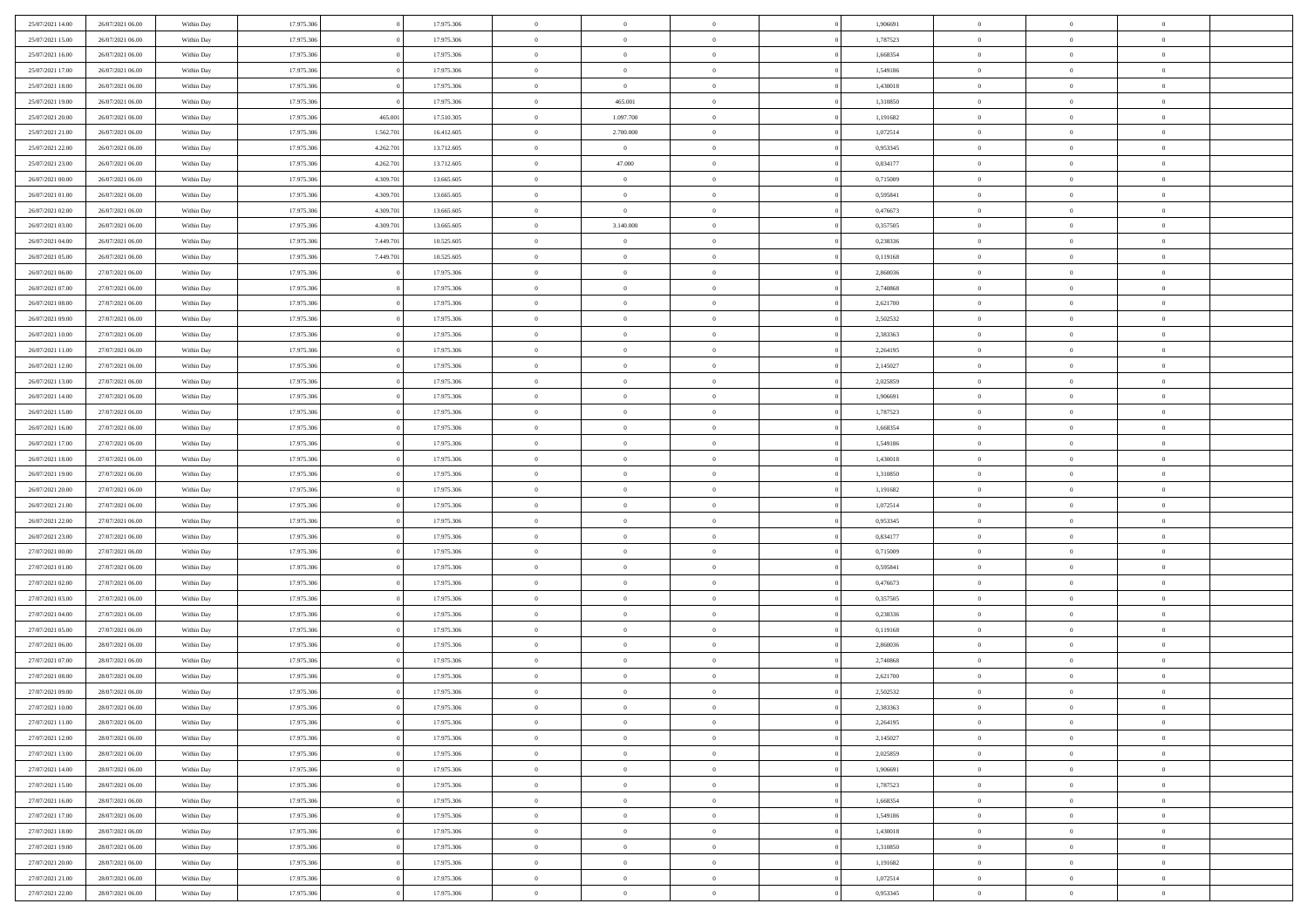| 27/07/2021 23:00 | 28/07/2021 06:00 | Within Day               | 17.975.306 |          | 17.975.306 | $\bf{0}$                 | $\bf{0}$       | $\theta$       |          | 0,834177 | $\bf{0}$                 | $\overline{0}$ | $\,0\,$                   |  |
|------------------|------------------|--------------------------|------------|----------|------------|--------------------------|----------------|----------------|----------|----------|--------------------------|----------------|---------------------------|--|
| 28/07/2021 00:00 | 28/07/2021 06:00 | Within Day               | 17.975.306 |          | 17.975.306 | $\overline{0}$           | $\overline{0}$ | $\overline{0}$ |          | 0,715009 | $\overline{0}$           | $\overline{0}$ | $\overline{0}$            |  |
| 28/07/2021 01:00 | 28/07/2021 06:00 | Within Day               | 17.975.306 |          | 17.975.306 | $\mathbf{0}$             | $\overline{0}$ | $\overline{0}$ |          | 0,595841 | $\mathbf{0}$             | $\overline{0}$ | $\overline{0}$            |  |
| 28/07/2021 02:00 | 28/07/2021 06:00 | Within Day               | 17.975.306 |          | 17.975.306 | $\bf{0}$                 | $\overline{0}$ | $\overline{0}$ |          | 0,476673 | $\bf{0}$                 | $\overline{0}$ | $\bf{0}$                  |  |
| 28/07/2021 03:00 | 28/07/2021 06:00 | Within Day               | 17.975.306 |          | 17.975.306 | $\bf{0}$                 | $\bf{0}$       | $\overline{0}$ |          | 0,357505 | $\bf{0}$                 | $\overline{0}$ | $\,0\,$                   |  |
| 28/07/2021 04:00 | 28/07/2021 06:00 | Within Dav               | 17.975.306 |          | 17.975.306 | $\overline{0}$           | $\overline{0}$ | $\overline{0}$ |          | 0,238336 | $\mathbf{0}$             | $\overline{0}$ | $\overline{0}$            |  |
| 28/07/2021 05:00 | 28/07/2021 06:00 | Within Day               | 17.975.306 |          | 17.975.306 | $\bf{0}$                 | $\overline{0}$ | $\overline{0}$ |          | 0,119168 | $\bf{0}$                 | $\overline{0}$ | $\bf{0}$                  |  |
| 28/07/2021 06:00 | 29/07/2021 06:00 | Within Day               | 17.975.306 |          | 17.975.306 | $\overline{0}$           | $\overline{0}$ | $\overline{0}$ |          | 2,860036 | $\,$ 0 $\,$              | $\overline{0}$ | $\overline{0}$            |  |
| 28/07/2021 07:00 | 29/07/2021 06:00 | Within Day               | 17.975.306 |          | 17.975.306 | $\mathbf{0}$             | $\overline{0}$ | $\overline{0}$ |          | 2,740868 | $\mathbf{0}$             | $\overline{0}$ | $\overline{0}$            |  |
| 28/07/2021 10:00 | 29/07/2021 06:00 | Within Day               | 17.975.306 |          | 17.975.306 | $\bf{0}$                 | $\bf{0}$       | $\overline{0}$ |          | 2,383363 | $\bf{0}$                 | $\overline{0}$ | $\,0\,$                   |  |
| 28/07/2021 11:00 | 29/07/2021 06:00 | Within Day               | 17.975.306 |          | 17.975.306 | $\overline{0}$           | $\overline{0}$ | $\overline{0}$ |          | 2,264195 | $\bf{0}$                 | $\overline{0}$ | $\overline{0}$            |  |
| 28/07/2021 12:00 | 29/07/2021 06:00 | Within Dav               | 17.975.306 |          | 17.975.306 | $\mathbf{0}$             | $\overline{0}$ | $\overline{0}$ |          | 2,145027 | $\mathbf{0}$             | $\overline{0}$ | $\overline{0}$            |  |
| 28/07/2021 13:00 | 29/07/2021 06:00 | Within Day               | 17.975.306 |          | 17.975.306 | $\bf{0}$                 | $\overline{0}$ | $\overline{0}$ |          | 2,025859 | $\bf{0}$                 | $\overline{0}$ | $\bf{0}$                  |  |
| 28/07/2021 14:00 | 29/07/2021 06:00 | Within Day               | 17.975.306 |          | 17.975.306 | $\bf{0}$                 | $\overline{0}$ | $\overline{0}$ |          | 1,906691 | $\bf{0}$                 | $\mathbf{0}$   | $\,0\,$                   |  |
| 28/07/2021 15:00 | 29/07/2021 06:00 | Within Dav               | 17.975.306 |          | 17.975.306 | $\overline{0}$           | $\overline{0}$ | $\overline{0}$ |          | 1,787523 | $\mathbf{0}$             | $\overline{0}$ | $\overline{0}$            |  |
| 28/07/2021 16:00 | 29/07/2021 06:00 | Within Day               | 17.975.306 |          | 17.975.306 | $\bf{0}$                 | $\bf{0}$       | $\overline{0}$ |          | 1,668354 | $\bf{0}$                 | $\overline{0}$ | $\bf{0}$                  |  |
| 28/07/2021 17:00 | 29/07/2021 06:00 |                          | 17.975.306 |          | 17.975.306 | $\overline{0}$           | $\overline{0}$ | $\overline{0}$ |          | 1,549186 | $\bf{0}$                 | $\mathbf{0}$   | $\overline{0}$            |  |
| 28/07/2021 18:00 | 29/07/2021 06:00 | Within Day<br>Within Day | 17.975.306 |          | 17.975.306 | $\mathbf{0}$             | $\overline{0}$ | $\overline{0}$ |          | 1,430018 | $\mathbf{0}$             | $\overline{0}$ | $\overline{0}$            |  |
| 28/07/2021 19:00 | 29/07/2021 06:00 | Within Day               | 17.975.306 |          | 17.975.306 | $\bf{0}$                 | $\bf{0}$       | $\overline{0}$ |          | 1,310850 | $\bf{0}$                 | $\overline{0}$ | $\,0\,$                   |  |
| 28/07/2021 20:00 | 29/07/2021 06:00 |                          | 17.975.306 |          | 17.975.306 | $\overline{0}$           | $\overline{0}$ | $\overline{0}$ |          | 1,191682 | $\bf{0}$                 | $\mathbf{0}$   | $\overline{0}$            |  |
| 28/07/2021 21:00 | 29/07/2021 06:00 | Within Day               | 17.975.306 |          | 17.975.306 | $\overline{0}$           | $\overline{0}$ | $\overline{0}$ |          | 1,072514 | $\mathbf{0}$             | $\overline{0}$ | $\overline{0}$            |  |
| 28/07/2021 22:00 | 29/07/2021 06:00 | Within Day               |            |          |            | $\bf{0}$                 |                |                |          |          | $\bf{0}$                 |                | $\bf{0}$                  |  |
|                  |                  | Within Day               | 17.975.306 |          | 17.975.306 |                          | $\overline{0}$ | $\overline{0}$ |          | 0,953345 |                          | $\overline{0}$ |                           |  |
| 28/07/2021 23:00 | 29/07/2021 06:00 | Within Day               | 17.975.306 |          | 17.975.306 | $\bf{0}$<br>$\mathbf{0}$ | $\bf{0}$       | $\overline{0}$ |          | 0,834177 | $\bf{0}$<br>$\mathbf{0}$ | $\bf{0}$       | $\,0\,$<br>$\overline{0}$ |  |
| 29/07/2021 00:00 | 29/07/2021 06:00 | Within Dav               | 17.975.306 |          | 17.975.306 |                          | $\overline{0}$ | $\overline{0}$ |          | 0,715009 |                          | $\overline{0}$ |                           |  |
| 29/07/2021 01:00 | 29/07/2021 06:00 | Within Day               | 17.975.306 |          | 17.975.306 | $\bf{0}$                 | $\bf{0}$       | $\overline{0}$ |          | 0,595841 | $\bf{0}$                 | $\overline{0}$ | $\bf{0}$                  |  |
| 29/07/2021 02:00 | 29/07/2021 06:00 | Within Day               | 17.975.306 |          | 17.975.306 | $\overline{0}$           | $\overline{0}$ | $\overline{0}$ |          | 0,476673 | $\bf{0}$                 | $\mathbf{0}$   | $\overline{0}$            |  |
| 29/07/2021 03:00 | 29/07/2021 06:00 | Within Day               | 17.975.306 |          | 17.975.306 | $\overline{0}$           | $\overline{0}$ | $\overline{0}$ |          | 0,357505 | $\mathbf{0}$             | $\overline{0}$ | $\overline{0}$            |  |
| 29/07/2021 04:00 | 29/07/2021 06:00 | Within Day               | 17.975.306 |          | 17.975.306 | $\bf{0}$                 | $\bf{0}$       | $\overline{0}$ |          | 0,238336 | $\bf{0}$                 | $\overline{0}$ | $\,0\,$                   |  |
| 29/07/2021 05:00 | 29/07/2021 06:00 | Within Day               | 17.975.306 |          | 17.975.306 | $\bf{0}$                 | $\overline{0}$ | $\overline{0}$ |          | 0,119168 | $\bf{0}$                 | $\bf{0}$       | $\overline{0}$            |  |
| 29/07/2021 06:00 | 30/07/2021 06:00 | Within Day               | 17.975.306 |          | 17.975.306 | $\mathbf{0}$             | $\overline{0}$ | $\overline{0}$ |          | 2,860036 | $\mathbf{0}$             | $\overline{0}$ | $\overline{0}$            |  |
| 29/07/2021 07:00 | 30/07/2021 06:00 | Within Day               | 17.975.306 |          | 17.975.306 | $\bf{0}$                 | $\overline{0}$ | $\overline{0}$ |          | 2,740868 | $\,$ 0                   | $\overline{0}$ | $\,$ 0 $\,$               |  |
| 29/07/2021 08:00 | 30/07/2021 06:00 | Within Day               | 17.975.306 |          | 17.975.306 | $\bf{0}$                 | $\overline{0}$ | $\overline{0}$ |          | 2,621700 | $\bf{0}$                 | $\bf{0}$       | $\bf{0}$                  |  |
| 29/07/2021 09:00 | 30/07/2021 06:00 | Within Dav               | 17.975.306 |          | 17.975.306 | $\overline{0}$           | $\overline{0}$ | $\overline{0}$ |          | 2,502532 | $\mathbf{0}$             | $\overline{0}$ | $\overline{0}$            |  |
| 29/07/2021 10:00 | 30/07/2021 06:00 | Within Day               | 17.975.306 |          | 17.975.306 | $\bf{0}$                 | $\overline{0}$ | $\theta$       |          | 2,383363 | $\,$ 0                   | $\overline{0}$ | $\theta$                  |  |
| 29/07/2021 11:00 | 30/07/2021 06:00 | Within Day               | 17.975.306 |          | 17.975.306 | $\overline{0}$           | $\overline{0}$ | $\overline{0}$ |          | 2,264195 | $\bf{0}$                 | $\overline{0}$ | $\overline{0}$            |  |
| 29/07/2021 12:00 | 30/07/2021 06:00 | Within Day               | 17.975.306 |          | 17.975.306 | $\mathbf{0}$             | $\overline{0}$ | $\overline{0}$ |          | 2,145027 | $\mathbf{0}$             | $\overline{0}$ | $\overline{0}$            |  |
| 29/07/2021 13:00 | 30/07/2021 06:00 | Within Day               | 17.975.306 |          | 17.975.306 | $\bf{0}$                 | $\overline{0}$ | $\theta$       |          | 2,025859 | $\,$ 0                   | $\overline{0}$ | $\theta$                  |  |
| 29/07/2021 14:00 | 30/07/2021 06:00 | Within Day               | 17.975.306 |          | 17.975.306 | $\bf{0}$                 | $\overline{0}$ | $\overline{0}$ |          | 1,906691 | $\bf{0}$                 | $\mathbf{0}$   | $\bf{0}$                  |  |
| 29/07/2021 15:00 | 30/07/2021 06:00 | Within Day               | 17.975.306 |          | 17.975.306 | $\mathbf{0}$             | $\overline{0}$ | $\overline{0}$ |          | 1,787523 | $\mathbf{0}$             | $\overline{0}$ | $\overline{0}$            |  |
| 29/07/2021 16:00 | 30/07/2021 06:00 | Within Day               | 17.975.306 |          | 17.975.306 | $\,0\,$                  | $\overline{0}$ | $\theta$       |          | 1,668354 | $\,$ 0                   | $\overline{0}$ | $\,$ 0 $\,$               |  |
| 29/07/2021 17:00 | 30/07/2021 06:00 | Within Day               | 17.975.306 |          | 17.975.306 | $\bf{0}$                 | $\overline{0}$ | $\overline{0}$ |          | 1,549186 | $\bf{0}$                 | $\overline{0}$ | $\bf{0}$                  |  |
| 29/07/2021 18:00 | 30/07/2021 06:00 | Within Day               | 17.975.306 |          | 17.975.306 | $\mathbf{0}$             | $\overline{0}$ | $\overline{0}$ |          | 1,430018 | $\mathbf{0}$             | $\overline{0}$ | $\overline{0}$            |  |
| 29/07/2021 19:00 | 30/07/2021 06:00 | Within Day               | 17.975.306 |          | 17.975.306 | $\bf{0}$                 | $\overline{0}$ | $\theta$       |          | 1,310850 | $\,$ 0                   | $\overline{0}$ | $\theta$                  |  |
| 29/07/2021 20:00 | 30/07/2021 06:00 | Within Day               | 17.975.306 |          | 17.975.306 | $\bf{0}$                 | $\overline{0}$ | $\overline{0}$ |          | 1,191682 | $\bf{0}$                 | $\overline{0}$ | $\bf{0}$                  |  |
| 29/07/2021 21:00 | 30/07/2021 06:00 | Within Day               | 17.975.306 |          | 17.975.306 | $\bf{0}$                 | $\overline{0}$ | $\Omega$       |          | 1,072514 | $\overline{0}$           | $\theta$       | $\theta$                  |  |
| 29/07/2021 22:00 | 30/07/2021 06:00 | Within Day               | 17.975.306 |          | 17.975.306 | $\,0\,$                  | $\overline{0}$ | $\theta$       |          | 0,953345 | $\,$ 0 $\,$              | $\bf{0}$       | $\theta$                  |  |
| 29/07/2021 23.00 | 30/07/2021 06:00 | Within Day               | 17.975.306 |          | 17.975.306 | $\overline{0}$           | $\overline{0}$ | $\overline{0}$ |          | 0,834177 | $\overline{0}$           | $\overline{0}$ | $\overline{0}$            |  |
| 30/07/2021 00:00 | 30/07/2021 06:00 | Within Day               | 17.975.306 |          | 17.975.306 | $\bf{0}$                 | $\overline{0}$ | $\overline{0}$ |          | 0,715009 | $\overline{0}$           | $\bf{0}$       | $\overline{0}$            |  |
| 30/07/2021 01:00 | 30/07/2021 06:00 | Within Day               | 17.975.306 |          | 17.975.306 | $\bf{0}$                 | $\overline{0}$ | $\overline{0}$ | $\theta$ | 0,595841 | $\bf{0}$                 | $\bf{0}$       | $\,$ 0 $\,$               |  |
| 30/07/2021 02:00 | 30/07/2021 06:00 | Within Day               | 17.975.306 |          | 17.975.306 | $\bf{0}$                 | $\overline{0}$ | $\overline{0}$ |          | 0,476673 | $\,$ 0 $\,$              | $\overline{0}$ | $\overline{0}$            |  |
| 30/07/2021 03:00 | 30/07/2021 06:00 | Within Day               | 17.975.306 |          | 17.975.306 | $\bf{0}$                 | $\overline{0}$ | $\overline{0}$ |          | 0,357505 | $\mathbf{0}$             | $\bf{0}$       | $\overline{0}$            |  |
| 30/07/2021 04:00 | 30/07/2021 06:00 | Within Day               | 17.975.306 | $\theta$ | 17.975.306 | $\,0\,$                  | $\overline{0}$ | $\overline{0}$ | $\theta$ | 0,238336 | $\,$ 0 $\,$              | $\bf{0}$       | $\,$ 0 $\,$               |  |
| 30/07/2021 05:00 | 30/07/2021 06:00 | Within Day               | 17.975.306 |          | 17.975.306 | $\bf{0}$                 | $\overline{0}$ | $\overline{0}$ |          | 0,119168 | $\overline{0}$           | $\overline{0}$ | $\overline{0}$            |  |
| 30/07/2021 06:00 | 31/07/2021 06:00 | Within Day               | 17.975.306 |          | 17.975.306 | $\bf{0}$                 | $\overline{0}$ | $\overline{0}$ |          | 2,860036 | $\overline{0}$           | $\bf{0}$       | $\overline{0}$            |  |
| 30/07/2021 07:00 | 31/07/2021 06:00 | Within Day               | 17.975.306 |          | 17.975.306 | $\,0\,$                  | $\overline{0}$ | $\overline{0}$ |          | 2,740868 | $\,$ 0 $\,$              | $\mathbf{0}$   | $\,$ 0 $\,$               |  |
| 30/07/2021 08:00 | 31/07/2021 06:00 | Within Day               | 17.975.306 |          | 17.975.306 | $\overline{0}$           | $\overline{0}$ | $\overline{0}$ |          | 2,621700 | $\bf{0}$                 | $\mathbf{0}$   | $\overline{0}$            |  |
| 30/07/2021 09:00 | 31/07/2021 06:00 | Within Day               | 17.975.306 |          | 17.975.306 | $\mathbf{0}$             | $\overline{0}$ | $\overline{0}$ |          | 2,502532 | $\mathbf{0}$             | $\overline{0}$ | $\overline{0}$            |  |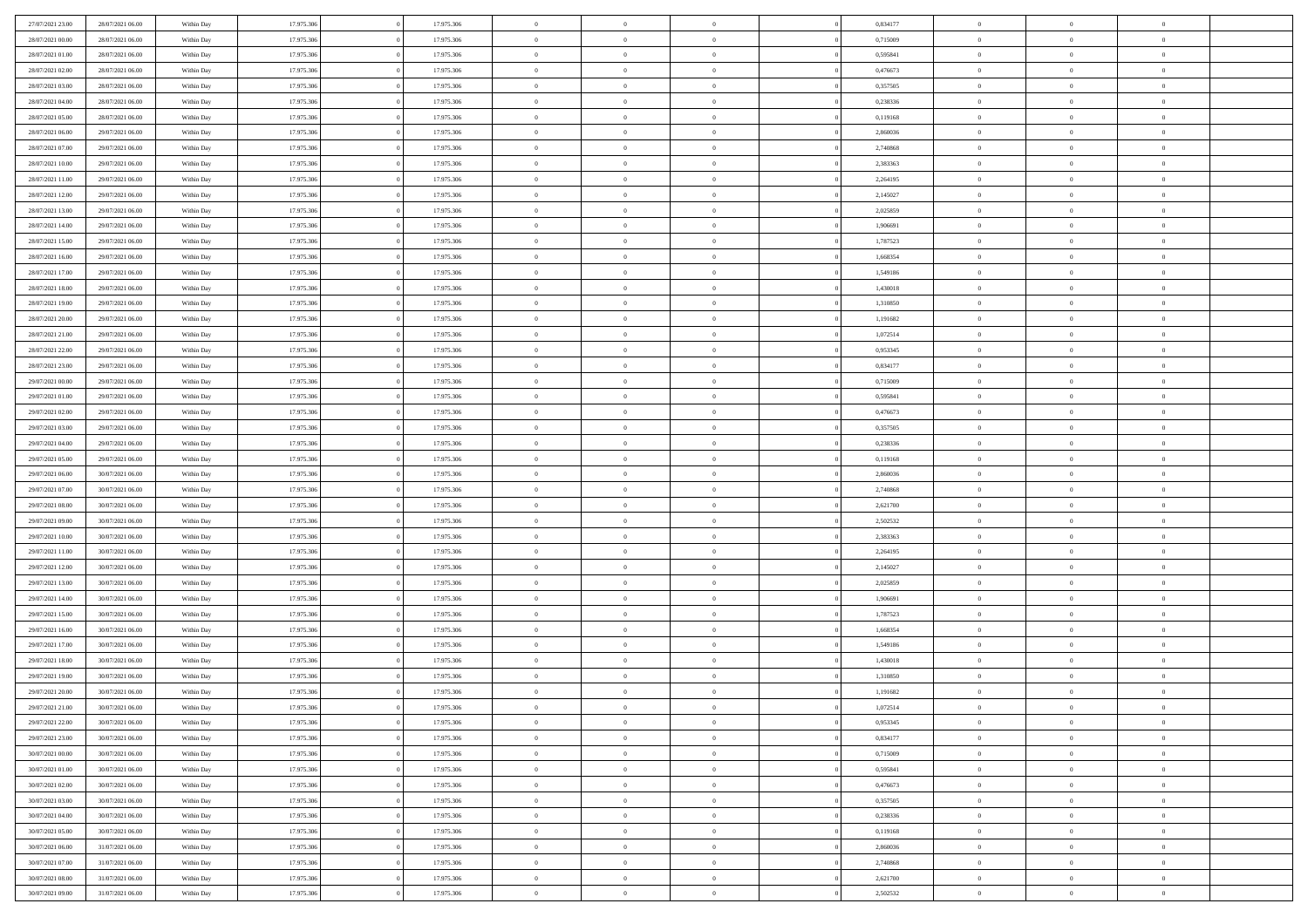| 30/07/2021 10:00 | 31/07/2021 06:00 | Within Day | 17.975.306 | 17.975.306 | $\theta$       | $\Omega$       | 2.383363 | $\theta$       | $\Omega$   | $\Omega$       |  |
|------------------|------------------|------------|------------|------------|----------------|----------------|----------|----------------|------------|----------------|--|
| 30/07/2021 11:00 | 31/07/2021 06:00 | Within Day | 17.975.306 | 17.975.306 | $\mathbf{0}$   | $\Omega$       | 2,264195 | $\Omega$       | $\sqrt{2}$ | $\Omega$       |  |
| 30/07/2021 12:00 | 31/07/2021 06:00 | Within Day | 17.975.306 | 17.975.306 | $\theta$       | $\Omega$       | 2,145027 | $\Omega$       |            | $\Omega$       |  |
| 30/07/2021 13:00 | 31/07/2021 06:00 | Within Day | 17.975.306 | 17.975.306 | $\mathbf{0}$   | $\Omega$       | 2,025859 | $\Omega$       |            | $\Omega$       |  |
| 30/07/2021 14:00 | 31/07/2021 06:00 | Within Day | 17.975.306 | 17.975.306 | $\theta$       | $\Omega$       | 1.906691 | $\theta$       | $\sqrt{2}$ | $\Omega$       |  |
| 30/07/2021 15:00 | 31/07/2021 06:00 | Within Day | 17.975.306 | 17.975.306 | $\mathbf{0}$   | $^{\circ}$     | 1,787523 | $\Omega$       |            | $\Omega$       |  |
| 30/07/2021 16:00 | 31/07/2021 06:00 | Within Day | 17.975.306 | 17.975.306 | $\overline{0}$ | $\overline{0}$ | 1,668354 | $\overline{0}$ | $\Omega$   | $\Omega$       |  |
| 30/07/2021 17:00 | 31/07/2021 06:00 | Within Day | 17.975.306 | 17.975.306 | $\mathbf{0}$   | $\Omega$       | 1,549186 | $\Omega$       | $\sqrt{2}$ | $\Omega$       |  |
| 30/07/2021 18:00 | 31/07/2021 06:00 | Within Day | 17.975.306 | 17.975.306 | $\theta$       | $\Omega$       | 1,430018 | $\sqrt{2}$     |            | $\Omega$       |  |
| 30/07/2021 19:00 | 31/07/2021 06:00 | Within Day | 17.975.306 | 17.975.306 | $\overline{0}$ | $\Omega$       | 1,310850 | $\overline{0}$ |            | $\Omega$       |  |
| 30/07/2021 20:00 | 31/07/2021 06:00 | Within Day | 17.975.306 | 17.975.306 | $\theta$       | $\Omega$       | 1.191682 | $\Omega$       |            | $\Omega$       |  |
| 30/07/2021 21:00 | 31/07/2021 06:00 | Within Day | 17.975.306 | 17.975.306 | $\mathbf{0}$   | $\Omega$       | 1,072514 | $\Omega$       | $\Omega$   | $\Omega$       |  |
| 30/07/2021 22.00 | 31/07/2021 06:00 | Within Day | 17.975.306 | 17.975.306 | $\overline{0}$ | $\Omega$       | 0,953345 | $\Omega$       | $\Omega$   | $\Omega$       |  |
| 30/07/2021 23.00 | 31/07/2021 06:00 | Within Day | 17.975.306 | 17.975.306 | $\mathbf{0}$   | $\Omega$       | 0,834177 | $\Omega$       | $\sqrt{2}$ | $\Omega$       |  |
| 31/07/2021 00:00 | 31/07/2021 06:00 | Within Day | 17.975.306 | 17.975.306 | $\mathbf{0}$   | $\Omega$       | 0,715009 | $\Omega$       |            | $\Omega$       |  |
| 31/07/2021 01:00 | 31/07/2021 06:00 | Within Day | 17.975.306 | 17.975.306 | $\overline{0}$ | $\Omega$       | 0,595841 | $\overline{0}$ | $\Omega$   | $\overline{0}$ |  |
| 31/07/2021 02:00 | 31/07/2021 06:00 | Within Day | 17.975.306 | 17.975.306 | $\mathbf{0}$   | $\Omega$       | 0.476673 | $\Omega$       |            | $\Omega$       |  |
| 31/07/2021 03:00 | 31/07/2021 06:00 | Within Day | 17.975.306 | 17.975.306 | $\mathbf{0}$   | $\Omega$       | 0,357505 | $\Omega$       | $\Omega$   | $\Omega$       |  |
| 31/07/2021 04:00 | 31/07/2021 06:00 | Within Day | 17.975.306 | 17.975.306 | $\overline{0}$ | $\Omega$       | 0,238336 | $\Omega$       | $\Omega$   | $\Omega$       |  |
| 31/07/2021 06:00 | 01/08/2021 06:00 | Within Day | 17.975.306 | 17.975.306 | $\mathbf{0}$   | $\Omega$       | 2.860036 | $\Omega$       | $\Omega$   | $\Omega$       |  |

(\*) GCV used for the purpose of the conversion does not corresponding to the actual GCV of the Gas Day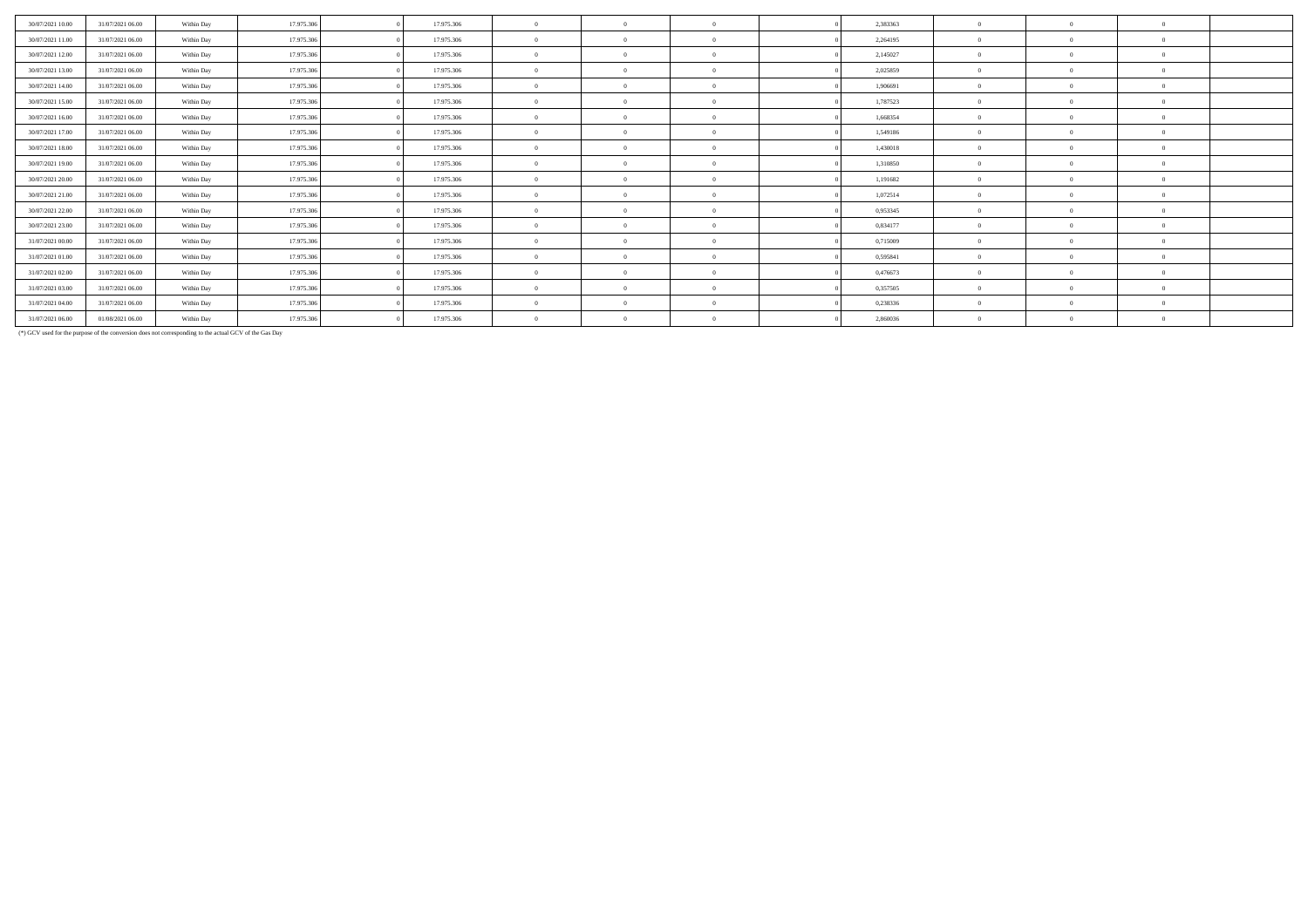## **SNAM RETE GAS**

**Transportation capacity at Exit Point interconnected with foreign pipelines**

**Update to 30/07/2021 of offered and assigned capacity in auction day-ahead and within-day**

**Thermal Year 2020/2021**

(Values in Scm/day (15° C; 1,01325 bar); Prices in c/Scm)

| <b>Exit Point</b> |
|-------------------|
|                   |

**PASSO-GRIES**

| Timeframe        |                  |                     |                            |                                       |            | <b>Offered capacity</b> |                | Assigned capacity | Day-Ahead                                    |                      | Prices                        |                                  |                                         |             |
|------------------|------------------|---------------------|----------------------------|---------------------------------------|------------|-------------------------|----------------|-------------------|----------------------------------------------|----------------------|-------------------------------|----------------------------------|-----------------------------------------|-------------|
| From             | То               | <b>Auction type</b> | Transportation<br>capacity | Assigned capacity<br>(before auction) | Firm       | Interruptible           | Firm           | Interruptible     | <b>Interrupted Capacity</b><br>Interruptible | Reserve price - Firm | <b>Auction premium - Firm</b> | Reserve price -<br>Interruptible | <b>Auction premium</b><br>Interruptible | <b>Note</b> |
| 01/07/2021 06:00 | 02/07/2021 06:00 | Day Ahead           | 40.000.000                 |                                       | 18.799.998 | $\overline{0}$          | $\theta$       | $\overline{0}$    |                                              | 0,012852             | $\bf{0}$                      | 0,012852                         | $\theta$                                |             |
| 02/07/2021 06:00 | 03/07/2021 06:00 | Day Ahead           | 40,000,000                 |                                       | 18,799,998 | $\overline{0}$          | $\theta$       | $\Omega$          |                                              | 0.012852             | $\theta$                      | 0.012852                         | $\Omega$                                |             |
| 03/07/2021 06:00 | 04/07/2021 06:00 | Day Ahead           | 40,000,000                 |                                       | 40,000,000 | $\overline{0}$          | $\Omega$       | $\theta$          |                                              | 0,012852             | $\overline{0}$                | 0,012852                         | $\overline{0}$                          |             |
| 04/07/2021 06:00 | 05/07/2021 06:00 | Day Ahead           | 40.000.000                 |                                       | 40.000.000 | $\overline{0}$          | $\Omega$       | $\Omega$          |                                              | 0,012852             | $\theta$                      | 0,012852                         | $\overline{0}$                          |             |
| 05/07/2021 06:00 | 06/07/2021 06:00 | Day Ahead           | 40.000.00                  |                                       | 40.000.000 | $\overline{0}$          | $\theta$       | $\Omega$          |                                              | 0,012852             | $\theta$                      | 0,012852                         | $\overline{0}$                          |             |
| 06/07/2021 06:00 | 07/07/2021 06:00 | Day Ahead           | 40,000,000                 |                                       | 40,000,000 | $\overline{0}$          | $\theta$       | $\overline{0}$    |                                              | 0.012852             | $\overline{0}$                | 0,012852                         | $\overline{0}$                          |             |
| 07/07/2021 06:00 | 08/07/2021 06:00 | Day Ahead           | 40,000,000                 |                                       | 40.000.000 | $\overline{0}$          | $\Omega$       | $\theta$          |                                              | 0,012852             | $\mathbf{0}$                  | 0,012852                         | $\Omega$                                |             |
| 08/07/2021 06:00 | 09/07/2021 06:00 | Day Ahead           | 40.000.00                  |                                       | 40.000.000 | $\overline{0}$          | $\theta$       | $\overline{0}$    |                                              | 0,012852             | $\theta$                      | 0,012852                         | $\mathbf{0}$                            |             |
| 09/07/2021 06:00 | 10/07/2021 06:00 | Day Ahead           | 40.000.000                 |                                       | 40.000.000 | $\mathbf{0}$            | $\theta$       | $\Omega$          |                                              | 0,012852             | $\theta$                      | 0,012852                         | $\mathbf{0}$                            |             |
| 10/07/2021 06:00 | 11/07/2021 06:00 | Day Ahead           | 40,000,000                 |                                       | 40.000.000 | $\overline{0}$          | $\overline{0}$ | $\theta$          |                                              | 0,012852             | $\theta$                      | 0,012852                         | $\overline{0}$                          |             |
| 11/07/2021 06:00 | 12/07/2021 06:00 | Day Ahead           | 40.000.00                  |                                       | 40.000.000 | $\overline{0}$          | $\theta$       | $\Omega$          |                                              | 0,012852             | $\theta$                      | 0,012852                         | $\overline{0}$                          |             |
| 12/07/2021 06:00 | 13/07/2021 06:00 | Day Ahead           | 40.000.000                 |                                       | 40.000.000 | $\overline{0}$          | $\theta$       | $\Omega$          |                                              | 0,012852             | $\theta$                      | 0,012852                         | $\mathbf{0}$                            |             |
| 13/07/2021 06:00 | 14/07/2021 06:00 | Day Ahead           | 40,000,000                 |                                       | 40,000,000 | $\overline{0}$          | $\theta$       | $\Omega$          |                                              | 0.012852             | $\theta$                      | 0,012852                         | $\theta$                                |             |
| 14/07/2021 06:00 | 15/07/2021 06:00 | Day Ahead           | 40.000.000                 |                                       | 40.000.000 | $\theta$                | $\Omega$       | $\Omega$          |                                              | 0,012852             | $\theta$                      | 0,012852                         | $\overline{0}$                          |             |
| 15/07/2021 06:00 | 16/07/2021 06:00 | Day Ahead           | 40.000.000                 |                                       | 40.000.000 | $\overline{0}$          | $\theta$       | $\Omega$          |                                              | 0,012852             | $\theta$                      | 0,012852                         | $\mathbf{0}$                            |             |
| 16/07/2021 06:00 | 17/07/2021 06:00 | Day Ahead           | 40.000.00                  |                                       | 40.000.000 | $\overline{0}$          | $\theta$       | $\Omega$          |                                              | 0,012852             | $\theta$                      | 0,012852                         | $\overline{0}$                          |             |
| 17/07/2021 06:00 | 18/07/2021 06:00 | Day Ahead           | 40,000,000                 |                                       | 40,000,000 | $\overline{0}$          | $\theta$       | $\overline{0}$    |                                              | 0.012852             | $\overline{0}$                | 0,012852                         | $\overline{0}$                          |             |
| 18/07/2021 06:00 | 19/07/2021 06:00 | Day Ahead           | 40.000.000                 |                                       | 40.000.000 | $\overline{0}$          | $\theta$       | $\Omega$          |                                              | 0,012852             | $\theta$                      | 0,012852                         | $\overline{0}$                          |             |
| 19/07/2021 06:00 | 20/07/2021 06:00 | Day Ahead           | 40.000.00                  |                                       | 40.000.000 | $\overline{0}$          | $\theta$       | $\Omega$          |                                              | 0,012852             | $\,$ 0 $\,$                   | 0,012852                         | $\mathbf{0}$                            |             |
| 20/07/2021 06:00 | 21/07/2021 06:00 | Day Ahead           | 40,000,000                 |                                       | 40,000,000 | $\overline{0}$          | $\Omega$       | $\theta$          |                                              | 0,012852             | $\theta$                      | 0,012852                         | $\overline{0}$                          |             |
| 21/07/2021 06:00 | 22/07/2021 06:00 | Day Ahead           | 40.000.000                 |                                       | 40.000.000 | $\bf{0}$                | $\overline{0}$ | $\theta$          |                                              | 0,012852             | $\,$ 0 $\,$                   | 0,012852                         | $\overline{0}$                          |             |
| 22/07/2021 06:00 | 23/07/2021 06:00 | Day Ahead           | 40.000.00                  |                                       | 40.000.000 | $\overline{0}$          | $\overline{0}$ | $\Omega$          |                                              | 0,012852             | $\theta$                      | 0,012852                         | $\overline{0}$                          |             |
| 23/07/2021 06:00 | 24/07/2021 06:00 | Day Ahead           | 40.000.000                 |                                       | 40.000.000 | $\overline{0}$          | $\theta$       | $\Omega$          |                                              | 0,012852             | $\bf{0}$                      | 0,012852                         | $\overline{0}$                          |             |
| 24/07/2021 06:00 | 25/07/2021 06:00 | Day Ahead           | 40,000,000                 |                                       | 40,000,000 | $\theta$                | $\Omega$       | $\Omega$          |                                              | 0,012852             | $\theta$                      | 0,012852                         | $\Omega$                                |             |
| 25/07/2021 06:00 | 26/07/2021 06:00 | Day Ahead           | 40,000,000                 |                                       | 40.000.000 | $\theta$                | $\Omega$       | $^{\circ}$        |                                              | 0,012852             | $\theta$                      | 0,012852                         | $\Omega$                                |             |
| 26/07/2021 06:00 | 27/07/2021 06:00 | Day Ahead           | 40.000.000                 |                                       | 40.000.000 | $\overline{0}$          | $\theta$       | $\overline{0}$    |                                              | 0,012852             | $\theta$                      | 0,012852                         | $\Omega$                                |             |
| 27/07/2021 06:00 | 28/07/2021 06:00 | Day Ahead           | 40,000,000                 |                                       | 40,000,000 | $\overline{0}$          | $\theta$       | $\theta$          |                                              | 0,012852             | $\theta$                      | 0,012852                         | $\Omega$                                |             |
| 28/07/2021 06:00 | 29/07/2021 06:00 | Day Ahead           | 40.000.000                 |                                       | 40.000.000 | $\overline{0}$          | $\theta$       | $\overline{0}$    |                                              | 0,012852             | $\,$ 0                        | 0,012852                         | $\overline{0}$                          |             |
| 29/07/2021 06:00 | 30/07/2021 06:00 | Day Ahead           | 40.000.000                 |                                       | 40.000.000 | $\overline{0}$          | $\theta$       | $\Omega$          |                                              | 0,012852             | $\theta$                      | 0,012852                         | $\overline{0}$                          |             |
| 30/07/2021 06:00 | 31/07/2021 06:00 | Day Ahead           | 40.000.000                 |                                       | 40.000.000 | $\overline{0}$          | $\theta$       | $\theta$          |                                              | 0,012852             | $\theta$                      | 0,012852                         | $\mathbf{0}$                            |             |
| 31/07/2021 06:00 | 01/08/2021 06:00 | Day Ahead           | 40,000,000                 |                                       | 40,000,000 | $\overline{0}$          | $\overline{0}$ | $\overline{0}$    |                                              | 0.012852             | $\overline{0}$                | 0,012852                         | $\overline{0}$                          |             |
| 01/07/2021 06:00 | 02/07/2021 06:00 | Within Day          | 40.000.000                 |                                       | 18.799.997 | $\bf{0}$                | $\overline{0}$ | $\Omega$          |                                              | 1,285251             | $\,$ 0 $\,$                   | $\bf{0}$                         | $\overline{0}$                          |             |
| 01/07/2021 07:00 | 02/07/2021 06:00 | Within Day          | 40.000.00                  |                                       | 18.016.664 | $\overline{0}$          | $\theta$       | $\Omega$          |                                              | 1,285251             | $\theta$                      | $\Omega$                         | $\mathbf{0}$                            |             |
| 01/07/2021 08:00 | 02/07/2021 06:00 | Within Day          | 40.000.000                 |                                       | 17.233.331 | $\overline{0}$          | $\theta$       | $\Omega$          |                                              | 1,285251             | $\theta$                      | $\Omega$                         | $\mathbf{0}$                            |             |
| 01/07/2021 09:00 | 02/07/2021 06:00 | Within Day          | 40,000,000                 |                                       | 16,449,998 | $\theta$                | $\theta$       | $\Omega$          |                                              | 1,285251             | $\theta$                      | $\theta$                         | $\Omega$                                |             |
| 01/07/2021 10:00 | 02/07/2021 06:00 | Within Day          | 40.000.00                  |                                       | 15.666.664 | $\overline{0}$          | $\theta$       | $\theta$          |                                              | 1,285250             | $\bf{0}$                      | $\theta$                         | $\theta$                                |             |
| 01/07/2021 11:00 | 02/07/2021 06:00 | Within Day          | 40.000.000                 |                                       | 14.883.331 | $\overline{0}$          | $\theta$       | $\overline{0}$    |                                              | 1,285250             | $\theta$                      | $\theta$                         | $\mathbf{0}$                            |             |
| 01/07/2021 12:00 | 02/07/2021 06:00 | Within Day          | 40,000,000                 |                                       | 14.099.998 | $\theta$                | $\theta$       | $\Omega$          |                                              | 1.285251             | $\theta$                      | $\Omega$                         | $\Omega$                                |             |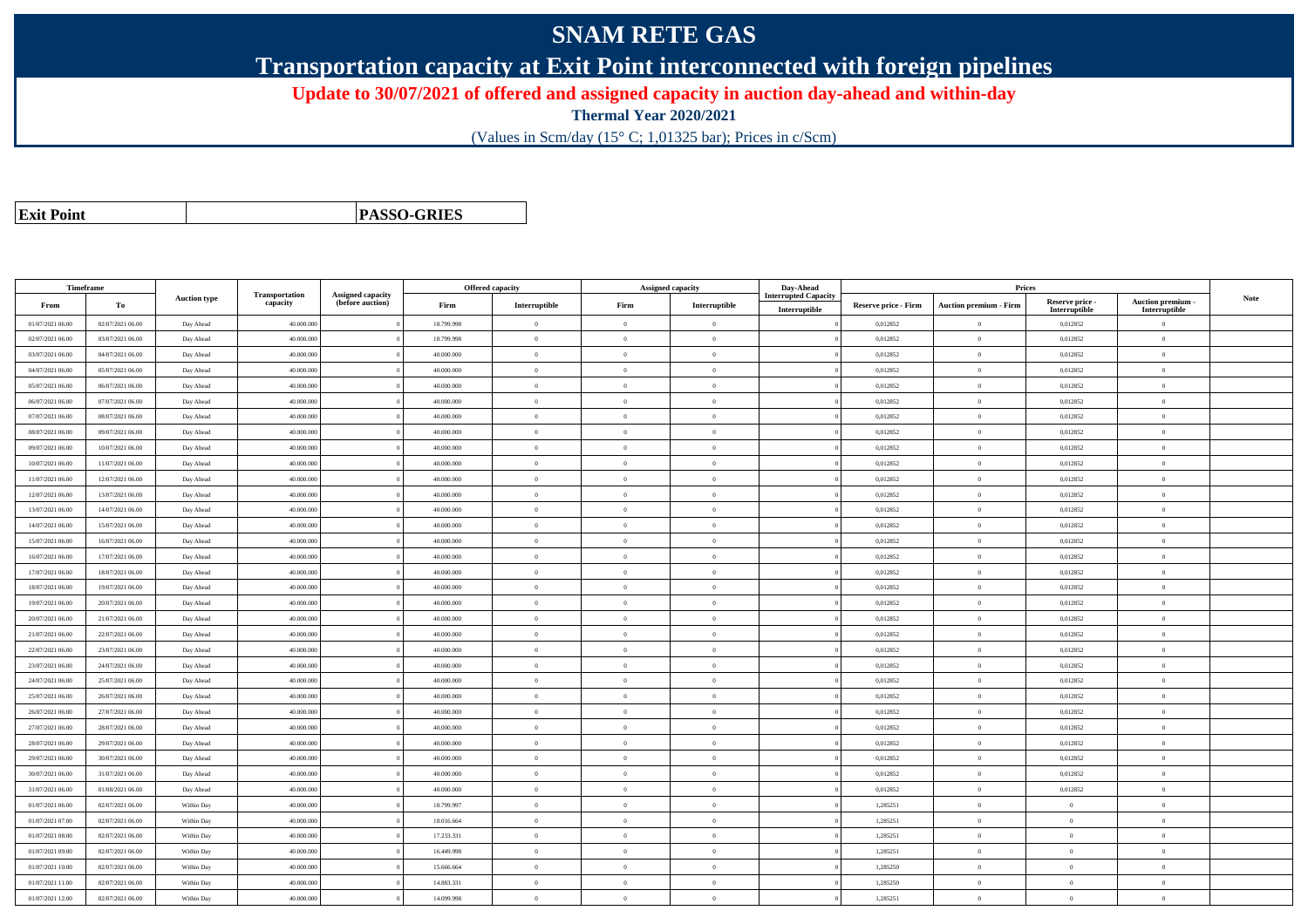| 01/07/2021 13:00                     | 02/07/2021 06:00                     | Within Day               | 40.000.000 | 13.316.665 | $\bf{0}$       | $\overline{0}$ | $\theta$       |          | 1,285251 | $\bf{0}$       | $\overline{0}$ | $\,0\,$        |  |
|--------------------------------------|--------------------------------------|--------------------------|------------|------------|----------------|----------------|----------------|----------|----------|----------------|----------------|----------------|--|
| 01/07/2021 14:00                     | 02/07/2021 06:00                     | Within Day               | 40,000,000 | 12.533.331 | $\overline{0}$ | $\overline{0}$ | $\overline{0}$ |          | 1,285251 | $\overline{0}$ | $\overline{0}$ | $\theta$       |  |
| 01/07/2021 15:00                     | 02/07/2021 06:00                     | Within Day               | 40.000.000 | 11.749.998 | $\mathbf{0}$   | $\overline{0}$ | $\overline{0}$ |          | 1,285251 | $\mathbf{0}$   | $\overline{0}$ | $\overline{0}$ |  |
| 01/07/2021 16:00                     | 02/07/2021 06:00                     | Within Day               | 40.000.000 | 10.966.665 | $\bf{0}$       | $\overline{0}$ | $\overline{0}$ |          | 1,285250 | $\bf{0}$       | $\overline{0}$ | $\overline{0}$ |  |
| 01/07/2021 17:00                     | 02/07/2021 06:00                     | Within Day               | 40,000,000 | 10.183.332 | $\bf{0}$       | $\bf{0}$       | $\overline{0}$ |          | 1,285250 | $\bf{0}$       | $\overline{0}$ | $\,0\,$        |  |
| 01/07/2021 18:00                     | 02/07/2021 06:00                     | Within Dav               | 40.000.000 | 9.399.998  | $\overline{0}$ | $\overline{0}$ | $\overline{0}$ |          | 1,285251 | $\mathbf{0}$   | $\overline{0}$ | $\overline{0}$ |  |
| 01/07/2021 19:00                     | 02/07/2021 06:00                     | Within Day               | 40.000.000 | 8.616.665  | $\bf{0}$       | $\overline{0}$ | $\overline{0}$ |          | 1,285251 | $\bf{0}$       | $\overline{0}$ | $\bf{0}$       |  |
| 01/07/2021 20:00                     | 02/07/2021 06:00                     | Within Day               | 40,000,000 | 7.833.332  | $\overline{0}$ | $\overline{0}$ | $\overline{0}$ |          | 1,285251 | $\,$ 0 $\,$    | $\overline{0}$ | $\theta$       |  |
| 01/07/2021 21:00                     | 02/07/2021 06:00                     | Within Day               | 40.000.000 | 7.049.999  | $\mathbf{0}$   | $\overline{0}$ | $\overline{0}$ |          | 1,285251 | $\mathbf{0}$   | $\overline{0}$ | $\overline{0}$ |  |
| 01/07/2021 22:00                     | 02/07/2021 06:00                     | Within Day               | 40.000.000 | 6.266.665  | $\bf{0}$       | $\bf{0}$       | $\overline{0}$ |          | 1,285250 | $\bf{0}$       | $\overline{0}$ | $\,0\,$        |  |
|                                      |                                      |                          | 40,000,000 | 5.483.332  | $\overline{0}$ | $\overline{0}$ | $\overline{0}$ |          | 1,285250 | $\bf{0}$       | $\overline{0}$ | $\overline{0}$ |  |
| 01/07/2021 23.00<br>02/07/2021 00:00 | 02/07/2021 06:00<br>02/07/2021 06:00 | Within Day<br>Within Dav | 40.000.000 | 4.699.999  | $\mathbf{0}$   | $\overline{0}$ | $\overline{0}$ |          | 1,285251 | $\mathbf{0}$   | $\overline{0}$ | $\overline{0}$ |  |
| 02/07/2021 01:00                     | 02/07/2021 06:00                     |                          | 40.000.000 | 3.916.666  | $\bf{0}$       | $\overline{0}$ | $\overline{0}$ |          | 1,285251 | $\bf{0}$       | $\overline{0}$ | $\overline{0}$ |  |
|                                      |                                      | Within Day               |            |            |                | $\overline{0}$ |                |          |          |                | $\mathbf{0}$   |                |  |
| 02/07/2021 02:00                     | 02/07/2021 06:00                     | Within Day               | 40.000.000 | 3.133.332  | $\bf{0}$       |                | $\overline{0}$ |          | 1,285251 | $\bf{0}$       |                | $\,0\,$        |  |
| 02/07/2021 03:00                     | 02/07/2021 06:00                     | Within Dav               | 40.000.000 | 2.349.999  | $\overline{0}$ | $\overline{0}$ | $\overline{0}$ |          | 1,285252 | $\mathbf{0}$   | $\overline{0}$ | $\overline{0}$ |  |
| 02/07/2021 04:00                     | 02/07/2021 06:00                     | Within Day               | 40.000.000 | 1.566.666  | $\bf{0}$       | $\bf{0}$       | $\overline{0}$ |          | 1,285249 | $\bf{0}$       | $\overline{0}$ | $\bf{0}$       |  |
| 02/07/2021 05:00                     | 02/07/2021 06:00                     | Within Day               | 40,000,000 | 783.333    | $\overline{0}$ | $\overline{0}$ | $\overline{0}$ |          | 1,285249 | $\,$ 0 $\,$    | $\mathbf{0}$   | $\overline{0}$ |  |
| 02/07/2021 06:00                     | 03/07/2021 06:00                     | Within Day               | 40.000.000 | 18.799.997 | $\mathbf{0}$   | $\overline{0}$ | $\overline{0}$ |          | 1,285251 | $\mathbf{0}$   | $\overline{0}$ | $\overline{0}$ |  |
| 02/07/2021 07:00                     | 03/07/2021 06:00                     | Within Day               | 40.000.000 | 18.016.664 | $\bf{0}$       | $\bf{0}$       | $\overline{0}$ |          | 1,285251 | $\bf{0}$       | $\overline{0}$ | $\,0\,$        |  |
| 02/07/2021 08:00                     | 03/07/2021 06:00                     | Within Day               | 40,000,000 | 17.233.331 | $\overline{0}$ | $\overline{0}$ | $\overline{0}$ |          | 1,285251 | $\bf{0}$       | $\mathbf{0}$   | $\overline{0}$ |  |
| 02/07/2021 09:00                     | 03/07/2021 06:00                     | Within Day               | 40.000.000 | 16.449.998 | $\mathbf{0}$   | $\overline{0}$ | $\overline{0}$ |          | 1,285251 | $\mathbf{0}$   | $\overline{0}$ | $\overline{0}$ |  |
| 02/07/2021 10:00                     | 03/07/2021 06:00                     | Within Day               | 40.000.000 | 15.666.664 | $\bf{0}$       | $\overline{0}$ | $\overline{0}$ |          | 1,285250 | $\bf{0}$       | $\overline{0}$ | $\bf{0}$       |  |
| 02/07/2021 11:00                     | 03/07/2021 06:00                     | Within Day               | 40,000,000 | 14.883.331 | $\bf{0}$       | $\bf{0}$       | $\overline{0}$ |          | 1,285250 | $\bf{0}$       | $\overline{0}$ | $\bf{0}$       |  |
| 02/07/2021 12:00                     | 03/07/2021 06:00                     | Within Dav               | 40.000.000 | 14.099.998 | $\mathbf{0}$   | $\overline{0}$ | $\overline{0}$ |          | 1,285251 | $\mathbf{0}$   | $\overline{0}$ | $\overline{0}$ |  |
| 02/07/2021 13:00                     | 03/07/2021 06:00                     | Within Day               | 40.000.000 | 13.316.665 | $\bf{0}$       | $\bf{0}$       | $\overline{0}$ |          | 1,285251 | $\bf{0}$       | $\overline{0}$ | $\bf{0}$       |  |
| 02/07/2021 14:00                     | 03/07/2021 06:00                     | Within Day               | 40,000,000 | 12.533.331 | $\overline{0}$ | $\overline{0}$ | $\overline{0}$ |          | 1,285251 | $\bf{0}$       | $\mathbf{0}$   | $\overline{0}$ |  |
| 02/07/2021 15:00                     | 03/07/2021 06:00                     | Within Day               | 40.000.000 | 11.749.998 | $\mathbf{0}$   | $\overline{0}$ | $\overline{0}$ |          | 1,285251 | $\mathbf{0}$   | $\overline{0}$ | $\overline{0}$ |  |
| 02/07/2021 16:00                     | 03/07/2021 06:00                     | Within Day               | 40.000.000 | 10.966.665 | $\bf{0}$       | $\bf{0}$       | $\overline{0}$ |          | 1,285250 | $\bf{0}$       | $\overline{0}$ | $\,0\,$        |  |
| 02/07/2021 17:00                     | 03/07/2021 06:00                     | Within Day               | 40,000,000 | 10.183.332 | $\bf{0}$       | $\overline{0}$ | $\overline{0}$ |          | 1,285250 | $\bf{0}$       | $\mathbf{0}$   | $\overline{0}$ |  |
| 02/07/2021 18:00                     | 03/07/2021 06:00                     | Within Dav               | 40.000.000 | 9.399.998  | $\mathbf{0}$   | $\overline{0}$ | $\overline{0}$ |          | 1,285251 | $\mathbf{0}$   | $\overline{0}$ | $\overline{0}$ |  |
| 02/07/2021 19:00                     | 03/07/2021 06:00                     | Within Day               | 40.000.000 | 8.616.665  | $\bf{0}$       | $\overline{0}$ | $\overline{0}$ |          | 1,285251 | $\,$ 0         | $\overline{0}$ | $\,$ 0 $\,$    |  |
| 02/07/2021 20:00                     | 03/07/2021 06:00                     | Within Day               | 40,000,000 | 7.833.332  | $\bf{0}$       | $\overline{0}$ | $\overline{0}$ |          | 1,285251 | $\bf{0}$       | $\mathbf{0}$   | $\overline{0}$ |  |
| 02/07/2021 21:00                     | 03/07/2021 06:00                     | Within Dav               | 40.000.000 | 7.049.999  | $\overline{0}$ | $\overline{0}$ | $\overline{0}$ |          | 1,285251 | $\mathbf{0}$   | $\overline{0}$ | $\overline{0}$ |  |
| 02/07/2021 22.00                     | 03/07/2021 06:00                     | Within Day               | 40.000.000 | 6.266.665  | $\bf{0}$       | $\overline{0}$ | $\theta$       |          | 1,285250 | $\,$ 0         | $\overline{0}$ | $\theta$       |  |
| 02/07/2021 23:00                     | 03/07/2021 06:00                     | Within Day               | 40,000,000 | 5.483.332  | $\overline{0}$ | $\overline{0}$ | $\overline{0}$ |          | 1,285250 | $\bf{0}$       | $\overline{0}$ | $\overline{0}$ |  |
| 03/07/2021 00:00                     | 03/07/2021 06:00                     | Within Day               | 40.000.000 | 4.699.999  | $\mathbf{0}$   | $\overline{0}$ | $\overline{0}$ |          | 1,285251 | $\mathbf{0}$   | $\overline{0}$ | $\overline{0}$ |  |
| 03/07/2021 01:00                     | 03/07/2021 06:00                     | Within Day               | 40.000.000 | 3.916.666  | $\bf{0}$       | $\overline{0}$ | $\theta$       |          | 1,285251 | $\,$ 0         | $\overline{0}$ | $\theta$       |  |
| 03/07/2021 02:00                     | 03/07/2021 06:00                     | Within Day               | 40,000,000 | 3.133.332  | $\bf{0}$       | $\overline{0}$ | $\overline{0}$ |          | 1,285251 | $\bf{0}$       | $\mathbf{0}$   | $\overline{0}$ |  |
| 03/07/2021 03:00                     | 03/07/2021 06:00                     | Within Dav               | 40.000.000 | 2.349.999  | $\mathbf{0}$   | $\overline{0}$ | $\overline{0}$ |          | 1,285252 | $\mathbf{0}$   | $\overline{0}$ | $\overline{0}$ |  |
| 03/07/2021 04:00                     | 03/07/2021 06:00                     | Within Day               | 40.000.000 | 1.566.666  | $\,0\,$        | $\overline{0}$ | $\theta$       |          | 1,285249 | $\,$ 0         | $\overline{0}$ | $\,$ 0 $\,$    |  |
| 03/07/2021 05:00                     | 03/07/2021 06:00                     | Within Day               | 40,000,000 | 783.333    | $\bf{0}$       | $\overline{0}$ | $\overline{0}$ |          | 1,285249 | $\bf{0}$       | $\overline{0}$ | $\overline{0}$ |  |
| 03/07/2021 06:00                     | 04/07/2021 06:00                     | Within Dav               | 40.000.000 | 39.999.999 | $\mathbf{0}$   | $\overline{0}$ | $\overline{0}$ |          | 1,285251 | $\mathbf{0}$   | $\overline{0}$ | $\overline{0}$ |  |
| 03/07/2021 07:00                     | 04/07/2021 06:00                     | Within Day               | 40.000.000 | 38.333.332 | $\bf{0}$       | $\overline{0}$ | $\theta$       |          | 1,285251 | $\,$ 0         | $\overline{0}$ | $\theta$       |  |
| 03/07/2021 08:00                     | 04/07/2021 06:00                     | Within Day               | 40,000,000 | 36.666.666 | $\bf{0}$       | $\overline{0}$ | $\overline{0}$ |          | 1,285251 | $\bf{0}$       | $\overline{0}$ | $\overline{0}$ |  |
| 03/07/2021 09:00                     | 04/07/2021 06:00                     | Within Day               | 40.000.000 | 34.999.999 | $\bf{0}$       | $\overline{0}$ | $\Omega$       |          | 1,285251 | $\overline{0}$ | $\theta$       | $\theta$       |  |
| 03/07/2021 10:00                     | 04/07/2021 06:00                     | Within Day               | 40.000.000 | 33.333.332 | $\,0\,$        | $\overline{0}$ | $\theta$       |          | 1,285250 | $\,$ 0 $\,$    | $\bf{0}$       | $\theta$       |  |
| 03/07/2021 11:00                     | 04/07/2021 06:00                     | Within Day               | 40.000.000 | 31.666.666 | $\overline{0}$ | $\overline{0}$ | $\overline{0}$ |          | 1,285250 | $\overline{0}$ | $\overline{0}$ | $\overline{0}$ |  |
| 03/07/2021 12:00                     | 04/07/2021 06:00                     | Within Day               | 40.000.000 | 29.999.999 | $\bf{0}$       | $\overline{0}$ | $\overline{0}$ |          | 1,285251 | $\overline{0}$ | $\bf{0}$       | $\overline{0}$ |  |
| 03/07/2021 13:00                     | 04/07/2021 06:00                     | Within Day               | 40.000.000 | 28.333.332 | $\bf{0}$       | $\overline{0}$ | $\overline{0}$ | $\theta$ | 1,285251 | $\,$ 0 $\,$    | $\bf{0}$       | $\,$ 0 $\,$    |  |
| 03/07/2021 14:00                     | 04/07/2021 06:00                     | Within Day               | 40.000.000 | 26.666.666 | $\bf{0}$       | $\overline{0}$ | $\overline{0}$ |          | 1,285251 | $\,$ 0 $\,$    | $\overline{0}$ | $\overline{0}$ |  |
| 03/07/2021 15:00                     | 04/07/2021 06:00                     | Within Day               | 40.000.000 | 24.999.999 | $\bf{0}$       | $\overline{0}$ | $\overline{0}$ |          | 1,285251 | $\mathbf{0}$   | $\overline{0}$ | $\overline{0}$ |  |
| 03/07/2021 16:00                     | 04/07/2021 06:00                     | Within Day               | 40.000.000 | 23.333.333 | $\,$ 0 $\,$    | $\overline{0}$ | $\overline{0}$ | $\theta$ | 1,285250 | $\,$ 0 $\,$    | $\bf{0}$       | $\,$ 0 $\,$    |  |
| 03/07/2021 17:00                     | 04/07/2021 06:00                     | Within Day               | 40.000.000 | 21.666.666 | $\bf{0}$       | $\overline{0}$ | $\overline{0}$ |          | 1,285250 | $\overline{0}$ | $\overline{0}$ | $\overline{0}$ |  |
| 03/07/2021 18:00                     | 04/07/2021 06:00                     | Within Day               | 40.000.000 | 19.999.999 | $\bf{0}$       | $\overline{0}$ | $\overline{0}$ |          | 1,285251 | $\overline{0}$ | $\bf{0}$       | $\overline{0}$ |  |
| 03/07/2021 19:00                     | 04/07/2021 06:00                     | Within Day               | 40.000.000 | 18.333.333 | $\,$ 0 $\,$    | $\overline{0}$ | $\overline{0}$ |          | 1,285251 | $\,$ 0 $\,$    | $\mathbf{0}$   | $\,$ 0 $\,$    |  |
| 03/07/2021 20:00                     | 04/07/2021 06:00                     | Within Day               | 40,000,000 | 16.666.666 | $\overline{0}$ | $\overline{0}$ | $\overline{0}$ |          | 1,285251 | $\bf{0}$       | $\mathbf{0}$   | $\overline{0}$ |  |
| 03/07/2021 21:00                     | 04/07/2021 06:00                     | Within Day               | 40.000.000 | 14.999.999 | $\bf{0}$       | $\overline{0}$ | $\overline{0}$ |          | 1,285251 | $\mathbf{0}$   | $\overline{0}$ | $\overline{0}$ |  |
|                                      |                                      |                          |            |            |                |                |                |          |          |                |                |                |  |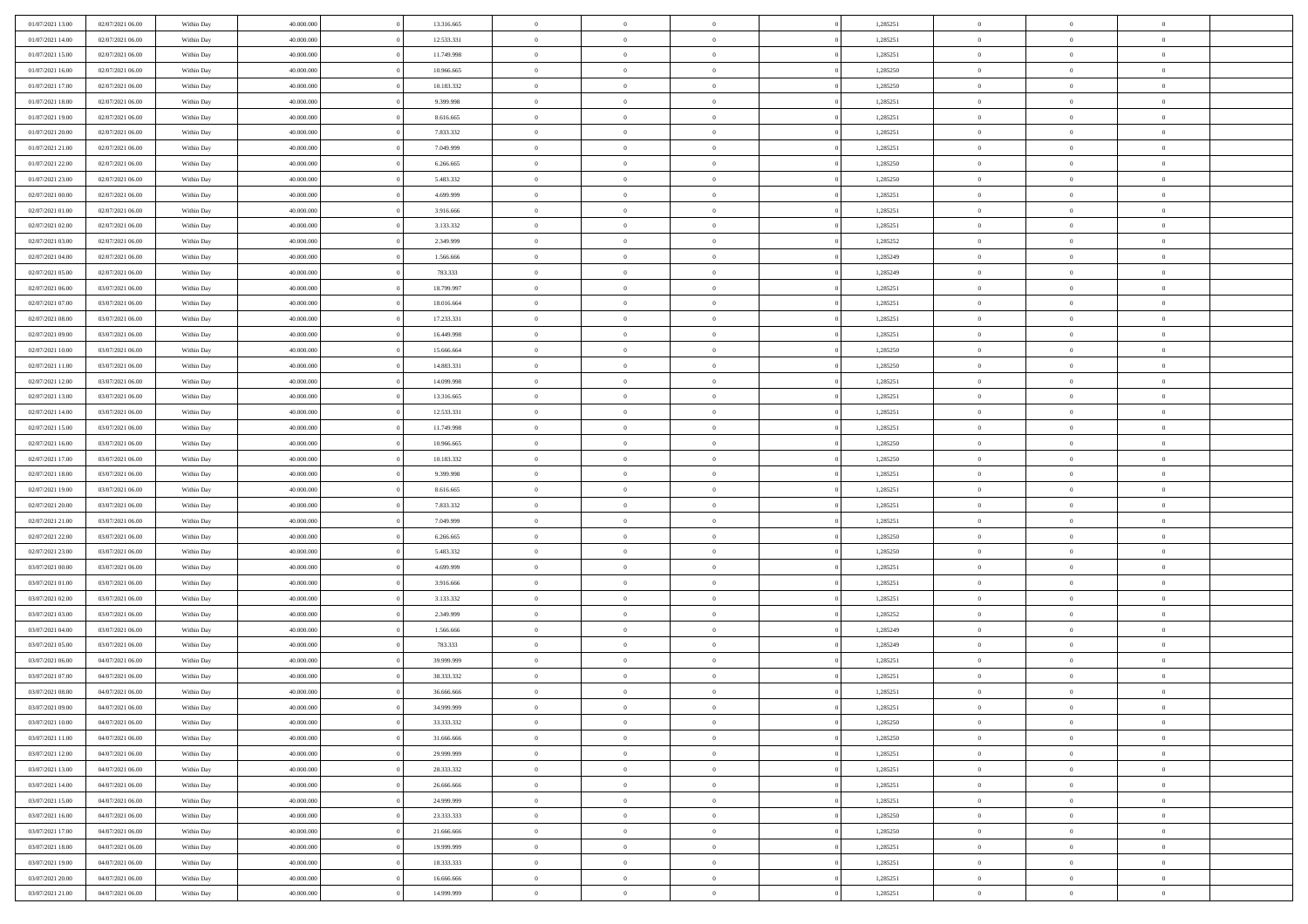| 03/07/2021 22.00                     | 04/07/2021 06:00                     | Within Day               | 40.000.000               | 13.333.333               | $\bf{0}$                       | $\bf{0}$                         | $\theta$                         |          | 1,285250             | $\bf{0}$                    | $\overline{0}$                   | $\,0\,$                          |  |
|--------------------------------------|--------------------------------------|--------------------------|--------------------------|--------------------------|--------------------------------|----------------------------------|----------------------------------|----------|----------------------|-----------------------------|----------------------------------|----------------------------------|--|
| 03/07/2021 23:00                     | 04/07/2021 06:00                     | Within Day               | 40,000,000               | 11.666.666               | $\overline{0}$                 | $\overline{0}$                   | $\overline{0}$                   |          | 1,285250             | $\overline{0}$              | $\overline{0}$                   | $\theta$                         |  |
| 04/07/2021 00:00                     | 04/07/2021 06:00                     | Within Day               | 40.000.000               | 9.999.999                | $\mathbf{0}$                   | $\overline{0}$                   | $\overline{0}$                   |          | 1,285251             | $\mathbf{0}$                | $\overline{0}$                   | $\overline{0}$                   |  |
| 04/07/2021 01:00                     | 04/07/2021 06:00                     | Within Day               | 40.000.000               | 8.333.333                | $\bf{0}$                       | $\overline{0}$                   | $\overline{0}$                   |          | 1,285251             | $\bf{0}$                    | $\overline{0}$                   | $\overline{0}$                   |  |
| 04/07/2021 02:00                     | 04/07/2021 06:00                     | Within Day               | 40,000,000               | 6.666.666                | $\bf{0}$                       | $\bf{0}$                         | $\overline{0}$                   |          | 1,285251             | $\bf{0}$                    | $\overline{0}$                   | $\,0\,$                          |  |
| 04/07/2021 03:00                     | 04/07/2021 06:00                     | Within Dav               | 40.000.000               | 4.999.999                | $\overline{0}$                 | $\overline{0}$                   | $\overline{0}$                   |          | 1,285252             | $\mathbf{0}$                | $\overline{0}$                   | $\overline{0}$                   |  |
| 04/07/2021 04:00                     | 04/07/2021 06:00                     | Within Day               | 40.000.000               | 3.333.333                | $\bf{0}$                       | $\overline{0}$                   | $\overline{0}$                   |          | 1,285249             | $\bf{0}$                    | $\overline{0}$                   | $\bf{0}$                         |  |
| 04/07/2021 05:00                     | 04/07/2021 06:00                     | Within Day               | 40,000,000               | 1.666.666                | $\overline{0}$                 | $\overline{0}$                   | $\overline{0}$                   |          | 1,285249             | $\,$ 0 $\,$                 | $\overline{0}$                   | $\theta$                         |  |
| 04/07/2021 06:00                     | 05/07/2021 06:00                     | Within Day               | 40.000.000               | 39.999.999               | $\overline{0}$                 | $\overline{0}$                   | $\overline{0}$                   |          | 1,285251             | $\mathbf{0}$                | $\overline{0}$                   | $\overline{0}$                   |  |
| 04/07/2021 07:00                     | 05/07/2021 06:00                     | Within Day               | 40.000.000               | 38.333.332               | $\bf{0}$                       | $\bf{0}$                         | $\overline{0}$                   |          | 1,285251             | $\bf{0}$                    | $\overline{0}$                   | $\,0\,$                          |  |
| 04/07/2021 08:00                     | 05/07/2021 06:00                     | Within Day               | 40,000,000               | 36,666,666               | $\overline{0}$                 | $\overline{0}$                   | $\overline{0}$                   |          | 1,285251             | $\bf{0}$                    | $\overline{0}$                   | $\overline{0}$                   |  |
| 04/07/2021 09:00                     | 05/07/2021 06:00                     | Within Dav               | 40.000.000               | 34.999.999               | $\mathbf{0}$                   | $\overline{0}$                   | $\overline{0}$                   |          | 1,285251             | $\mathbf{0}$                | $\overline{0}$                   | $\overline{0}$                   |  |
| 04/07/2021 11:00                     | 05/07/2021 06:00                     | Within Day               | 40.000.000               | 31.666.666               | $\bf{0}$                       | $\overline{0}$                   | $\overline{0}$                   |          | 1,285250             | $\bf{0}$                    | $\overline{0}$                   | $\overline{0}$                   |  |
| 04/07/2021 12:00                     | 05/07/2021 06:00                     | Within Day               | 40.000.000               | 29.999.999               | $\bf{0}$                       | $\overline{0}$                   | $\overline{0}$                   |          | 1,285251             | $\bf{0}$                    | $\overline{0}$                   | $\,0\,$                          |  |
| 04/07/2021 13:00                     | 05/07/2021 06:00                     | Within Dav               | 40.000.000               | 28.333.332               | $\overline{0}$                 | $\overline{0}$                   | $\overline{0}$                   |          | 1,285251             | $\mathbf{0}$                | $\overline{0}$                   | $\overline{0}$                   |  |
| 04/07/2021 14:00                     | 05/07/2021 06:00                     | Within Day               | 40.000.000               | 26.666.666               | $\bf{0}$                       | $\bf{0}$                         | $\overline{0}$                   |          | 1,285251             | $\bf{0}$                    | $\overline{0}$                   | $\bf{0}$                         |  |
| 04/07/2021 15:00                     | 05/07/2021 06:00                     |                          | 40,000,000               | 24.999.999               | $\overline{0}$                 | $\overline{0}$                   | $\overline{0}$                   |          | 1,285251             | $\,$ 0 $\,$                 | $\mathbf{0}$                     | $\overline{0}$                   |  |
| 04/07/2021 16:00                     | 05/07/2021 06:00                     | Within Day<br>Within Day | 40.000.000               | 23.333.333               | $\mathbf{0}$                   | $\overline{0}$                   | $\overline{0}$                   |          | 1,285250             | $\mathbf{0}$                | $\overline{0}$                   | $\overline{0}$                   |  |
| 04/07/2021 17.00                     | 05/07/2021 06:00                     | Within Day               | 40.000.000               | 21.666.666               | $\bf{0}$                       | $\bf{0}$                         | $\overline{0}$                   |          | 1,285250             | $\bf{0}$                    | $\overline{0}$                   | $\,0\,$                          |  |
| 04/07/2021 18:00                     | 05/07/2021 06:00                     |                          | 40,000,000               | 19.999.999               | $\overline{0}$                 | $\overline{0}$                   | $\overline{0}$                   |          | 1,285251             | $\bf{0}$                    | $\mathbf{0}$                     | $\overline{0}$                   |  |
| 04/07/2021 19:00                     | 05/07/2021 06:00                     | Within Day<br>Within Day | 40.000.000               | 18.333.333               | $\mathbf{0}$                   | $\overline{0}$                   | $\overline{0}$                   |          | 1,285251             | $\mathbf{0}$                | $\overline{0}$                   | $\overline{0}$                   |  |
| 04/07/2021 20:00                     | 05/07/2021 06:00                     | Within Day               | 40.000.000               | 16.666.666               | $\bf{0}$                       | $\overline{0}$                   | $\overline{0}$                   |          | 1,285251             | $\bf{0}$                    | $\overline{0}$                   | $\bf{0}$                         |  |
|                                      |                                      |                          | 40,000,000               | 14.999.999               | $\bf{0}$                       |                                  |                                  |          |                      |                             | $\overline{0}$                   | $\bf{0}$                         |  |
| 04/07/2021 21:00<br>04/07/2021 22:00 | 05/07/2021 06:00<br>05/07/2021 06:00 | Within Day<br>Within Dav | 40.000.000               | 13.333.333               | $\mathbf{0}$                   | $\overline{0}$<br>$\overline{0}$ | $\overline{0}$                   |          | 1,285251<br>1,285250 | $\,$ 0 $\,$<br>$\mathbf{0}$ | $\overline{0}$                   | $\overline{0}$                   |  |
|                                      | 05/07/2021 06:00                     |                          |                          |                          | $\bf{0}$                       |                                  | $\overline{0}$<br>$\overline{0}$ |          |                      | $\bf{0}$                    | $\overline{0}$                   | $\bf{0}$                         |  |
| 04/07/2021 23.00                     |                                      | Within Day               | 40.000.000<br>40,000,000 | 11.666.666               | $\overline{0}$                 | $\overline{0}$<br>$\overline{0}$ |                                  |          | 1,285250             |                             | $\mathbf{0}$                     | $\overline{0}$                   |  |
| 05/07/2021 00:00                     | 05/07/2021 06:00                     | Within Day               |                          | 9.999.999                |                                |                                  | $\overline{0}$                   |          | 1,285251             | $\bf{0}$                    |                                  |                                  |  |
| 05/07/2021 01:00                     | 05/07/2021 06:00                     | Within Day               | 40.000.000               | 8.333.333                | $\overline{0}$                 | $\overline{0}$                   | $\overline{0}$                   |          | 1,285251             | $\mathbf{0}$                | $\overline{0}$                   | $\overline{0}$                   |  |
| 05/07/2021 02:00                     | 05/07/2021 06:00                     | Within Day               | 40.000.000               | 6.666.666                | $\bf{0}$                       | $\overline{0}$                   | $\overline{0}$                   |          | 1,285251             | $\bf{0}$                    | $\overline{0}$                   | $\,0\,$                          |  |
| 05/07/2021 03:00                     | 05/07/2021 06:00                     | Within Day               | 40,000,000               | 4.999.999                | $\bf{0}$                       | $\overline{0}$                   | $\overline{0}$                   |          | 1,285252             | $\bf{0}$                    | $\mathbf{0}$                     | $\overline{0}$                   |  |
| 05/07/2021 04:00                     | 05/07/2021 06:00                     | Within Day               | 40.000.000               | 3.333.333                | $\mathbf{0}$                   | $\overline{0}$                   | $\overline{0}$                   |          | 1,285249             | $\mathbf{0}$                | $\overline{0}$                   | $\overline{0}$                   |  |
| 05/07/2021 05:00                     | 05/07/2021 06:00                     | Within Day               | 40.000.000               | 1.666.666                | $\bf{0}$                       | $\overline{0}$                   | $\overline{0}$                   |          | 1,285249             | $\,$ 0                      | $\overline{0}$                   | $\,$ 0 $\,$                      |  |
| 05/07/2021 06:00                     | 06/07/2021 06:00                     | Within Day               | 40,000,000               | 39.999.999               | $\bf{0}$                       | $\overline{0}$                   | $\overline{0}$                   |          | 1,285251             | $\bf{0}$                    | $\overline{0}$                   | $\overline{0}$                   |  |
| 05/07/2021 07:00                     | 06/07/2021 06:00                     | Within Dav               | 40.000.000               | 38.333.332               | $\overline{0}$                 | $\overline{0}$                   | $\overline{0}$                   |          | 1,285251             | $\mathbf{0}$                | $\overline{0}$                   | $\overline{0}$                   |  |
| 05/07/2021 08:00                     | 06/07/2021 06:00                     | Within Day               | 40.000.000               | 36.666.666               | $\bf{0}$                       | $\overline{0}$                   | $\theta$                         |          | 1,285251             | $\,$ 0                      | $\overline{0}$                   | $\theta$                         |  |
| 05/07/2021 09:00                     | 06/07/2021 06:00                     | Within Day               | 40,000,000               | 34.999.999               | $\overline{0}$<br>$\mathbf{0}$ | $\overline{0}$                   | $\overline{0}$                   |          | 1,285251             | $\bf{0}$<br>$\mathbf{0}$    | $\overline{0}$                   | $\overline{0}$<br>$\overline{0}$ |  |
| 05/07/2021 10:00                     | 06/07/2021 06:00                     | Within Day               | 40.000.000               | 33.333.332               | $\bf{0}$                       | $\overline{0}$                   | $\overline{0}$                   |          | 1,285250             |                             | $\overline{0}$<br>$\overline{0}$ | $\theta$                         |  |
| 05/07/2021 11:00                     | 06/07/2021 06:00                     | Within Day               | 40.000.000<br>40,000,000 | 31.666.666               | $\bf{0}$                       | $\overline{0}$                   | $\theta$<br>$\overline{0}$       |          | 1,285250             | $\,$ 0                      | $\mathbf{0}$                     |                                  |  |
| 05/07/2021 12:00<br>05/07/2021 13:00 | 06/07/2021 06:00<br>06/07/2021 06:00 | Within Day               | 40.000.000               | 29.999.999<br>28.333.332 | $\mathbf{0}$                   | $\overline{0}$<br>$\overline{0}$ | $\overline{0}$                   |          | 1,285251<br>1,285251 | $\bf{0}$<br>$\mathbf{0}$    | $\overline{0}$                   | $\overline{0}$<br>$\overline{0}$ |  |
|                                      |                                      | Within Day               |                          |                          |                                |                                  |                                  |          |                      |                             | $\overline{0}$                   |                                  |  |
| 05/07/2021 14:00                     | 06/07/2021 06:00                     | Within Day               | 40.000.000<br>40,000,000 | 26.666.666               | $\,0\,$<br>$\bf{0}$            | $\overline{0}$<br>$\overline{0}$ | $\overline{0}$<br>$\overline{0}$ |          | 1,285251             | $\,$ 0                      | $\overline{0}$                   | $\,$ 0 $\,$<br>$\overline{0}$    |  |
| 05/07/2021 15:00<br>05/07/2021 16:00 | 06/07/2021 06:00<br>06/07/2021 06:00 | Within Day<br>Within Dav | 40.000.000               | 24.999.999<br>23.333.333 | $\mathbf{0}$                   | $\overline{0}$                   | $\overline{0}$                   |          | 1,285251<br>1,285250 | $\bf{0}$<br>$\mathbf{0}$    | $\overline{0}$                   | $\overline{0}$                   |  |
| 05/07/2021 17:00                     | 06/07/2021 06:00                     | Within Day               | 40.000.000               | 21.666.666               | $\bf{0}$                       | $\overline{0}$                   | $\theta$                         |          | 1,285250             | $\,$ 0                      | $\overline{0}$                   | $\theta$                         |  |
| 05/07/2021 18:00                     | 06/07/2021 06:00                     |                          | 40,000,000               | 19.999.999               | $\bf{0}$                       | $\overline{0}$                   | $\overline{0}$                   |          | 1,285251             | $\bf{0}$                    | $\overline{0}$                   | $\overline{0}$                   |  |
| 05/07/2021 19:00                     | 06/07/2021 06:00                     | Within Day<br>Within Day | 40.000.000               | 18.333.333               | $\bf{0}$                       | $\overline{0}$                   | $\Omega$                         |          | 1,285251             | $\overline{0}$              | $\theta$                         | $\theta$                         |  |
| 05/07/2021 20:00                     | 06/07/2021 06:00                     | Within Day               | 40.000.000               | 16.666.666               | $\,0\,$                        | $\overline{0}$                   | $\theta$                         |          | 1,285251             | $\,$ 0 $\,$                 | $\bf{0}$                         | $\theta$                         |  |
| 05/07/2021 21:00                     | 06/07/2021 06:00                     |                          | 40.000.000               | 14.999.999               | $\overline{0}$                 | $\overline{0}$                   | $\overline{0}$                   |          | 1,285251             | $\overline{0}$              | $\overline{0}$                   | $\overline{0}$                   |  |
| 05/07/2021 22:00                     | 06/07/2021 06:00                     | Within Day               | 40.000.000               | 13.333.333               | $\bf{0}$                       | $\overline{0}$                   | $\overline{0}$                   |          | 1,285250             | $\overline{0}$              | $\bf{0}$                         | $\overline{0}$                   |  |
| 05/07/2021 23:00                     | 06/07/2021 06:00                     | Within Day<br>Within Day | 40.000.000               | 11.666.666               | $\bf{0}$                       | $\overline{0}$                   | $\overline{0}$                   | $\theta$ | 1,285250             | $\mathbf{0}$                | $\bf{0}$                         | $\,$ 0 $\,$                      |  |
| 06/07/2021 00:00                     | 06/07/2021 06:00                     |                          | 40,000,000               | 9.999.999                | $\bf{0}$                       | $\overline{0}$                   | $\overline{0}$                   |          | 1,285251             | $\,$ 0 $\,$                 | $\overline{0}$                   | $\overline{0}$                   |  |
| 06/07/2021 01:00                     | 06/07/2021 06:00                     | Within Day<br>Within Day | 40.000.000               | 8.333.333                | $\bf{0}$                       | $\overline{0}$                   | $\overline{0}$                   |          | 1,285251             | $\mathbf{0}$                | $\bf{0}$                         | $\overline{0}$                   |  |
|                                      |                                      |                          |                          |                          |                                |                                  |                                  |          |                      |                             |                                  |                                  |  |
| 06/07/2021 02:00                     | 06/07/2021 06:00                     | Within Day               | 40.000.000               | 6.666.666                | $\,$ 0 $\,$                    | $\overline{0}$                   | $\overline{0}$                   | $\theta$ | 1,285251             | $\,$ 0 $\,$                 | $\bf{0}$                         | $\,$ 0 $\,$                      |  |
| 06/07/2021 03:00                     | 06/07/2021 06:00                     | Within Day               | 40.000.000               | 4.999.999                | $\bf{0}$                       | $\overline{0}$                   | $\overline{0}$                   |          | 1,285252             | $\overline{0}$              | $\overline{0}$                   | $\overline{0}$                   |  |
| 06/07/2021 04:00                     | 06/07/2021 06:00                     | Within Day               | 40.000.000               | 3.333.333                | $\overline{0}$                 | $\overline{0}$                   | $\overline{0}$                   |          | 1,285249             | $\overline{0}$              | $\bf{0}$                         | $\overline{0}$                   |  |
| 06/07/2021 05:00                     | 06/07/2021 06:00                     | Within Day               | 40.000.000               | 1.666.666                | $\,$ 0 $\,$                    | $\overline{0}$                   | $\overline{0}$                   |          | 1,285249             | $\mathbf{0}$                | $\mathbf{0}$                     | $\,$ 0 $\,$                      |  |
| 06/07/2021 06:00                     | 07/07/2021 06:00                     | Within Day               | 40,000,000               | 39,999,999               | $\overline{0}$                 | $\overline{0}$                   | $\overline{0}$                   |          | 1,285251             | $\mathbf 0$                 | $\mathbf{0}$                     | $\overline{0}$                   |  |
| 06/07/2021 07:00                     | 07/07/2021 06:00                     | Within Day               | 40.000.000               | 38.333.332               | $\bf{0}$                       | $\overline{0}$                   | $\overline{0}$                   |          | 1,285251             | $\mathbf{0}$                | $\overline{0}$                   | $\overline{0}$                   |  |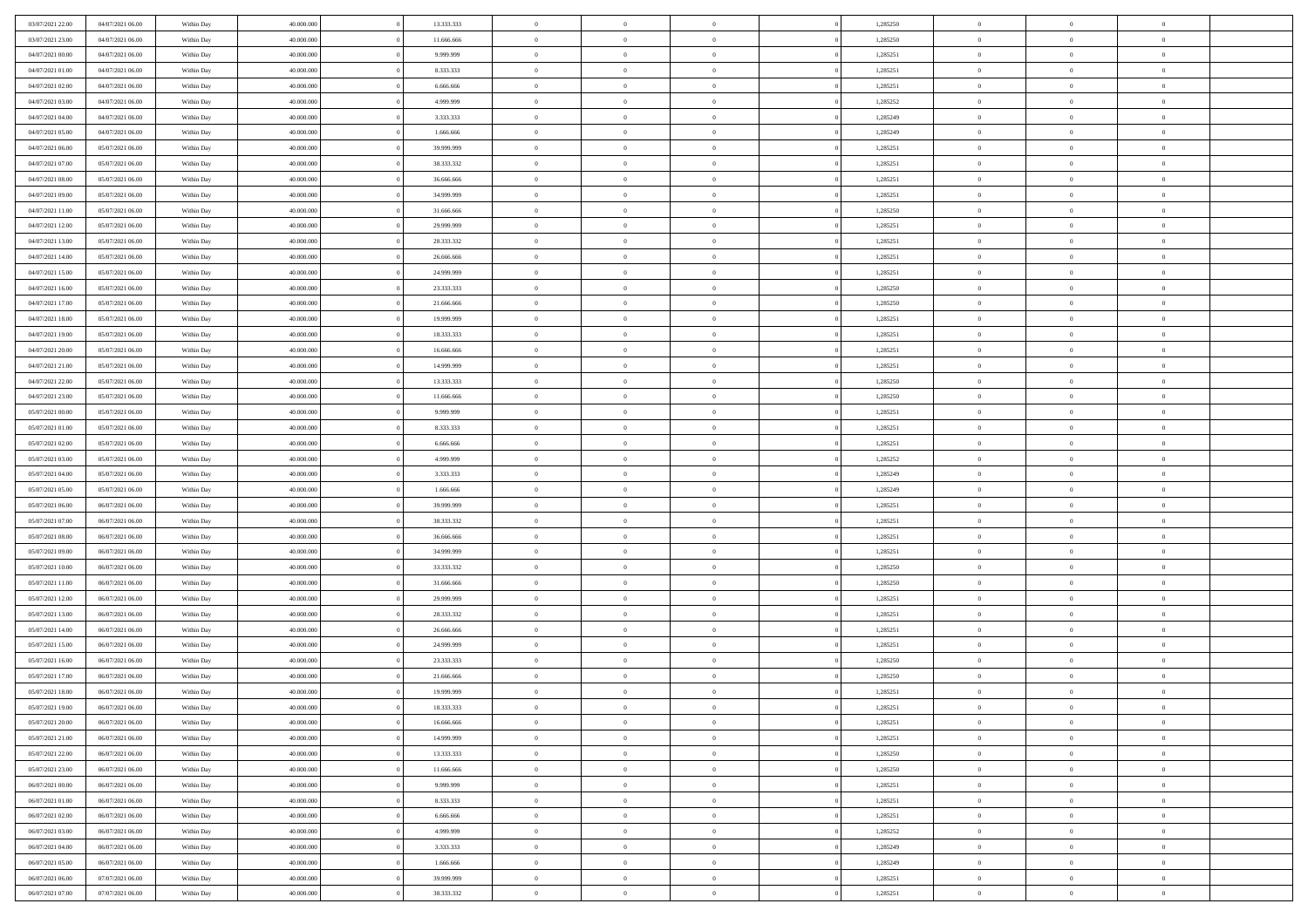| 06/07/2021 08:00                     | 07/07/2021 06:00                     | Within Day               | 40.000.000               |          | 36.666.666              | $\bf{0}$             | $\bf{0}$                         | $\theta$                   |          | 1,285251             | $\bf{0}$                   | $\overline{0}$             | $\,0\,$                    |  |
|--------------------------------------|--------------------------------------|--------------------------|--------------------------|----------|-------------------------|----------------------|----------------------------------|----------------------------|----------|----------------------|----------------------------|----------------------------|----------------------------|--|
| 06/07/2021 09:00                     | 07/07/2021 06:00                     | Within Day               | 40,000,000               |          | 34.999.999              | $\overline{0}$       | $\overline{0}$                   | $\overline{0}$             |          | 1,285251             | $\overline{0}$             | $\overline{0}$             | $\theta$                   |  |
| 06/07/2021 10:00                     | 07/07/2021 06:00                     | Within Day               | 40.000.000               |          | 33.333.332              | $\mathbf{0}$         | $\overline{0}$                   | $\overline{0}$             |          | 1,285250             | $\mathbf{0}$               | $\overline{0}$             | $\overline{0}$             |  |
| 06/07/2021 11:00                     | 07/07/2021 06:00                     | Within Day               | 40.000.000               |          | 31.666.666              | $\bf{0}$             | $\overline{0}$                   | $\overline{0}$             |          | 1,285250             | $\bf{0}$                   | $\overline{0}$             | $\overline{0}$             |  |
| 06/07/2021 12:00                     | 07/07/2021 06:00                     | Within Day               | 40,000,000               |          | 29.999.999              | $\bf{0}$             | $\bf{0}$                         | $\overline{0}$             |          | 1,285251             | $\bf{0}$                   | $\overline{0}$             | $\,0\,$                    |  |
| 06/07/2021 13:00                     | 07/07/2021 06:00                     | Within Dav               | 40.000.000               |          | 28.333.332              | $\overline{0}$       | $\overline{0}$                   | $\overline{0}$             |          | 1,285251             | $\mathbf{0}$               | $\overline{0}$             | $\overline{0}$             |  |
| 06/07/2021 14:00                     | 07/07/2021 06:00                     | Within Day               | 40.000.000               |          | 26.666.666              | $\bf{0}$             | $\overline{0}$                   | $\overline{0}$             |          | 1,285251             | $\bf{0}$                   | $\overline{0}$             | $\bf{0}$                   |  |
| 06/07/2021 15:00                     | 07/07/2021 06:00                     | Within Day               | 40,000,000               |          | 24.999.999              | $\overline{0}$       | $\overline{0}$                   | $\overline{0}$             |          | 1,285251             | $\,$ 0 $\,$                | $\overline{0}$             | $\theta$                   |  |
| 06/07/2021 16:00                     | 07/07/2021 06:00                     | Within Day               | 40.000.000               |          | 23.333.333              | $\mathbf{0}$         | $\overline{0}$                   | $\overline{0}$             |          | 1,285250             | $\mathbf{0}$               | $\overline{0}$             | $\overline{0}$             |  |
| 06/07/2021 17:00                     | 07/07/2021 06:00                     | Within Day               | 40.000.000               |          | 21.666.666              | $\bf{0}$             | $\overline{0}$                   | $\overline{0}$             |          | 1,285250             | $\bf{0}$                   | $\overline{0}$             | $\,0\,$                    |  |
| 06/07/2021 18:00                     | 07/07/2021 06:00                     | Within Day               | 40,000,000               |          | 19.999.999              | $\overline{0}$       | $\overline{0}$                   | $\overline{0}$             |          | 1,285251             | $\bf{0}$                   | $\overline{0}$             | $\overline{0}$             |  |
| 06/07/2021 19:00                     | 07/07/2021 06:00                     | Within Dav               | 40.000.000               |          | 18.333.333              | $\mathbf{0}$         | $\overline{0}$                   | $\overline{0}$             |          | 1,285251             | $\mathbf{0}$               | $\overline{0}$             | $\overline{0}$             |  |
| 06/07/2021 20:00                     | 07/07/2021 06:00                     | Within Day               | 40.000.000               |          | 16.666.666              | $\bf{0}$             | $\overline{0}$                   | $\overline{0}$             |          | 1,285251             | $\bf{0}$                   | $\overline{0}$             | $\overline{0}$             |  |
| 06/07/2021 21:00                     | 07/07/2021 06:00                     | Within Day               | 40.000.000               |          | 14.999.999              | $\bf{0}$             | $\overline{0}$                   | $\overline{0}$             |          | 1,285251             | $\bf{0}$                   | $\mathbf{0}$               | $\,0\,$                    |  |
| 06/07/2021 22:00                     | 07/07/2021 06:00                     | Within Dav               | 40.000.000               |          | 13.333.333              | $\overline{0}$       | $\overline{0}$                   | $\overline{0}$             |          | 1,285250             | $\mathbf{0}$               | $\overline{0}$             | $\overline{0}$             |  |
| 06/07/2021 23.00                     | 07/07/2021 06:00                     | Within Day               | 40.000.000               |          | 11.666.666              | $\bf{0}$             | $\overline{0}$                   | $\overline{0}$             |          | 1,285250             | $\bf{0}$                   | $\overline{0}$             | $\bf{0}$                   |  |
| 07/07/2021 00:00                     | 07/07/2021 06:00                     | Within Day               | 40,000,000               |          | 9.999.999               | $\overline{0}$       | $\overline{0}$                   | $\overline{0}$             |          | 1,285251             | $\bf{0}$                   | $\mathbf{0}$               | $\overline{0}$             |  |
| 07/07/2021 01:00                     | 07/07/2021 06:00                     | Within Day               | 40.000.000               |          | 8.333.333               | $\mathbf{0}$         | $\overline{0}$                   | $\overline{0}$             |          | 1,285251             | $\mathbf{0}$               | $\overline{0}$             | $\overline{0}$             |  |
| 07/07/2021 02.00                     | 07/07/2021 06:00                     | Within Day               | 40.000.000               |          | 6.666.666               | $\bf{0}$             | $\overline{0}$                   | $\overline{0}$             |          | 1,285251             | $\bf{0}$                   | $\overline{0}$             | $\,0\,$                    |  |
| 07/07/2021 03:00                     | 07/07/2021 06:00                     | Within Day               | 40,000,000               |          | 4.999.999               | $\overline{0}$       | $\overline{0}$                   | $\overline{0}$             |          | 1,285252             | $\bf{0}$                   | $\mathbf{0}$               | $\overline{0}$             |  |
| 07/07/2021 04:00                     | 07/07/2021 06:00                     | Within Day               | 40.000.000               |          | 3.333.333               | $\overline{0}$       | $\overline{0}$                   | $\overline{0}$             |          | 1,285249             | $\mathbf{0}$               | $\overline{0}$             | $\overline{0}$             |  |
| 07/07/2021 05:00                     | 07/07/2021 06:00                     | Within Day               | 40.000.000               |          | 1.666.666               | $\bf{0}$             | $\overline{0}$                   | $\overline{0}$             |          | 1,285249             | $\bf{0}$                   | $\overline{0}$             | $\bf{0}$                   |  |
| 07/07/2021 06:00                     | 08/07/2021 06:00                     | Within Day               | 40,000,000               |          | 39.999.999              | $\bf{0}$             | $\overline{0}$                   | $\overline{0}$             |          | 1,285251             | $\bf{0}$                   | $\overline{0}$             | $\bf{0}$                   |  |
| 07/07/2021 07:00                     | 08/07/2021 06:00                     | Within Dav               | 40.000.000               |          | 38.333.332              | $\mathbf{0}$         | $\overline{0}$                   | $\overline{0}$             |          | 1,285251             | $\mathbf{0}$               | $\overline{0}$             | $\overline{0}$             |  |
| 07/07/2021 08:00                     | 08/07/2021 06:00                     | Within Day               | 40.000.000               |          | 36.666.666              | $\bf{0}$             | $\overline{0}$                   | $\overline{0}$             |          | 1,285251             | $\bf{0}$                   | $\overline{0}$             | $\bf{0}$                   |  |
| 07/07/2021 09:00                     | 08/07/2021 06:00                     | Within Day               | 40,000,000               |          | 34.999.999              | $\overline{0}$       | $\overline{0}$                   | $\overline{0}$             |          | 1,285251             | $\bf{0}$                   | $\mathbf{0}$               | $\overline{0}$             |  |
| 07/07/2021 10:00                     | 08/07/2021 06:00                     | Within Day               | 40.000.000               |          | 33.333.332              | $\overline{0}$       | $\overline{0}$                   | $\overline{0}$             |          | 1,285250             | $\mathbf{0}$               | $\overline{0}$             | $\overline{0}$             |  |
| 07/07/2021 11:00                     | 08/07/2021 06:00                     | Within Day               | 40.000.000               |          | 31.666.666              | $\bf{0}$             | $\overline{0}$                   | $\overline{0}$             |          | 1,285250             | $\bf{0}$                   | $\overline{0}$             | $\bf{0}$                   |  |
| 07/07/2021 12:00                     | 08/07/2021 06:00                     | Within Day               | 40,000,000               |          | 29.999.999              | $\bf{0}$             | $\overline{0}$                   | $\overline{0}$             |          | 1,285251             | $\bf{0}$                   | $\mathbf{0}$               | $\overline{0}$             |  |
| 07/07/2021 13:00                     | 08/07/2021 06:00                     | Within Dav               | 40.000.000               |          | 28.333.332              | $\mathbf{0}$         | $\overline{0}$                   | $\overline{0}$             |          | 1,285251             | $\mathbf{0}$               | $\overline{0}$             | $\overline{0}$             |  |
| 07/07/2021 14:00                     | 08/07/2021 06:00                     | Within Day               | 40.000.000               |          | 26.666.666              | $\bf{0}$             | $\overline{0}$                   | $\overline{0}$             |          | 1,285251             | $\,$ 0                     | $\overline{0}$             | $\,$ 0 $\,$                |  |
| 07/07/2021 15:00                     | 08/07/2021 06:00                     | Within Day               | 40,000,000               |          | 24.999.999              | $\bf{0}$             | $\overline{0}$                   | $\overline{0}$             |          | 1,285251             | $\bf{0}$                   | $\overline{0}$             | $\overline{0}$             |  |
| 07/07/2021 16:00                     | 08/07/2021 06:00                     | Within Dav               | 40.000.000               |          | 23.333.333              | $\overline{0}$       | $\overline{0}$                   | $\overline{0}$             |          | 1,285250             | $\mathbf{0}$               | $\overline{0}$             | $\overline{0}$             |  |
| 07/07/2021 17:00                     | 08/07/2021 06:00                     | Within Day               | 40.000.000               |          | 21.666.666              | $\bf{0}$             | $\overline{0}$                   | $\overline{0}$             |          | 1,285250             | $\,$ 0                     | $\overline{0}$             | $\theta$                   |  |
| 07/07/2021 18:00                     | 08/07/2021 06:00                     | Within Day               | 40,000,000               |          | 19.999.999              | $\overline{0}$       | $\overline{0}$                   | $\overline{0}$             |          | 1,285251             | $\bf{0}$                   | $\overline{0}$             | $\overline{0}$             |  |
| 07/07/2021 19:00                     | 08/07/2021 06:00                     | Within Day               | 40.000.000               |          | 18.333.333              | $\mathbf{0}$         | $\overline{0}$                   | $\overline{0}$             |          | 1,285251             | $\mathbf{0}$               | $\overline{0}$             | $\overline{0}$             |  |
| 07/07/2021 20:00                     | 08/07/2021 06:00                     | Within Day               | 40.000.000               |          | 16.666.666              | $\bf{0}$             | $\overline{0}$                   | $\overline{0}$             |          | 1,285251             | $\,$ 0                     | $\overline{0}$             | $\theta$                   |  |
| 07/07/2021 21:00                     | 08/07/2021 06:00                     | Within Day               | 40,000,000               |          | 14.999.999              | $\bf{0}$             | $\overline{0}$                   | $\overline{0}$             |          | 1,285251             | $\bf{0}$                   | $\mathbf{0}$               | $\overline{0}$             |  |
| 07/07/2021 22:00                     | 08/07/2021 06:00                     | Within Dav               | 40.000.000               |          | 13.333.333              | $\mathbf{0}$         | $\overline{0}$                   | $\overline{0}$             |          | 1,285250             | $\mathbf{0}$               | $\overline{0}$             | $\overline{0}$             |  |
| 07/07/2021 23:00                     | 08/07/2021 06:00                     | Within Day               | 40.000.000               |          | 11.666.666              | $\,0\,$              | $\overline{0}$                   | $\overline{0}$             |          | 1,285250             | $\,$ 0                     | $\overline{0}$             | $\,$ 0 $\,$                |  |
| 08/07/2021 00:00                     | 08/07/2021 06:00                     | Within Day               | 40,000,000               |          | 9.999.999               | $\bf{0}$             | $\overline{0}$                   | $\overline{0}$             |          | 1,285251             | $\bf{0}$                   | $\overline{0}$             | $\overline{0}$             |  |
| 08/07/2021 01:00                     | 08/07/2021 06:00                     | Within Dav               | 40.000.000               |          | 8.333.333               | $\mathbf{0}$         | $\overline{0}$                   | $\overline{0}$             |          | 1,285251             | $\mathbf{0}$               | $\overline{0}$             | $\overline{0}$             |  |
| 08/07/2021 02:00                     | 08/07/2021 06:00                     | Within Day               | 40.000.000               |          | 6.666.666               | $\bf{0}$             | $\overline{0}$                   | $\overline{0}$             |          | 1,285251             | $\,$ 0                     | $\overline{0}$             | $\theta$                   |  |
| 08/07/2021 03:00<br>08/07/2021 04:00 | 08/07/2021 06:00<br>08/07/2021 06:00 | Within Day<br>Within Day | 40,000,000<br>40.000.000 |          | 4.999.999<br>3.333.333  | $\bf{0}$<br>$\bf{0}$ | $\overline{0}$<br>$\overline{0}$ | $\overline{0}$<br>$\Omega$ |          | 1,285252<br>1,285249 | $\bf{0}$<br>$\overline{0}$ | $\overline{0}$<br>$\theta$ | $\overline{0}$<br>$\theta$ |  |
|                                      |                                      |                          |                          |          |                         | $\,0\,$              |                                  | $\overline{0}$             |          |                      | $\,$ 0 $\,$                | $\bf{0}$                   | $\theta$                   |  |
| 08/07/2021 05:00<br>08/07/2021 06:00 | 08/07/2021 06:00<br>09/07/2021 06:00 | Within Day               | 40.000.000<br>40.000.000 |          | 1.666.666<br>39.999.999 | $\overline{0}$       | $\overline{0}$<br>$\overline{0}$ | $\overline{0}$             |          | 1,285249<br>1,285251 | $\overline{0}$             | $\overline{0}$             | $\overline{0}$             |  |
| 08/07/2021 07:00                     | 09/07/2021 06:00                     | Within Day<br>Within Day | 40.000.000               |          | 38.333.332              | $\bf{0}$             | $\overline{0}$                   | $\overline{0}$             |          | 1,285251             | $\overline{0}$             | $\bf{0}$                   | $\overline{0}$             |  |
| 08/07/2021 08:00                     | 09/07/2021 06:00                     | Within Day               | 40.000.000               |          | 36.666.666              | $\bf{0}$             | $\overline{0}$                   | $\overline{0}$             | $\theta$ | 1,285251             | $\mathbf{0}$               | $\bf{0}$                   | $\,$ 0 $\,$                |  |
| 08/07/2021 09:00                     | 09/07/2021 06:00                     | Within Day               | 40.000.000               |          | 34.999.999              | $\bf{0}$             | $\overline{0}$                   | $\overline{0}$             |          | 1,285251             | $\,$ 0 $\,$                | $\overline{0}$             | $\overline{0}$             |  |
| 08/07/2021 10:00                     | 09/07/2021 06:00                     | Within Day               | 40.000.000               |          | 33.333.332              | $\bf{0}$             | $\overline{0}$                   | $\overline{0}$             |          | 1,285250             | $\mathbf{0}$               | $\bf{0}$                   | $\overline{0}$             |  |
| 08/07/2021 11:00                     | 09/07/2021 06:00                     | Within Day               | 40.000.000               | $\theta$ | 31.666.666              | $\,$ 0 $\,$          | $\overline{0}$                   | $\overline{0}$             | $\theta$ | 1,285250             | $\mathbf{0}$               | $\bf{0}$                   | $\,$ 0 $\,$                |  |
| 08/07/2021 12:00                     | 09/07/2021 06:00                     | Within Day               | 40.000.000               |          | 29.999.999              | $\bf{0}$             | $\overline{0}$                   | $\overline{0}$             |          | 1,285251             | $\overline{0}$             | $\overline{0}$             | $\overline{0}$             |  |
| 08/07/2021 13:00                     | 09/07/2021 06:00                     | Within Day               | 40.000.000               |          | 28.333.332              | $\overline{0}$       | $\overline{0}$                   | $\overline{0}$             |          | 1,285251             | $\overline{0}$             | $\bf{0}$                   | $\overline{0}$             |  |
| 08/07/2021 14:00                     | 09/07/2021 06:00                     | Within Day               | 40.000.000               |          | 26.666.666              | $\,$ 0 $\,$          | $\overline{0}$                   | $\overline{0}$             |          | 1,285251             | $\mathbf{0}$               | $\bf{0}$                   | $\,$ 0 $\,$                |  |
| 08/07/2021 15:00                     | 09/07/2021 06:00                     | Within Day               | 40,000,000               |          | 24.999.999              | $\overline{0}$       | $\overline{0}$                   | $\overline{0}$             |          | 1,285251             | $\,$ 0 $\,$                | $\mathbf{0}$               | $\overline{0}$             |  |
| 08/07/2021 16:00                     | 09/07/2021 06:00                     | Within Day               | 40.000.000               |          | 23.333.333              | $\overline{0}$       | $\overline{0}$                   | $\overline{0}$             |          | 1,285250             | $\mathbf{0}$               | $\overline{0}$             | $\overline{0}$             |  |
|                                      |                                      |                          |                          |          |                         |                      |                                  |                            |          |                      |                            |                            |                            |  |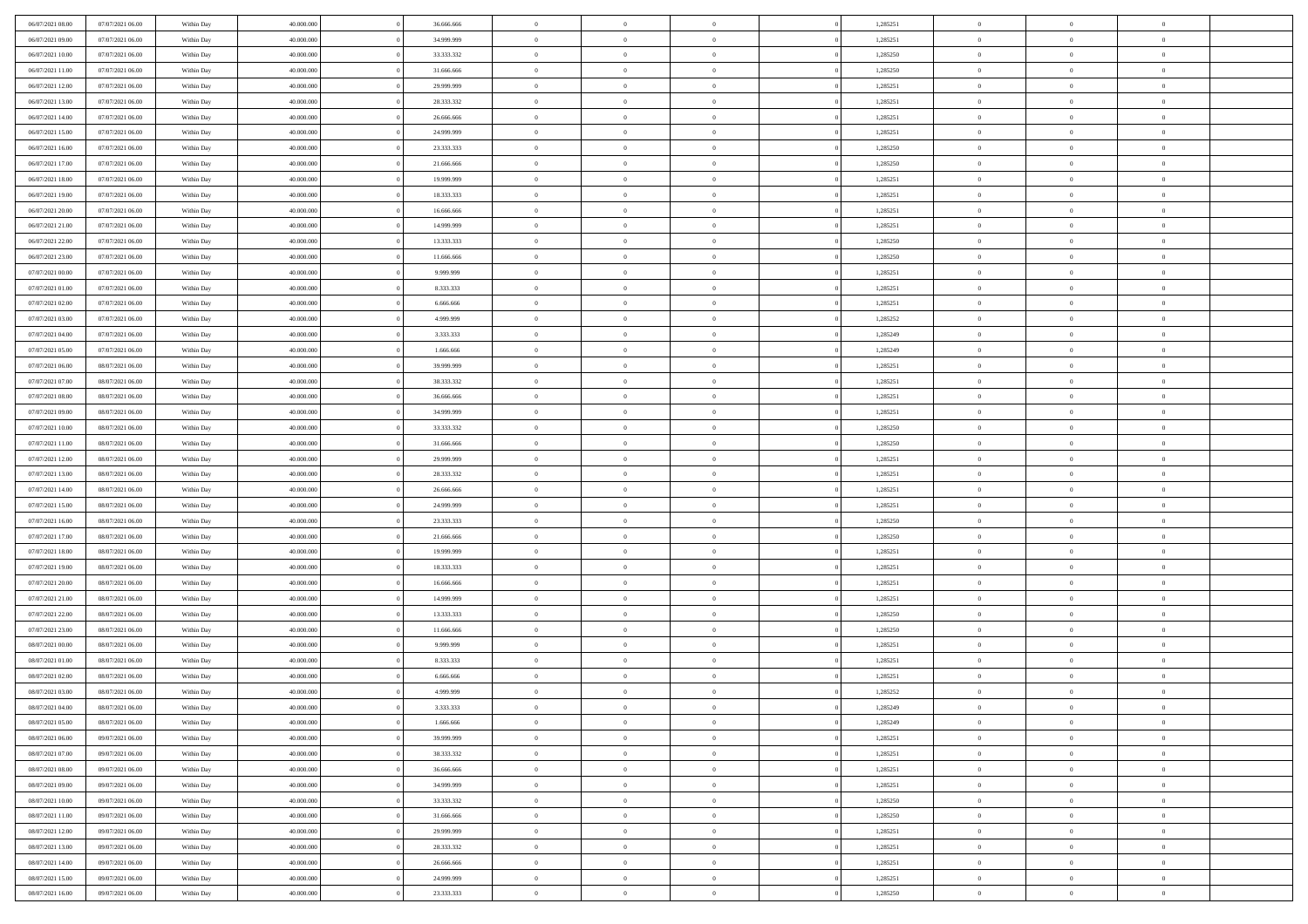| 08/07/2021 17:00                     | 09/07/2021 06:00                     | Within Day               | 40.000.000               | 21.666.666               | $\bf{0}$                   | $\overline{0}$                   | $\overline{0}$             | 1,285250             | $\bf{0}$                 | $\mathbf{0}$                     | $\bf{0}$                   |  |
|--------------------------------------|--------------------------------------|--------------------------|--------------------------|--------------------------|----------------------------|----------------------------------|----------------------------|----------------------|--------------------------|----------------------------------|----------------------------|--|
| 08/07/2021 18:00                     | 09/07/2021 06:00                     | Within Day               | 40.000.000               | 19.999.999               | $\overline{0}$             | $\overline{0}$                   | $\overline{0}$             | 1,285251             | $\overline{0}$           | $\overline{0}$                   | $\theta$                   |  |
| 08/07/2021 19:00                     | 09/07/2021 06:00                     | Within Day               | 40.000.000               | 18.333.333               | $\,$ 0 $\,$                | $\overline{0}$                   | $\bf{0}$                   | 1,285251             | $\,$ 0 $\,$              | $\overline{0}$                   | $\,$ 0 $\,$                |  |
| 08/07/2021 20:00                     | 09/07/2021 06:00                     | Within Day               | 40,000,000               | 16,666,666               | $\mathbf{0}$               | $\mathbf{0}$                     | $\overline{0}$             | 1,285251             | $\theta$                 | $\mathbf{0}$                     | $\theta$                   |  |
| 08/07/2021 21:00                     | 09/07/2021 06:00                     | Within Day               | 40.000.000               | 14.999.999               | $\overline{0}$             | $\overline{0}$                   | $\overline{0}$             | 1,285251             | $\overline{0}$           | $\overline{0}$                   | $\overline{0}$             |  |
| 08/07/2021 22:00                     | 09/07/2021 06:00                     | Within Day               | 40.000.000               | 13.333.333               | $\,$ 0 $\,$                | $\overline{0}$                   | $\bf{0}$                   | 1,285250             | $\,$ 0 $\,$              | $\overline{0}$                   | $\,$ 0 $\,$                |  |
| 08/07/2021 23:00                     | 09/07/2021 06:00                     | Within Day               | 40,000,000               | 11.666.666               | $\overline{0}$             | $\overline{0}$                   | $\overline{0}$             | 1,285250             | $\bf{0}$                 | $\mathbf{0}$                     | $\theta$                   |  |
| 09/07/2021 00:00                     | 09/07/2021 06:00                     | Within Day               | 40.000.000               | 9.999.999                | $\overline{0}$             | $\overline{0}$                   | $\overline{0}$             | 1,285251             | $\overline{0}$           | $\overline{0}$                   | $\overline{0}$             |  |
| 09/07/2021 01:00                     | 09/07/2021 06:00                     | Within Day               | 40.000.000               | 8.333.333                | $\,$ 0 $\,$                | $\overline{0}$                   | $\bf{0}$                   | 1,285251             | $\,$ 0 $\,$              | $\overline{0}$                   | $\,$ 0 $\,$                |  |
| 09/07/2021 02:00                     | 09/07/2021 06:00                     | Within Day               | 40,000,000               | 6.666.666                | $\overline{0}$             | $\mathbf{0}$                     | $\overline{0}$             | 1,285251             | $\overline{0}$           | $\mathbf{0}$                     | $\theta$                   |  |
| 09/07/2021 03:00                     | 09/07/2021 06:00                     | Within Day               | 40.000.000               | 4.999.999                | $\overline{0}$             | $\overline{0}$                   | $\overline{0}$             | 1,285252             | $\overline{0}$           | $\overline{0}$                   | $\overline{0}$             |  |
| 09/07/2021 04:00                     | 09/07/2021 06:00                     | Within Day               | 40.000.000               | 3.333.333                | $\,$ 0 $\,$                | $\overline{0}$                   | $\bf{0}$                   | 1,285249             | $\,$ 0 $\,$              | $\overline{0}$                   | $\,$ 0 $\,$                |  |
| 09/07/2021 05:00                     | 09/07/2021 06:00                     | Within Day               | 40.000.000               | 1.666.666                | $\overline{0}$             | $\overline{0}$                   | $\overline{0}$             | 1,285249             | $\bf{0}$                 | $\overline{0}$                   | $\theta$                   |  |
| 09/07/2021 06:00                     | 10/07/2021 06:00                     | Within Day               | 40.000.000               | 39.999.999               | $\overline{0}$             | $\overline{0}$                   | $\overline{0}$             | 1,285251             | $\overline{0}$           | $\overline{0}$                   | $\overline{0}$             |  |
| 09/07/2021 07:00                     | 10/07/2021 06:00                     | Within Day               | 40.000.000               | 38.333.332               | $\,$ 0 $\,$                | $\overline{0}$                   | $\bf{0}$                   | 1,285251             | $\,$ 0 $\,$              | $\overline{0}$                   | $\,$ 0 $\,$                |  |
| 09/07/2021 08:00                     | 10/07/2021 06:00                     | Within Day               | 40,000,000               | 36,666,666               | $\overline{0}$             | $\mathbf{0}$                     | $\overline{0}$             | 1,285251             | $\overline{0}$           | $\mathbf{0}$                     | $\theta$                   |  |
| 09/07/2021 09:00                     | 10/07/2021 06:00                     | Within Day               | 40.000.000               | 34.999.999               | $\overline{0}$             | $\overline{0}$                   | $\overline{0}$             | 1,285251             | $\overline{0}$           | $\overline{0}$                   | $\overline{0}$             |  |
| 09/07/2021 10:00                     | 10/07/2021 06:00                     | Within Day               | 40.000.000               | 33.333.332               | $\,$ 0 $\,$                | $\overline{0}$                   | $\bf{0}$                   | 1,285250             | $\,$ 0 $\,$              | $\overline{0}$                   | $\,$ 0 $\,$                |  |
| 09/07/2021 11:00                     | 10/07/2021 06:00                     | Within Day               | 40,000,000               | 31,666,666               | $\bf{0}$                   | $\mathbf{0}$                     | $\overline{0}$             | 1,285250             | $\theta$                 | $\mathbf{0}$                     | $\theta$                   |  |
| 09/07/2021 12:00                     | 10/07/2021 06:00                     | Within Day               | 40.000.000               | 29.999.999               | $\overline{0}$             | $\overline{0}$                   | $\overline{0}$             | 1,285251             | $\overline{0}$           | $\overline{0}$                   | $\overline{0}$             |  |
| 09/07/2021 13:00                     | 10/07/2021 06:00                     | Within Day               | 40.000.000               | 28.333.332               | $\,$ 0 $\,$                | $\overline{0}$                   | $\bf{0}$                   | 1,285251             | $\,$ 0 $\,$              | $\overline{0}$                   | $\,$ 0 $\,$                |  |
| 09/07/2021 14:00                     | 10/07/2021 06:00                     | Within Day               | 40,000,000               | 26,666,666               | $\overline{0}$             | $\overline{0}$                   | $\overline{0}$             | 1,285251             | $\bf{0}$                 | $\mathbf{0}$                     | $\overline{0}$             |  |
| 09/07/2021 15:00                     | 10/07/2021 06:00                     | Within Day               | 40.000.000               | 24.999.999               | $\overline{0}$             | $\overline{0}$                   | $\overline{0}$             | 1,285251             | $\mathbf{0}$             | $\overline{0}$                   | $\overline{0}$             |  |
| 09/07/2021 16:00                     | 10/07/2021 06:00                     | Within Day               | 40.000.000               | 23.333.333               | $\,$ 0 $\,$                | $\overline{0}$                   | $\bf{0}$                   | 1,285250             | $\,$ 0 $\,$              | $\overline{0}$                   | $\,$ 0 $\,$                |  |
| 09/07/2021 17:00                     | 10/07/2021 06:00                     | Within Day               | 40,000,000               | 21.666.666               | $\overline{0}$             | $\mathbf{0}$                     | $\overline{0}$             | 1,285250             | $\overline{0}$           | $\mathbf{0}$                     | $\theta$                   |  |
| 09/07/2021 18:00                     | 10/07/2021 06:00                     | Within Day               | 40.000.000               | 19.999.999               | $\overline{0}$             | $\overline{0}$                   | $\overline{0}$             | 1,285251             | $\mathbf{0}$             | $\overline{0}$                   | $\overline{0}$             |  |
| 09/07/2021 19:00                     | 10/07/2021 06:00                     | Within Day               | 40.000.000               | 18.333.333               | $\,$ 0 $\,$                | $\overline{0}$                   | $\bf{0}$                   | 1,285251             | $\,$ 0 $\,$              | $\overline{0}$                   | $\,$ 0 $\,$                |  |
| 09/07/2021 20:00                     | 10/07/2021 06:00                     | Within Day               | 40.000.000               | 16,666,666               | $\overline{0}$             | $\overline{0}$                   | $\overline{0}$             | 1,285251             | $\bf{0}$                 | $\overline{0}$                   | $\bf{0}$                   |  |
| 09/07/2021 21:00                     | 10/07/2021 06:00                     | Within Day               | 40.000.000               | 14.999.999               | $\overline{0}$             | $\overline{0}$                   | $\overline{0}$             | 1,285251             | $\mathbf{0}$             | $\overline{0}$                   | $\overline{0}$             |  |
| 09/07/2021 22:00                     | 10/07/2021 06:00                     | Within Day               | 40.000.000               | 13.333.333               | $\,$ 0 $\,$                | $\overline{0}$                   | $\bf{0}$                   | 1,285250             | $\,$ 0 $\,$              | $\overline{0}$                   | $\,$ 0 $\,$                |  |
| 09/07/2021 23:00                     | 10/07/2021 06:00                     | Within Day               | 40.000.000               | 11.666.666               | $\,0\,$                    | $\overline{0}$                   | $\bf{0}$                   | 1,285250             | $\,$ 0 $\,$              | $\overline{0}$                   | $\bf{0}$                   |  |
| 10/07/2021 00:00                     | 10/07/2021 06:00                     | Within Day               | 40.000.000               | 9.999.999                | $\overline{0}$             | $\overline{0}$                   | $\overline{0}$             | 1,285251             | $\mathbf{0}$             | $\overline{0}$                   | $\overline{0}$             |  |
| 10/07/2021 01:00                     | 10/07/2021 06:00                     | Within Day               | 40.000.000               | 8.333.333                | $\,$ 0 $\,$                | $\overline{0}$                   | $\bf{0}$                   | 1,285251             | $\,$ 0 $\,$              | $\overline{0}$                   | $\,$ 0 $\,$                |  |
| 10/07/2021 02:00                     | 10/07/2021 06:00                     | Within Day               | 40.000.000               | 6.666.666                | $\,0\,$                    | $\overline{0}$                   | $\bf{0}$                   | 1,285251             | $\bf{0}$                 | $\overline{0}$                   | $\bf{0}$                   |  |
| 10/07/2021 03:00                     | 10/07/2021 06:00                     | Within Day               | 40.000.000               | 4.999.999                | $\overline{0}$             | $\overline{0}$                   | $\overline{0}$             | 1,285252             | $\mathbf{0}$             | $\overline{0}$                   | $\overline{0}$             |  |
| 10/07/2021 04:00                     | 10/07/2021 06:00                     | Within Day               | 40.000.000               | 3.333.333                | $\,$ 0 $\,$                | $\overline{0}$                   | $\bf{0}$                   | 1,285249             | $\,$ 0 $\,$              | $\overline{0}$                   | $\,$ 0 $\,$                |  |
| 10/07/2021 05:00<br>10/07/2021 06:00 | 10/07/2021 06:00<br>11/07/2021 06:00 | Within Day<br>Within Day | 40.000.000<br>40.000.000 | 1.666.666<br>39.999.999  | $\bf{0}$<br>$\overline{0}$ | $\overline{0}$<br>$\overline{0}$ | $\bf{0}$<br>$\overline{0}$ | 1,285249<br>1,285251 | $\bf{0}$<br>$\mathbf{0}$ | $\overline{0}$<br>$\overline{0}$ | $\bf{0}$<br>$\overline{0}$ |  |
| 10/07/2021 07:00                     | 11/07/2021 06:00                     | Within Day               | 40.000.000               | 38.333.332               | $\,$ 0 $\,$                | $\overline{0}$                   | $\bf{0}$                   | 1,285251             | $\,$ 0 $\,$              | $\overline{0}$                   | $\,$ 0 $\,$                |  |
|                                      |                                      |                          |                          |                          | $\mathbf{0}$               | $\overline{0}$                   | $\overline{0}$             |                      | $\bf{0}$                 | $\overline{0}$                   | $\bf{0}$                   |  |
| 10/07/2021 08:00<br>10/07/2021 09:00 | 11/07/2021 06:00<br>11/07/2021 06:00 | Within Day<br>Within Day | 40.000.000<br>40.000.000 | 36.666.666<br>34.999.999 | $\overline{0}$             | $\overline{0}$                   | $\overline{0}$             | 1,285251<br>1,285251 | $\mathbf{0}$             | $\overline{0}$                   | $\overline{0}$             |  |
| 10/07/2021 10:00                     | 11/07/2021 06:00                     | Within Day               | 40.000.000               | 33.333.332               | $\,$ 0 $\,$                | $\overline{0}$                   | $\bf{0}$                   | 1,285250             | $\,$ 0 $\,$              | $\overline{0}$                   | $\,$ 0 $\,$                |  |
| 10/07/2021 11:00                     | 11/07/2021 06:00                     | Within Day               | 40.000.000               | 31.666.666               | $\bf{0}$                   | $\overline{0}$                   | $\bf{0}$                   | 1,285250             | $\bf{0}$                 | $\overline{0}$                   | $\bf{0}$                   |  |
| 10/07/2021 12:00                     | 11/07/2021 06:00                     | Within Day               | 40.000.000               | 29.999.999               | $\mathbf{0}$               | $\overline{0}$                   | $\overline{0}$             | 1,285251             | $\theta$                 | $\overline{0}$                   | $\overline{0}$             |  |
| 10/07/2021 13:00                     | 11/07/2021 06:00                     | Within Day               | 40.000.000               | 28.333.332               | $\mathbf{0}$               | $\overline{0}$                   | $\theta$                   | 1,285251             | $\theta$                 | $\overline{0}$                   | $\theta$                   |  |
| 10/07/2021 14:00                     | 11/07/2021 06:00                     | Within Day               | 40.000.000               | 26.666.666               | $\bf{0}$                   | $\overline{0}$                   | $\overline{0}$             | 1,285251             | $\mathbf{0}$             | $\overline{0}$                   | $\bf{0}$                   |  |
| 10/07/2021 15:00                     | 11/07/2021 06:00                     | Within Day               | 40.000.000               | 24.999.999               | $\overline{0}$             | $\overline{0}$                   | $\overline{0}$             | 1,285251             | $\overline{0}$           | $\overline{0}$                   | $\overline{0}$             |  |
| 10/07/2021 16:00                     | 11/07/2021 06:00                     | Within Day               | 40.000.000               | 23.333.333               | $\,$ 0 $\,$                | $\overline{0}$                   | $\overline{0}$             | 1,285250             | $\,$ 0 $\,$              | $\bf{0}$                         | $\,$ 0 $\,$                |  |
| 10/07/2021 17:00                     | 11/07/2021 06:00                     | Within Day               | 40.000.000               | 21.666.666               | $\overline{0}$             | $\overline{0}$                   | $\overline{0}$             | 1,285250             | $\mathbf{0}$             | $\overline{0}$                   | $\overline{0}$             |  |
| 10/07/2021 18:00                     | 11/07/2021 06:00                     | Within Day               | 40.000.000               | 19.999.999               | $\overline{0}$             | $\overline{0}$                   | $\overline{0}$             | 1,285251             | $\mathbf{0}$             | $\overline{0}$                   | $\overline{0}$             |  |
| 10/07/2021 19:00                     | 11/07/2021 06:00                     | Within Day               | 40.000.000               | 18.333.333               | $\,$ 0                     | $\overline{0}$                   | $\overline{0}$             | 1,285251             | $\,$ 0 $\,$              | $\,$ 0 $\,$                      | $\,$ 0 $\,$                |  |
| 10/07/2021 20:00                     | 11/07/2021 06:00                     | Within Day               | 40.000.000               | 16.666.666               | $\overline{0}$             | $\overline{0}$                   | $\overline{0}$             | 1,285251             | $\overline{0}$           | $\overline{0}$                   | $\overline{0}$             |  |
| 10/07/2021 21:00                     | 11/07/2021 06:00                     | Within Day               | 40.000.000               | 14.999.999               | $\overline{0}$             | $\overline{0}$                   | $\overline{0}$             | 1,285251             | $\overline{0}$           | $\overline{0}$                   | $\overline{0}$             |  |
| 10/07/2021 22:00                     | 11/07/2021 06:00                     | Within Day               | 40.000.000               | 13.333.333               | $\,$ 0                     | $\overline{0}$                   | $\overline{0}$             | 1,285250             | $\,$ 0 $\,$              | $\,$ 0 $\,$                      | $\overline{0}$             |  |
| 10/07/2021 23:00                     | 11/07/2021 06:00                     | Within Day               | 40.000.000               | 11.666.666               | $\bf{0}$                   | $\overline{0}$                   | $\overline{0}$             | 1,285250             | $\mathbf{0}$             | $\overline{0}$                   | $\bf{0}$                   |  |
| 11/07/2021 00:00                     | 11/07/2021 06:00                     | Within Day               | 40.000.000               | 9.999.999                | $\mathbf{0}$               | $\overline{0}$                   | $\overline{0}$             | 1,285251             | $\mathbf{0}$             | $\overline{0}$                   | $\overline{0}$             |  |
| 11/07/2021 01:00                     | 11/07/2021 06:00                     | Within Day               | 40.000.000               | 8.333.333                | $\,$ 0                     | $\overline{0}$                   | $\overline{0}$             | 1,285251             | $\,$ 0 $\,$              | $\overline{0}$                   | $\bf{0}$                   |  |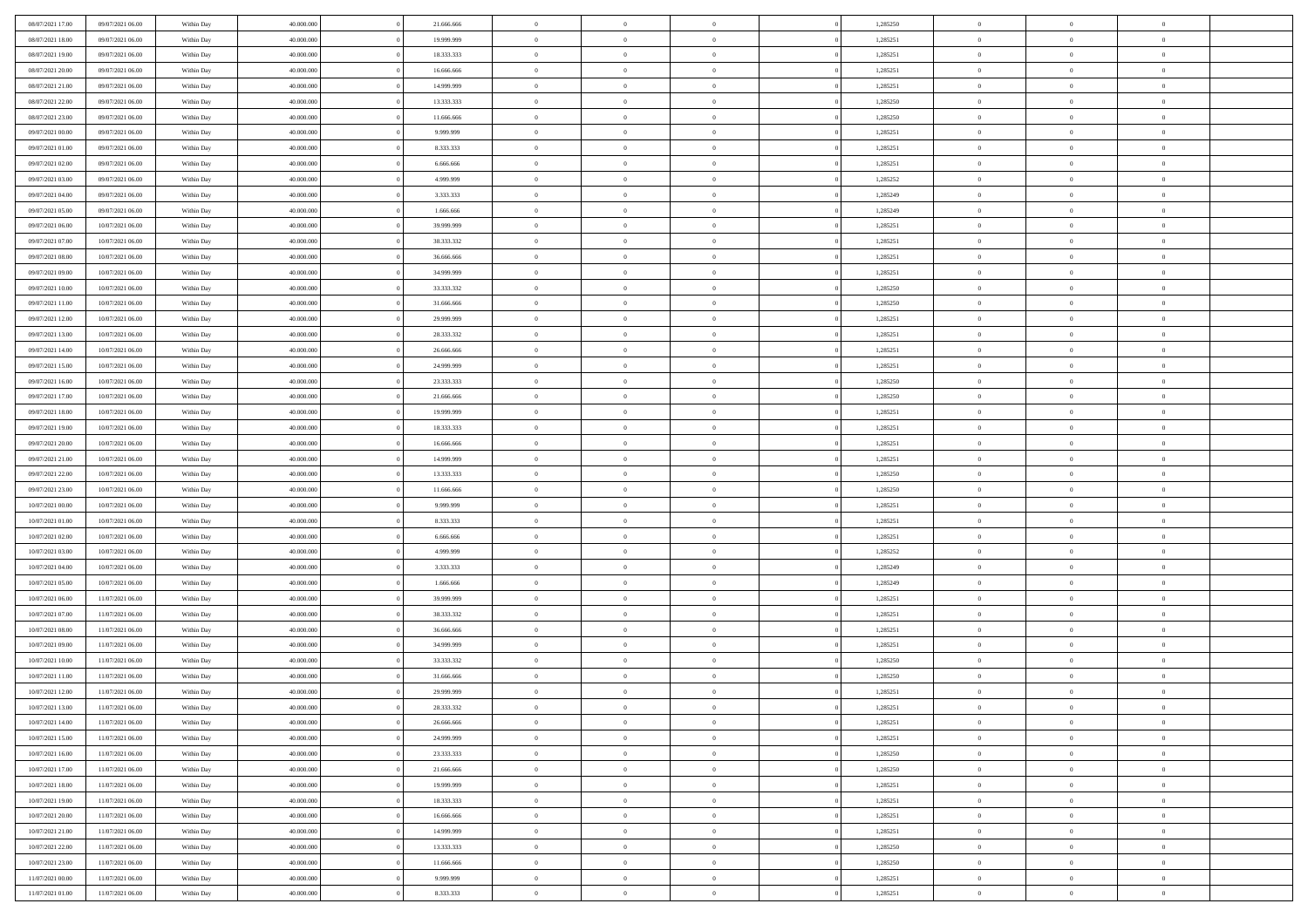| 11/07/2021 02:00 | 11/07/2021 06:00 | Within Day | 40,000,000 | 6.666.666  | $\bf{0}$       | $\overline{0}$ | $\Omega$       | 1,285251 | $\mathbf{0}$   | $\overline{0}$ | $\overline{0}$ |  |
|------------------|------------------|------------|------------|------------|----------------|----------------|----------------|----------|----------------|----------------|----------------|--|
| 11/07/2021 03:00 | 11/07/2021 06:00 | Within Dav | 40.000.000 | 4.999.999  | $\overline{0}$ | $\overline{0}$ | $\overline{0}$ | 1,285252 | $\mathbf{0}$   | $\bf{0}$       | $\overline{0}$ |  |
| 11/07/2021 04:00 | 11/07/2021 06:00 | Within Day | 40.000.000 | 3.333.333  | $\theta$       | $\overline{0}$ | $\overline{0}$ | 1,285249 | $\,$ 0         | $\overline{0}$ | $\,$ 0 $\,$    |  |
| 11/07/2021 05:00 | 11/07/2021 06:00 | Within Day | 40.000.000 | 1.666.666  | $\mathbf{0}$   | $\overline{0}$ | $\mathbf{0}$   | 1,285249 | $\bf{0}$       | $\mathbf{0}$   | $\theta$       |  |
| 11/07/2021 06:00 | 12/07/2021 06:00 | Within Dav | 40.000.000 | 39.999.999 | $\overline{0}$ | $\overline{0}$ | $\overline{0}$ | 1,285251 | $\mathbf{0}$   | $\bf{0}$       | $\overline{0}$ |  |
| 11/07/2021 07:00 | 12/07/2021 06:00 | Within Day | 40.000.000 | 38.333.332 | $\theta$       | $\overline{0}$ | $\overline{0}$ | 1,285251 | $\,$ 0         | $\overline{0}$ | $\,$ 0 $\,$    |  |
| 11/07/2021 08:00 | 12/07/2021 06:00 | Within Day | 40,000,000 | 36,666,666 | $\bf{0}$       | $\overline{0}$ | $\mathbf{0}$   | 1,285251 | $\bf{0}$       | $\overline{0}$ | $\theta$       |  |
| 11/07/2021 09:00 | 12/07/2021 06:00 | Within Dav | 40.000.000 | 34.999.999 | $\overline{0}$ | $\overline{0}$ | $\overline{0}$ | 1,285251 | $\mathbf{0}$   | $\bf{0}$       | $\overline{0}$ |  |
| 11/07/2021 11:00 | 12/07/2021 06:00 | Within Day | 40.000.000 | 31.666.666 | $\theta$       | $\overline{0}$ | $\overline{0}$ | 1,285250 | $\,$ 0         | $\overline{0}$ | $\,$ 0 $\,$    |  |
| 11/07/2021 12:00 | 12/07/2021 06:00 | Within Day | 40,000,000 | 29,999,999 | $\overline{0}$ | $\overline{0}$ | $\mathbf{0}$   | 1,285251 | $\theta$       | $\mathbf{0}$   | $\theta$       |  |
| 11/07/2021 13:00 | 12/07/2021 06:00 | Within Day | 40.000.000 | 28.333.332 | $\mathbf{0}$   | $\overline{0}$ | $\overline{0}$ | 1,285251 | $\mathbf{0}$   | $\bf{0}$       | $\overline{0}$ |  |
| 11/07/2021 14:00 | 12/07/2021 06:00 | Within Day | 40.000.000 | 26.666.666 | $\theta$       | $\overline{0}$ | $\overline{0}$ | 1,285251 | $\,$ 0 $\,$    | $\overline{0}$ | $\,$ 0 $\,$    |  |
| 11/07/2021 15:00 | 12/07/2021 06:00 | Within Day | 40.000.000 | 24,999,999 | $\theta$       | $\overline{0}$ | $\mathbf{0}$   | 1,285251 | $\bf{0}$       | $\mathbf{0}$   | $\theta$       |  |
| 11/07/2021 16:00 | 12/07/2021 06:00 | Within Dav | 40.000.000 | 23.333.333 | $\overline{0}$ | $\overline{0}$ | $\overline{0}$ | 1,285250 | $\mathbf{0}$   | $\bf{0}$       | $\overline{0}$ |  |
| 11/07/2021 17:00 | 12/07/2021 06:00 | Within Day | 40.000.000 | 21.666.666 | $\theta$       | $\overline{0}$ | $\bf{0}$       | 1,285250 | $\,$ 0         | $\overline{0}$ | $\,$ 0 $\,$    |  |
| 11/07/2021 18:00 | 12/07/2021 06:00 | Within Day | 40,000,000 | 19,999,999 | $\bf{0}$       | $\overline{0}$ | $\mathbf{0}$   | 1,285251 | $\bf{0}$       | $\overline{0}$ | $\bf{0}$       |  |
| 11/07/2021 19:00 | 12/07/2021 06:00 | Within Dav | 40.000.000 | 18.333.333 | $\overline{0}$ | $\overline{0}$ | $\overline{0}$ | 1,285251 | $\mathbf{0}$   | $\bf{0}$       | $\overline{0}$ |  |
| 11/07/2021 20:00 | 12/07/2021 06:00 | Within Day | 40.000.000 | 16.666.666 | $\theta$       | $\overline{0}$ | $\overline{0}$ | 1,285251 | $\,$ 0         | $\overline{0}$ | $\,$ 0 $\,$    |  |
| 11/07/2021 21:00 | 12/07/2021 06:00 | Within Day | 40,000,000 | 14,999,999 | $\overline{0}$ | $\overline{0}$ | $\mathbf{0}$   | 1,285251 | $\theta$       | $\mathbf{0}$   | $\theta$       |  |
| 11/07/2021 22:00 | 12/07/2021 06:00 | Within Dav | 40.000.000 | 13.333.333 | $\overline{0}$ | $\overline{0}$ | $\overline{0}$ | 1,285250 | $\mathbf{0}$   | $\bf{0}$       | $\overline{0}$ |  |
| 11/07/2021 23:00 | 12/07/2021 06:00 | Within Day | 40.000.000 | 11.666.666 | $\theta$       | $\overline{0}$ | $\overline{0}$ | 1,285250 | $\,$ 0 $\,$    | $\overline{0}$ | $\,$ 0 $\,$    |  |
| 12/07/2021 00:00 | 12/07/2021 06:00 | Within Day | 40.000.000 | 9.999.999  | $\theta$       | $\overline{0}$ | $\mathbf{0}$   | 1,285251 | $\bf{0}$       | $\mathbf{0}$   | $\theta$       |  |
| 12/07/2021 01:00 | 12/07/2021 06:00 | Within Dav | 40.000.000 | 8.333.333  | $\mathbf{0}$   | $\overline{0}$ | $\overline{0}$ | 1,285251 | $\mathbf{0}$   | $\bf{0}$       | $\overline{0}$ |  |
| 12/07/2021 02:00 | 12/07/2021 06:00 | Within Day | 40.000.000 | 6.666.666  | $\theta$       | $\overline{0}$ | $\overline{0}$ | 1,285251 | $\,$ 0         | $\overline{0}$ | $\,$ 0 $\,$    |  |
| 12/07/2021 03:00 | 12/07/2021 06:00 | Within Day | 40,000,000 | 4.999.999  | $\bf{0}$       | $\overline{0}$ | $\mathbf{0}$   | 1,285252 | $\bf{0}$       | $\overline{0}$ | $\bf{0}$       |  |
| 12/07/2021 04:00 | 12/07/2021 06:00 | Within Dav | 40.000.000 | 3.333.333  | $\overline{0}$ | $\overline{0}$ | $\overline{0}$ | 1,285249 | $\mathbf{0}$   | $\bf{0}$       | $\overline{0}$ |  |
| 12/07/2021 05:00 | 12/07/2021 06:00 | Within Day | 40.000.000 | 1.666.666  | $\theta$       | $\overline{0}$ | $\overline{0}$ | 1,285249 | $\,$ 0 $\,$    | $\overline{0}$ | $\,$ 0 $\,$    |  |
| 12/07/2021 06:00 | 13/07/2021 06:00 | Within Day | 40,000,000 | 39,999,999 | $\mathbf{0}$   | $\overline{0}$ | $\mathbf{0}$   | 1,285251 | $\theta$       | $\mathbf{0}$   | $\theta$       |  |
| 12/07/2021 07:00 | 13/07/2021 06:00 | Within Dav | 40.000.000 | 38.333.332 | $\mathbf{0}$   | $\overline{0}$ | $\overline{0}$ | 1,285251 | $\mathbf{0}$   | $\bf{0}$       | $\overline{0}$ |  |
| 12/07/2021 08:00 | 13/07/2021 06:00 | Within Day | 40.000.000 | 36.666.666 | $\theta$       | $\overline{0}$ | $\overline{0}$ | 1,285251 | $\,$ 0         | $\overline{0}$ | $\,$ 0 $\,$    |  |
| 12/07/2021 09:00 | 13/07/2021 06:00 | Within Day | 40.000.000 | 34.999.999 | $\,$ 0 $\,$    | $\overline{0}$ | $\overline{0}$ | 1,285251 | $\bf{0}$       | $\overline{0}$ | $\,0\,$        |  |
| 12/07/2021 10:00 | 13/07/2021 06:00 | Within Dav | 40.000.000 | 33.333.332 | $\overline{0}$ | $\overline{0}$ | $\overline{0}$ | 1,285250 | $\mathbf{0}$   | $\bf{0}$       | $\overline{0}$ |  |
| 12/07/2021 11:00 | 13/07/2021 06:00 | Within Day | 40.000.000 | 31.666.666 | $\,$ 0 $\,$    | $\overline{0}$ | $\overline{0}$ | 1,285250 | $\,$ 0 $\,$    | $\overline{0}$ | $\,$ 0 $\,$    |  |
| 12/07/2021 12:00 | 13/07/2021 06:00 | Within Day | 40.000.000 | 29.999.999 | $\,$ 0 $\,$    | $\overline{0}$ | $\overline{0}$ | 1,285251 | $\bf{0}$       | $\overline{0}$ | $\bf{0}$       |  |
| 12/07/2021 13:00 | 13/07/2021 06:00 | Within Dav | 40.000.000 | 28.333.332 | $\overline{0}$ | $\overline{0}$ | $\overline{0}$ | 1,285251 | $\mathbf{0}$   | $\bf{0}$       | $\overline{0}$ |  |
| 12/07/2021 14:00 | 13/07/2021 06:00 | Within Day | 40.000.000 | 26.666.666 | $\theta$       | $\overline{0}$ | $\overline{0}$ | 1,285251 | $\,$ 0         | $\overline{0}$ | $\,$ 0 $\,$    |  |
| 12/07/2021 15:00 | 13/07/2021 06:00 | Within Day | 40.000.000 | 24.999.999 | $\,$ 0 $\,$    | $\overline{0}$ | $\overline{0}$ | 1,285251 | $\bf{0}$       | $\overline{0}$ | $\,0\,$        |  |
| 12/07/2021 16:00 | 13/07/2021 06:00 | Within Day | 40.000.000 | 23.333.333 | $\overline{0}$ | $\overline{0}$ | $\overline{0}$ | 1,285250 | $\mathbf{0}$   | $\bf{0}$       | $\overline{0}$ |  |
| 12/07/2021 17:00 | 13/07/2021 06:00 | Within Day | 40.000.000 | 21.666.666 | $\theta$       | $\overline{0}$ | $\overline{0}$ | 1,285250 | $\,$ 0 $\,$    | $\overline{0}$ | $\,$ 0 $\,$    |  |
| 12/07/2021 18:00 | 13/07/2021 06:00 | Within Day | 40.000.000 | 19.999.999 | $\,$ 0 $\,$    | $\overline{0}$ | $\overline{0}$ | 1,285251 | $\bf{0}$       | $\overline{0}$ | $\,0\,$        |  |
| 12/07/2021 19:00 | 13/07/2021 06:00 | Within Day | 40.000.000 | 18.333.333 | $\overline{0}$ | $\overline{0}$ | $\overline{0}$ | 1,285251 | $\mathbf{0}$   | $\bf{0}$       | $\overline{0}$ |  |
| 12/07/2021 20:00 | 13/07/2021 06:00 | Within Day | 40.000.000 | 16.666.666 | $\theta$       | $\overline{0}$ | $\overline{0}$ | 1,285251 | $\,$ 0         | $\overline{0}$ | $\,$ 0 $\,$    |  |
| 12/07/2021 21:00 | 13/07/2021 06:00 | Within Day | 40.000.000 | 14.999.999 | $\,$ 0 $\,$    | $\overline{0}$ | $\overline{0}$ | 1,285251 | $\bf{0}$       | $\overline{0}$ | $\bf{0}$       |  |
| 12/07/2021 22:00 | 13/07/2021 06:00 | Within Day | 40.000.000 | 13.333.333 | $\theta$       | $\overline{0}$ | $\overline{0}$ | 1,285250 | $\mathbf{0}$   | $\bf{0}$       | $\overline{0}$ |  |
| 12/07/2021 23:00 | 13/07/2021 06:00 | Within Day | 40.000.000 | 11.666.666 | $\theta$       | $\overline{0}$ | $\overline{0}$ | 1,285250 | $\overline{0}$ | $\overline{0}$ | $\theta$       |  |
| 13/07/2021 00:00 | 13/07/2021 06:00 | Within Day | 40.000.000 | 9.999.999  | $\bf{0}$       | $\overline{0}$ | $\overline{0}$ | 1,285251 | $\mathbf{0}$   | $\overline{0}$ | $\bf{0}$       |  |
| 13/07/2021 01:00 | 13/07/2021 06:00 | Within Day | 40.000.000 | 8.333.333  | $\overline{0}$ | $\overline{0}$ | $\overline{0}$ | 1,285251 | $\overline{0}$ | $\overline{0}$ | $\overline{0}$ |  |
| 13/07/2021 02:00 | 13/07/2021 06:00 | Within Day | 40.000.000 | 6.666.666  | $\,$ 0 $\,$    | $\overline{0}$ | $\overline{0}$ | 1,285251 | $\,$ 0 $\,$    | $\,$ 0 $\,$    | $\,$ 0 $\,$    |  |
| 13/07/2021 03:00 | 13/07/2021 06:00 | Within Day | 40.000.000 | 4.999.999  | $\bf{0}$       | $\overline{0}$ | $\overline{0}$ | 1,285252 | $\mathbf{0}$   | $\overline{0}$ | $\mathbf{0}$   |  |
| 13/07/2021 04:00 | 13/07/2021 06:00 | Within Day | 40.000.000 | 3.333.333  | $\mathbf{0}$   | $\overline{0}$ | $\overline{0}$ | 1,285249 | $\,$ 0 $\,$    | $\bf{0}$       | $\mathbf{0}$   |  |
| 13/07/2021 05:00 | 13/07/2021 06:00 | Within Day | 40.000.000 | 1.666.666  | $\,$ 0         | $\overline{0}$ | $\overline{0}$ | 1,285249 | $\,$ 0 $\,$    | $\overline{0}$ | $\,$ 0 $\,$    |  |
| 13/07/2021 06:00 | 14/07/2021 06:00 | Within Day | 40.000.000 | 39.999.999 | $\bf{0}$       | $\overline{0}$ | $\overline{0}$ | 1,285251 | $\overline{0}$ | $\overline{0}$ | $\overline{0}$ |  |
| 13/07/2021 07:00 | 14/07/2021 06:00 | Within Day | 40.000.000 | 38.333.332 | $\,$ 0 $\,$    | $\overline{0}$ | $\overline{0}$ | 1,285251 | $\,$ 0 $\,$    | $\bf{0}$       | $\overline{0}$ |  |
| 13/07/2021 08:00 | 14/07/2021 06:00 | Within Day | 40.000.000 | 36.666.666 | $\,$ 0         | $\overline{0}$ | $\overline{0}$ | 1,285251 | $\,$ 0 $\,$    | $\,$ 0 $\,$    | $\,$ 0 $\,$    |  |
| 13/07/2021 09:00 | 14/07/2021 06:00 | Within Day | 40.000.000 | 34.999.999 | $\bf{0}$       | $\overline{0}$ | $\overline{0}$ | 1,285251 | $\mathbf{0}$   | $\overline{0}$ | $\bf{0}$       |  |
| 13/07/2021 10:00 | 14/07/2021 06:00 | Within Day | 40.000.000 | 33.333.332 | $\mathbf{0}$   | $\overline{0}$ | $\overline{0}$ | 1,285250 | $\overline{0}$ | $\bf{0}$       | $\overline{0}$ |  |
| 13/07/2021 11:00 | 14/07/2021 06:00 | Within Day | 40.000.000 | 31.666.666 | $\,$ 0 $\,$    | $\overline{0}$ | $\overline{0}$ | 1,285250 | $\,$ 0 $\,$    | $\overline{0}$ | $\,$ 0 $\,$    |  |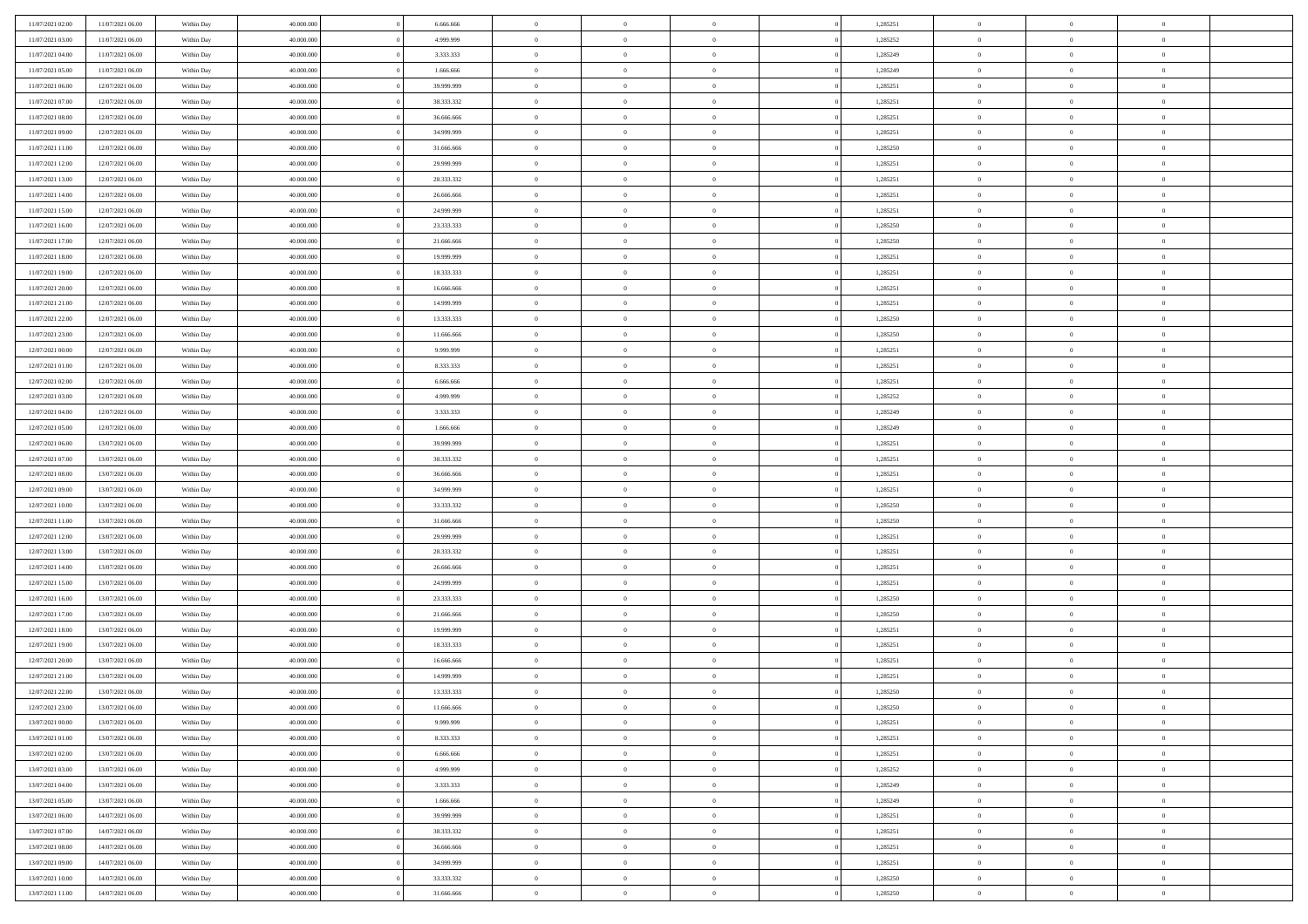| 13/07/2021 12:00                     | 14/07/2021 06:00                     | Within Day               | 40,000,000               | 29.999.999               | $\overline{0}$           | $\overline{0}$                   | $\Omega$                   |          | 1,285251             | $\bf{0}$                   | $\mathbf{0}$                     | $\overline{0}$             |  |
|--------------------------------------|--------------------------------------|--------------------------|--------------------------|--------------------------|--------------------------|----------------------------------|----------------------------|----------|----------------------|----------------------------|----------------------------------|----------------------------|--|
| 13/07/2021 13:00                     | 14/07/2021 06:00                     | Within Day               | 40.000.000               | 28.333.332               | $\overline{0}$           | $\overline{0}$                   | $\overline{0}$             |          | 1,285251             | $\overline{0}$             | $\overline{0}$                   | $\overline{0}$             |  |
| 13/07/2021 14:00                     | 14/07/2021 06:00                     | Within Day               | 40.000.000               | 26.666.666               | $\bf{0}$                 | $\overline{0}$                   | $\bf{0}$                   |          | 1,285251             | $\,$ 0                     | $\overline{0}$                   | $\,$ 0 $\,$                |  |
| 13/07/2021 15:00                     | 14/07/2021 06:00                     | Within Day               | 40.000.000               | 24.999.999               | $\bf{0}$                 | $\overline{0}$                   | $\Omega$                   |          | 1,285251             | $\theta$                   | $\mathbf{0}$                     | $\theta$                   |  |
| 13/07/2021 16:00                     | 14/07/2021 06:00                     | Within Day               | 40.000.000               | 23.333.333               | $\bf{0}$                 | $\overline{0}$                   | $\overline{0}$             |          | 1,285250             | $\mathbf{0}$               | $\bf{0}$                         | $\overline{0}$             |  |
| 13/07/2021 17:00                     | 14/07/2021 06:00                     | Within Day               | 40.000.000               | 21.666.666               | $\bf{0}$                 | $\overline{0}$                   | $\bf{0}$                   |          | 1,285250             | $\,$ 0                     | $\overline{0}$                   | $\,$ 0 $\,$                |  |
| 13/07/2021 18:00                     | 14/07/2021 06:00                     | Within Day               | 40.000.000               | 19,999,999               | $\bf{0}$                 | $\overline{0}$                   | $\overline{0}$             |          | 1,285251             | $\bf{0}$                   | $\mathbf{0}$                     | $\theta$                   |  |
| 13/07/2021 19:00                     | 14/07/2021 06:00                     | Within Day               | 40.000.000               | 18.333.333               | $\overline{0}$           | $\overline{0}$                   | $\overline{0}$             |          | 1,285251             | $\overline{0}$             | $\overline{0}$                   | $\overline{0}$             |  |
| 13/07/2021 20:00                     | 14/07/2021 06:00                     | Within Day               | 40.000.000               | 16.666.666               | $\bf{0}$                 | $\overline{0}$                   | $\bf{0}$                   |          | 1,285251             | $\,$ 0                     | $\overline{0}$                   | $\,$ 0 $\,$                |  |
| 13/07/2021 21:00                     | 14/07/2021 06:00                     | Within Day               | 40.000.000               | 14.999.999               | $\bf{0}$                 | $\overline{0}$                   | $\overline{0}$             |          | 1,285251             | $\theta$                   | $\mathbf{0}$                     | $\theta$                   |  |
| 13/07/2021 22:00                     | 14/07/2021 06:00                     | Within Day               | 40.000.000               | 13.333.333               | $\overline{0}$           | $\overline{0}$                   | $\overline{0}$             |          | 1,285250             | $\overline{0}$             | $\overline{0}$                   | $\overline{0}$             |  |
| 13/07/2021 23:00                     | 14/07/2021 06:00                     | Within Day               | 40.000.000               | 11.666.666               | $\bf{0}$                 | $\overline{0}$                   | $\bf{0}$                   |          | 1,285250             | $\,$ 0                     | $\overline{0}$                   | $\,$ 0 $\,$                |  |
| 14/07/2021 00:00                     | 14/07/2021 06:00                     | Within Day               | 40.000.000               | 9.999.999                | $\bf{0}$                 | $\overline{0}$                   | $\Omega$                   |          | 1,285251             | $\theta$                   | $\mathbf{0}$                     | $\theta$                   |  |
| 14/07/2021 01:00                     | 14/07/2021 06:00                     | Within Day               | 40.000.000               | 8.333.333                | $\overline{0}$           | $\overline{0}$                   | $\overline{0}$             |          | 1,285251             | $\overline{0}$             | $\overline{0}$                   | $\overline{0}$             |  |
| 14/07/2021 02:00                     | 14/07/2021 06:00                     | Within Day               | 40.000.000               | 6.666.666                | $\bf{0}$                 | $\overline{0}$                   | $\bf{0}$                   |          | 1,285251             | $\,$ 0                     | $\overline{0}$                   | $\,$ 0 $\,$                |  |
| 14/07/2021 03:00                     | 14/07/2021 06:00                     | Within Day               | 40.000.000               | 4.999.999                | $\bf{0}$                 | $\overline{0}$                   | $\overline{0}$             |          | 1,285252             | $\bf{0}$                   | $\mathbf{0}$                     | $\theta$                   |  |
| 14/07/2021 04:00                     | 14/07/2021 06:00                     | Within Day               | 40.000.000               | 3.333.333                | $\overline{0}$           | $\overline{0}$                   | $\overline{0}$             |          | 1,285249             | $\mathbf{0}$               | $\overline{0}$                   | $\overline{0}$             |  |
| 14/07/2021 05:00                     | 14/07/2021 06:00                     | Within Day               | 40.000.000               | 1.666.666                | $\bf{0}$                 | $\overline{0}$                   | $\bf{0}$                   |          | 1,285249             | $\,$ 0                     | $\overline{0}$                   | $\,$ 0 $\,$                |  |
| 14/07/2021 06:00                     | 15/07/2021 06:00                     | Within Day               | 40.000.000               | 39,999,999               | $\bf{0}$                 | $\overline{0}$                   | $\overline{0}$             |          | 1,285251             | $\theta$                   | $\mathbf{0}$                     | $\theta$                   |  |
| 14/07/2021 07:00                     | 15/07/2021 06:00                     | Within Day               | 40.000.000               | 38.333.332               | $\overline{0}$           | $\overline{0}$                   | $\overline{0}$             |          | 1,285251             | $\mathbf{0}$               | $\overline{0}$                   | $\overline{0}$             |  |
| 14/07/2021 08:00                     | 15/07/2021 06:00                     | Within Day               | 40.000.000               | 36.666.666               | $\bf{0}$                 | $\overline{0}$                   | $\bf{0}$                   |          | 1,285251             | $\,$ 0                     | $\overline{0}$                   | $\,$ 0 $\,$                |  |
| 14/07/2021 09:00                     | 15/07/2021 06:00                     | Within Day               | 40.000.000               | 34,999,999               | $\bf{0}$                 | $\overline{0}$                   | $\Omega$                   |          | 1,285251             | $\theta$                   | $\mathbf{0}$                     | $\theta$                   |  |
| 14/07/2021 10:00                     | 15/07/2021 06:00                     | Within Day               | 40.000.000               | 33.333.332               | $\overline{0}$           | $\overline{0}$                   | $\overline{0}$             |          | 1,285250             | $\overline{0}$             | $\overline{0}$                   | $\overline{0}$             |  |
| 14/07/2021 11:00                     | 15/07/2021 06:00                     | Within Day               | 40.000.000               | 31.666.666               | $\bf{0}$                 | $\overline{0}$                   | $\bf{0}$                   |          | 1,285250             | $\,$ 0                     | $\overline{0}$                   | $\,$ 0 $\,$                |  |
| 14/07/2021 12:00                     | 15/07/2021 06:00                     | Within Day               | 40.000.000               | 29.999.999               | $\bf{0}$                 | $\overline{0}$                   | $\overline{0}$             |          | 1,285251             | $\bf{0}$                   | $\overline{0}$                   | $\theta$                   |  |
| 14/07/2021 13:00                     | 15/07/2021 06:00                     | Within Day               | 40.000.000               | 28.333.332               | $\overline{0}$           | $\overline{0}$                   | $\overline{0}$             |          | 1,285251             | $\mathbf{0}$               | $\overline{0}$                   | $\overline{0}$             |  |
| 14/07/2021 14:00                     | 15/07/2021 06:00                     | Within Day               | 40.000.000               | 26.666.666               | $\bf{0}$                 | $\overline{0}$                   | $\bf{0}$                   |          | 1,285251             | $\,$ 0                     | $\overline{0}$                   | $\,$ 0 $\,$                |  |
| 14/07/2021 15:00                     | 15/07/2021 06:00                     | Within Day               | 40.000.000               | 24.999.999               | $\bf{0}$                 | $\overline{0}$                   | $\Omega$                   |          | 1,285251             | $\theta$                   | $\mathbf{0}$                     | $\theta$                   |  |
| 14/07/2021 16:00                     | 15/07/2021 06:00                     | Within Day               | 40.000.000               | 23.333.333               | $\overline{0}$           | $\overline{0}$                   | $\overline{0}$             |          | 1,285250             | $\overline{0}$             | $\overline{0}$                   | $\overline{0}$             |  |
| 14/07/2021 17:00                     | 15/07/2021 06:00                     | Within Day               | 40.000.000               | 21.666.666               | $\bf{0}$                 | $\overline{0}$                   | $\bf{0}$                   |          | 1,285250             | $\,$ 0                     | $\overline{0}$                   | $\,$ 0 $\,$                |  |
| 14/07/2021 18:00                     | 15/07/2021 06:00                     | Within Day               | 40.000.000               | 19.999.999               | $\bf{0}$                 | $\overline{0}$                   | $\overline{0}$             |          | 1,285251             | $\bf{0}$                   | $\overline{0}$                   | $\,0\,$                    |  |
| 14/07/2021 19:00                     | 15/07/2021 06:00                     | Within Day               | 40.000.000               | 18.333.333               | $\overline{0}$           | $\overline{0}$                   | $\overline{0}$             |          | 1,285251             | $\mathbf{0}$               | $\overline{0}$                   | $\overline{0}$             |  |
| 14/07/2021 20:00                     | 15/07/2021 06:00                     | Within Day               | 40.000.000               | 16.666.666               | $\bf{0}$                 | $\overline{0}$                   | $\bf{0}$                   |          | 1,285251             | $\,$ 0                     | $\overline{0}$                   | $\,$ 0 $\,$                |  |
| 14/07/2021 21:00                     | 15/07/2021 06:00                     | Within Day               | 40.000.000               | 14.999.999               | $\bf{0}$                 | $\overline{0}$                   | $\bf{0}$                   |          | 1,285251             | $\bf{0}$                   | $\overline{0}$                   | $\bf{0}$                   |  |
| 14/07/2021 22.00                     | 15/07/2021 06:00                     | Within Day               | 40.000.000               | 13.333.333               | $\overline{0}$           | $\overline{0}$                   | $\overline{0}$             |          | 1,285250             | $\mathbf{0}$               | $\overline{0}$                   | $\overline{0}$             |  |
| 14/07/2021 23:00                     | 15/07/2021 06:00                     | Within Day               | 40.000.000               | 11.666.666               | $\bf{0}$                 | $\overline{0}$                   | $\bf{0}$                   |          | 1,285250             | $\,$ 0                     | $\overline{0}$                   | $\,$ 0 $\,$                |  |
| 15/07/2021 00:00                     | 15/07/2021 06:00                     | Within Day               | 40.000.000               | 9.999.999                | $\bf{0}$                 | $\bf{0}$                         | $\overline{0}$             |          | 1,285251             | $\bf{0}$                   | $\overline{0}$                   | $\,0\,$                    |  |
| 15/07/2021 01:00                     | 15/07/2021 06:00                     | Within Day               | 40.000.000               | 8.333.333                | $\overline{0}$           | $\overline{0}$                   | $\overline{0}$             |          | 1,285251             | $\overline{0}$             | $\overline{0}$                   | $\overline{0}$             |  |
| 15/07/2021 02:00                     | 15/07/2021 06:00                     | Within Day               | 40.000.000               | 6.666.666                | $\bf{0}$                 | $\overline{0}$                   | $\bf{0}$                   |          | 1,285251             | $\,$ 0                     | $\overline{0}$                   | $\,$ 0 $\,$                |  |
| 15/07/2021 03:00                     | 15/07/2021 06:00                     | Within Day               | 40.000.000               | 4.999.999                | $\bf{0}$                 | $\bf{0}$                         | $\overline{0}$             |          | 1,285252             | $\bf{0}$                   | $\overline{0}$                   | $\,0\,$                    |  |
| 15/07/2021 04:00                     | 15/07/2021 06:00                     | Within Day               | 40.000.000               | 3.333.333                | $\overline{0}$           | $\overline{0}$                   | $\overline{0}$             |          | 1,285249             | $\mathbf{0}$               | $\overline{0}$                   | $\overline{0}$             |  |
| 15/07/2021 05:00                     | 15/07/2021 06:00                     | Within Day               | 40.000.000               | 1.666.666                | $\bf{0}$                 | $\overline{0}$                   | $\bf{0}$                   |          | 1,285249             | $\,$ 0                     | $\overline{0}$                   | $\,$ 0 $\,$                |  |
| 15/07/2021 06:00<br>15/07/2021 07:00 | 16/07/2021 06:00<br>16/07/2021 06:00 | Within Day<br>Within Day | 40.000.000<br>40.000.000 | 39.999.999<br>38.333.332 | $\bf{0}$<br>$\mathbf{0}$ | $\overline{0}$<br>$\overline{0}$ | $\bf{0}$<br>$\overline{0}$ |          | 1,285251<br>1,285251 | $\bf{0}$<br>$\mathbf{0}$   | $\overline{0}$<br>$\overline{0}$ | $\bf{0}$<br>$\overline{0}$ |  |
| 15/07/2021 08:00                     | 16/07/2021 06:00                     | Within Day               | 40.000.000               | 36.666.666               | $\bf{0}$                 | $\overline{0}$                   | $\theta$                   |          | 1,285251             | $\overline{0}$             | $\overline{0}$                   | $\theta$                   |  |
|                                      | 16/07/2021 06:00                     |                          | 40.000.000               |                          | $\bf{0}$                 |                                  |                            |          |                      |                            |                                  | $\bf{0}$                   |  |
| 15/07/2021 09:00<br>15/07/2021 10:00 | 16/07/2021 06:00                     | Within Day<br>Within Day | 40.000.000               | 34.999.999<br>33.333.332 | $\overline{0}$           | $\overline{0}$<br>$\overline{0}$ | $\bf{0}$<br>$\overline{0}$ |          | 1,285251<br>1,285250 | $\bf{0}$<br>$\overline{0}$ | $\overline{0}$<br>$\overline{0}$ | $\overline{0}$             |  |
| 15/07/2021 11:00                     | 16/07/2021 06:00                     | Within Day               | 40.000.000               | 31.666.666               | $\,$ 0 $\,$              | $\overline{0}$                   | $\overline{0}$             |          | 1,285250             | $\mathbf{0}$               | $\,$ 0 $\,$                      | $\,$ 0 $\,$                |  |
| 15/07/2021 12:00                     | 16/07/2021 06:00                     | Within Day               | 40.000.000               | 29.999.999               | $\bf{0}$                 | $\overline{0}$                   | $\overline{0}$             |          | 1,285251             | $\bf{0}$                   | $\overline{0}$                   | $\bf{0}$                   |  |
| 15/07/2021 13:00                     | 16/07/2021 06:00                     | Within Day               | 40.000.000               | 28.333.332               | $\overline{0}$           | $\overline{0}$                   | $\overline{0}$             |          | 1,285251             | $\overline{0}$             | $\bf{0}$                         | $\overline{0}$             |  |
| 15/07/2021 14:00                     | 16/07/2021 06:00                     | Within Day               | 40.000.000               | 26.666.666               | $\,$ 0 $\,$              | $\overline{0}$                   | $\overline{0}$             |          | 1,285251             | $\,$ 0 $\,$                | $\overline{0}$                   | $\,$ 0 $\,$                |  |
| 15/07/2021 15:00                     | 16/07/2021 06:00                     | Within Day               | 40.000.000               | 24.999.999               | $\overline{0}$           | $\overline{0}$                   | $\overline{0}$             | $\Omega$ | 1,285251             | $\overline{0}$             | $\overline{0}$                   | $\overline{0}$             |  |
| 15/07/2021 16:00                     | 16/07/2021 06:00                     | Within Day               | 40.000.000               | 23.333.333               | $\overline{0}$           | $\overline{0}$                   | $\overline{0}$             |          | 1,285250             | $\overline{0}$             | $\bf{0}$                         | $\overline{0}$             |  |
| 15/07/2021 17:00                     | 16/07/2021 06:00                     | Within Day               | 40.000.000               | 21.666.666               | $\,$ 0 $\,$              | $\overline{0}$                   | $\overline{0}$             |          | 1,285250             | $\,$ 0 $\,$                | $\,$ 0 $\,$                      | $\,$ 0 $\,$                |  |
| 15/07/2021 18:00                     | 16/07/2021 06:00                     | Within Day               | 40.000.000               | 19.999.999               | $\bf{0}$                 | $\bf{0}$                         | $\overline{0}$             |          | 1,285251             | $\bf{0}$                   | $\overline{0}$                   | $\bf{0}$                   |  |
| 15/07/2021 19:00                     | 16/07/2021 06:00                     | Within Day               | 40.000.000               | 18.333.333               | $\overline{0}$           | $\overline{0}$                   | $\overline{0}$             |          | 1,285251             | $\mathbf{0}$               | $\bf{0}$                         | $\overline{0}$             |  |
| 15/07/2021 20:00                     | 16/07/2021 06:00                     | Within Day               | 40.000.000               | 16.666.666               | $\,0\,$                  | $\overline{0}$                   | $\overline{0}$             |          | 1,285251             | $\,$ 0                     | $\overline{0}$                   | $\,$ 0 $\,$                |  |
|                                      |                                      |                          |                          |                          |                          |                                  |                            |          |                      |                            |                                  |                            |  |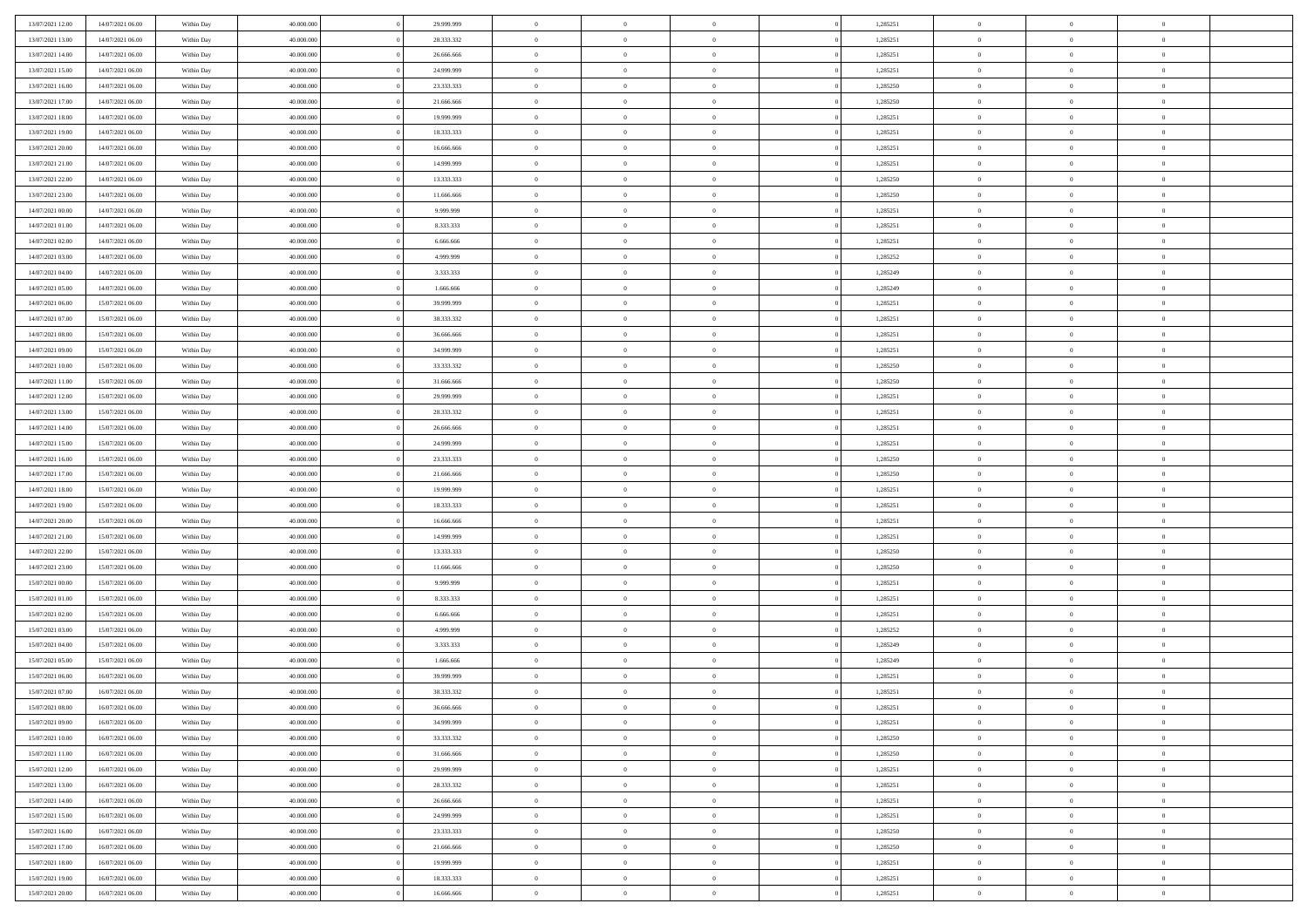| 15/07/2021 21:00 | 16/07/2021 06:00 | Within Day               | 40.000.000 | 14.999.999 | $\,$ 0 $\,$    | $\overline{0}$                    | $\overline{0}$ |          | 1,285251 | $\bf{0}$       | $\overline{0}$ | $\,0\,$        |  |
|------------------|------------------|--------------------------|------------|------------|----------------|-----------------------------------|----------------|----------|----------|----------------|----------------|----------------|--|
| 15/07/2021 22.00 | 16/07/2021 06:00 | Within Day               | 40,000,000 | 13.333.333 | $\overline{0}$ | $\overline{0}$                    | $\mathbf{0}$   |          | 1,285250 | $\theta$       | $\overline{0}$ | $\theta$       |  |
| 15/07/2021 23:00 | 16/07/2021 06:00 | Within Day               | 40.000.000 | 11.666.666 | $\theta$       | $\overline{0}$                    | $\overline{0}$ |          | 1,285250 | $\mathbf{0}$   | $\overline{0}$ | $\overline{0}$ |  |
| 16/07/2021 00:00 | 16/07/2021 06:00 | Within Day               | 40.000.000 | 9.999.999  | $\bf{0}$       | $\overline{0}$                    | $\overline{0}$ |          | 1,285251 | $\mathbf{0}$   | $\overline{0}$ | $\bf{0}$       |  |
| 16/07/2021 01:00 | 16/07/2021 06:00 | Within Day               | 40,000,000 | 8.333.333  | $\bf{0}$       | $\overline{0}$                    | $\mathbf{0}$   |          | 1,285251 | $\bf{0}$       | $\overline{0}$ | $\bf{0}$       |  |
| 16/07/2021 02:00 | 16/07/2021 06:00 | Within Day               | 40.000.000 | 6.666.666  | $\overline{0}$ | $\overline{0}$                    | $\overline{0}$ |          | 1,285251 | $\mathbf{0}$   | $\overline{0}$ | $\overline{0}$ |  |
| 16/07/2021 03:00 | 16/07/2021 06:00 | Within Day               | 40.000.000 | 4.999.999  | $\,$ 0 $\,$    | $\overline{0}$                    | $\overline{0}$ |          | 1,285252 | $\bf{0}$       | $\overline{0}$ | $\bf{0}$       |  |
|                  |                  |                          | 40,000,000 | 3.333.333  | $\overline{0}$ | $\overline{0}$                    | $\mathbf{0}$   |          |          | $\,$ 0 $\,$    | $\overline{0}$ | $\overline{0}$ |  |
| 16/07/2021 04:00 | 16/07/2021 06:00 | Within Day               |            |            |                |                                   |                |          | 1,285249 |                |                |                |  |
| 16/07/2021 05:00 | 16/07/2021 06:00 | Within Day               | 40.000.000 | 1.666.666  | $\overline{0}$ | $\overline{0}$                    | $\mathbf{0}$   |          | 1,285249 | $\mathbf{0}$   | $\overline{0}$ | $\overline{0}$ |  |
| 16/07/2021 06:00 | 17/07/2021 06:00 | Within Day               | 40.000.000 | 39.999.999 | $\,$ 0 $\,$    | $\overline{0}$                    | $\Omega$       |          | 1,285251 | $\bf{0}$       | $\overline{0}$ | $\bf{0}$       |  |
| 16/07/2021 07:00 | 17/07/2021 06:00 | Within Day               | 40,000,000 | 38.333.332 | $\bf{0}$       | $\overline{0}$                    | $\mathbf{0}$   |          | 1,285251 | $\bf{0}$       | $\overline{0}$ | $\overline{0}$ |  |
| 16/07/2021 08:00 | 17/07/2021 06:00 | Within Day               | 40.000.000 | 36.666.666 | $\theta$       | $\overline{0}$                    | $\overline{0}$ |          | 1,285251 | $\mathbf{0}$   | $\overline{0}$ | $\overline{0}$ |  |
| 16/07/2021 09:00 | 17/07/2021 06:00 | Within Day               | 40.000.000 | 34.999.999 | $\bf{0}$       | $\overline{0}$                    | $\overline{0}$ |          | 1,285251 | $\bf{0}$       | $\overline{0}$ | $\overline{0}$ |  |
| 16/07/2021 10:00 | 17/07/2021 06:00 | Within Day               | 40,000,000 | 33.333.332 | $\bf{0}$       | $\overline{0}$                    | $\mathbf{0}$   |          | 1,285250 | $\bf{0}$       | $\mathbf{0}$   | $\bf{0}$       |  |
| 16/07/2021 11:00 | 17/07/2021 06:00 | Within Day               | 40.000.000 | 31.666.666 | $\overline{0}$ | $\overline{0}$                    | $\overline{0}$ |          | 1,285250 | $\mathbf{0}$   | $\overline{0}$ | $\overline{0}$ |  |
| 16/07/2021 12:00 | 17/07/2021 06:00 | Within Day               | 40.000.000 | 29.999.999 | $\,$ 0 $\,$    | $\overline{0}$                    | $\Omega$       |          | 1,285251 | $\bf{0}$       | $\overline{0}$ | $\bf{0}$       |  |
| 16/07/2021 13:00 | 17/07/2021 06:00 | Within Day               | 40,000,000 | 28.333.332 | $\,$ 0         | $\overline{0}$                    | $\mathbf{0}$   |          | 1,285251 | $\,$ 0 $\,$    | $\overline{0}$ | $\overline{0}$ |  |
| 16/07/2021 14:00 | 17/07/2021 06:00 | Within Day               | 40.000.000 | 26.666.666 | $\theta$       | $\overline{0}$                    | $\mathbf{0}$   |          | 1,285251 | $\mathbf{0}$   | $\overline{0}$ | $\overline{0}$ |  |
| 16/07/2021 15:00 | 17/07/2021 06:00 | Within Day               | 40.000.000 | 24.999.999 | $\,$ 0 $\,$    | $\overline{0}$                    | $\Omega$       |          | 1,285251 | $\bf{0}$       | $\overline{0}$ | $\bf{0}$       |  |
| 16/07/2021 16:00 | 17/07/2021 06:00 | Within Day               | 40,000,000 | 23.333.333 | $\bf{0}$       | $\overline{0}$                    | $\mathbf{0}$   |          | 1,285250 | $\bf{0}$       | $\overline{0}$ | $\overline{0}$ |  |
| 16/07/2021 17:00 | 17/07/2021 06:00 | Within Day               | 40.000.000 | 21.666.666 | $\theta$       | $\overline{0}$                    | $\overline{0}$ |          | 1,285250 | $\mathbf{0}$   | $\overline{0}$ | $\overline{0}$ |  |
| 16/07/2021 18:00 | 17/07/2021 06:00 | Within Day               | 40.000.000 | 19.999.999 | $\,$ 0 $\,$    | $\overline{0}$                    | $\overline{0}$ |          | 1,285251 | $\bf{0}$       | $\overline{0}$ | $\bf{0}$       |  |
| 16/07/2021 19:00 | 17/07/2021 06:00 | Within Day               | 40,000,000 | 18.333.333 | $\bf{0}$       | $\overline{0}$                    | $\mathbf{0}$   |          | 1,285251 | $\,$ 0 $\,$    | $\overline{0}$ | $\overline{0}$ |  |
| 16/07/2021 20:00 | 17/07/2021 06:00 | Within Day               | 40.000.000 | 16.666.666 | $\theta$       | $\overline{0}$                    | $\mathbf{0}$   |          | 1,285251 | $\mathbf{0}$   | $\overline{0}$ | $\overline{0}$ |  |
| 16/07/2021 21:00 | 17/07/2021 06:00 | Within Day               | 40.000.000 | 14.999.999 | $\,$ 0 $\,$    | $\overline{0}$                    | $\overline{0}$ |          | 1,285251 | $\bf{0}$       | $\overline{0}$ | $\bf{0}$       |  |
| 16/07/2021 22:00 | 17/07/2021 06:00 | Within Day               | 40,000,000 | 13.333.333 | $\,$ 0         | $\overline{0}$                    | $\mathbf{0}$   |          | 1,285250 | $\mathbf{0}$   | $\overline{0}$ | $\overline{0}$ |  |
| 16/07/2021 23:00 | 17/07/2021 06:00 | Within Day               | 40.000.000 | 11.666.666 | $\overline{0}$ | $\overline{0}$                    | $\mathbf{0}$   |          | 1,285250 | $\mathbf{0}$   | $\overline{0}$ | $\overline{0}$ |  |
| 17/07/2021 00:00 | 17/07/2021 06:00 | Within Day               | 40.000.000 | 9.999.999  | $\,$ 0 $\,$    | $\overline{0}$                    | $\Omega$       |          | 1,285251 | $\bf{0}$       | $\overline{0}$ | $\bf{0}$       |  |
| 17/07/2021 01:00 | 17/07/2021 06:00 | Within Day               | 40,000,000 | 8.333.333  | $\bf{0}$       | $\overline{0}$                    | $\mathbf{0}$   |          | 1,285251 | $\mathbf{0}$   | $\overline{0}$ | $\overline{0}$ |  |
| 17/07/2021 02:00 | 17/07/2021 06:00 | Within Day               | 40.000.000 | 6.666.666  | $\theta$       | $\overline{0}$                    | $\overline{0}$ |          | 1,285251 | $\mathbf{0}$   | $\overline{0}$ | $\overline{0}$ |  |
| 17/07/2021 03:00 | 17/07/2021 06:00 | Within Day               | 40.000.000 | 4.999.999  | $\,$ 0 $\,$    | $\overline{0}$                    | $\overline{0}$ |          | 1,285252 | $\,$ 0         | $\overline{0}$ | $\,$ 0 $\,$    |  |
| 17/07/2021 04:00 | 17/07/2021 06:00 | Within Day               | 40,000,000 | 3.333.333  | $\,$ 0         | $\overline{0}$                    | $\mathbf{0}$   |          | 1,285249 | $\bf{0}$       | $\overline{0}$ | $\overline{0}$ |  |
| 17/07/2021 05:00 | 17/07/2021 06:00 | Within Day               | 40.000.000 | 1.666.666  | $\overline{0}$ | $\overline{0}$                    | $\overline{0}$ |          | 1,285249 | $\mathbf{0}$   | $\overline{0}$ | $\overline{0}$ |  |
| 17/07/2021 06:00 | 18/07/2021 06:00 | Within Day               | 40.000.000 | 39.999.999 | $\theta$       | $\overline{0}$                    | $\overline{0}$ |          | 1,285251 | $\,$ 0         | $\overline{0}$ | $\theta$       |  |
| 17/07/2021 07:00 | 18/07/2021 06:00 | Within Day               | 40,000,000 | 38.333.332 | $\overline{0}$ | $\overline{0}$                    | $\mathbf{0}$   |          | 1,285251 | $\overline{0}$ | $\overline{0}$ | $\overline{0}$ |  |
| 17/07/2021 08:00 | 18/07/2021 06:00 | Within Day               | 40.000.000 | 36.666.666 | $\theta$       | $\overline{0}$                    | $\mathbf{0}$   |          | 1,285251 | $\mathbf{0}$   | $\overline{0}$ | $\overline{0}$ |  |
| 17/07/2021 09:00 | 18/07/2021 06:00 | Within Day               | 40.000.000 | 34.999.999 | $\theta$       | $\overline{0}$                    | $\overline{0}$ |          | 1,285251 | $\,$ 0         | $\overline{0}$ | $\,$ 0 $\,$    |  |
| 17/07/2021 10:00 | 18/07/2021 06:00 | Within Day               | 40,000,000 | 33.333.332 | $\bf{0}$       | $\overline{0}$                    | $\mathbf{0}$   |          | 1,285250 | $\bf{0}$       | $\overline{0}$ | $\bf{0}$       |  |
| 17/07/2021 11:00 | 18/07/2021 06:00 | Within Day               | 40.000.000 | 31.666.666 | $\theta$       | $\overline{0}$                    | $\overline{0}$ |          | 1,285250 | $\mathbf{0}$   | $\overline{0}$ | $\overline{0}$ |  |
| 17/07/2021 12:00 | 18/07/2021 06:00 | Within Day               | 40.000.000 | 29.999.999 | $\,$ 0 $\,$    | $\overline{0}$                    | $\overline{0}$ |          | 1,285251 | $\,$ 0         | $\overline{0}$ | $\,$ 0 $\,$    |  |
| 17/07/2021 13:00 | 18/07/2021 06:00 | Within Day               | 40,000,000 | 28.333.332 | $\bf{0}$       | $\,$ 0 $\,$                       | $\overline{0}$ |          | 1,285251 | $\,$ 0 $\,$    | $\overline{0}$ | $\bf{0}$       |  |
| 17/07/2021 14:00 | 18/07/2021 06:00 | Within Day               | 40.000.000 | 26.666.666 | $\theta$       | $\overline{0}$                    | $\overline{0}$ |          | 1,285251 | $\mathbf{0}$   | $\overline{0}$ | $\overline{0}$ |  |
| 17/07/2021 15:00 | 18/07/2021 06:00 | Within Day               | 40.000.000 | 24.999.999 | $\theta$       | $\overline{0}$                    | $\overline{0}$ |          | 1,285251 | $\,$ 0         | $\overline{0}$ | $\,$ 0 $\,$    |  |
| 17/07/2021 16:00 | 18/07/2021 06:00 | Within Day               | 40,000,000 | 23.333.333 | $\bf{0}$       | $\overline{0}$                    | $\mathbf{0}$   |          | 1,285250 | $\mathbf{0}$   | $\overline{0}$ | $\bf{0}$       |  |
| 17/07/2021 17:00 | 18/07/2021 06:00 | Within Day               | 40.000.000 | 21.666.666 | $\overline{0}$ | $\theta$                          |                |          | 1,285250 | $\overline{0}$ | $\theta$       | $\theta$       |  |
| 17/07/2021 18:00 | 18/07/2021 06:00 | Within Day               | 40.000.000 | 19.999.999 | $\,$ 0 $\,$    | $\overline{0}$                    | $\overline{0}$ |          | 1,285251 | $\,$ 0 $\,$    | $\bf{0}$       | $\,$ 0 $\,$    |  |
| 17/07/2021 19:00 | 18/07/2021 06:00 | Within Day               | 40,000,000 | 18.333.333 | $\bf{0}$       | $\hspace{0.1cm} 0 \hspace{0.1cm}$ | $\overline{0}$ |          | 1,285251 | $\,$ 0 $\,$    | $\overline{0}$ | $\overline{0}$ |  |
| 17/07/2021 20:00 | 18/07/2021 06:00 | Within Day               | 40.000.000 | 16.666.666 | $\mathbf{0}$   | $\overline{0}$                    | $\overline{0}$ |          | 1,285251 | $\,$ 0 $\,$    | $\bf{0}$       | $\overline{0}$ |  |
| 17/07/2021 21:00 | 18/07/2021 06:00 | Within Day               | 40.000.000 | 14.999.999 | $\,$ 0 $\,$    | $\overline{0}$                    | $\overline{0}$ | $\theta$ | 1,285251 | $\,$ 0 $\,$    | $\bf{0}$       | $\,$ 0 $\,$    |  |
| 17/07/2021 22:00 | 18/07/2021 06:00 | Within Day               | 40.000.000 | 13.333.333 | $\,$ 0 $\,$    | $\,$ 0 $\,$                       | $\overline{0}$ |          | 1,285250 | $\,$ 0 $\,$    | $\overline{0}$ | $\overline{0}$ |  |
| 17/07/2021 23:00 | 18/07/2021 06:00 | Within Day               | 40.000.000 | 11.666.666 | $\overline{0}$ | $\overline{0}$                    | $\overline{0}$ |          | 1,285250 | $\mathbf{0}$   | $\bf{0}$       | $\overline{0}$ |  |
| 18/07/2021 00:00 | 18/07/2021 06:00 | Within Day               | 40.000.000 | 9.999.999  | $\,$ 0 $\,$    | $\overline{0}$                    | $\overline{0}$ |          | 1,285251 | $\,$ 0 $\,$    | $\bf{0}$       | $\,$ 0 $\,$    |  |
| 18/07/2021 01:00 | 18/07/2021 06:00 |                          | 40.000.000 | 8.333.333  | $\overline{0}$ | $\overline{0}$                    | $\overline{0}$ |          | 1,285251 | $\,$ 0 $\,$    | $\overline{0}$ | $\overline{0}$ |  |
| 18/07/2021 02:00 | 18/07/2021 06:00 | Within Day<br>Within Day | 40.000.000 | 6.666.666  | $\mathbf{0}$   | $\overline{0}$                    | $\overline{0}$ |          | 1,285251 | $\,$ 0 $\,$    | $\bf{0}$       | $\overline{0}$ |  |
|                  |                  |                          |            |            |                |                                   |                |          |          |                |                |                |  |
| 18/07/2021 03:00 | 18/07/2021 06:00 | Within Day               | 40.000.000 | 4.999.999  | $\,$ 0 $\,$    | $\overline{0}$                    | $\overline{0}$ |          | 1,285252 | $\,$ 0 $\,$    | $\bf{0}$       | $\,$ 0 $\,$    |  |
| 18/07/2021 04:00 | 18/07/2021 06:00 | Within Day               | 40,000,000 | 3.333.333  | $\,$ 0 $\,$    | $\,$ 0 $\,$                       | $\overline{0}$ |          | 1,285249 | $\,$ 0 $\,$    | $\overline{0}$ | $\overline{0}$ |  |
| 18/07/2021 05:00 | 18/07/2021 06:00 | Within Day               | 40.000.000 | 1.666.666  | $\theta$       | $\overline{0}$                    | $\overline{0}$ |          | 1,285249 | $\,$ 0 $\,$    | $\mathbf{0}$   | $\overline{0}$ |  |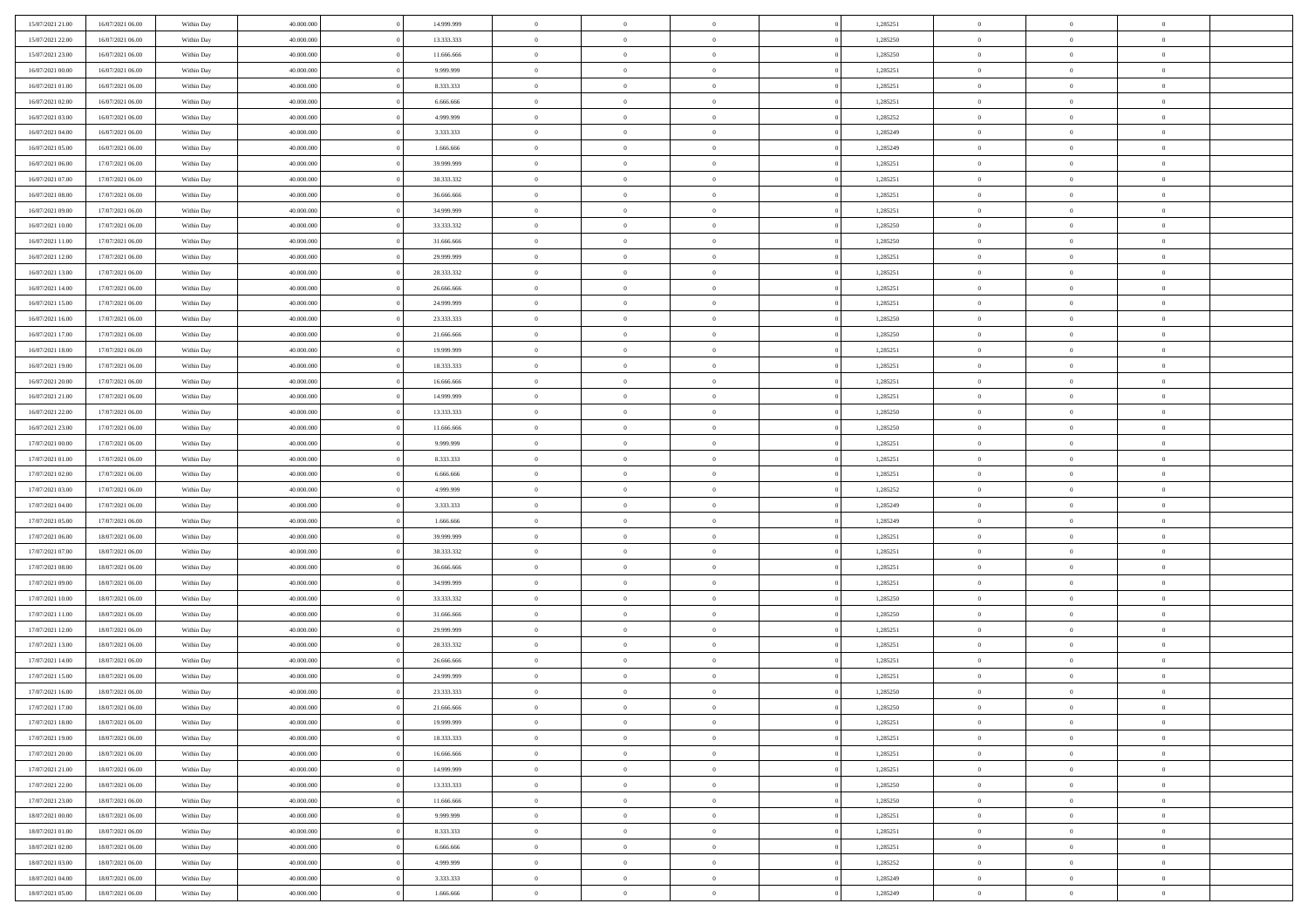| 18/07/2021 06:00 | 19/07/2021 06:00 | Within Day | 40,000,000 | 39,999,999 | $\overline{0}$ | $\overline{0}$ | $\Omega$       | 1,285251 | $\bf{0}$       | $\mathbf{0}$   | $\overline{0}$ |  |
|------------------|------------------|------------|------------|------------|----------------|----------------|----------------|----------|----------------|----------------|----------------|--|
| 18/07/2021 07:00 | 19/07/2021 06:00 | Within Day | 40.000.000 | 38.333.332 | $\overline{0}$ | $\overline{0}$ | $\overline{0}$ | 1,285251 | $\overline{0}$ | $\overline{0}$ | $\overline{0}$ |  |
| 18/07/2021 08:00 | 19/07/2021 06:00 | Within Day | 40.000.000 | 36.666.666 | $\,$ 0         | $\overline{0}$ | $\bf{0}$       | 1,285251 | $\,$ 0         | $\overline{0}$ | $\,$ 0 $\,$    |  |
| 18/07/2021 09:00 | 19/07/2021 06:00 | Within Day | 40.000.000 | 34,999,999 | $\bf{0}$       | $\overline{0}$ | $\Omega$       | 1,285251 | $\bf{0}$       | $\mathbf{0}$   | $\theta$       |  |
| 18/07/2021 11:00 | 19/07/2021 06:00 | Within Day | 40.000.000 | 31.666.666 | $\bf{0}$       | $\overline{0}$ | $\overline{0}$ | 1,285250 | $\mathbf{0}$   | $\bf{0}$       | $\overline{0}$ |  |
| 18/07/2021 12:00 | 19/07/2021 06:00 | Within Day | 40.000.000 | 29.999.999 | $\bf{0}$       | $\overline{0}$ | $\bf{0}$       | 1,285251 | $\,$ 0         | $\overline{0}$ | $\,$ 0 $\,$    |  |
| 18/07/2021 13:00 | 19/07/2021 06:00 | Within Day | 40.000.000 | 28.333.332 | $\bf{0}$       | $\overline{0}$ | $\overline{0}$ | 1,285251 | $\bf{0}$       | $\mathbf{0}$   | $\theta$       |  |
| 18/07/2021 14:00 | 19/07/2021 06:00 | Within Day | 40.000.000 | 26.666.666 | $\overline{0}$ | $\overline{0}$ | $\overline{0}$ | 1,285251 | $\overline{0}$ | $\overline{0}$ | $\overline{0}$ |  |
| 18/07/2021 15:00 | 19/07/2021 06:00 | Within Day | 40.000.000 | 24.999.999 | $\bf{0}$       | $\overline{0}$ | $\bf{0}$       | 1,285251 | $\,$ 0         | $\overline{0}$ | $\,$ 0 $\,$    |  |
| 18/07/2021 16:00 | 19/07/2021 06:00 | Within Day | 40.000.000 | 23.333.333 | $\overline{0}$ | $\overline{0}$ | $\overline{0}$ | 1,285250 | $\theta$       | $\mathbf{0}$   | $\theta$       |  |
| 18/07/2021 17:00 | 19/07/2021 06:00 | Within Day | 40.000.000 | 21.666.666 | $\overline{0}$ | $\overline{0}$ | $\overline{0}$ | 1,285250 | $\mathbf{0}$   | $\overline{0}$ | $\overline{0}$ |  |
| 18/07/2021 18:00 | 19/07/2021 06:00 | Within Day | 40.000.000 | 19.999.999 | $\bf{0}$       | $\overline{0}$ | $\bf{0}$       | 1,285251 | $\,$ 0         | $\overline{0}$ | $\,$ 0 $\,$    |  |
| 18/07/2021 19:00 | 19/07/2021 06:00 | Within Day | 40.000.000 | 18.333.333 | $\bf{0}$       | $\overline{0}$ | $\Omega$       | 1,285251 | $\theta$       | $\mathbf{0}$   | $\theta$       |  |
| 18/07/2021 20:00 | 19/07/2021 06:00 | Within Day | 40.000.000 | 16.666.666 | $\overline{0}$ | $\overline{0}$ | $\overline{0}$ | 1,285251 | $\overline{0}$ | $\overline{0}$ | $\overline{0}$ |  |
| 18/07/2021 21:00 | 19/07/2021 06:00 | Within Day | 40.000.000 | 14.999.999 | $\bf{0}$       | $\overline{0}$ | $\bf{0}$       | 1,285251 | $\,$ 0         | $\overline{0}$ | $\,$ 0 $\,$    |  |
| 18/07/2021 22:00 | 19/07/2021 06:00 | Within Day | 40.000.000 | 13.333.333 | $\bf{0}$       | $\overline{0}$ | $\overline{0}$ | 1,285250 | $\bf{0}$       | $\mathbf{0}$   | $\theta$       |  |
| 18/07/2021 23:00 | 19/07/2021 06:00 | Within Day | 40.000.000 | 11.666.666 | $\overline{0}$ | $\overline{0}$ | $\overline{0}$ | 1,285250 | $\mathbf{0}$   | $\overline{0}$ | $\overline{0}$ |  |
| 19/07/2021 00:00 | 19/07/2021 06:00 | Within Day | 40.000.000 | 9.999.999  | $\bf{0}$       | $\overline{0}$ | $\bf{0}$       | 1,285251 | $\,$ 0         | $\overline{0}$ | $\,$ 0 $\,$    |  |
| 19/07/2021 01:00 | 19/07/2021 06:00 | Within Day | 40.000.000 | 8.333.333  | $\bf{0}$       | $\overline{0}$ | $\Omega$       | 1,285251 | $\theta$       | $\mathbf{0}$   | $\theta$       |  |
| 19/07/2021 02:00 | 19/07/2021 06:00 | Within Day | 40.000.000 | 6.666.666  | $\overline{0}$ | $\overline{0}$ | $\overline{0}$ | 1,285251 | $\mathbf{0}$   | $\overline{0}$ | $\overline{0}$ |  |
| 19/07/2021 03:00 | 19/07/2021 06:00 | Within Day | 40.000.000 | 4.999.999  | $\bf{0}$       | $\overline{0}$ | $\bf{0}$       | 1,285252 | $\,$ 0         | $\overline{0}$ | $\,$ 0 $\,$    |  |
| 19/07/2021 04:00 | 19/07/2021 06:00 | Within Day | 40.000.000 | 3.333.333  | $\bf{0}$       | $\overline{0}$ | $\Omega$       | 1,285249 | $\bf{0}$       | $\mathbf{0}$   | $\theta$       |  |
| 19/07/2021 05:00 | 19/07/2021 06:00 | Within Day | 40.000.000 | 1.666.666  | $\overline{0}$ | $\overline{0}$ | $\overline{0}$ | 1,285249 | $\overline{0}$ | $\overline{0}$ | $\overline{0}$ |  |
| 19/07/2021 06:00 | 20/07/2021 06:00 | Within Day | 40.000.000 | 39.999.999 | $\bf{0}$       | $\overline{0}$ | $\bf{0}$       | 1,285251 | $\,$ 0         | $\overline{0}$ | $\,$ 0 $\,$    |  |
| 19/07/2021 07:00 | 20/07/2021 06:00 | Within Day | 40.000.000 | 38.333.332 | $\bf{0}$       | $\overline{0}$ | $\overline{0}$ | 1,285251 | $\bf{0}$       | $\overline{0}$ | $\theta$       |  |
| 19/07/2021 08:00 | 20/07/2021 06:00 | Within Day | 40.000.000 | 36.666.666 | $\overline{0}$ | $\overline{0}$ | $\overline{0}$ | 1,285251 | $\mathbf{0}$   | $\overline{0}$ | $\overline{0}$ |  |
| 19/07/2021 09:00 | 20/07/2021 06:00 | Within Day | 40.000.000 | 34.999.999 | $\bf{0}$       | $\overline{0}$ | $\bf{0}$       | 1,285251 | $\,$ 0         | $\overline{0}$ | $\,$ 0 $\,$    |  |
| 19/07/2021 10:00 | 20/07/2021 06:00 | Within Day | 40.000.000 | 33.333.332 | $\bf{0}$       | $\overline{0}$ | $\Omega$       | 1.285250 | $\theta$       | $\mathbf{0}$   | $\theta$       |  |
| 19/07/2021 11:00 | 20/07/2021 06:00 | Within Day | 40.000.000 | 31.666.666 | $\overline{0}$ | $\overline{0}$ | $\overline{0}$ | 1,285250 | $\overline{0}$ | $\overline{0}$ | $\overline{0}$ |  |
| 19/07/2021 12:00 | 20/07/2021 06:00 | Within Day | 40.000.000 | 29.999.999 | $\bf{0}$       | $\overline{0}$ | $\bf{0}$       | 1,285251 | $\,$ 0         | $\overline{0}$ | $\,$ 0 $\,$    |  |
| 19/07/2021 13:00 | 20/07/2021 06:00 | Within Day | 40.000.000 | 28.333.332 | $\bf{0}$       | $\bf{0}$       | $\overline{0}$ | 1,285251 | $\bf{0}$       | $\overline{0}$ | $\,0\,$        |  |
| 19/07/2021 14:00 | 20/07/2021 06:00 | Within Day | 40.000.000 | 26.666.666 | $\overline{0}$ | $\overline{0}$ | $\overline{0}$ | 1,285251 | $\mathbf{0}$   | $\overline{0}$ | $\overline{0}$ |  |
| 19/07/2021 15:00 | 20/07/2021 06:00 | Within Day | 40.000.000 | 24.999.999 | $\bf{0}$       | $\overline{0}$ | $\bf{0}$       | 1,285251 | $\,$ 0         | $\overline{0}$ | $\,$ 0 $\,$    |  |
| 19/07/2021 16:00 | 20/07/2021 06:00 | Within Day | 40.000.000 | 23.333.333 | $\bf{0}$       | $\overline{0}$ | $\bf{0}$       | 1,285250 | $\bf{0}$       | $\overline{0}$ | $\bf{0}$       |  |
| 19/07/2021 17:00 | 20/07/2021 06:00 | Within Day | 40.000.000 | 21.666.666 | $\overline{0}$ | $\overline{0}$ | $\overline{0}$ | 1,285250 | $\mathbf{0}$   | $\overline{0}$ | $\overline{0}$ |  |
| 19/07/2021 18:00 | 20/07/2021 06:00 | Within Day | 40.000.000 | 19.999.999 | $\bf{0}$       | $\overline{0}$ | $\bf{0}$       | 1,285251 | $\,$ 0         | $\overline{0}$ | $\,$ 0 $\,$    |  |
| 19/07/2021 19:00 | 20/07/2021 06:00 | Within Day | 40.000.000 | 18.333.333 | $\bf{0}$       | $\bf{0}$       | $\overline{0}$ | 1,285251 | $\bf{0}$       | $\overline{0}$ | $\,0\,$        |  |
| 19/07/2021 20:00 | 20/07/2021 06:00 | Within Day | 40.000.000 | 16.666.666 | $\overline{0}$ | $\overline{0}$ | $\overline{0}$ | 1,285251 | $\overline{0}$ | $\overline{0}$ | $\overline{0}$ |  |
| 19/07/2021 21:00 | 20/07/2021 06:00 | Within Day | 40.000.000 | 14.999.999 | $\bf{0}$       | $\overline{0}$ | $\bf{0}$       | 1,285251 | $\,$ 0         | $\overline{0}$ | $\,$ 0 $\,$    |  |
| 19/07/2021 22.00 | 20/07/2021 06:00 | Within Day | 40.000.000 | 13.333.333 | $\bf{0}$       | $\overline{0}$ | $\overline{0}$ | 1,285250 | $\bf{0}$       | $\overline{0}$ | $\,0\,$        |  |
| 19/07/2021 23:00 | 20/07/2021 06:00 | Within Day | 40.000.000 | 11.666.666 | $\overline{0}$ | $\overline{0}$ | $\overline{0}$ | 1,285250 | $\mathbf{0}$   | $\overline{0}$ | $\overline{0}$ |  |
| 20/07/2021 00:00 | 20/07/2021 06:00 | Within Day | 40.000.000 | 9.999.999  | $\bf{0}$       | $\overline{0}$ | $\bf{0}$       | 1,285251 | $\,$ 0         | $\overline{0}$ | $\,$ 0 $\,$    |  |
| 20/07/2021 01:00 | 20/07/2021 06:00 | Within Day | 40.000.000 | 8.333.333  | $\bf{0}$       | $\overline{0}$ | $\bf{0}$       | 1,285251 | $\bf{0}$       | $\overline{0}$ | $\overline{0}$ |  |
| 20/07/2021 02:00 | 20/07/2021 06:00 | Within Day | 40.000.000 | 6.666.666  | $\mathbf{0}$   | $\overline{0}$ | $\overline{0}$ | 1,285251 | $\mathbf{0}$   | $\bf{0}$       | $\overline{0}$ |  |
| 20/07/2021 03:00 | 20/07/2021 06:00 | Within Day | 40.000.000 | 4.999.999  | $\bf{0}$       | $\overline{0}$ | $\theta$       | 1,285252 | $\overline{0}$ | $\overline{0}$ | $\theta$       |  |
| 20/07/2021 04:00 | 20/07/2021 06:00 | Within Day | 40.000.000 | 3.333.333  | $\bf{0}$       | $\overline{0}$ | $\overline{0}$ | 1,285249 | $\bf{0}$       | $\overline{0}$ | $\bf{0}$       |  |
| 20/07/2021 05:00 | 20/07/2021 06:00 | Within Day | 40.000.000 | 1.666.666  | $\overline{0}$ | $\overline{0}$ | $\overline{0}$ | 1,285249 | $\overline{0}$ | $\overline{0}$ | $\overline{0}$ |  |
| 20/07/2021 06:00 | 21/07/2021 06:00 | Within Day | 40.000.000 | 39.999.999 | $\,$ 0 $\,$    | $\overline{0}$ | $\overline{0}$ | 1,285251 | $\mathbf{0}$   | $\,$ 0 $\,$    | $\,$ 0 $\,$    |  |
| 20/07/2021 07:00 | 21/07/2021 06:00 | Within Day | 40.000.000 | 38.333.332 | $\bf{0}$       | $\overline{0}$ | $\overline{0}$ | 1,285251 | $\bf{0}$       | $\overline{0}$ | $\overline{0}$ |  |
| 20/07/2021 08:00 | 21/07/2021 06:00 | Within Day | 40.000.000 | 36.666.666 | $\bf{0}$       | $\overline{0}$ | $\overline{0}$ | 1,285251 | $\overline{0}$ | $\bf{0}$       | $\overline{0}$ |  |
| 20/07/2021 09:00 | 21/07/2021 06:00 | Within Day | 40.000.000 | 34.999.999 | $\,$ 0 $\,$    | $\overline{0}$ | $\overline{0}$ | 1,285251 | $\mathbf{0}$   | $\overline{0}$ | $\,$ 0 $\,$    |  |
| 20/07/2021 10:00 | 21/07/2021 06:00 | Within Day | 40.000.000 | 33.333.332 | $\overline{0}$ | $\overline{0}$ | $\overline{0}$ | 1,285250 | $\overline{0}$ | $\overline{0}$ | $\overline{0}$ |  |
| 20/07/2021 11:00 | 21/07/2021 06:00 | Within Day | 40.000.000 | 31.666.666 | $\overline{0}$ | $\overline{0}$ | $\overline{0}$ | 1,285250 | $\overline{0}$ | $\bf{0}$       | $\overline{0}$ |  |
| 20/07/2021 12:00 | 21/07/2021 06:00 | Within Day | 40.000.000 | 29.999.999 | $\,$ 0 $\,$    | $\overline{0}$ | $\overline{0}$ | 1,285251 | $\mathbf{0}$   | $\,$ 0 $\,$    | $\overline{0}$ |  |
| 20/07/2021 13:00 | 21/07/2021 06:00 | Within Day | 40.000.000 | 28.333.332 | $\bf{0}$       | $\overline{0}$ | $\overline{0}$ | 1,285251 | $\bf{0}$       | $\overline{0}$ | $\mathbf{0}$   |  |
| 20/07/2021 14:00 | 21/07/2021 06:00 | Within Day | 40.000.000 | 26.666.666 | $\overline{0}$ | $\overline{0}$ | $\overline{0}$ | 1,285251 | $\mathbf{0}$   | $\bf{0}$       | $\overline{0}$ |  |
| 20/07/2021 15:00 | 21/07/2021 06:00 | Within Day | 40.000.000 | 24.999.999 | $\,0\,$        | $\overline{0}$ | $\overline{0}$ | 1,285251 | $\,$ 0         | $\overline{0}$ | $\,$ 0 $\,$    |  |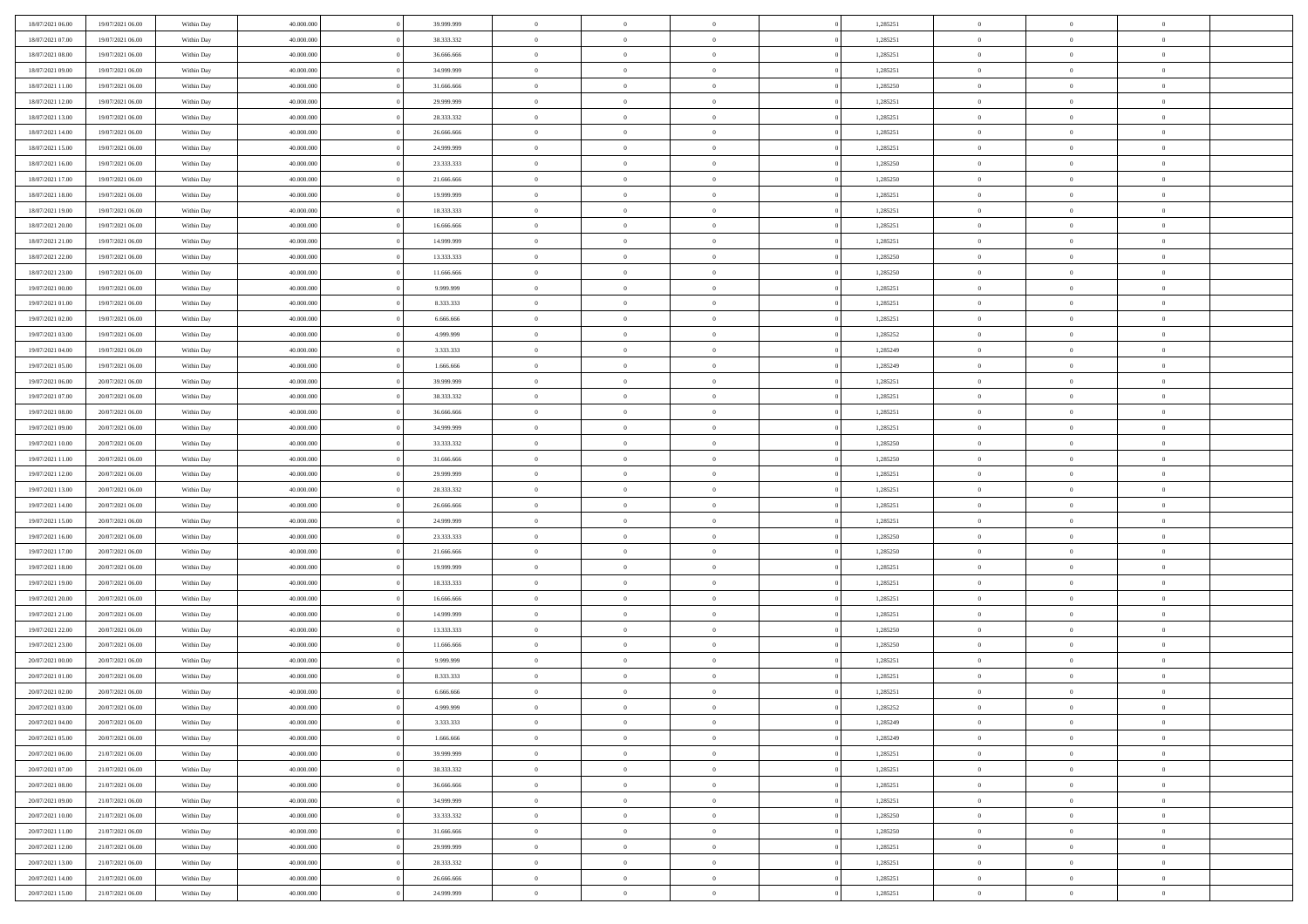| 20/07/2021 16:00                     | 21/07/2021 06:00                     | Within Day               | 40.000.000               | 23.333.333               | $\bf{0}$                 | $\overline{0}$                   | $\overline{0}$                   | 1,285250             | $\bf{0}$             | $\mathbf{0}$                     | $\overline{0}$             |  |
|--------------------------------------|--------------------------------------|--------------------------|--------------------------|--------------------------|--------------------------|----------------------------------|----------------------------------|----------------------|----------------------|----------------------------------|----------------------------|--|
| 20/07/2021 17:00                     | 21/07/2021 06:00                     | Within Day               | 40.000.000               | 21.666.666               | $\overline{0}$           | $\overline{0}$                   | $\overline{0}$                   | 1,285250             | $\overline{0}$       | $\overline{0}$                   | $\theta$                   |  |
| 20/07/2021 18:00                     | 21/07/2021 06:00                     | Within Day               | 40.000.000               | 19.999.999               | $\,$ 0 $\,$              | $\overline{0}$                   | $\bf{0}$                         | 1,285251             | $\,$ 0 $\,$          | $\overline{0}$                   | $\,$ 0 $\,$                |  |
| 20/07/2021 19:00                     | 21/07/2021 06:00                     | Within Day               | 40,000,000               | 18.333.333               | $\mathbf{0}$             | $\overline{0}$                   | $\overline{0}$                   | 1,285251             | $\theta$             | $\mathbf{0}$                     | $\theta$                   |  |
| 20/07/2021 20:00                     | 21/07/2021 06:00                     | Within Day               | 40.000.000               | 16.666.666               | $\bf{0}$                 | $\overline{0}$                   | $\overline{0}$                   | 1,285251             | $\overline{0}$       | $\overline{0}$                   | $\overline{0}$             |  |
| 20/07/2021 21:00                     | 21/07/2021 06:00                     | Within Day               | 40.000.000               | 14.999.999               | $\,$ 0 $\,$              | $\overline{0}$                   | $\bf{0}$                         | 1,285251             | $\,$ 0 $\,$          | $\overline{0}$                   | $\,$ 0 $\,$                |  |
| 20/07/2021 22:00                     | 21/07/2021 06:00                     | Within Day               | 40,000,000               | 13.333.333               | $\bf{0}$                 | $\overline{0}$                   | $\overline{0}$                   | 1,285250             | $\bf{0}$             | $\mathbf{0}$                     | $\theta$                   |  |
| 20/07/2021 23:00                     | 21/07/2021 06:00                     | Within Day               | 40.000.000               | 11.666.666               | $\overline{0}$           | $\overline{0}$                   | $\overline{0}$                   | 1,285250             | $\mathbf{0}$         | $\overline{0}$                   | $\overline{0}$             |  |
| 21/07/2021 00:00                     | 21/07/2021 06:00                     | Within Day               | 40.000.000               | 9.999.999                | $\,$ 0 $\,$              | $\overline{0}$                   | $\bf{0}$                         | 1,285251             | $\,$ 0 $\,$          | $\overline{0}$                   | $\,$ 0 $\,$                |  |
| 21/07/2021 01:00                     | 21/07/2021 06:00                     | Within Day               | 40,000,000               | 8.333.333                | $\overline{0}$           | $\overline{0}$                   | $\overline{0}$                   | 1,285251             | $\overline{0}$       | $\mathbf{0}$                     | $\theta$                   |  |
| 21/07/2021 02:00                     | 21/07/2021 06:00                     | Within Day               | 40.000.000               | 6.666.666                | $\bf{0}$                 | $\overline{0}$                   | $\overline{0}$                   | 1,285251             | $\overline{0}$       | $\overline{0}$                   | $\overline{0}$             |  |
| 21/07/2021 03:00                     | 21/07/2021 06:00                     | Within Day               | 40.000.000               | 4.999.999                | $\,$ 0 $\,$              | $\overline{0}$                   | $\bf{0}$                         | 1,285252             | $\,$ 0 $\,$          | $\overline{0}$                   | $\,$ 0 $\,$                |  |
| 21/07/2021 04:00                     | 21/07/2021 06:00                     | Within Day               | 40.000.000               | 3.333.333                | $\overline{0}$           | $\overline{0}$                   | $\overline{0}$                   | 1,285249             | $\bf{0}$             | $\overline{0}$                   | $\bf{0}$                   |  |
| 21/07/2021 05:00                     | 21/07/2021 06:00                     | Within Day               | 40.000.000               | 1.666.666                | $\overline{0}$           | $\overline{0}$                   | $\overline{0}$                   | 1,285249             | $\mathbf{0}$         | $\overline{0}$                   | $\overline{0}$             |  |
| 21/07/2021 06:00                     | 22/07/2021 06:00                     | Within Day               | 40.000.000               | 39.999.999               | $\,$ 0 $\,$              | $\overline{0}$                   | $\bf{0}$                         | 1,285251             | $\,$ 0 $\,$          | $\overline{0}$                   | $\,$ 0 $\,$                |  |
| 21/07/2021 07:00                     | 22/07/2021 06:00                     | Within Day               | 40,000,000               | 38.333.332               | $\overline{0}$           | $\mathbf{0}$                     | $\overline{0}$                   | 1,285251             | $\overline{0}$       | $\mathbf{0}$                     | $\theta$                   |  |
| 21/07/2021 08:00                     | 22/07/2021 06:00                     | Within Day               | 40.000.000               | 36.666.666               | $\overline{0}$           | $\overline{0}$                   | $\overline{0}$                   | 1,285251             | $\mathbf{0}$         | $\overline{0}$                   | $\overline{0}$             |  |
| 21/07/2021 09:00                     | 22/07/2021 06:00                     | Within Day               | 40.000.000               | 34.999.999               | $\,$ 0 $\,$              | $\overline{0}$                   | $\bf{0}$                         | 1,285251             | $\,$ 0 $\,$          | $\overline{0}$                   | $\,$ 0 $\,$                |  |
| 21/07/2021 10:00                     | 22/07/2021 06:00                     | Within Day               | 40,000,000               | 33.333.332               | $\mathbf{0}$             | $\mathbf{0}$                     | $\overline{0}$                   | 1,285250             | $\theta$             | $\mathbf{0}$                     | $\theta$                   |  |
| 21/07/2021 11:00                     | 22/07/2021 06:00                     | Within Day               | 40.000.000               | 31.666.666               | $\overline{0}$           | $\overline{0}$                   | $\overline{0}$                   | 1,285250             | $\mathbf{0}$         | $\overline{0}$                   | $\overline{0}$             |  |
| 21/07/2021 12:00                     | 22/07/2021 06:00                     | Within Day               | 40.000.000               | 29.999.999               | $\,$ 0 $\,$              | $\overline{0}$                   | $\bf{0}$                         | 1,285251             | $\,$ 0 $\,$          | $\overline{0}$                   | $\,$ 0 $\,$                |  |
| 21/07/2021 13:00                     | 22/07/2021 06:00                     | Within Day               | 40,000,000               | 28.333.332               | $\overline{0}$           | $\overline{0}$                   | $\overline{0}$                   | 1,285251             | $\mathbf{0}$         | $\mathbf{0}$                     | $\theta$                   |  |
| 21/07/2021 14:00                     | 22/07/2021 06:00                     | Within Day               | 40.000.000               | 26.666.666               | $\overline{0}$           | $\overline{0}$                   | $\overline{0}$                   | 1,285251             | $\mathbf{0}$         | $\overline{0}$                   | $\overline{0}$             |  |
| 21/07/2021 15:00                     | 22/07/2021 06:00                     | Within Day               | 40.000.000               | 24.999.999               | $\,$ 0 $\,$              | $\overline{0}$                   | $\bf{0}$                         | 1,285251             | $\,$ 0 $\,$          | $\overline{0}$                   | $\,$ 0 $\,$                |  |
| 21/07/2021 16:00                     | 22/07/2021 06:00                     | Within Day               | 40,000,000               | 23.333.333               | $\overline{0}$           | $\overline{0}$                   | $\overline{0}$                   | 1,285250             | $\overline{0}$       | $\mathbf{0}$                     | $\theta$                   |  |
| 21/07/2021 17:00                     | 22/07/2021 06:00                     | Within Day               | 40.000.000               | 21.666.666               | $\overline{0}$           | $\overline{0}$                   | $\overline{0}$                   | 1,285250             | $\mathbf{0}$         | $\overline{0}$                   | $\overline{0}$             |  |
| 21/07/2021 18:00                     | 22/07/2021 06:00                     | Within Day               | 40.000.000               | 19.999.999               | $\,$ 0 $\,$              | $\overline{0}$                   | $\bf{0}$                         | 1,285251             | $\,$ 0 $\,$          | $\overline{0}$                   | $\,$ 0 $\,$                |  |
| 21/07/2021 19:00                     | 22/07/2021 06:00                     | Within Day               | 40.000.000               | 18.333.333               | $\bf{0}$                 | $\overline{0}$                   | $\overline{0}$                   | 1,285251             | $\bf{0}$             | $\overline{0}$                   | $\bf{0}$                   |  |
| 21/07/2021 20:00                     | 22/07/2021 06:00                     | Within Day               | 40.000.000               | 16.666.666               | $\overline{0}$           | $\overline{0}$                   | $\overline{0}$                   | 1,285251             | $\mathbf{0}$         | $\overline{0}$                   | $\overline{0}$             |  |
| 21/07/2021 21:00                     | 22/07/2021 06:00                     | Within Day               | 40.000.000               | 14.999.999               | $\,$ 0 $\,$              | $\overline{0}$                   | $\bf{0}$                         | 1,285251             | $\,$ 0 $\,$          | $\overline{0}$                   | $\,$ 0 $\,$                |  |
| 21/07/2021 22:00                     | 22/07/2021 06:00                     | Within Day               | 40.000.000               | 13.333.333               | $\,0\,$                  | $\overline{0}$                   | $\bf{0}$                         | 1,285250             | $\,$ 0 $\,$          | $\overline{0}$                   | $\bf{0}$                   |  |
| 21/07/2021 23:00                     | 22/07/2021 06:00                     | Within Day               | 40.000.000               | 11.666.666               | $\overline{0}$           | $\overline{0}$                   | $\overline{0}$                   | 1,285250             | $\mathbf{0}$         | $\overline{0}$                   | $\overline{0}$             |  |
| 22/07/2021 00:00                     | 22/07/2021 06:00                     | Within Day               | 40.000.000               | 9.999.999                | $\,$ 0 $\,$              | $\overline{0}$                   | $\bf{0}$                         | 1,285251             | $\,$ 0 $\,$          | $\overline{0}$                   | $\,$ 0 $\,$                |  |
| 22/07/2021 01:00                     | 22/07/2021 06:00                     | Within Day               | 40.000.000               | 8.333.333                | $\,0\,$                  | $\overline{0}$                   | $\bf{0}$                         | 1,285251             | $\bf{0}$             | $\overline{0}$                   | $\bf{0}$                   |  |
| 22/07/2021 02:00                     | 22/07/2021 06:00                     | Within Day               | 40.000.000               | 6.666.666                | $\overline{0}$           | $\overline{0}$                   | $\overline{0}$                   | 1,285251             | $\mathbf{0}$         | $\overline{0}$                   | $\overline{0}$             |  |
| 22/07/2021 03:00                     | 22/07/2021 06:00                     | Within Day               | 40.000.000               | 4.999.999                | $\,$ 0 $\,$              | $\overline{0}$                   | $\bf{0}$                         | 1,285252             | $\,$ 0 $\,$          | $\overline{0}$                   | $\,$ 0 $\,$                |  |
| 22/07/2021 04:00                     | 22/07/2021 06:00                     | Within Day               | 40.000.000               | 3.333.333                | $\bf{0}$                 | $\overline{0}$                   | $\bf{0}$                         | 1,285249             | $\bf{0}$             | $\overline{0}$                   | $\bf{0}$                   |  |
| 22/07/2021 05:00                     | 22/07/2021 06:00                     | Within Day               | 40.000.000               | 1.666.666                | $\overline{0}$           | $\overline{0}$                   | $\overline{0}$                   | 1,285249             | $\mathbf{0}$         | $\overline{0}$                   | $\overline{0}$             |  |
| 22/07/2021 06:00                     | 23/07/2021 06:00                     | Within Day               | 40.000.000               | 39.999.999               | $\,$ 0 $\,$              | $\overline{0}$                   | $\bf{0}$                         | 1,285251             | $\,$ 0 $\,$          | $\overline{0}$                   | $\,$ 0 $\,$                |  |
| 22/07/2021 07:00                     | 23/07/2021 06:00                     | Within Day               | 40.000.000               | 38.333.332               | $\,0\,$                  | $\overline{0}$                   | $\overline{0}$                   | 1,285251             | $\bf{0}$             | $\overline{0}$                   | $\bf{0}$                   |  |
| 22/07/2021 08:00                     | 23/07/2021 06:00                     | Within Day               | 40.000.000               | 36.666.666               | $\overline{0}$           | $\overline{0}$                   | $\overline{0}$                   | 1,285251             | $\mathbf{0}$         | $\overline{0}$                   | $\overline{0}$             |  |
| 22/07/2021 09:00                     | 23/07/2021 06:00<br>23/07/2021 06:00 | Within Day               | 40.000.000               | 34.999.999               | $\,$ 0 $\,$              | $\overline{0}$                   | $\bf{0}$                         | 1,285251             | $\,$ 0 $\,$          | $\overline{0}$                   | $\,$ 0 $\,$                |  |
| 22/07/2021 10:00<br>22/07/2021 11:00 | 23/07/2021 06:00                     | Within Day<br>Within Day | 40.000.000<br>40.000.000 | 33.333.332<br>31.666.666 | $\bf{0}$<br>$\mathbf{0}$ | $\overline{0}$<br>$\overline{0}$ | $\overline{0}$<br>$\overline{0}$ | 1,285250<br>1,285250 | $\bf{0}$<br>$\theta$ | $\overline{0}$<br>$\overline{0}$ | $\bf{0}$<br>$\overline{0}$ |  |
| 22/07/2021 12:00                     | 23/07/2021 06:00                     | Within Day               | 40.000.000               | 29.999.999               | $\mathbf{0}$             | $\overline{0}$                   | $\theta$                         | 1,285251             | $\theta$             | $\overline{0}$                   | $\theta$                   |  |
| 22/07/2021 13:00                     | 23/07/2021 06:00                     | Within Day               | 40.000.000               | 28.333.332               | $\bf{0}$                 | $\overline{0}$                   | $\overline{0}$                   | 1,285251             | $\mathbf{0}$         | $\overline{0}$                   | $\bf{0}$                   |  |
| 22/07/2021 14:00                     | 23/07/2021 06:00                     | Within Day               | 40.000.000               | 26.666.666               | $\overline{0}$           | $\overline{0}$                   | $\overline{0}$                   | 1,285251             | $\overline{0}$       | $\overline{0}$                   | $\overline{0}$             |  |
| 22/07/2021 15:00                     | 23/07/2021 06:00                     | Within Day               | 40.000.000               | 24.999.999               | $\,$ 0                   | $\overline{0}$                   | $\overline{0}$                   | 1,285251             | $\,$ 0 $\,$          | $\,$ 0 $\,$                      | $\,$ 0 $\,$                |  |
| 22/07/2021 16:00                     | 23/07/2021 06:00                     | Within Day               | 40.000.000               | 23.333.333               | $\bf{0}$                 | $\overline{0}$                   | $\overline{0}$                   | 1,285250             | $\mathbf{0}$         | $\overline{0}$                   | $\bf{0}$                   |  |
| 22/07/2021 17:00                     | 23/07/2021 06:00                     | Within Day               | 40.000.000               | 21.666.666               | $\overline{0}$           | $\overline{0}$                   | $\overline{0}$                   | 1,285250             | $\mathbf{0}$         | $\overline{0}$                   | $\overline{0}$             |  |
| 22/07/2021 18:00                     | 23/07/2021 06:00                     | Within Day               | 40.000.000               | 19.999.999               | $\,$ 0                   | $\overline{0}$                   | $\overline{0}$                   | 1,285251             | $\,$ 0 $\,$          | $\overline{0}$                   | $\,$ 0 $\,$                |  |
| 22/07/2021 19:00                     | 23/07/2021 06:00                     | Within Day               | 40.000.000               | 18.333.333               | $\overline{0}$           | $\overline{0}$                   | $\overline{0}$                   | 1,285251             | $\overline{0}$       | $\overline{0}$                   | $\bf{0}$                   |  |
| 22/07/2021 20:00                     | 23/07/2021 06:00                     | Within Day               | 40.000.000               | 16.666.666               | $\mathbf{0}$             | $\overline{0}$                   | $\overline{0}$                   | 1,285251             | $\overline{0}$       | $\overline{0}$                   | $\overline{0}$             |  |
| 22/07/2021 21:00                     | 23/07/2021 06:00                     | Within Day               | 40.000.000               | 14.999.999               | $\,$ 0                   | $\overline{0}$                   | $\overline{0}$                   | 1,285251             | $\,$ 0 $\,$          | $\,$ 0 $\,$                      | $\,$ 0 $\,$                |  |
| 22/07/2021 22:00                     | 23/07/2021 06:00                     | Within Day               | 40.000.000               | 13.333.333               | $\bf{0}$                 | $\overline{0}$                   | $\overline{0}$                   | 1,285250             | $\mathbf{0}$         | $\overline{0}$                   | $\bf{0}$                   |  |
| 22/07/2021 23:00                     | 23/07/2021 06:00                     | Within Day               | 40.000.000               | 11.666.666               | $\mathbf{0}$             | $\overline{0}$                   | $\overline{0}$                   | 1,285250             | $\overline{0}$       | $\overline{0}$                   | $\overline{0}$             |  |
| 23/07/2021 00:00                     | 23/07/2021 06:00                     | Within Day               | 40.000.000               | 9.999.999                | $\,$ 0 $\,$              | $\overline{0}$                   | $\overline{0}$                   | 1,285251             | $\,$ 0 $\,$          | $\overline{0}$                   | $\,$ 0 $\,$                |  |
|                                      |                                      |                          |                          |                          |                          |                                  |                                  |                      |                      |                                  |                            |  |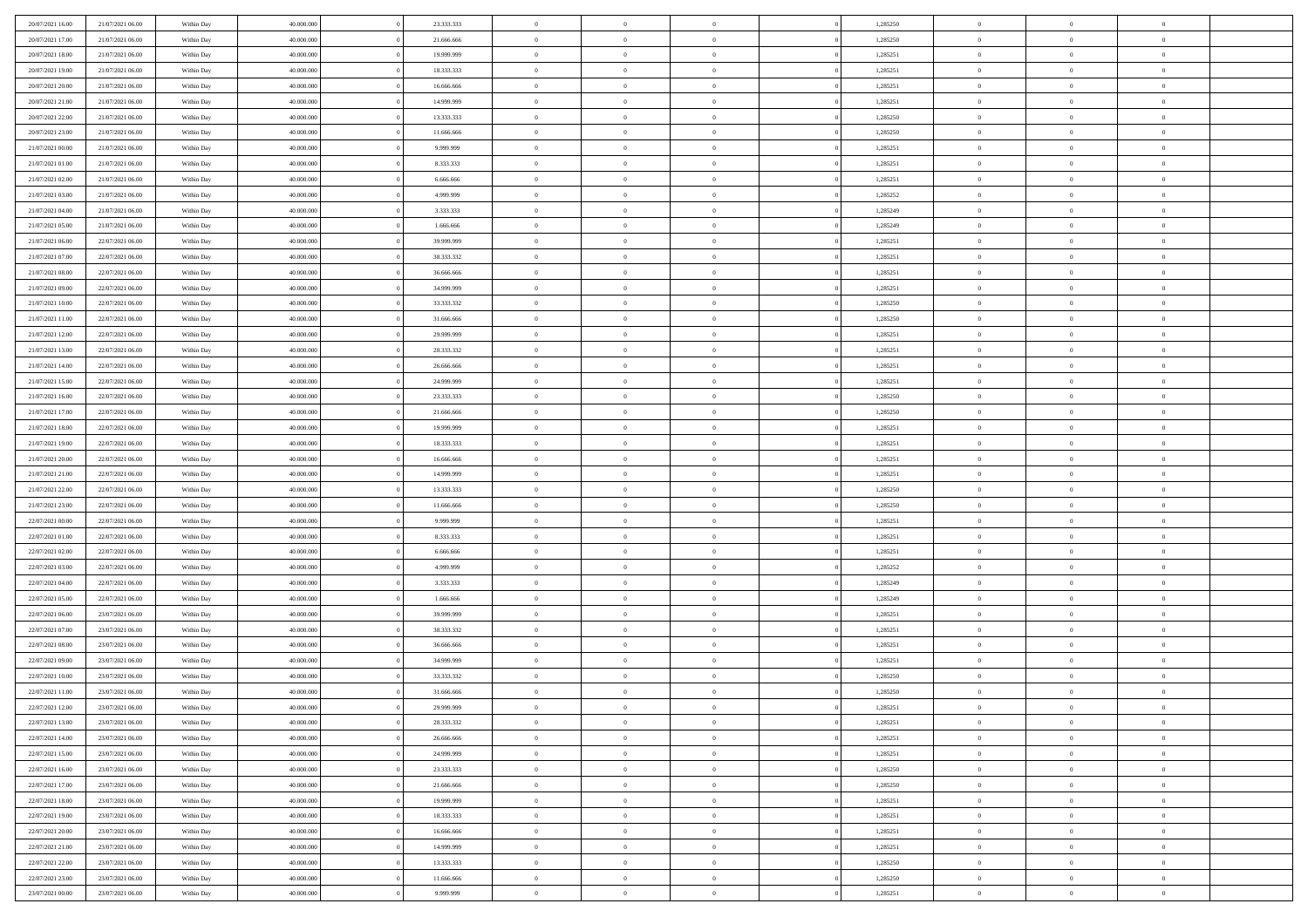| 23/07/2021 01:00 | 23/07/2021 06:00 | Within Day | 40,000,000 | 8.333.333  | $\overline{0}$ | $\overline{0}$ | $\Omega$       | 1,285251 | $\bf{0}$       | $\mathbf{0}$   | $\overline{0}$ |  |
|------------------|------------------|------------|------------|------------|----------------|----------------|----------------|----------|----------------|----------------|----------------|--|
| 23/07/2021 02:00 | 23/07/2021 06:00 | Within Day | 40.000.000 | 6.666.666  | $\mathbf{0}$   | $\overline{0}$ | $\overline{0}$ | 1,285251 | $\mathbf{0}$   | $\overline{0}$ | $\overline{0}$ |  |
| 23/07/2021 03:00 | 23/07/2021 06:00 | Within Day | 40.000.000 | 4.999.999  | $\bf{0}$       | $\overline{0}$ | $\bf{0}$       | 1,285252 | $\,$ 0         | $\overline{0}$ | $\,$ 0 $\,$    |  |
| 23/07/2021 04:00 | 23/07/2021 06:00 | Within Day | 40.000.000 | 3.333.333  | $\bf{0}$       | $\overline{0}$ | $\Omega$       | 1,285249 | $\bf{0}$       | $\mathbf{0}$   | $\theta$       |  |
| 23/07/2021 05:00 | 23/07/2021 06:00 | Within Day | 40.000.000 | 1.666.666  | $\bf{0}$       | $\overline{0}$ | $\overline{0}$ | 1,285249 | $\mathbf{0}$   | $\bf{0}$       | $\overline{0}$ |  |
| 23/07/2021 06:00 | 24/07/2021 06:00 | Within Day | 40.000.000 | 39.999.999 | $\bf{0}$       | $\overline{0}$ | $\bf{0}$       | 1,285251 | $\,$ 0         | $\overline{0}$ | $\,$ 0 $\,$    |  |
| 23/07/2021 07:00 | 24/07/2021 06:00 | Within Day | 40.000.000 | 38.333.332 | $\bf{0}$       | $\overline{0}$ | $\overline{0}$ | 1,285251 | $\bf{0}$       | $\overline{0}$ | $\theta$       |  |
| 23/07/2021 08:00 | 24/07/2021 06:00 | Within Day | 40.000.000 | 36.666.666 | $\overline{0}$ | $\overline{0}$ | $\overline{0}$ | 1,285251 | $\overline{0}$ | $\overline{0}$ | $\overline{0}$ |  |
| 23/07/2021 09:00 | 24/07/2021 06:00 | Within Day | 40.000.000 | 34.999.999 | $\bf{0}$       | $\overline{0}$ | $\bf{0}$       | 1,285251 | $\,$ 0         | $\overline{0}$ | $\,$ 0 $\,$    |  |
| 23/07/2021 10:00 | 24/07/2021 06:00 | Within Day | 40.000.000 | 33.333.332 | $\overline{0}$ | $\overline{0}$ | $\overline{0}$ | 1,285250 | $\theta$       | $\mathbf{0}$   | $\theta$       |  |
| 23/07/2021 11:00 | 24/07/2021 06:00 | Within Day | 40.000.000 | 31.666.666 | $\overline{0}$ | $\overline{0}$ | $\overline{0}$ | 1,285250 | $\mathbf{0}$   | $\overline{0}$ | $\overline{0}$ |  |
| 23/07/2021 12:00 | 24/07/2021 06:00 | Within Day | 40.000.000 | 29.999.999 | $\bf{0}$       | $\overline{0}$ | $\bf{0}$       | 1,285251 | $\,$ 0         | $\overline{0}$ | $\,$ 0 $\,$    |  |
| 23/07/2021 13:00 | 24/07/2021 06:00 | Within Day | 40.000.000 | 28.333.332 | $\bf{0}$       | $\overline{0}$ | $\Omega$       | 1,285251 | $\theta$       | $\mathbf{0}$   | $\theta$       |  |
| 23/07/2021 14:00 | 24/07/2021 06:00 | Within Day | 40.000.000 | 26.666.666 | $\overline{0}$ | $\overline{0}$ | $\overline{0}$ | 1,285251 | $\overline{0}$ | $\overline{0}$ | $\overline{0}$ |  |
| 23/07/2021 15:00 | 24/07/2021 06:00 | Within Day | 40.000.000 | 24.999.999 | $\bf{0}$       | $\overline{0}$ | $\bf{0}$       | 1,285251 | $\,$ 0         | $\overline{0}$ | $\,$ 0 $\,$    |  |
| 23/07/2021 16:00 | 24/07/2021 06:00 | Within Day | 40.000.000 | 23.333.333 | $\bf{0}$       | $\overline{0}$ | $\overline{0}$ | 1,285250 | $\bf{0}$       | $\mathbf{0}$   | $\theta$       |  |
| 23/07/2021 18:00 | 24/07/2021 06:00 | Within Day | 40.000.000 | 19.999.999 | $\overline{0}$ | $\overline{0}$ | $\overline{0}$ | 1,285251 | $\mathbf{0}$   | $\overline{0}$ | $\overline{0}$ |  |
| 23/07/2021 19:00 | 24/07/2021 06:00 | Within Day | 40.000.000 | 18.333.333 | $\bf{0}$       | $\overline{0}$ | $\bf{0}$       | 1,285251 | $\,$ 0         | $\overline{0}$ | $\,$ 0 $\,$    |  |
| 23/07/2021 20:00 | 24/07/2021 06:00 | Within Day | 40.000.000 | 16,666,666 | $\bf{0}$       | $\overline{0}$ | $\overline{0}$ | 1,285251 | $\theta$       | $\mathbf{0}$   | $\theta$       |  |
| 23/07/2021 21:00 | 24/07/2021 06:00 | Within Day | 40.000.000 | 14.999.999 | $\overline{0}$ | $\overline{0}$ | $\overline{0}$ | 1,285251 | $\mathbf{0}$   | $\overline{0}$ | $\overline{0}$ |  |
| 23/07/2021 22:00 | 24/07/2021 06:00 | Within Day | 40.000.000 | 13.333.333 | $\bf{0}$       | $\overline{0}$ | $\bf{0}$       | 1,285250 | $\,$ 0         | $\overline{0}$ | $\,$ 0 $\,$    |  |
| 23/07/2021 23:00 | 24/07/2021 06:00 | Within Day | 40.000.000 | 11.666.666 | $\bf{0}$       | $\overline{0}$ | $\Omega$       | 1,285250 | $\theta$       | $\mathbf{0}$   | $\theta$       |  |
| 24/07/2021 00:00 | 24/07/2021 06:00 | Within Day | 40.000.000 | 9.999.999  | $\overline{0}$ | $\overline{0}$ | $\overline{0}$ | 1,285251 | $\overline{0}$ | $\overline{0}$ | $\overline{0}$ |  |
| 24/07/2021 01:00 | 24/07/2021 06:00 | Within Day | 40.000.000 | 8.333.333  | $\bf{0}$       | $\overline{0}$ | $\bf{0}$       | 1,285251 | $\,$ 0         | $\overline{0}$ | $\,$ 0 $\,$    |  |
| 24/07/2021 02.00 | 24/07/2021 06:00 | Within Day | 40.000.000 | 6.666.666  | $\bf{0}$       | $\overline{0}$ | $\overline{0}$ | 1,285251 | $\bf{0}$       | $\overline{0}$ | $\bf{0}$       |  |
| 24/07/2021 03:00 | 24/07/2021 06:00 | Within Day | 40.000.000 | 4.999.999  | $\overline{0}$ | $\overline{0}$ | $\overline{0}$ | 1,285252 | $\mathbf{0}$   | $\overline{0}$ | $\overline{0}$ |  |
| 24/07/2021 04:00 | 24/07/2021 06:00 | Within Day | 40.000.000 | 3.333.333  | $\bf{0}$       | $\overline{0}$ | $\bf{0}$       | 1,285249 | $\,$ 0         | $\overline{0}$ | $\,$ 0 $\,$    |  |
| 24/07/2021 05:00 | 24/07/2021 06:00 | Within Day | 40.000.000 | 1.666.666  | $\bf{0}$       | $\overline{0}$ | $\Omega$       | 1,285249 | $\theta$       | $\mathbf{0}$   | $\theta$       |  |
| 24/07/2021 06:00 | 25/07/2021 06:00 | Within Day | 40.000.000 | 39.999.999 | $\overline{0}$ | $\overline{0}$ | $\overline{0}$ | 1,285251 | $\overline{0}$ | $\overline{0}$ | $\overline{0}$ |  |
| 24/07/2021 07:00 | 25/07/2021 06:00 | Within Day | 40.000.000 | 38.333.332 | $\bf{0}$       | $\overline{0}$ | $\bf{0}$       | 1,285251 | $\,$ 0         | $\overline{0}$ | $\,$ 0 $\,$    |  |
| 24/07/2021 08:00 | 25/07/2021 06:00 | Within Day | 40.000.000 | 36.666.666 | $\bf{0}$       | $\overline{0}$ | $\overline{0}$ | 1,285251 | $\bf{0}$       | $\overline{0}$ | $\,0\,$        |  |
| 24/07/2021 09:00 | 25/07/2021 06:00 | Within Day | 40.000.000 | 34.999.999 | $\overline{0}$ | $\overline{0}$ | $\overline{0}$ | 1,285251 | $\mathbf{0}$   | $\overline{0}$ | $\overline{0}$ |  |
| 24/07/2021 10:00 | 25/07/2021 06:00 | Within Day | 40.000.000 | 33.333.332 | $\bf{0}$       | $\overline{0}$ | $\bf{0}$       | 1,285250 | $\,$ 0         | $\overline{0}$ | $\,$ 0 $\,$    |  |
| 24/07/2021 11:00 | 25/07/2021 06:00 | Within Day | 40.000.000 | 31.666.666 | $\bf{0}$       | $\overline{0}$ | $\bf{0}$       | 1,285250 | $\bf{0}$       | $\overline{0}$ | $\bf{0}$       |  |
| 24/07/2021 12:00 | 25/07/2021 06:00 | Within Day | 40.000.000 | 29.999.999 | $\overline{0}$ | $\overline{0}$ | $\overline{0}$ | 1,285251 | $\mathbf{0}$   | $\overline{0}$ | $\overline{0}$ |  |
| 24/07/2021 13:00 | 25/07/2021 06:00 | Within Day | 40.000.000 | 28.333.332 | $\bf{0}$       | $\overline{0}$ | $\bf{0}$       | 1,285251 | $\,$ 0         | $\overline{0}$ | $\,$ 0 $\,$    |  |
| 24/07/2021 14:00 | 25/07/2021 06:00 | Within Day | 40.000.000 | 26.666.666 | $\bf{0}$       | $\overline{0}$ | $\overline{0}$ | 1,285251 | $\bf{0}$       | $\overline{0}$ | $\,0\,$        |  |
| 24/07/2021 15:00 | 25/07/2021 06:00 | Within Day | 40.000.000 | 24.999.999 | $\overline{0}$ | $\overline{0}$ | $\overline{0}$ | 1,285251 | $\overline{0}$ | $\overline{0}$ | $\overline{0}$ |  |
| 24/07/2021 16:00 | 25/07/2021 06:00 | Within Day | 40.000.000 | 23.333.333 | $\bf{0}$       | $\overline{0}$ | $\bf{0}$       | 1,285250 | $\,$ 0         | $\overline{0}$ | $\,$ 0 $\,$    |  |
| 24/07/2021 17.00 | 25/07/2021 06:00 | Within Day | 40.000.000 | 21.666.666 | $\bf{0}$       | $\overline{0}$ | $\overline{0}$ | 1,285250 | $\bf{0}$       | $\overline{0}$ | $\,0\,$        |  |
| 24/07/2021 18:00 | 25/07/2021 06:00 | Within Day | 40.000.000 | 19.999.999 | $\overline{0}$ | $\overline{0}$ | $\overline{0}$ | 1,285251 | $\mathbf{0}$   | $\overline{0}$ | $\overline{0}$ |  |
| 24/07/2021 19:00 | 25/07/2021 06:00 | Within Day | 40.000.000 | 18.333.333 | $\bf{0}$       | $\overline{0}$ | $\bf{0}$       | 1,285251 | $\,$ 0         | $\overline{0}$ | $\,$ 0 $\,$    |  |
| 24/07/2021 20:00 | 25/07/2021 06:00 | Within Day | 40.000.000 | 16.666.666 | $\bf{0}$       | $\overline{0}$ | $\bf{0}$       | 1,285251 | $\bf{0}$       | $\overline{0}$ | $\overline{0}$ |  |
| 24/07/2021 21:00 | 25/07/2021 06:00 | Within Day | 40.000.000 | 14.999.999 | $\mathbf{0}$   | $\overline{0}$ | $\overline{0}$ | 1,285251 | $\mathbf{0}$   | $\bf{0}$       | $\overline{0}$ |  |
| 24/07/2021 22:00 | 25/07/2021 06:00 | Within Day | 40.000.000 | 13.333.333 | $\bf{0}$       | $\overline{0}$ | $\theta$       | 1,285250 | $\overline{0}$ | $\overline{0}$ | $\theta$       |  |
| 24/07/2021 23.00 | 25/07/2021 06:00 | Within Day | 40.000.000 | 11.666.666 | $\bf{0}$       | $\bf{0}$       | $\bf{0}$       | 1,285250 | $\bf{0}$       | $\overline{0}$ | $\bf{0}$       |  |
| 25/07/2021 00:00 | 25/07/2021 06:00 | Within Day | 40.000.000 | 9.999.999  | $\overline{0}$ | $\overline{0}$ | $\overline{0}$ | 1,285251 | $\overline{0}$ | $\overline{0}$ | $\overline{0}$ |  |
| 25/07/2021 01:00 | 25/07/2021 06:00 | Within Day | 40.000.000 | 8.333.333  | $\,$ 0 $\,$    | $\overline{0}$ | $\overline{0}$ | 1,285251 | $\mathbf{0}$   | $\,$ 0 $\,$    | $\,$ 0 $\,$    |  |
| 25/07/2021 02:00 | 25/07/2021 06:00 | Within Day | 40.000.000 | 6.666.666  | $\bf{0}$       | $\overline{0}$ | $\overline{0}$ | 1,285251 | $\bf{0}$       | $\overline{0}$ | $\bf{0}$       |  |
| 25/07/2021 03:00 | 25/07/2021 06:00 | Within Day | 40.000.000 | 4.999.999  | $\bf{0}$       | $\overline{0}$ | $\overline{0}$ | 1,285252 | $\overline{0}$ | $\bf{0}$       | $\overline{0}$ |  |
| 25/07/2021 04:00 | 25/07/2021 06:00 | Within Day | 40.000.000 | 3.333.333  | $\,$ 0 $\,$    | $\overline{0}$ | $\overline{0}$ | 1,285249 | $\mathbf{0}$   | $\overline{0}$ | $\,$ 0 $\,$    |  |
| 25/07/2021 05:00 | 25/07/2021 06:00 | Within Day | 40.000.000 | 1.666.666  | $\overline{0}$ | $\overline{0}$ | $\overline{0}$ | 1,285249 | $\overline{0}$ | $\overline{0}$ | $\overline{0}$ |  |
| 25/07/2021 06:00 | 26/07/2021 06:00 | Within Day | 40.000.000 | 39.999.999 | $\overline{0}$ | $\overline{0}$ | $\overline{0}$ | 1,285251 | $\overline{0}$ | $\bf{0}$       | $\overline{0}$ |  |
| 25/07/2021 07:00 | 26/07/2021 06:00 | Within Day | 40.000.000 | 38.333.332 | $\,$ 0 $\,$    | $\overline{0}$ | $\overline{0}$ | 1,285251 | $\mathbf{0}$   | $\,$ 0 $\,$    | $\overline{0}$ |  |
| 25/07/2021 08:00 | 26/07/2021 06:00 | Within Day | 40.000.000 | 36.666.666 | $\bf{0}$       | $\bf{0}$       | $\overline{0}$ | 1,285251 | $\bf{0}$       | $\overline{0}$ | $\bf{0}$       |  |
| 25/07/2021 09:00 | 26/07/2021 06:00 | Within Day | 40.000.000 | 34.999.999 | $\overline{0}$ | $\overline{0}$ | $\overline{0}$ | 1,285251 | $\mathbf{0}$   | $\bf{0}$       | $\overline{0}$ |  |
| 25/07/2021 11:00 | 26/07/2021 06:00 | Within Day | 40.000.000 | 31.666.666 | $\,0\,$        | $\overline{0}$ | $\overline{0}$ | 1,285250 | $\,$ 0         | $\overline{0}$ | $\,$ 0 $\,$    |  |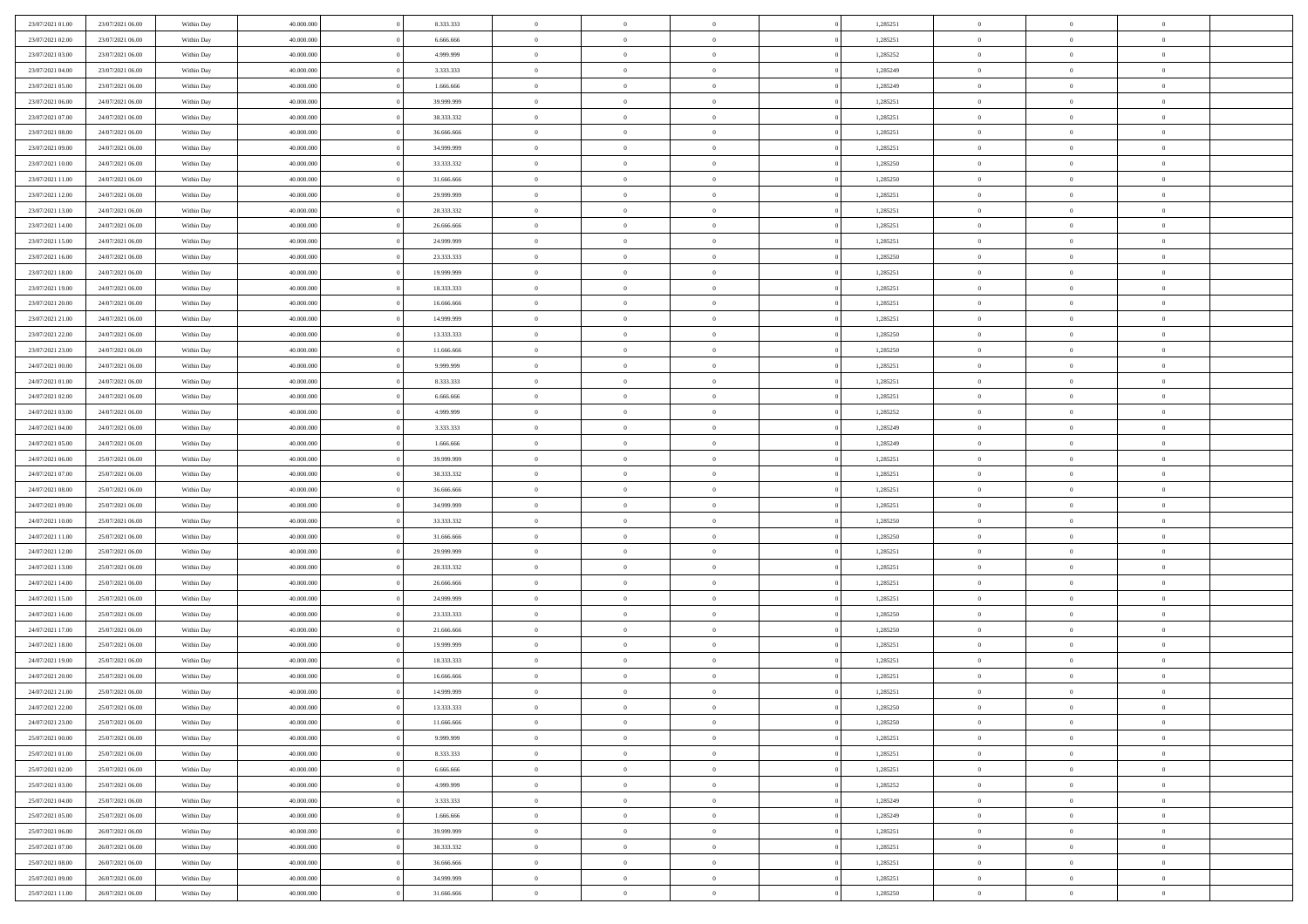| 25/07/2021 12:00 | 26/07/2021 06:00 | Within Day | 40.000.000 |           | 29.999.999 | $\bf{0}$       | $\bf{0}$       | $\theta$       |          | 1,285251 | $\bf{0}$       | $\overline{0}$ | $\,0\,$        |  |
|------------------|------------------|------------|------------|-----------|------------|----------------|----------------|----------------|----------|----------|----------------|----------------|----------------|--|
| 25/07/2021 13:00 | 26/07/2021 06:00 | Within Day | 40,000,000 |           | 28.333.332 | $\overline{0}$ | $\overline{0}$ | $\overline{0}$ |          | 1,285251 | $\theta$       | $\overline{0}$ | $\theta$       |  |
| 25/07/2021 14:00 | 26/07/2021 06:00 | Within Day | 40.000.000 |           | 26.666.666 | $\overline{0}$ | $\overline{0}$ | $\overline{0}$ |          | 1,285251 | $\mathbf{0}$   | $\overline{0}$ | $\overline{0}$ |  |
| 25/07/2021 15:00 | 26/07/2021 06:00 | Within Day | 40.000.000 |           | 24.999.999 | $\bf{0}$       | $\overline{0}$ | $\overline{0}$ |          | 1,285251 | $\bf{0}$       | $\overline{0}$ | $\overline{0}$ |  |
| 25/07/2021 16:00 | 26/07/2021 06:00 | Within Day | 40,000,000 |           | 23.333.333 | $\bf{0}$       | $\bf{0}$       | $\overline{0}$ |          | 1,285250 | $\bf{0}$       | $\overline{0}$ | $\,0\,$        |  |
| 25/07/2021 17:00 | 26/07/2021 06:00 | Within Dav | 40.000.000 |           | 21.666.666 | $\overline{0}$ | $\overline{0}$ | $\overline{0}$ |          | 1,285250 | $\mathbf{0}$   | $\overline{0}$ | $\overline{0}$ |  |
| 25/07/2021 18:00 | 26/07/2021 06:00 | Within Day | 40.000.000 |           | 19.999.999 | $\bf{0}$       | $\overline{0}$ | $\overline{0}$ |          | 1,285251 | $\bf{0}$       | $\overline{0}$ | $\bf{0}$       |  |
| 25/07/2021 19:00 | 26/07/2021 06:00 | Within Day | 40,000,000 |           | 18.333.333 | $\overline{0}$ | 474.263        | $\overline{0}$ |          | 1,285251 | $\,$ 0 $\,$    | $\overline{0}$ | $\theta$       |  |
| 25/07/2021 20:00 | 26/07/2021 06:00 | Within Day | 40.000.000 | 474.262   | 16.235.518 | $\overline{0}$ | 1.017.785      | $\overline{0}$ |          | 1,285251 | $\mathbf{0}$   | $\overline{0}$ | $\overline{0}$ |  |
| 25/07/2021 21:00 | 26/07/2021 06:00 | Within Day | 40.000.000 | 1.492.047 | 13.695.960 | $\bf{0}$       | 2.253.091      | $\overline{0}$ |          | 1,285251 | $\bf{0}$       | $\overline{0}$ | $\,0\,$        |  |
| 25/07/2021 22.00 | 26/07/2021 06:00 | Within Day | 40,000,000 | 3.745.138 | 10.171.439 | $\bf{0}$       | $\overline{0}$ | $\overline{0}$ |          | 1,285250 | $\bf{0}$       | $\overline{0}$ | $\overline{0}$ |  |
| 25/07/2021 23:00 | 26/07/2021 06:00 | Within Dav | 40.000.000 | 3.745.138 | 8.900.009  | $\overline{0}$ | 30.505         | $\overline{0}$ |          | 1,285250 | $\mathbf{0}$   | $\overline{0}$ | $\overline{0}$ |  |
| 26/07/2021 00:00 | 26/07/2021 06:00 | Within Day | 40.000.000 | 3.775.643 | 7.602.432  | $\bf{0}$       | $\overline{0}$ | $\overline{0}$ |          | 1,285251 | $\bf{0}$       | $\overline{0}$ | $\overline{0}$ |  |
| 26/07/2021 01:00 | 26/07/2021 06:00 | Within Day | 40.000.000 | 3.775.643 | 6.335.360  | $\bf{0}$       | $\bf{0}$       | $\overline{0}$ |          | 1,285251 | $\bf{0}$       | $\overline{0}$ | $\bf{0}$       |  |
| 26/07/2021 02:00 | 26/07/2021 06:00 | Within Dav | 40.000.000 | 3.775.643 | 5.068.288  | $\bf{0}$       | $\overline{0}$ | $\overline{0}$ |          | 1,285251 | $\mathbf{0}$   | $\overline{0}$ | $\overline{0}$ |  |
| 26/07/2021 03:00 | 26/07/2021 06:00 | Within Day | 40.000.000 | 3.775.643 | 3.801.216  | $\bf{0}$       | 873.420        | $\overline{0}$ |          | 1,285252 | $\bf{0}$       | $\overline{0}$ | $\bf{0}$       |  |
| 26/07/2021 04:00 | 26/07/2021 06:00 | Within Day | 40,000,000 | 4.649.064 | 1.951.863  | $\bf{0}$       | $\overline{0}$ | $\overline{0}$ |          | 1,285249 | $\bf{0}$       | $\mathbf{0}$   | $\overline{0}$ |  |
| 26/07/2021 05:00 | 26/07/2021 06:00 | Within Day | 40.000.000 | 4.649.064 | 975.931    | $\mathbf{0}$   | $\overline{0}$ | $\overline{0}$ |          | 1,285249 | $\mathbf{0}$   | $\overline{0}$ | $\overline{0}$ |  |
| 26/07/2021 06:00 | 27/07/2021 06:00 | Within Day | 40.000.000 |           | 39.999.999 | $\bf{0}$       | $\bf{0}$       | $\overline{0}$ |          | 1,285251 | $\bf{0}$       | $\overline{0}$ | $\,0\,$        |  |
| 26/07/2021 07:00 | 27/07/2021 06:00 | Within Day | 40,000,000 |           | 38.333.332 | $\overline{0}$ | $\overline{0}$ | $\overline{0}$ |          | 1,285251 | $\bf{0}$       | $\overline{0}$ | $\overline{0}$ |  |
| 26/07/2021 08:00 | 27/07/2021 06:00 | Within Day | 40.000.000 |           | 36.666.666 | $\overline{0}$ | $\overline{0}$ | $\overline{0}$ |          | 1,285251 | $\mathbf{0}$   | $\overline{0}$ | $\overline{0}$ |  |
| 26/07/2021 09:00 | 27/07/2021 06:00 | Within Day | 40.000.000 |           | 34.999.999 | $\bf{0}$       | $\overline{0}$ | $\overline{0}$ |          | 1,285251 | $\bf{0}$       | $\overline{0}$ | $\bf{0}$       |  |
| 26/07/2021 10:00 | 27/07/2021 06:00 | Within Day | 40,000,000 |           | 33.333.332 | $\bf{0}$       | $\bf{0}$       | $\overline{0}$ |          | 1,285250 | $\bf{0}$       | $\overline{0}$ | $\overline{0}$ |  |
| 26/07/2021 11:00 | 27/07/2021 06:00 | Within Dav | 40.000.000 |           | 31.666.666 | $\mathbf{0}$   | $\overline{0}$ | $\overline{0}$ |          | 1,285250 | $\mathbf{0}$   | $\overline{0}$ | $\overline{0}$ |  |
| 26/07/2021 12:00 | 27/07/2021 06:00 | Within Day | 40.000.000 |           | 29.999.999 | $\bf{0}$       | $\overline{0}$ | $\overline{0}$ |          | 1,285251 | $\bf{0}$       | $\overline{0}$ | $\bf{0}$       |  |
| 26/07/2021 13:00 | 27/07/2021 06:00 | Within Day | 40,000,000 |           | 28.333.332 | $\overline{0}$ | $\overline{0}$ | $\overline{0}$ |          | 1,285251 | $\bf{0}$       | $\mathbf{0}$   | $\overline{0}$ |  |
| 26/07/2021 14:00 | 27/07/2021 06:00 | Within Day | 40.000.000 |           | 26.666.666 | $\overline{0}$ | $\overline{0}$ | $\overline{0}$ |          | 1,285251 | $\mathbf{0}$   | $\overline{0}$ | $\overline{0}$ |  |
| 26/07/2021 15:00 | 27/07/2021 06:00 | Within Day | 40.000.000 |           | 24.999.999 | $\bf{0}$       | $\overline{0}$ | $\overline{0}$ |          | 1,285251 | $\bf{0}$       | $\overline{0}$ | $\bf{0}$       |  |
| 26/07/2021 16:00 | 27/07/2021 06:00 | Within Day | 40,000,000 |           | 23.333.333 | $\bf{0}$       | $\overline{0}$ | $\overline{0}$ |          | 1,285250 | $\bf{0}$       | $\mathbf{0}$   | $\overline{0}$ |  |
| 26/07/2021 17:00 | 27/07/2021 06:00 | Within Day | 40.000.000 |           | 21.666.666 | $\mathbf{0}$   | $\overline{0}$ | $\overline{0}$ |          | 1,285250 | $\mathbf{0}$   | $\overline{0}$ | $\overline{0}$ |  |
| 26/07/2021 18:00 | 27/07/2021 06:00 | Within Day | 40.000.000 |           | 19.999.999 | $\bf{0}$       | $\overline{0}$ | $\overline{0}$ |          | 1,285251 | $\,$ 0         | $\overline{0}$ | $\,$ 0 $\,$    |  |
| 26/07/2021 19:00 | 27/07/2021 06:00 | Within Day | 40,000,000 |           | 18.333.333 | $\bf{0}$       | $\overline{0}$ | $\overline{0}$ |          | 1,285251 | $\bf{0}$       | $\overline{0}$ | $\overline{0}$ |  |
| 26/07/2021 20:00 | 27/07/2021 06:00 | Within Dav | 40.000.000 |           | 16.666.666 | $\overline{0}$ | $\overline{0}$ | $\overline{0}$ |          | 1,285251 | $\mathbf{0}$   | $\overline{0}$ | $\overline{0}$ |  |
| 26/07/2021 21:00 | 27/07/2021 06:00 | Within Day | 40.000.000 |           | 14.999.999 | $\bf{0}$       | $\overline{0}$ | $\theta$       |          | 1,285251 | $\,$ 0         | $\overline{0}$ | $\theta$       |  |
| 26/07/2021 22.00 | 27/07/2021 06:00 | Within Day | 40,000,000 |           | 13.333.333 | $\overline{0}$ | $\overline{0}$ | $\overline{0}$ |          | 1,285250 | $\bf{0}$       | $\overline{0}$ | $\overline{0}$ |  |
| 26/07/2021 23:00 | 27/07/2021 06:00 | Within Day | 40.000.000 |           | 11.666.666 | $\mathbf{0}$   | $\overline{0}$ | $\overline{0}$ |          | 1,285250 | $\mathbf{0}$   | $\overline{0}$ | $\overline{0}$ |  |
| 27/07/2021 00:00 | 27/07/2021 06:00 | Within Day | 40.000.000 |           | 9.999.999  | $\bf{0}$       | $\overline{0}$ | $\theta$       |          | 1,285251 | $\,$ 0         | $\overline{0}$ | $\theta$       |  |
| 27/07/2021 01:00 | 27/07/2021 06:00 | Within Day | 40,000,000 |           | 8.333.333  | $\bf{0}$       | $\overline{0}$ | $\overline{0}$ |          | 1,285251 | $\bf{0}$       | $\mathbf{0}$   | $\overline{0}$ |  |
| 27/07/2021 02:00 | 27/07/2021 06:00 | Within Day | 40.000.000 |           | 6.666.666  | $\mathbf{0}$   | $\overline{0}$ | $\overline{0}$ |          | 1,285251 | $\mathbf{0}$   | $\overline{0}$ | $\overline{0}$ |  |
| 27/07/2021 03:00 | 27/07/2021 06:00 | Within Day | 40.000.000 |           | 4.999.999  | $\,0\,$        | $\overline{0}$ | $\theta$       |          | 1,285252 | $\,$ 0         | $\overline{0}$ | $\,$ 0 $\,$    |  |
| 27/07/2021 04:00 | 27/07/2021 06:00 | Within Day | 40,000,000 |           | 3.333.333  | $\bf{0}$       | $\overline{0}$ | $\overline{0}$ |          | 1,285249 | $\bf{0}$       | $\overline{0}$ | $\overline{0}$ |  |
| 27/07/2021 05:00 | 27/07/2021 06:00 | Within Dav | 40.000.000 |           | 1.666.666  | $\mathbf{0}$   | $\overline{0}$ | $\overline{0}$ |          | 1,285249 | $\mathbf{0}$   | $\overline{0}$ | $\overline{0}$ |  |
| 27/07/2021 06:00 | 28/07/2021 06:00 | Within Day | 40.000.000 |           | 39.999.999 | $\bf{0}$       | $\overline{0}$ | $\theta$       |          | 1,285251 | $\,$ 0         | $\overline{0}$ | $\theta$       |  |
| 27/07/2021 07:00 | 28/07/2021 06:00 | Within Day | 40,000,000 |           | 38.333.332 | $\bf{0}$       | $\overline{0}$ | $\overline{0}$ |          | 1,285251 | $\bf{0}$       | $\overline{0}$ | $\overline{0}$ |  |
| 27/07/2021 08:00 | 28/07/2021 06:00 | Within Day | 40.000.000 |           | 36.666.666 | $\bf{0}$       | $\overline{0}$ | $\Omega$       |          | 1,285251 | $\overline{0}$ | $\bf{0}$       | $\theta$       |  |
| 27/07/2021 09:00 | 28/07/2021 06:00 | Within Day | 40.000.000 |           | 34.999.999 | $\,0\,$        | $\overline{0}$ | $\theta$       |          | 1,285251 | $\,$ 0 $\,$    | $\bf{0}$       | $\theta$       |  |
| 27/07/2021 10:00 | 28/07/2021 06:00 | Within Day | 40,000,000 |           | 33.333.332 | $\overline{0}$ | $\overline{0}$ | $\overline{0}$ |          | 1,285250 | $\overline{0}$ | $\overline{0}$ | $\overline{0}$ |  |
| 27/07/2021 11:00 | 28/07/2021 06:00 | Within Day | 40.000.000 |           | 31.666.666 | $\bf{0}$       | $\overline{0}$ | $\overline{0}$ |          | 1,285250 | $\overline{0}$ | $\bf{0}$       | $\overline{0}$ |  |
| 27/07/2021 12:00 | 28/07/2021 06:00 | Within Day | 40.000.000 |           | 29.999.999 | $\bf{0}$       | $\overline{0}$ | $\overline{0}$ | $\theta$ | 1,285251 | $\,$ 0 $\,$    | $\bf{0}$       | $\,$ 0 $\,$    |  |
| 27/07/2021 13:00 | 28/07/2021 06:00 | Within Day | 40,000,000 |           | 28.333.332 | $\bf{0}$       | $\overline{0}$ | $\overline{0}$ |          | 1,285251 | $\,$ 0 $\,$    | $\overline{0}$ | $\overline{0}$ |  |
| 27/07/2021 14:00 | 28/07/2021 06:00 | Within Day | 40.000.000 |           | 26.666.666 | $\bf{0}$       | $\overline{0}$ | $\overline{0}$ |          | 1,285251 | $\mathbf{0}$   | $\overline{0}$ | $\overline{0}$ |  |
| 27/07/2021 15:00 | 28/07/2021 06:00 | Within Day | 40.000.000 |           | 24.999.999 | $\,$ 0 $\,$    | $\overline{0}$ | $\overline{0}$ | $\theta$ | 1,285251 | $\,$ 0 $\,$    | $\mathbf{0}$   | $\,$ 0 $\,$    |  |
| 27/07/2021 16:00 | 28/07/2021 06:00 | Within Day | 40.000.000 |           | 23.333.333 | $\bf{0}$       | $\overline{0}$ | $\overline{0}$ |          | 1,285250 | $\overline{0}$ | $\overline{0}$ | $\overline{0}$ |  |
| 27/07/2021 17:00 | 28/07/2021 06:00 | Within Day | 40.000.000 |           | 21.666.666 | $\bf{0}$       | $\overline{0}$ | $\overline{0}$ |          | 1,285250 | $\mathbf{0}$   | $\bf{0}$       | $\overline{0}$ |  |
| 27/07/2021 18:00 | 28/07/2021 06:00 | Within Day | 40.000.000 |           | 19.999.999 | $\,$ 0 $\,$    | $\overline{0}$ | $\overline{0}$ |          | 1,285251 | $\,$ 0 $\,$    | $\mathbf{0}$   | $\,$ 0 $\,$    |  |
| 27/07/2021 19:00 | 28/07/2021 06:00 | Within Day | 40,000,000 |           | 18.333.333 | $\overline{0}$ | $\overline{0}$ | $\overline{0}$ |          | 1,285251 | $\bf{0}$       | $\mathbf{0}$   | $\overline{0}$ |  |
| 27/07/2021 20:00 | 28/07/2021 06:00 | Within Day | 40.000.000 |           | 16.666.666 | $\bf{0}$       | $\overline{0}$ | $\overline{0}$ |          | 1,285251 | $\mathbf{0}$   | $\overline{0}$ | $\overline{0}$ |  |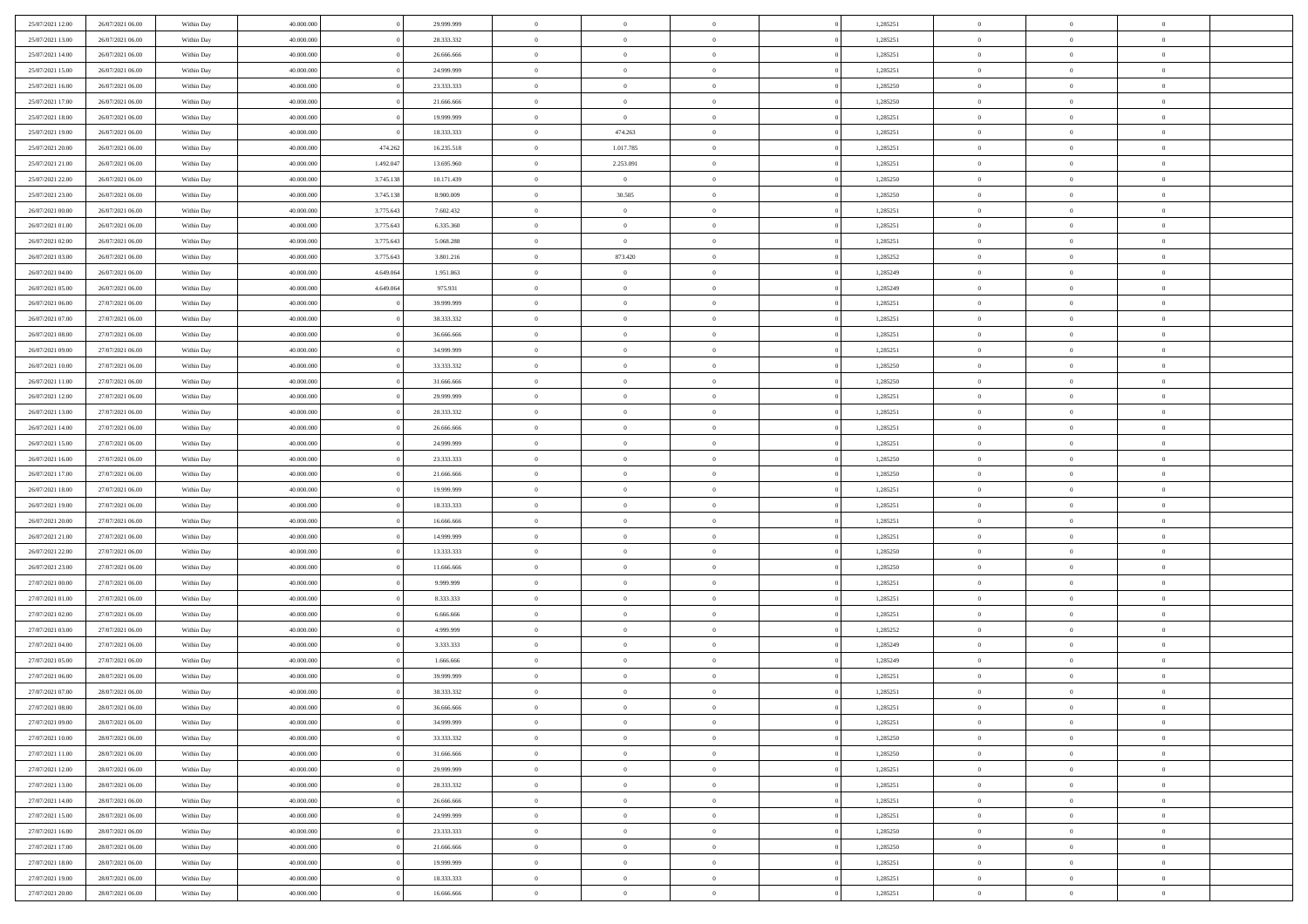| 27/07/2021 21:00                     | 28/07/2021 06:00                     | Within Day               | 40.000.000               | 14.999.999               | $\theta$                  | $\overline{0}$                   | $\overline{0}$             | 1,285251             | $\bf{0}$                 | $\mathbf{0}$                     | $\bf{0}$                   |  |
|--------------------------------------|--------------------------------------|--------------------------|--------------------------|--------------------------|---------------------------|----------------------------------|----------------------------|----------------------|--------------------------|----------------------------------|----------------------------|--|
| 27/07/2021 22.00                     | 28/07/2021 06:00                     | Within Day               | 40.000.000               | 13.333.333               | $\overline{0}$            | $\overline{0}$                   | $\overline{0}$             | 1,285250             | $\mathbf{0}$             | $\overline{0}$                   | $\theta$                   |  |
| 27/07/2021 23:00                     | 28/07/2021 06:00                     | Within Day               | 40.000.000               | 11.666.666               | $\,$ 0 $\,$               | $\overline{0}$                   | $\bf{0}$                   | 1,285250             | $\,$ 0 $\,$              | $\overline{0}$                   | $\,$ 0 $\,$                |  |
| 28/07/2021 00:00                     | 28/07/2021 06:00                     | Within Day               | 40,000,000               | 9.999.999                | $\mathbf{0}$              | $\overline{0}$                   | $\overline{0}$             | 1,285251             | $\theta$                 | $\mathbf{0}$                     | $\theta$                   |  |
| 28/07/2021 01:00                     | 28/07/2021 06:00                     | Within Day               | 40.000.000               | 8.333.333                | $\bf{0}$                  | $\overline{0}$                   | $\overline{0}$             | 1,285251             | $\overline{0}$           | $\overline{0}$                   | $\overline{0}$             |  |
| 28/07/2021 02:00                     | 28/07/2021 06:00                     | Within Day               | 40.000.000               | 6.666.666                | $\,$ 0 $\,$               | $\overline{0}$                   | $\bf{0}$                   | 1,285251             | $\,$ 0 $\,$              | $\overline{0}$                   | $\,$ 0 $\,$                |  |
| 28/07/2021 03:00                     | 28/07/2021 06:00                     | Within Day               | 40,000,000               | 4.999.999                | $\bf{0}$                  | $\overline{0}$                   | $\overline{0}$             | 1,285252             | $\bf{0}$                 | $\mathbf{0}$                     | $\theta$                   |  |
| 28/07/2021 04:00                     | 28/07/2021 06:00                     | Within Day               | 40.000.000               | 3.333.333                | $\overline{0}$            | $\overline{0}$                   | $\overline{0}$             | 1,285249             | $\mathbf{0}$             | $\overline{0}$                   | $\overline{0}$             |  |
| 28/07/2021 05:00                     | 28/07/2021 06:00                     | Within Day               | 40.000.000               | 1.666.666                | $\,$ 0 $\,$               | $\overline{0}$                   | $\bf{0}$                   | 1,285249             | $\,$ 0 $\,$              | $\overline{0}$                   | $\,$ 0 $\,$                |  |
| 28/07/2021 06:00                     | 29/07/2021 06:00                     | Within Day               | 40,000,000               | 39.999.999               | $\overline{0}$            | $\overline{0}$                   | $\overline{0}$             | 1,285251             | $\overline{0}$           | $\mathbf{0}$                     | $\theta$                   |  |
| 28/07/2021 07:00                     | 29/07/2021 06:00                     | Within Day               | 40.000.000               | 38.333.332               | $\overline{0}$            | $\overline{0}$                   | $\overline{0}$             | 1,285251             | $\overline{0}$           | $\overline{0}$                   | $\overline{0}$             |  |
| 28/07/2021 10:00                     | 29/07/2021 06:00                     | Within Day               | 40.000.000               | 33.333.332               | $\,$ 0 $\,$               | $\overline{0}$                   | $\bf{0}$                   | 1,285250             | $\,$ 0 $\,$              | $\overline{0}$                   | $\,$ 0 $\,$                |  |
| 28/07/2021 11:00                     | 29/07/2021 06:00                     | Within Day               | 40.000.000               | 31.666.666               | $\overline{0}$            | $\overline{0}$                   | $\overline{0}$             | 1,285250             | $\bf{0}$                 | $\overline{0}$                   | $\bf{0}$                   |  |
| 28/07/2021 12:00                     | 29/07/2021 06:00                     | Within Day               | 40.000.000               | 29.999.999               | $\overline{0}$            | $\overline{0}$                   | $\overline{0}$             | 1,285251             | $\overline{0}$           | $\overline{0}$                   | $\overline{0}$             |  |
| 28/07/2021 13:00                     | 29/07/2021 06:00                     | Within Day               | 40.000.000               | 28.333.332               | $\,$ 0 $\,$               | $\overline{0}$                   | $\bf{0}$                   | 1,285251             | $\,$ 0 $\,$              | $\overline{0}$                   | $\,$ 0 $\,$                |  |
| 28/07/2021 14:00                     | 29/07/2021 06:00                     | Within Day               | 40,000,000               | 26,666,666               | $\overline{0}$            | $\mathbf{0}$                     | $\overline{0}$             | 1,285251             | $\overline{0}$           | $\mathbf{0}$                     | $\theta$                   |  |
| 28/07/2021 15:00                     | 29/07/2021 06:00                     | Within Day               | 40.000.000               | 24.999.999               | $\overline{0}$            | $\overline{0}$                   | $\overline{0}$             | 1,285251             | $\overline{0}$           | $\overline{0}$                   | $\overline{0}$             |  |
| 28/07/2021 16:00                     | 29/07/2021 06:00                     | Within Day               | 40.000.000               | 23.333.333               | $\,$ 0 $\,$               | $\overline{0}$                   | $\bf{0}$                   | 1,285250             | $\,$ 0 $\,$              | $\overline{0}$                   | $\,$ 0 $\,$                |  |
| 28/07/2021 17:00                     | 29/07/2021 06:00                     | Within Day               | 40,000,000               | 21.666.666               | $\mathbf{0}$              | $\mathbf{0}$                     | $\overline{0}$             | 1,285250             | $\theta$                 | $\mathbf{0}$                     | $\theta$                   |  |
| 28/07/2021 18:00                     | 29/07/2021 06:00                     | Within Day               | 40.000.000               | 19.999.999               | $\overline{0}$            | $\overline{0}$                   | $\overline{0}$             | 1,285251             | $\overline{0}$           | $\overline{0}$                   | $\overline{0}$             |  |
| 28/07/2021 19:00                     | 29/07/2021 06:00                     | Within Day               | 40.000.000               | 18.333.333               | $\,$ 0 $\,$               | $\overline{0}$                   | $\bf{0}$                   | 1,285251             | $\,$ 0 $\,$              | $\overline{0}$                   | $\,$ 0 $\,$                |  |
| 28/07/2021 20:00                     | 29/07/2021 06:00                     | Within Day               | 40,000,000               | 16,666,666               | $\overline{0}$            | $\overline{0}$                   | $\overline{0}$             | 1,285251             | $\mathbf{0}$             | $\mathbf{0}$                     | $\overline{0}$             |  |
| 28/07/2021 21:00                     | 29/07/2021 06:00                     | Within Day               | 40.000.000               | 14.999.999               | $\overline{0}$            | $\overline{0}$                   | $\overline{0}$             | 1,285251             | $\overline{0}$           | $\overline{0}$                   | $\overline{0}$             |  |
| 28/07/2021 22:00                     | 29/07/2021 06:00                     | Within Day               | 40.000.000               | 13.333.333               | $\,$ 0 $\,$               | $\overline{0}$                   | $\bf{0}$                   | 1,285250             | $\,$ 0 $\,$              | $\overline{0}$                   | $\,$ 0 $\,$                |  |
| 28/07/2021 23:00                     | 29/07/2021 06:00                     | Within Day               | 40,000,000               | 11.666.666               | $\overline{0}$            | $\overline{0}$                   | $\overline{0}$             | 1,285250             | $\overline{0}$           | $\mathbf{0}$                     | $\theta$                   |  |
| 29/07/2021 00:00                     | 29/07/2021 06:00                     | Within Day               | 40.000.000               | 9.999.999                | $\overline{0}$            | $\overline{0}$                   | $\overline{0}$             | 1,285251             | $\overline{0}$           | $\overline{0}$                   | $\overline{0}$             |  |
| 29/07/2021 01:00                     | 29/07/2021 06:00                     | Within Day               | 40.000.000               | 8.333.333                | $\,$ 0 $\,$               | $\overline{0}$                   | $\bf{0}$                   | 1,285251             | $\,$ 0 $\,$              | $\overline{0}$                   | $\,$ 0 $\,$                |  |
| 29/07/2021 02:00                     | 29/07/2021 06:00                     | Within Day               | 40.000.000               | 6.666.666                | $\bf{0}$                  | $\overline{0}$                   | $\overline{0}$             | 1,285251             | $\bf{0}$                 | $\overline{0}$                   | $\bf{0}$                   |  |
| 29/07/2021 03:00                     | 29/07/2021 06:00                     | Within Day               | 40.000.000               | 4.999.999                | $\overline{0}$            | $\overline{0}$                   | $\overline{0}$             | 1,285252             | $\overline{0}$           | $\overline{0}$                   | $\overline{0}$             |  |
| 29/07/2021 04:00                     | 29/07/2021 06:00                     | Within Day               | 40.000.000               | 3.333.333                | $\,$ 0 $\,$               | $\overline{0}$                   | $\bf{0}$                   | 1,285249             | $\,$ 0 $\,$              | $\overline{0}$                   | $\,$ 0 $\,$                |  |
| 29/07/2021 05:00                     | 29/07/2021 06:00                     | Within Day               | 40.000.000               | 1.666.666                | $\,0\,$                   | $\overline{0}$                   | $\bf{0}$                   | 1,285249             | $\,$ 0 $\,$              | $\overline{0}$                   | $\bf{0}$                   |  |
| 29/07/2021 06:00                     | 30/07/2021 06:00                     | Within Day               | 40.000.000               | 39.999.999               | $\overline{0}$            | $\overline{0}$                   | $\overline{0}$             | 1,285251             | $\mathbf{0}$             | $\overline{0}$                   | $\overline{0}$             |  |
| 29/07/2021 07:00                     | 30/07/2021 06:00                     | Within Day               | 40.000.000               | 38.333.332               | $\,$ 0 $\,$               | $\overline{0}$                   | $\bf{0}$                   | 1,285251             | $\,$ 0 $\,$              | $\overline{0}$                   | $\,$ 0 $\,$                |  |
| 29/07/2021 08:00<br>29/07/2021 09:00 | 30/07/2021 06:00<br>30/07/2021 06:00 | Within Day<br>Within Day | 40.000.000<br>40.000.000 | 36.666.666<br>34.999.999 | $\,0\,$<br>$\overline{0}$ | $\overline{0}$<br>$\overline{0}$ | $\bf{0}$<br>$\overline{0}$ | 1,285251<br>1,285251 | $\bf{0}$<br>$\mathbf{0}$ | $\overline{0}$<br>$\overline{0}$ | $\bf{0}$<br>$\overline{0}$ |  |
| 29/07/2021 10:00                     | 30/07/2021 06:00                     | Within Day               | 40.000.000               | 33.333.332               | $\,$ 0 $\,$               | $\overline{0}$                   | $\bf{0}$                   | 1,285250             | $\,$ 0 $\,$              | $\overline{0}$                   | $\,$ 0 $\,$                |  |
| 29/07/2021 11:00                     | 30/07/2021 06:00                     | Within Day               | 40.000.000               | 31.666.666               | $\bf{0}$                  | $\overline{0}$                   | $\bf{0}$                   | 1,285250             | $\bf{0}$                 | $\overline{0}$                   | $\bf{0}$                   |  |
| 29/07/2021 12:00                     | 30/07/2021 06:00                     | Within Day               | 40.000.000               | 29.999.999               | $\overline{0}$            | $\overline{0}$                   | $\overline{0}$             | 1,285251             | $\mathbf{0}$             | $\overline{0}$                   | $\overline{0}$             |  |
| 29/07/2021 13:00                     | 30/07/2021 06:00                     | Within Day               | 40.000.000               | 28.333.332               | $\,$ 0 $\,$               | $\overline{0}$                   | $\bf{0}$                   | 1,285251             | $\,$ 0 $\,$              | $\overline{0}$                   | $\,$ 0 $\,$                |  |
| 29/07/2021 14:00                     | 30/07/2021 06:00                     | Within Day               | 40.000.000               | 26.666.666               | $\,0\,$                   | $\overline{0}$                   | $\overline{0}$             | 1,285251             | $\bf{0}$                 | $\overline{0}$                   | $\bf{0}$                   |  |
| 29/07/2021 15:00                     | 30/07/2021 06:00                     | Within Day               | 40.000.000               | 24.999.999               | $\overline{0}$            | $\overline{0}$                   | $\overline{0}$             | 1,285251             | $\mathbf{0}$             | $\overline{0}$                   | $\overline{0}$             |  |
| 29/07/2021 16:00                     | 30/07/2021 06:00                     | Within Day               | 40.000.000               | 23.333.333               | $\,$ 0 $\,$               | $\overline{0}$                   | $\bf{0}$                   | 1,285250             | $\,$ 0 $\,$              | $\overline{0}$                   | $\,$ 0 $\,$                |  |
| 29/07/2021 17:00                     | 30/07/2021 06:00                     | Within Day               | 40.000.000               | 21.666.666               | $\bf{0}$                  | $\overline{0}$                   | $\bf{0}$                   | 1,285250             | $\bf{0}$                 | $\overline{0}$                   | $\bf{0}$                   |  |
| 29/07/2021 18:00                     | 30/07/2021 06:00                     | Within Day               | 40.000.000               | 19.999.999               | $\mathbf{0}$              | $\overline{0}$                   | $\overline{0}$             | 1,285251             | $\theta$                 | $\overline{0}$                   | $\overline{0}$             |  |
| 29/07/2021 19:00                     | 30/07/2021 06:00                     | Within Day               | 40.000.000               | 18.333.333               | $\mathbf{0}$              | $\overline{0}$                   | $\theta$                   | 1,285251             | $\theta$                 | $\overline{0}$                   | $\theta$                   |  |
| 29/07/2021 20:00                     | 30/07/2021 06:00                     | Within Day               | 40.000.000               | 16.666.666               | $\bf{0}$                  | $\overline{0}$                   | $\overline{0}$             | 1,285251             | $\mathbf{0}$             | $\overline{0}$                   | $\bf{0}$                   |  |
| 29/07/2021 21:00                     | 30/07/2021 06:00                     | Within Day               | 40.000.000               | 14.999.999               | $\overline{0}$            | $\overline{0}$                   | $\overline{0}$             | 1,285251             | $\overline{0}$           | $\overline{0}$                   | $\overline{0}$             |  |
| 29/07/2021 22:00                     | 30/07/2021 06:00                     | Within Day               | 40.000.000               | 13.333.333               | $\,$ 0                    | $\overline{0}$                   | $\overline{0}$             | 1,285250             | $\,$ 0 $\,$              | $\,$ 0 $\,$                      | $\,$ 0 $\,$                |  |
| 29/07/2021 23:00                     | 30/07/2021 06:00                     | Within Day               | 40.000.000               | 11.666.666               | $\bf{0}$                  | $\overline{0}$                   | $\overline{0}$             | 1,285250             | $\mathbf{0}$             | $\overline{0}$                   | $\overline{0}$             |  |
| 30/07/2021 00:00                     | 30/07/2021 06:00                     | Within Day               | 40.000.000               | 9.999.999                | $\bf{0}$                  | $\overline{0}$                   | $\overline{0}$             | 1,285251             | $\mathbf{0}$             | $\overline{0}$                   | $\overline{0}$             |  |
| 30/07/2021 01:00                     | 30/07/2021 06:00                     | Within Day               | 40.000.000               | 8.333.333                | $\,$ 0                    | $\overline{0}$                   | $\overline{0}$             | 1,285251             | $\,$ 0 $\,$              | $\overline{0}$                   | $\,$ 0 $\,$                |  |
| 30/07/2021 02:00                     | 30/07/2021 06:00                     | Within Day               | 40.000.000               | 6.666.666                | $\overline{0}$            | $\overline{0}$                   | $\overline{0}$             | 1,285251             | $\overline{0}$           | $\overline{0}$                   | $\overline{0}$             |  |
| 30/07/2021 03:00                     | 30/07/2021 06:00                     | Within Day               | 40.000.000               | 4.999.999                | $\mathbf{0}$              | $\overline{0}$                   | $\overline{0}$             | 1,285252             | $\overline{0}$           | $\overline{0}$                   | $\overline{0}$             |  |
| 30/07/2021 04:00                     | 30/07/2021 06:00                     | Within Day               | 40.000.000               | 3.333.333                | $\,$ 0                    | $\overline{0}$                   | $\overline{0}$             | 1,285249             | $\,$ 0 $\,$              | $\,$ 0 $\,$                      | $\,$ 0 $\,$                |  |
| 30/07/2021 05:00                     | 30/07/2021 06:00                     | Within Day               | 40.000.000               | 1.666.666                | $\bf{0}$                  | $\overline{0}$                   | $\overline{0}$             | 1,285249             | $\mathbf{0}$             | $\overline{0}$                   | $\bf{0}$                   |  |
| 30/07/2021 06:00                     | 31/07/2021 06:00                     | Within Day               | 40.000.000               | 39.999.999               | $\mathbf{0}$              | $\overline{0}$                   | $\overline{0}$             | 1,285251             | $\overline{0}$           | $\overline{0}$                   | $\overline{0}$             |  |
| 30/07/2021 07:00                     | 31/07/2021 06:00                     | Within Day               | 40.000.000               | 38.333.332               | $\,$ 0 $\,$               | $\overline{0}$                   | $\overline{0}$             | 1,285251             | $\,$ 0 $\,$              | $\overline{0}$                   | $\,$ 0 $\,$                |  |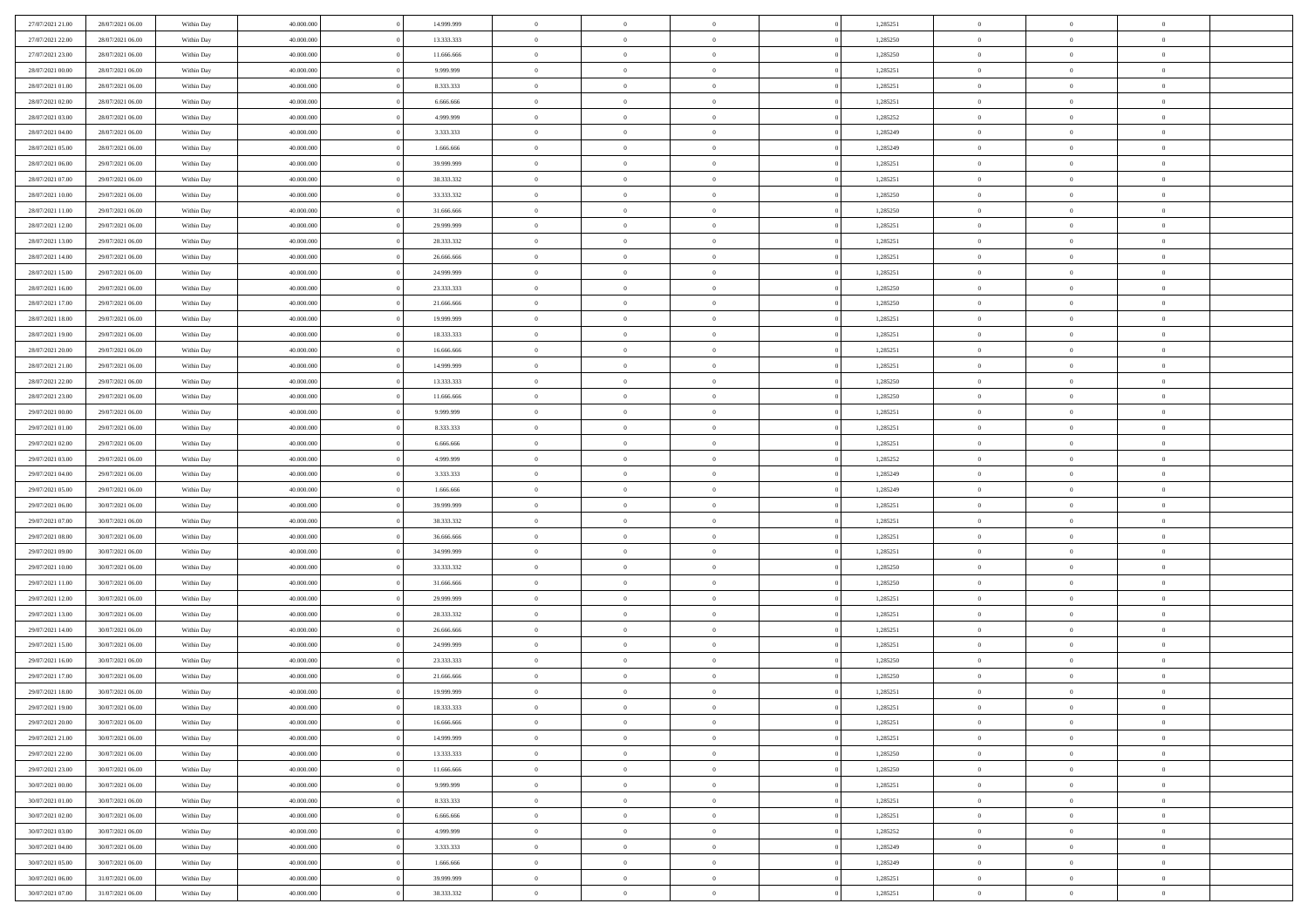| 30/07/2021 08:00 | 31/07/2021 06:00 | Within Day | 40,000,000 | 36,666,666 |                | $\Omega$       |          | 1,285251 |          |                |          |  |
|------------------|------------------|------------|------------|------------|----------------|----------------|----------|----------|----------|----------------|----------|--|
| 30/07/2021 09:00 | 31/07/2021 06:00 | Within Day | 40,000,000 | 34,999,999 |                | $\Omega$       |          | 1,285251 |          |                |          |  |
| 30/07/2021 10:00 | 31/07/2021 06:00 | Within Day | 40,000,000 | 33.333.332 | $\theta$       | $\Omega$       | $\Omega$ | 1,285250 | $\Omega$ | $\Omega$       | $\Omega$ |  |
| 30/07/2021 11:00 | 31/07/2021 06:00 | Within Day | 40,000,000 | 31,666,666 | $\Omega$       | $\Omega$       | $\Omega$ | 1,285250 | $\Omega$ | $\theta$       | $\Omega$ |  |
| 30/07/2021 12:00 | 31/07/2021 06:00 | Within Day | 40,000,000 | 29.999.999 | $\Omega$       | $\Omega$       | $\Omega$ | 1.285251 | $\Omega$ |                | $\Omega$ |  |
| 30/07/2021 13:00 | 31/07/2021 06:00 | Within Day | 40,000,000 | 28.333.332 | $\theta$       | $\Omega$       | $\Omega$ | 1,285251 | $\Omega$ |                | $\Omega$ |  |
| 30/07/2021 14:00 | 31/07/2021 06:00 | Within Day | 40,000,000 | 26,666,666 | $\Omega$       | $\Omega$       | $\Omega$ | 1,285251 | $\Omega$ | $\Omega$       | $\Omega$ |  |
| 30/07/2021 15:00 | 31/07/2021 06:00 | Within Day | 40,000,000 | 24.999.999 |                | $\Omega$       |          | 1,285251 |          |                | $\Omega$ |  |
| 30/07/2021 16:00 | 31/07/2021 06:00 | Within Day | 40,000,000 | 23.333.333 | $\Omega$       | $\Omega$       | $\Omega$ | 1,285250 | $\Omega$ |                | $\Omega$ |  |
| 30/07/2021 17:00 | 31/07/2021 06:00 | Within Day | 40,000,000 | 21.666.666 | $\Omega$       | $\Omega$       | $\Omega$ | 1,285250 | $\Omega$ | $\theta$       | $\Omega$ |  |
| 30/07/2021 18:00 | 31/07/2021 06:00 | Within Day | 40,000,000 | 19,999,999 | $\overline{0}$ | $\Omega$       | $\Omega$ | 1,285251 | $\bf{0}$ | $^{\circ}$     | $\theta$ |  |
| 30/07/2021 19:00 | 31/07/2021 06:00 | Within Day | 40,000,000 | 18.333.333 | $\Omega$       | $\Omega$       | $\Omega$ | 1,285251 | $\Omega$ |                | $\Omega$ |  |
| 30/07/2021 20:00 | 31/07/2021 06:00 | Within Day | 40,000,000 | 16.666.666 | $\theta$       | $\overline{0}$ | $\Omega$ | 1,285251 | $\Omega$ | $\Omega$       | $\Omega$ |  |
| 30/07/2021 21:00 | 31/07/2021 06:00 | Within Day | 40,000,000 | 14.999.999 |                | $\Omega$       | $\Omega$ | 1,285251 | $\Omega$ |                | $\Omega$ |  |
| 30/07/2021 22:00 | 31/07/2021 06:00 | Within Day | 40,000,000 | 13.333.333 | $\Omega$       | $\Omega$       | $\Omega$ | 1,285250 | $\Omega$ |                | $\Omega$ |  |
| 30/07/2021 23:00 | 31/07/2021 06:00 | Within Day | 40,000,000 | 11.666.666 | $\Omega$       | $\Omega$       | $\Omega$ | 1,285250 | $\Omega$ | $\Omega$       | $\Omega$ |  |
| 31/07/2021 00:00 | 31/07/2021 06:00 | Within Day | 40,000,000 | 9.999.999  | $\Omega$       | $\Omega$       | $\Omega$ | 1,285251 | $\Omega$ |                | $\Omega$ |  |
| 31/07/2021 01:00 | 31/07/2021 06:00 | Within Day | 40,000,000 | 8.333.333  | $\Omega$       | $\Omega$       | $\Omega$ | 1,285251 | $\Omega$ |                | $\Omega$ |  |
| 31/07/2021 02:00 | 31/07/2021 06:00 | Within Day | 40,000,000 | 6.666.666  | $\theta$       | $\overline{0}$ | $\Omega$ | 1,285251 | $\theta$ | $\overline{0}$ | $\Omega$ |  |
| 31/07/2021 03:00 | 31/07/2021 06:00 | Within Day | 40,000,000 | 4.999.999  | $\Omega$       | $\theta$       | $\Omega$ | 1,285252 | $\bf{0}$ |                | $\Omega$ |  |
| 31/07/2021 04:00 | 31/07/2021 06:00 | Within Day | 40.000.000 | 3.333.333  | $\Omega$       | $\theta$       |          | 1,285249 | $\Omega$ |                |          |  |
| 31/07/2021 06:00 | 01/08/2021 06:00 | Within Day | 40.000.000 | 39.999.999 |                | $\Omega$       |          | 1,285251 |          |                |          |  |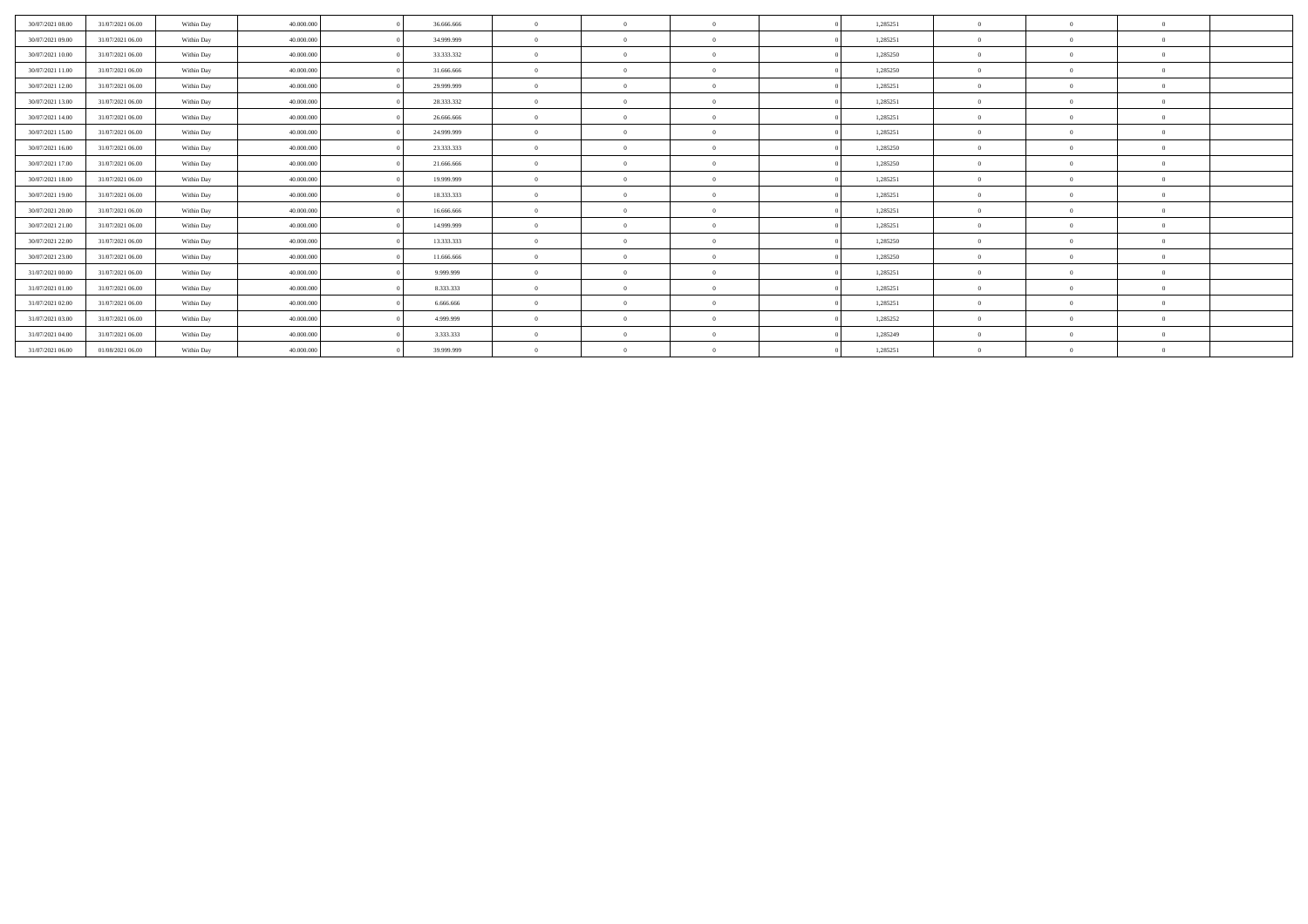## **SNAM RETE GAS**

**Transportation capacity at Exit Point interconnected with foreign pipelines**

**Update to 30/07/2021 of offered and assigned capacity in auction day-ahead and within-day**

**Thermal Year 2020/2021**

(Values in Ncm/day (0° C; 1,01325 bar) - 1 Scm=0,94794378 Ncm; Prices in c/Ncm)

**Exit Point**

**PASSO-GRIES**

| Timeframe        |                  |                     |                            |                                       |            | Offered capacity |                | Assigned capacity | Day-Ahead                                    |                             | Prices                        |                           |                                 |             |
|------------------|------------------|---------------------|----------------------------|---------------------------------------|------------|------------------|----------------|-------------------|----------------------------------------------|-----------------------------|-------------------------------|---------------------------|---------------------------------|-------------|
| From             | To               | <b>Auction type</b> | Transportation<br>capacity | Assigned capacity<br>(before auction) | Firm       | Interruptible    | Firm           | Interruptible     | <b>Interrupted Capacity</b><br>Interruptible | <b>Reserve price - Firm</b> | <b>Auction premium - Firm</b> | Reserve price -           | Auction premium -               | <b>Note</b> |
| 01/07/2021 06:00 | 02/07/2021 06:00 | Day Ahead           | 42.196.595                 |                                       | 19.832.398 | $\overline{0}$   | $\theta$       | $\overline{0}$    |                                              | 0,012183                    | $\theta$                      | Interruptible<br>0,012183 | Interruptible<br>$\overline{0}$ |             |
| 02/07/2021 06:00 | 03/07/2021 06:00 | Day Ahead           | 42.196.59                  |                                       | 19.832.398 | $\Omega$         | $\theta$       | $\Omega$          |                                              | 0,012183                    | $\Omega$                      | 0,012183                  | $\overline{0}$                  |             |
| 03/07/2021 06:00 | 04/07/2021 06:00 | Day Ahead           | 42.196.595                 |                                       | 42.196.595 | $\overline{0}$   | $\overline{0}$ | $\overline{0}$    |                                              | 0,012183                    | $\overline{0}$                | 0.012183                  | $\overline{0}$                  |             |
| 04/07/2021 06:00 | 05/07/2021 06:00 | Day Ahead           | 42.196.595                 |                                       | 42.196.595 | $\bf{0}$         | $\overline{0}$ | $\overline{0}$    |                                              | 0,012183                    | $\mathbf{0}$                  | 0,012183                  | $\overline{0}$                  |             |
| 05/07/2021 06:00 | 06/07/2021 06:00 | Day Ahead           | 42.196.59                  |                                       | 42.196.595 | $\Omega$         | $\theta$       | $\theta$          |                                              | 0,012183                    | $\overline{0}$                | 0,012183                  | $\overline{0}$                  |             |
| 06/07/2021 06:00 | 07/07/2021 06:00 | Day Ahead           | 42.196.595                 |                                       | 42.196.595 | $\bf{0}$         | $\theta$       | $\overline{0}$    |                                              | 0,012183                    | $\overline{0}$                | 0,012183                  | $\overline{0}$                  |             |
| 07/07/2021 06:00 | 08/07/2021 06:00 | Day Ahead           | 42.196.595                 |                                       | 42.196.595 | $\Omega$         | $\theta$       | $\sim$            |                                              | 0,012183                    | $\Omega$                      | 0,012183                  | $\theta$                        |             |
| 08/07/2021 06:00 | 09/07/2021 06:00 | Day Ahead           | 42.196.59                  |                                       | 42.196.595 | $\theta$         | $\theta$       | $\overline{0}$    |                                              | 0,012183                    | $\overline{0}$                | 0,012183                  | $\overline{0}$                  |             |
| 09/07/2021 06:00 | 10/07/2021 06:00 | Day Ahead           | 42.196.595                 |                                       | 42.196.595 | $\theta$         | $\theta$       | $\overline{0}$    |                                              | 0,012183                    | $\overline{0}$                | 0,012183                  | $\overline{0}$                  |             |
| 10/07/2021 06:00 | 11/07/2021 06:00 | Day Ahead           | 42.196.595                 |                                       | 42.196.595 | $\bf{0}$         | $\overline{0}$ | $\overline{0}$    |                                              | 0,012183                    | $\overline{0}$                | 0,012183                  | $\overline{0}$                  |             |
| 11/07/2021 06:00 | 12/07/2021 06:00 | Day Ahead           | 42.196.59                  |                                       | 42.196.595 | $\Omega$         | $\theta$       | $\overline{0}$    |                                              | 0,012183                    | $\theta$                      | 0,012183                  | $\overline{0}$                  |             |
| 12/07/2021 06:00 | 13/07/2021 06:00 | Day Ahead           | 42.196.595                 |                                       | 42.196.595 | $\bf{0}$         | $\theta$       | $\overline{0}$    |                                              | 0,012183                    | $\overline{0}$                | 0,012183                  | $\overline{0}$                  |             |
| 13/07/2021 06:00 | 14/07/2021 06:00 | Day Ahead           | 42.196.595                 |                                       | 42.196.595 | $\theta$         | $\Omega$       | $\overline{0}$    |                                              | 0.012183                    | $\theta$                      | 0.012183                  | $\Omega$                        |             |
| 14/07/2021 06:00 | 15/07/2021 06:00 | Day Ahead           | 42.196.59                  |                                       | 42.196.595 | $\overline{0}$   | $\bf{0}$       | $\overline{0}$    |                                              | 0,012183                    | $\overline{0}$                | 0,012183                  | $\bf{0}$                        |             |
| 15/07/2021 06:00 | 16/07/2021 06:00 | Day Ahead           | 42.196.59                  |                                       | 42.196.595 | $\bf{0}$         | $\theta$       | $\overline{0}$    |                                              | 0,012183                    | $\overline{0}$                | 0,012183                  | $\overline{0}$                  |             |
| 16/07/2021 06:00 | 17/07/2021 06:00 | Day Ahead           | 42.196.59                  |                                       | 42.196.595 | $\overline{0}$   | $\theta$       | $\overline{0}$    |                                              | 0,012183                    | $\overline{0}$                | 0,012183                  | $\overline{0}$                  |             |
| 17/07/2021 06:00 | 18/07/2021 06:00 | Day Ahead           | 42.196.59                  |                                       | 42.196.595 | $\theta$         | $\overline{0}$ | $\overline{0}$    |                                              | 0,012183                    | $\overline{0}$                | 0,012183                  | $\theta$                        |             |
| 18/07/2021 06:00 | 19/07/2021 06:00 | Day Ahead           | 42.196.595                 |                                       | 42.196.595 | $\mathbf{0}$     | $\theta$       | $\overline{0}$    |                                              | 0,012183                    | $\mathbf{0}$                  | 0,012183                  | $\overline{0}$                  |             |
| 19/07/2021 06:00 | 20/07/2021 06:00 | Day Ahead           | 42.196.595                 |                                       | 42.196.595 | $\theta$         | $\theta$       | $\Omega$          |                                              | 0,012183                    | $\theta$                      | 0,012183                  | $\overline{0}$                  |             |
| 20/07/2021 06:00 | 21/07/2021 06:00 | Day Ahead           | 42.196.595                 |                                       | 42.196.595 | $\theta$         | $\theta$       | $\overline{0}$    |                                              | 0,012183                    | $\overline{0}$                | 0,012183                  | $\Omega$                        |             |
| 21/07/2021 06:00 | 22/07/2021 06:00 | Day Ahead           | 42.196.595                 |                                       | 42.196.595 | $\bf{0}$         | $\theta$       | $\overline{0}$    |                                              | 0,012183                    | $\overline{0}$                | 0,012183                  | $\overline{0}$                  |             |
| 22/07/2021 06:00 | 23/07/2021 06:00 | Day Ahead           | 42.196.59                  |                                       | 42.196.595 | $\theta$         | $\overline{0}$ | $\theta$          |                                              | 0,012183                    | $\overline{0}$                | 0,012183                  | $\overline{0}$                  |             |
| 23/07/2021 06:00 | 24/07/2021 06:00 | Day Ahead           | 42.196.595                 |                                       | 42.196.595 | $\overline{0}$   | $\theta$       | $\overline{0}$    |                                              | 0,012183                    | $\overline{0}$                | 0,012183                  | $\overline{0}$                  |             |
| 24/07/2021 06:00 | 25/07/2021 06:00 | Day Ahead           | 42.196.595                 |                                       | 42.196.595 | $\theta$         | $\theta$       | $\overline{0}$    |                                              | 0,012183                    | $\theta$                      | 0,012183                  | $\overline{0}$                  |             |
| 25/07/2021 06:00 | 26/07/2021 06:00 | Day Ahead           | 42.196.59                  |                                       | 42.196.595 | $\bf{0}$         | $\overline{0}$ | $\overline{0}$    |                                              | 0,012183                    | $\overline{0}$                | 0,012183                  | $\overline{0}$                  |             |
| 26/07/2021 06:00 | 27/07/2021 06:00 | Day Ahead           | 42.196.595                 |                                       | 42.196.595 | $\overline{0}$   | $\theta$       | $\overline{0}$    |                                              | 0,012183                    | $\overline{0}$                | 0.012183                  | $\theta$                        |             |
| 27/07/2021 06:00 | 28/07/2021 06:00 | Day Ahead           | 42.196.595                 |                                       | 42.196.595 | $\overline{0}$   | $\overline{0}$ | $\overline{0}$    |                                              | 0,012183                    | $\overline{0}$                | 0,012183                  | $\bf{0}$                        |             |
| 28/07/2021 06:00 | 29/07/2021 06:00 | Day Ahead           | 42.196.59                  |                                       | 42.196.595 | $\bf{0}$         | $\overline{0}$ | $\overline{0}$    |                                              | 0,012183                    | $\overline{0}$                | 0,012183                  | $\overline{0}$                  |             |
| 29/07/2021 06:00 | 30/07/2021 06:00 | Day Ahead           | 42.196.595                 |                                       | 42.196.595 | $\bf{0}$         | $\overline{0}$ | $\overline{0}$    |                                              | 0,012183                    | $\overline{0}$                | 0,012183                  | $\overline{0}$                  |             |
| 30/07/2021 06:00 | 31/07/2021 06:00 | Day Ahead           | 42.196.595                 |                                       | 42.196.595 | $\theta$         | $\theta$       | $\overline{0}$    |                                              | 0,012183                    | $\Omega$                      | 0,012183                  | $\theta$                        |             |
| 31/07/2021 06:00 | 01/08/2021 06:00 | Day Ahead           | 42.196.595                 |                                       | 42.196.595 | $\theta$         | $\overline{0}$ | $\overline{0}$    |                                              | 0,012183                    | $\overline{0}$                | 0,012183                  | $\overline{0}$                  |             |
| 01/07/2021 06:00 | 02/07/2021 06:00 | Within Day          | 42.196.595                 |                                       | 19.832.397 | $\theta$         | $\theta$       | $\overline{0}$    |                                              | 1,218345                    | $\overline{0}$                | $\bf{0}$                  | $\overline{0}$                  |             |
| 01/07/2021 07:00 | 02/07/2021 06:00 | Within Day          | 42.196.595                 |                                       | 19,006,047 | $\overline{0}$   | $\overline{0}$ | $\overline{0}$    |                                              | 1.218345                    | $\overline{0}$                | $\overline{0}$            | $\mathbf{0}$                    |             |
| 01/07/2021 08:00 | 02/07/2021 06:00 | Within Day          | 42.196.595                 |                                       | 18.179.697 | $\theta$         | $\theta$       | $\overline{0}$    |                                              | 1,218345                    | $\Omega$                      | $\overline{0}$            | $\Omega$                        |             |
| 01/07/2021 09:00 | 02/07/2021 06:00 | Within Day          | 42.196.595                 |                                       | 17.353.348 | $\theta$         | $\theta$       | $\overline{0}$    |                                              | 1,218346                    | $\theta$                      | $\overline{0}$            | $\overline{0}$                  |             |
| 01/07/2021 10:00 | 02/07/2021 06:00 | Within Day          | 42.196.595                 |                                       | 16.526.997 | $\mathbf{0}$     | $\theta$       | $\overline{0}$    |                                              | 1,218345                    | $\Omega$                      | $\overline{0}$            | $\Omega$                        |             |
| 01/07/2021 11:00 | 02/07/2021 06:00 | Within Day          | 42.196.595                 |                                       | 15.700.647 | $\theta$         | $\theta$       | $\overline{0}$    |                                              | 1,218345                    | $\overline{0}$                | $\overline{0}$            | $\Omega$                        |             |
| 01/07/2021 12:00 | 02/07/2021 06:00 | Within Day          | 42.196.595                 |                                       | 14.874.298 | $\theta$         | $\theta$       | $\overline{0}$    |                                              | 1,218345                    | $\theta$                      | $\overline{0}$            | $\overline{0}$                  |             |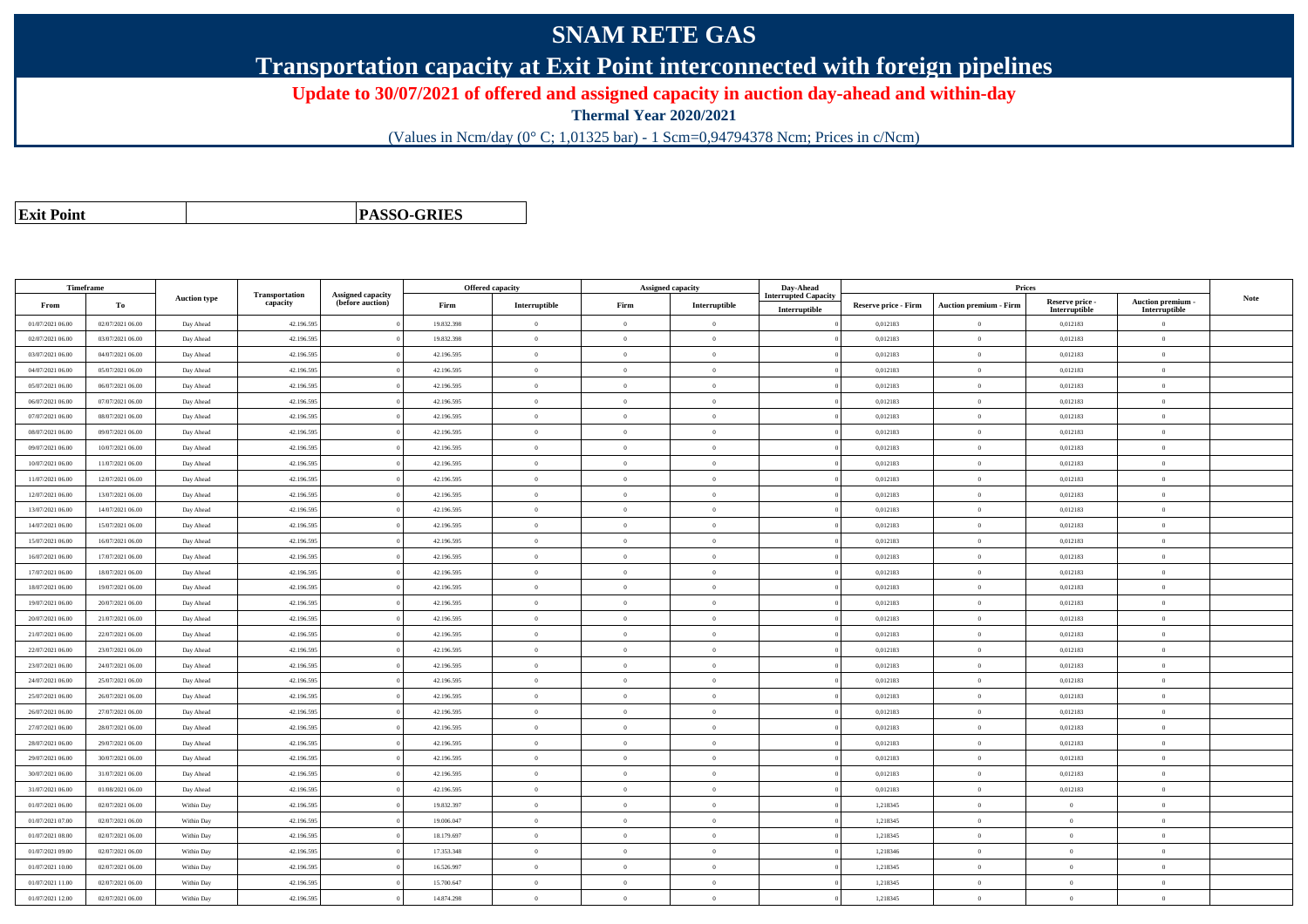| 01/07/2021 13:00 | 02/07/2021 06:00 | Within Day | 42.196.595 | 14.047.948 | $\bf{0}$       | $\overline{0}$ | $\theta$       |          | 1,218345 | $\bf{0}$       | $\overline{0}$ | $\,0\,$        |  |
|------------------|------------------|------------|------------|------------|----------------|----------------|----------------|----------|----------|----------------|----------------|----------------|--|
| 01/07/2021 14:00 | 02/07/2021 06:00 | Within Day | 42.196.595 | 13.221.597 | $\theta$       | $\overline{0}$ | $\overline{0}$ |          | 1,218345 | $\overline{0}$ | $\overline{0}$ | $\theta$       |  |
| 01/07/2021 15:00 | 02/07/2021 06:00 | Within Day | 42.196.595 | 12.395.248 | $\mathbf{0}$   | $\overline{0}$ | $\overline{0}$ |          | 1,218346 | $\mathbf{0}$   | $\overline{0}$ | $\overline{0}$ |  |
| 01/07/2021 16:00 | 02/07/2021 06:00 | Within Day | 42.196.595 | 11.568.898 | $\bf{0}$       | $\overline{0}$ | $\overline{0}$ |          | 1,218345 | $\bf{0}$       | $\overline{0}$ | $\overline{0}$ |  |
| 01/07/2021 17:00 | 02/07/2021 06:00 | Within Day | 42.196.595 | 10.742.548 | $\bf{0}$       | $\bf{0}$       | $\overline{0}$ |          | 1,218345 | $\bf{0}$       | $\overline{0}$ | $\,0\,$        |  |
| 01/07/2021 18:00 | 02/07/2021 06:00 | Within Dav | 42.196.595 | 9.916.198  | $\overline{0}$ | $\overline{0}$ | $\overline{0}$ |          | 1,218345 | $\mathbf{0}$   | $\overline{0}$ | $\overline{0}$ |  |
|                  |                  |            |            |            |                |                |                |          |          |                |                |                |  |
| 01/07/2021 19:00 | 02/07/2021 06:00 | Within Day | 42.196.595 | 9.089.848  | $\bf{0}$       | $\bf{0}$       | $\overline{0}$ |          | 1,218345 | $\bf{0}$       | $\overline{0}$ | $\bf{0}$       |  |
| 01/07/2021 20:00 | 02/07/2021 06:00 | Within Day | 42.196.595 | 8.263.498  | $\overline{0}$ | $\overline{0}$ | $\overline{0}$ |          | 1,218346 | $\,$ 0 $\,$    | $\overline{0}$ | $\overline{0}$ |  |
| 01/07/2021 21:00 | 02/07/2021 06:00 | Within Day | 42.196.595 | 7.437.149  | $\overline{0}$ | $\overline{0}$ | $\overline{0}$ |          | 1,218346 | $\mathbf{0}$   | $\overline{0}$ | $\overline{0}$ |  |
| 01/07/2021 22.00 | 02/07/2021 06:00 | Within Day | 42.196.595 | 6.610.798  | $\bf{0}$       | $\bf{0}$       | $\overline{0}$ |          | 1,218345 | $\bf{0}$       | $\overline{0}$ | $\,0\,$        |  |
| 01/07/2021 23.00 | 02/07/2021 06:00 | Within Day | 42.196.595 | 5.784.449  | $\overline{0}$ | $\overline{0}$ | $\overline{0}$ |          | 1,218345 | $\bf{0}$       | $\overline{0}$ | $\overline{0}$ |  |
| 02/07/2021 00:00 | 02/07/2021 06:00 | Within Dav | 42.196.595 | 4.958.099  | $\mathbf{0}$   | $\overline{0}$ | $\overline{0}$ |          | 1,218345 | $\mathbf{0}$   | $\overline{0}$ | $\overline{0}$ |  |
| 02/07/2021 01:00 | 02/07/2021 06:00 | Within Day | 42.196.595 | 4.131.749  | $\bf{0}$       | $\overline{0}$ | $\overline{0}$ |          | 1,218346 | $\bf{0}$       | $\overline{0}$ | $\overline{0}$ |  |
| 02/07/2021 02:00 | 02/07/2021 06:00 | Within Day | 42.196.595 | 3.305.399  | $\bf{0}$       | $\overline{0}$ | $\overline{0}$ |          | 1,218346 | $\bf{0}$       | $\mathbf{0}$   | $\,0\,$        |  |
| 02/07/2021 03:00 | 02/07/2021 06:00 | Within Dav | 42.196.595 | 2.479.049  | $\overline{0}$ | $\overline{0}$ | $\overline{0}$ |          | 1,218347 | $\mathbf{0}$   | $\overline{0}$ | $\overline{0}$ |  |
| 02/07/2021 04:00 | 02/07/2021 06:00 | Within Day | 42.196.595 | 1.652.699  | $\bf{0}$       | $\bf{0}$       | $\overline{0}$ |          | 1,218344 | $\bf{0}$       | $\overline{0}$ | $\bf{0}$       |  |
| 02/07/2021 05:00 | 02/07/2021 06:00 | Within Day | 42.196.595 | 826.350    | $\overline{0}$ | $\overline{0}$ | $\overline{0}$ |          | 1,218344 | $\bf{0}$       | $\overline{0}$ | $\overline{0}$ |  |
| 02/07/2021 06:00 | 03/07/2021 06:00 | Within Day | 42.196.595 | 19.832.397 | $\mathbf{0}$   | $\overline{0}$ | $\overline{0}$ |          | 1,218345 | $\mathbf{0}$   | $\overline{0}$ | $\overline{0}$ |  |
| 02/07/2021 07:00 | 03/07/2021 06:00 | Within Day | 42.196.595 | 19.006.047 | $\bf{0}$       | $\bf{0}$       | $\overline{0}$ |          | 1,218345 | $\bf{0}$       | $\overline{0}$ | $\,0\,$        |  |
| 02/07/2021 08:00 | 03/07/2021 06:00 | Within Day | 42.196.595 | 18.179.697 | $\overline{0}$ | $\overline{0}$ | $\overline{0}$ |          | 1,218345 | $\bf{0}$       | $\overline{0}$ | $\overline{0}$ |  |
| 02/07/2021 09:00 | 03/07/2021 06:00 | Within Day | 42.196.595 | 17.353.348 | $\overline{0}$ | $\overline{0}$ | $\overline{0}$ |          | 1,218346 | $\mathbf{0}$   | $\overline{0}$ | $\overline{0}$ |  |
| 02/07/2021 10:00 | 03/07/2021 06:00 | Within Day | 42.196.595 | 16.526.997 | $\bf{0}$       | $\overline{0}$ | $\overline{0}$ |          | 1,218345 | $\bf{0}$       | $\overline{0}$ | $\bf{0}$       |  |
| 02/07/2021 11:00 | 03/07/2021 06:00 | Within Day | 42.196.595 | 15.700.647 | $\bf{0}$       | $\bf{0}$       | $\overline{0}$ |          | 1,218345 | $\,$ 0 $\,$    | $\overline{0}$ | $\bf{0}$       |  |
| 02/07/2021 12:00 | 03/07/2021 06:00 | Within Dav | 42.196.595 | 14.874.298 | $\mathbf{0}$   | $\overline{0}$ | $\overline{0}$ |          | 1,218345 | $\mathbf{0}$   | $\overline{0}$ | $\overline{0}$ |  |
| 02/07/2021 13:00 | 03/07/2021 06:00 | Within Day | 42.196.595 | 14.047.948 | $\bf{0}$       | $\bf{0}$       | $\overline{0}$ |          | 1,218345 | $\bf{0}$       | $\overline{0}$ | $\bf{0}$       |  |
| 02/07/2021 14:00 | 03/07/2021 06:00 | Within Day | 42.196.595 | 13.221.597 | $\overline{0}$ | $\overline{0}$ | $\overline{0}$ |          | 1,218345 | $\bf{0}$       | $\mathbf{0}$   | $\overline{0}$ |  |
| 02/07/2021 15:00 | 03/07/2021 06:00 | Within Day | 42.196.595 | 12.395.248 | $\overline{0}$ | $\overline{0}$ | $\overline{0}$ |          | 1,218346 | $\mathbf{0}$   | $\overline{0}$ | $\overline{0}$ |  |
| 02/07/2021 16:00 | 03/07/2021 06:00 | Within Day | 42.196.595 | 11.568.898 | $\bf{0}$       | $\overline{0}$ | $\overline{0}$ |          | 1,218345 | $\bf{0}$       | $\overline{0}$ | $\,0\,$        |  |
|                  |                  |            |            |            | $\bf{0}$       |                | $\overline{0}$ |          |          |                | $\mathbf{0}$   | $\overline{0}$ |  |
| 02/07/2021 17:00 | 03/07/2021 06:00 | Within Day | 42.196.595 | 10.742.548 |                | $\overline{0}$ |                |          | 1,218345 | $\bf{0}$       |                |                |  |
| 02/07/2021 18:00 | 03/07/2021 06:00 | Within Day | 42.196.595 | 9.916.198  | $\mathbf{0}$   | $\overline{0}$ | $\overline{0}$ |          | 1,218345 | $\mathbf{0}$   | $\overline{0}$ | $\overline{0}$ |  |
| 02/07/2021 19:00 | 03/07/2021 06:00 | Within Day | 42.196.595 | 9.089.848  | $\bf{0}$       | $\overline{0}$ | $\overline{0}$ |          | 1,218345 | $\,$ 0         | $\overline{0}$ | $\,$ 0 $\,$    |  |
| 02/07/2021 20:00 | 03/07/2021 06:00 | Within Day | 42.196.595 | 8.263.498  | $\bf{0}$       | $\overline{0}$ | $\overline{0}$ |          | 1,218346 | $\bf{0}$       | $\overline{0}$ | $\overline{0}$ |  |
| 02/07/2021 21:00 | 03/07/2021 06:00 | Within Dav | 42.196.595 | 7.437.149  | $\overline{0}$ | $\overline{0}$ | $\overline{0}$ |          | 1,218346 | $\mathbf{0}$   | $\overline{0}$ | $\overline{0}$ |  |
| 02/07/2021 22:00 | 03/07/2021 06:00 | Within Day | 42.196.595 | 6.610.798  | $\bf{0}$       | $\overline{0}$ | $\overline{0}$ |          | 1,218345 | $\,$ 0         | $\overline{0}$ | $\theta$       |  |
| 02/07/2021 23:00 | 03/07/2021 06:00 | Within Day | 42.196.595 | 5.784.449  | $\overline{0}$ | $\overline{0}$ | $\overline{0}$ |          | 1,218345 | $\bf{0}$       | $\overline{0}$ | $\overline{0}$ |  |
| 03/07/2021 00:00 | 03/07/2021 06:00 | Within Day | 42.196.595 | 4.958.099  | $\mathbf{0}$   | $\overline{0}$ | $\overline{0}$ |          | 1,218345 | $\mathbf{0}$   | $\overline{0}$ | $\overline{0}$ |  |
| 03/07/2021 01:00 | 03/07/2021 06:00 | Within Day | 42.196.595 | 4.131.749  | $\bf{0}$       | $\overline{0}$ | $\overline{0}$ |          | 1,218346 | $\,$ 0         | $\overline{0}$ | $\theta$       |  |
| 03/07/2021 02:00 | 03/07/2021 06:00 | Within Day | 42.196.595 | 3.305.399  | $\bf{0}$       | $\overline{0}$ | $\overline{0}$ |          | 1,218346 | $\bf{0}$       | $\mathbf{0}$   | $\overline{0}$ |  |
| 03/07/2021 03:00 | 03/07/2021 06:00 | Within Day | 42.196.595 | 2.479.049  | $\mathbf{0}$   | $\overline{0}$ | $\overline{0}$ |          | 1,218347 | $\mathbf{0}$   | $\overline{0}$ | $\overline{0}$ |  |
| 03/07/2021 04:00 | 03/07/2021 06:00 | Within Day | 42.196.595 | 1.652.699  | $\,0\,$        | $\overline{0}$ | $\overline{0}$ |          | 1,218344 | $\,$ 0         | $\overline{0}$ | $\,$ 0 $\,$    |  |
| 03/07/2021 05:00 | 03/07/2021 06:00 | Within Day | 42.196.595 | 826.350    | $\bf{0}$       | $\overline{0}$ | $\overline{0}$ |          | 1,218344 | $\bf{0}$       | $\overline{0}$ | $\overline{0}$ |  |
| 03/07/2021 06:00 | 04/07/2021 06:00 | Within Day | 42.196.595 | 42.196.594 | $\mathbf{0}$   | $\overline{0}$ | $\overline{0}$ |          | 1,218345 | $\mathbf{0}$   | $\overline{0}$ | $\overline{0}$ |  |
| 03/07/2021 07:00 | 04/07/2021 06:00 | Within Day | 42.196.595 | 40.438.402 | $\bf{0}$       | $\overline{0}$ | $\overline{0}$ |          | 1,218345 | $\,$ 0         | $\overline{0}$ | $\theta$       |  |
| 03/07/2021 08:00 | 04/07/2021 06:00 | Within Day | 42.196.595 | 38.680.212 | $\bf{0}$       | $\overline{0}$ | $\overline{0}$ |          | 1,218345 | $\bf{0}$       | $\overline{0}$ | $\overline{0}$ |  |
| 03/07/2021 09:00 | 04/07/2021 06:00 | Within Day | 42.196.595 | 36.922.020 | $\bf{0}$       | $\overline{0}$ | $\Omega$       |          | 1,218346 | $\overline{0}$ | $\theta$       | $\theta$       |  |
| 03/07/2021 10:00 | 04/07/2021 06:00 | Within Day | 42.196.595 | 35.163.828 | $\,0\,$        | $\overline{0}$ | $\overline{0}$ |          | 1,218345 | $\,$ 0 $\,$    | $\bf{0}$       | $\theta$       |  |
| 03/07/2021 11:00 | 04/07/2021 06:00 | Within Day | 42.196.595 | 33.405.637 | $\overline{0}$ | $\overline{0}$ | $\overline{0}$ |          | 1,218345 | $\overline{0}$ | $\overline{0}$ | $\overline{0}$ |  |
| 03/07/2021 12:00 | 04/07/2021 06:00 | Within Day | 42.196.595 | 31.647.445 | $\bf{0}$       | $\overline{0}$ | $\overline{0}$ |          | 1,218345 | $\overline{0}$ | $\bf{0}$       | $\mathbf{0}$   |  |
| 03/07/2021 13:00 | 04/07/2021 06:00 | Within Day | 42.196.595 | 29.889.254 | $\bf{0}$       | $\overline{0}$ | $\overline{0}$ | $\theta$ | 1,218345 | $\,$ 0 $\,$    | $\bf{0}$       | $\,$ 0 $\,$    |  |
| 03/07/2021 14:00 | 04/07/2021 06:00 | Within Day | 42.196.595 | 28.131.063 | $\bf{0}$       | $\overline{0}$ | $\overline{0}$ |          | 1,218345 | $\,$ 0 $\,$    | $\overline{0}$ | $\overline{0}$ |  |
| 03/07/2021 15:00 | 04/07/2021 06:00 | Within Day | 42.196.595 | 26.372.871 | $\bf{0}$       | $\overline{0}$ | $\overline{0}$ |          | 1,218346 | $\mathbf{0}$   | $\overline{0}$ | $\overline{0}$ |  |
| 03/07/2021 16:00 | 04/07/2021 06:00 | Within Day | 42.196.595 | 24.614.680 | $\,0\,$        | $\overline{0}$ | $\overline{0}$ | $\theta$ | 1,218345 | $\,$ 0 $\,$    | $\mathbf{0}$   | $\,$ 0 $\,$    |  |
| 03/07/2021 17:00 | 04/07/2021 06:00 | Within Day | 42.196.595 | 22.856.488 | $\bf{0}$       | $\overline{0}$ | $\overline{0}$ |          | 1,218345 | $\overline{0}$ | $\overline{0}$ | $\overline{0}$ |  |
| 03/07/2021 18:00 | 04/07/2021 06:00 | Within Day | 42.196.595 | 21.098.297 | $\bf{0}$       | $\overline{0}$ | $\overline{0}$ |          | 1,218345 | $\mathbf{0}$   | $\overline{0}$ | $\overline{0}$ |  |
| 03/07/2021 19:00 | 04/07/2021 06:00 | Within Day | 42.196.595 | 19.340.106 | $\,0\,$        | $\overline{0}$ | $\overline{0}$ |          | 1,218345 | $\,$ 0 $\,$    | $\mathbf{0}$   | $\,$ 0 $\,$    |  |
| 03/07/2021 20:00 | 04/07/2021 06:00 | Within Day | 42.196.595 | 17.581.914 | $\overline{0}$ | $\overline{0}$ | $\overline{0}$ |          | 1,218346 | $\bf{0}$       | $\mathbf{0}$   | $\overline{0}$ |  |
| 03/07/2021 21:00 | 04/07/2021 06:00 | Within Day | 42.196.595 | 15.823.722 | $\bf{0}$       | $\overline{0}$ | $\overline{0}$ |          | 1,218346 | $\mathbf{0}$   | $\overline{0}$ | $\overline{0}$ |  |
|                  |                  |            |            |            |                |                |                |          |          |                |                |                |  |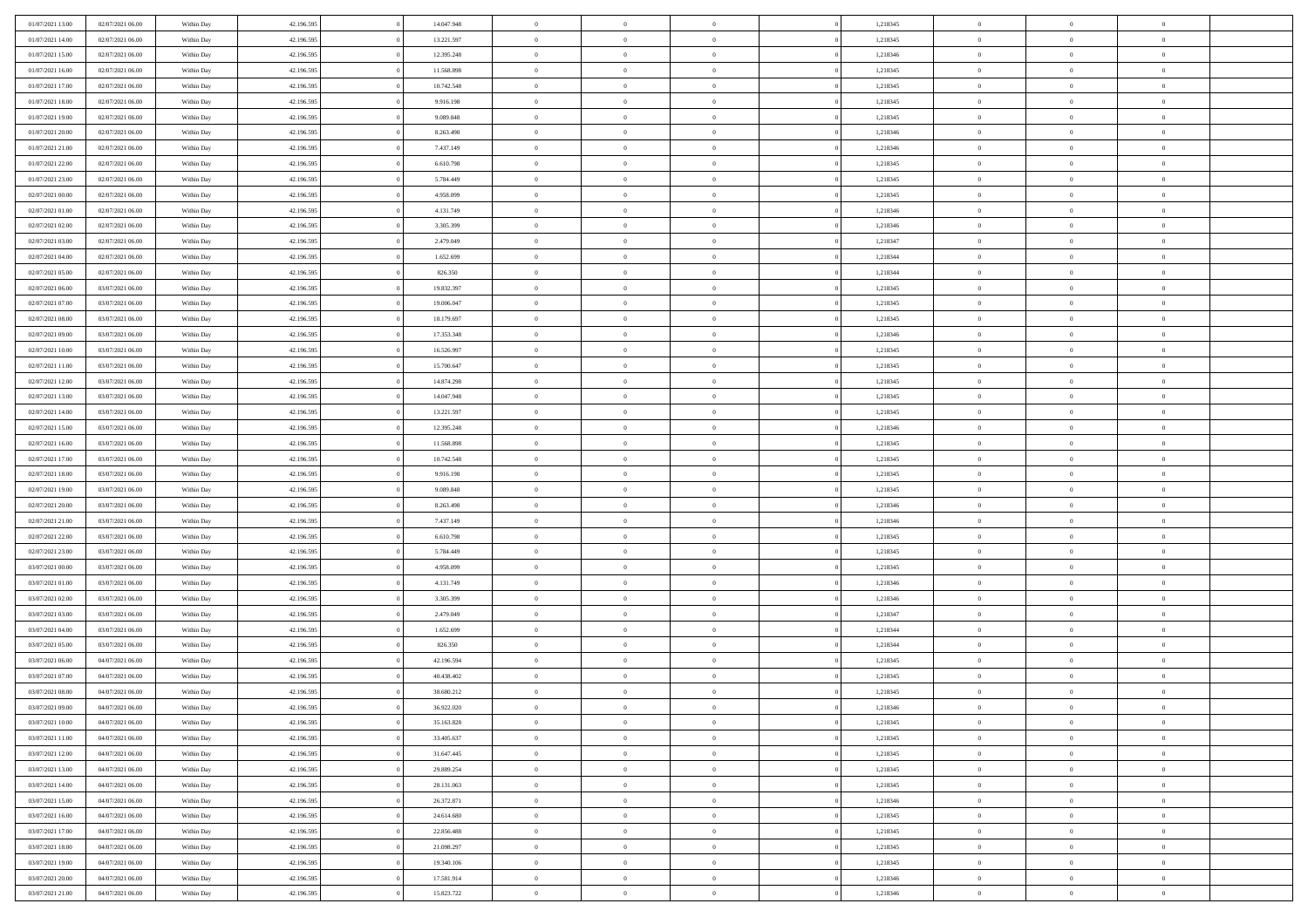| 03/07/2021 22.00 | 04/07/2021 06:00 | Within Day | 42.196.595 | 14.065.531 | $\bf{0}$       | $\bf{0}$       | $\overline{0}$ |          | 1,218345 | $\bf{0}$       | $\overline{0}$ | $\,0\,$        |  |
|------------------|------------------|------------|------------|------------|----------------|----------------|----------------|----------|----------|----------------|----------------|----------------|--|
| 03/07/2021 23:00 | 04/07/2021 06:00 | Within Day | 42.196.595 | 12.307.340 | $\overline{0}$ | $\overline{0}$ | $\overline{0}$ |          | 1,218345 | $\overline{0}$ | $\overline{0}$ | $\theta$       |  |
| 04/07/2021 00:00 | 04/07/2021 06:00 | Within Day | 42.196.595 | 10.549.148 | $\mathbf{0}$   | $\overline{0}$ | $\overline{0}$ |          | 1,218345 | $\mathbf{0}$   | $\overline{0}$ | $\overline{0}$ |  |
| 04/07/2021 01:00 | 04/07/2021 06:00 | Within Day | 42.196.595 | 8.790.957  | $\bf{0}$       | $\overline{0}$ | $\overline{0}$ |          | 1,218346 | $\bf{0}$       | $\overline{0}$ | $\overline{0}$ |  |
| 04/07/2021 02:00 | 04/07/2021 06:00 | Within Day | 42.196.595 | 7.032.765  | $\bf{0}$       | $\bf{0}$       | $\overline{0}$ |          | 1,218346 | $\bf{0}$       | $\bf{0}$       | $\,0\,$        |  |
| 04/07/2021 03:00 | 04/07/2021 06:00 | Within Dav | 42.196.595 | 5.274.573  | $\overline{0}$ | $\overline{0}$ | $\overline{0}$ |          | 1,218347 | $\mathbf{0}$   | $\overline{0}$ | $\overline{0}$ |  |
|                  |                  |            |            |            |                |                |                |          |          |                |                |                |  |
| 04/07/2021 04:00 | 04/07/2021 06:00 | Within Day | 42.196.595 | 3.516.383  | $\bf{0}$       | $\overline{0}$ | $\overline{0}$ |          | 1,218344 | $\bf{0}$       | $\overline{0}$ | $\bf{0}$       |  |
| 04/07/2021 05:00 | 04/07/2021 06:00 | Within Day | 42.196.595 | 1.758.191  | $\overline{0}$ | $\overline{0}$ | $\overline{0}$ |          | 1,218344 | $\,$ 0 $\,$    | $\overline{0}$ | $\overline{0}$ |  |
| 04/07/2021 06:00 | 05/07/2021 06:00 | Within Day | 42.196.595 | 42.196.594 | $\overline{0}$ | $\overline{0}$ | $\overline{0}$ |          | 1,218345 | $\mathbf{0}$   | $\overline{0}$ | $\overline{0}$ |  |
| 04/07/2021 07:00 | 05/07/2021 06:00 | Within Day | 42.196.595 | 40.438.402 | $\bf{0}$       | $\bf{0}$       | $\overline{0}$ |          | 1,218345 | $\bf{0}$       | $\overline{0}$ | $\,0\,$        |  |
| 04/07/2021 08:00 | 05/07/2021 06:00 | Within Day | 42.196.595 | 38.680.212 | $\bf{0}$       | $\overline{0}$ | $\overline{0}$ |          | 1,218345 | $\bf{0}$       | $\overline{0}$ | $\overline{0}$ |  |
| 04/07/2021 09:00 | 05/07/2021 06:00 | Within Dav | 42.196.595 | 36.922.020 | $\mathbf{0}$   | $\overline{0}$ | $\overline{0}$ |          | 1,218346 | $\mathbf{0}$   | $\overline{0}$ | $\overline{0}$ |  |
| 04/07/2021 11:00 | 05/07/2021 06:00 | Within Day | 42.196.595 | 33.405.637 | $\bf{0}$       | $\overline{0}$ | $\overline{0}$ |          | 1,218345 | $\bf{0}$       | $\overline{0}$ | $\overline{0}$ |  |
| 04/07/2021 12:00 | 05/07/2021 06:00 | Within Day | 42.196.595 | 31.647.445 | $\bf{0}$       | $\overline{0}$ | $\overline{0}$ |          | 1,218345 | $\bf{0}$       | $\mathbf{0}$   | $\,0\,$        |  |
| 04/07/2021 13:00 | 05/07/2021 06:00 | Within Dav | 42.196.595 | 29.889.254 | $\overline{0}$ | $\overline{0}$ | $\overline{0}$ |          | 1,218345 | $\mathbf{0}$   | $\overline{0}$ | $\overline{0}$ |  |
| 04/07/2021 14:00 | 05/07/2021 06:00 | Within Day | 42.196.595 | 28.131.063 | $\bf{0}$       | $\overline{0}$ | $\overline{0}$ |          | 1,218345 | $\bf{0}$       | $\overline{0}$ | $\bf{0}$       |  |
| 04/07/2021 15:00 | 05/07/2021 06:00 | Within Day | 42.196.595 | 26.372.871 | $\overline{0}$ | $\overline{0}$ | $\overline{0}$ |          | 1,218346 | $\bf{0}$       | $\overline{0}$ | $\overline{0}$ |  |
| 04/07/2021 16:00 | 05/07/2021 06:00 | Within Day | 42.196.595 | 24.614.680 | $\mathbf{0}$   | $\overline{0}$ | $\overline{0}$ |          | 1,218345 | $\mathbf{0}$   | $\overline{0}$ | $\overline{0}$ |  |
| 04/07/2021 17.00 | 05/07/2021 06:00 | Within Day | 42.196.595 | 22.856.488 | $\bf{0}$       | $\overline{0}$ | $\overline{0}$ |          | 1,218345 | $\bf{0}$       | $\overline{0}$ | $\,0\,$        |  |
| 04/07/2021 18:00 | 05/07/2021 06:00 | Within Day | 42.196.595 | 21.098.297 | $\overline{0}$ | $\overline{0}$ | $\overline{0}$ |          | 1,218345 | $\bf{0}$       | $\mathbf{0}$   | $\overline{0}$ |  |
| 04/07/2021 19:00 | 05/07/2021 06:00 | Within Day | 42.196.595 | 19.340.106 | $\overline{0}$ | $\overline{0}$ | $\overline{0}$ |          | 1,218345 | $\mathbf{0}$   | $\overline{0}$ | $\overline{0}$ |  |
| 04/07/2021 20:00 | 05/07/2021 06:00 | Within Day | 42.196.595 | 17.581.914 | $\bf{0}$       | $\overline{0}$ | $\overline{0}$ |          | 1,218346 | $\bf{0}$       | $\overline{0}$ | $\bf{0}$       |  |
| 04/07/2021 21:00 | 05/07/2021 06:00 | Within Day | 42.196.595 | 15.823.722 | $\bf{0}$       | $\overline{0}$ | $\overline{0}$ |          | 1,218346 | $\,$ 0 $\,$    | $\bf{0}$       | $\bf{0}$       |  |
| 04/07/2021 22:00 | 05/07/2021 06:00 | Within Dav | 42.196.595 | 14.065.531 | $\mathbf{0}$   | $\overline{0}$ | $\overline{0}$ |          | 1,218345 | $\mathbf{0}$   | $\overline{0}$ | $\overline{0}$ |  |
| 04/07/2021 23:00 | 05/07/2021 06:00 | Within Day | 42.196.595 | 12.307.340 | $\bf{0}$       | $\overline{0}$ | $\overline{0}$ |          | 1,218345 | $\bf{0}$       | $\overline{0}$ | $\bf{0}$       |  |
| 05/07/2021 00:00 | 05/07/2021 06:00 | Within Day | 42.196.595 | 10.549.148 | $\overline{0}$ | $\overline{0}$ | $\overline{0}$ |          | 1,218345 | $\bf{0}$       | $\mathbf{0}$   | $\overline{0}$ |  |
| 05/07/2021 01:00 | 05/07/2021 06:00 | Within Day | 42.196.595 | 8.790.957  | $\overline{0}$ | $\overline{0}$ | $\overline{0}$ |          | 1,218346 | $\mathbf{0}$   | $\overline{0}$ | $\overline{0}$ |  |
| 05/07/2021 02:00 | 05/07/2021 06:00 | Within Day | 42.196.595 | 7.032.765  | $\bf{0}$       | $\overline{0}$ | $\overline{0}$ |          | 1,218346 | $\bf{0}$       | $\overline{0}$ | $\,0\,$        |  |
|                  |                  |            |            |            | $\bf{0}$       |                | $\overline{0}$ |          |          |                | $\mathbf{0}$   | $\overline{0}$ |  |
| 05/07/2021 03:00 | 05/07/2021 06:00 | Within Day | 42.196.595 | 5.274.573  |                | $\overline{0}$ |                |          | 1,218347 | $\bf{0}$       |                |                |  |
| 05/07/2021 04:00 | 05/07/2021 06:00 | Within Day | 42.196.595 | 3.516.383  | $\mathbf{0}$   | $\overline{0}$ | $\overline{0}$ |          | 1,218344 | $\mathbf{0}$   | $\overline{0}$ | $\overline{0}$ |  |
| 05/07/2021 05:00 | 05/07/2021 06:00 | Within Day | 42.196.595 | 1.758.191  | $\bf{0}$       | $\overline{0}$ | $\overline{0}$ |          | 1,218344 | $\,$ 0         | $\overline{0}$ | $\,$ 0 $\,$    |  |
| 05/07/2021 06:00 | 06/07/2021 06:00 | Within Day | 42.196.595 | 42.196.594 | $\bf{0}$       | $\overline{0}$ | $\overline{0}$ |          | 1,218345 | $\bf{0}$       | $\bf{0}$       | $\overline{0}$ |  |
| 05/07/2021 07:00 | 06/07/2021 06:00 | Within Dav | 42.196.595 | 40.438.402 | $\overline{0}$ | $\overline{0}$ | $\overline{0}$ |          | 1,218345 | $\mathbf{0}$   | $\overline{0}$ | $\overline{0}$ |  |
| 05/07/2021 08:00 | 06/07/2021 06:00 | Within Day | 42.196.595 | 38.680.212 | $\bf{0}$       | $\overline{0}$ | $\theta$       |          | 1,218345 | $\,$ 0         | $\overline{0}$ | $\theta$       |  |
| 05/07/2021 09:00 | 06/07/2021 06:00 | Within Day | 42.196.595 | 36.922.020 | $\overline{0}$ | $\overline{0}$ | $\overline{0}$ |          | 1,218346 | $\bf{0}$       | $\overline{0}$ | $\overline{0}$ |  |
| 05/07/2021 10:00 | 06/07/2021 06:00 | Within Day | 42.196.595 | 35.163.828 | $\mathbf{0}$   | $\overline{0}$ | $\overline{0}$ |          | 1,218345 | $\mathbf{0}$   | $\overline{0}$ | $\overline{0}$ |  |
| 05/07/2021 11:00 | 06/07/2021 06:00 | Within Day | 42.196.595 | 33.405.637 | $\bf{0}$       | $\overline{0}$ | $\theta$       |          | 1,218345 | $\,$ 0         | $\overline{0}$ | $\theta$       |  |
| 05/07/2021 12:00 | 06/07/2021 06:00 | Within Day | 42.196.595 | 31.647.445 | $\bf{0}$       | $\overline{0}$ | $\overline{0}$ |          | 1,218345 | $\bf{0}$       | $\mathbf{0}$   | $\overline{0}$ |  |
| 05/07/2021 13:00 | 06/07/2021 06:00 | Within Day | 42.196.595 | 29.889.254 | $\mathbf{0}$   | $\overline{0}$ | $\overline{0}$ |          | 1,218345 | $\mathbf{0}$   | $\overline{0}$ | $\overline{0}$ |  |
| 05/07/2021 14:00 | 06/07/2021 06:00 | Within Day | 42.196.595 | 28.131.063 | $\,0\,$        | $\overline{0}$ | $\theta$       |          | 1,218345 | $\,$ 0         | $\overline{0}$ | $\,$ 0 $\,$    |  |
| 05/07/2021 15:00 | 06/07/2021 06:00 | Within Day | 42.196.595 | 26.372.871 | $\bf{0}$       | $\overline{0}$ | $\overline{0}$ |          | 1,218346 | $\bf{0}$       | $\overline{0}$ | $\overline{0}$ |  |
| 05/07/2021 16:00 | 06/07/2021 06:00 | Within Day | 42.196.595 | 24.614.680 | $\mathbf{0}$   | $\overline{0}$ | $\overline{0}$ |          | 1,218345 | $\mathbf{0}$   | $\overline{0}$ | $\overline{0}$ |  |
| 05/07/2021 17:00 | 06/07/2021 06:00 | Within Day | 42.196.595 | 22.856.488 | $\bf{0}$       | $\overline{0}$ | $\theta$       |          | 1,218345 | $\,$ 0         | $\overline{0}$ | $\theta$       |  |
| 05/07/2021 18:00 | 06/07/2021 06:00 | Within Day | 42.196.595 | 21.098.297 | $\bf{0}$       | $\overline{0}$ | $\overline{0}$ |          | 1,218345 | $\bf{0}$       | $\overline{0}$ | $\overline{0}$ |  |
| 05/07/2021 19:00 | 06/07/2021 06:00 | Within Day | 42.196.595 | 19.340.106 | $\bf{0}$       | $\overline{0}$ | $\Omega$       |          | 1,218345 | $\overline{0}$ | $\theta$       | $\theta$       |  |
| 05/07/2021 20:00 | 06/07/2021 06:00 | Within Day | 42.196.595 | 17.581.914 | $\,0\,$        | $\overline{0}$ | $\theta$       |          | 1,218346 | $\,$ 0 $\,$    | $\bf{0}$       | $\theta$       |  |
| 05/07/2021 21:00 | 06/07/2021 06:00 | Within Day | 42.196.595 | 15.823.722 | $\overline{0}$ | $\overline{0}$ | $\overline{0}$ |          | 1,218346 | $\overline{0}$ | $\overline{0}$ | $\overline{0}$ |  |
| 05/07/2021 22:00 | 06/07/2021 06:00 | Within Day | 42.196.595 | 14.065.531 | $\bf{0}$       | $\overline{0}$ | $\overline{0}$ |          | 1,218345 | $\overline{0}$ | $\bf{0}$       | $\mathbf{0}$   |  |
| 05/07/2021 23:00 | 06/07/2021 06:00 | Within Day | 42.196.595 | 12.307.340 | $\bf{0}$       | $\overline{0}$ | $\overline{0}$ | $\theta$ | 1,218345 | $\,$ 0 $\,$    | $\bf{0}$       | $\,$ 0 $\,$    |  |
| 06/07/2021 00:00 | 06/07/2021 06:00 | Within Day | 42.196.595 | 10.549.148 | $\bf{0}$       | $\overline{0}$ | $\overline{0}$ |          | 1,218345 | $\,$ 0 $\,$    | $\overline{0}$ | $\overline{0}$ |  |
| 06/07/2021 01:00 | 06/07/2021 06:00 | Within Day | 42.196.595 | 8.790.957  | $\bf{0}$       | $\overline{0}$ | $\overline{0}$ |          | 1,218346 | $\mathbf{0}$   | $\overline{0}$ | $\overline{0}$ |  |
| 06/07/2021 02:00 | 06/07/2021 06:00 | Within Day | 42.196.595 | 7.032.765  | $\,0\,$        | $\overline{0}$ | $\overline{0}$ | $\theta$ | 1,218346 | $\,$ 0 $\,$    | $\mathbf{0}$   | $\,$ 0 $\,$    |  |
| 06/07/2021 03:00 | 06/07/2021 06:00 | Within Day | 42.196.595 | 5.274.573  | $\bf{0}$       | $\overline{0}$ | $\overline{0}$ |          | 1,218347 | $\overline{0}$ | $\overline{0}$ | $\overline{0}$ |  |
| 06/07/2021 04:00 | 06/07/2021 06:00 | Within Day | 42.196.595 | 3.516.383  | $\bf{0}$       | $\overline{0}$ | $\overline{0}$ |          | 1,218344 | $\mathbf{0}$   | $\overline{0}$ | $\overline{0}$ |  |
| 06/07/2021 05:00 | 06/07/2021 06:00 | Within Day | 42.196.595 | 1.758.191  | $\,0\,$        | $\overline{0}$ | $\overline{0}$ |          | 1,218344 | $\,$ 0 $\,$    | $\mathbf{0}$   | $\,$ 0 $\,$    |  |
| 06/07/2021 06:00 | 07/07/2021 06:00 | Within Day | 42.196.595 | 42.196.594 | $\overline{0}$ | $\overline{0}$ | $\overline{0}$ |          | 1,218345 | $\mathbf{0}$   | $\mathbf{0}$   | $\overline{0}$ |  |
| 06/07/2021 07:00 | 07/07/2021 06:00 | Within Day | 42.196.595 | 40.438.402 | $\bf{0}$       | $\overline{0}$ | $\overline{0}$ |          | 1,218345 | $\mathbf{0}$   | $\overline{0}$ | $\overline{0}$ |  |
|                  |                  |            |            |            |                |                |                |          |          |                |                |                |  |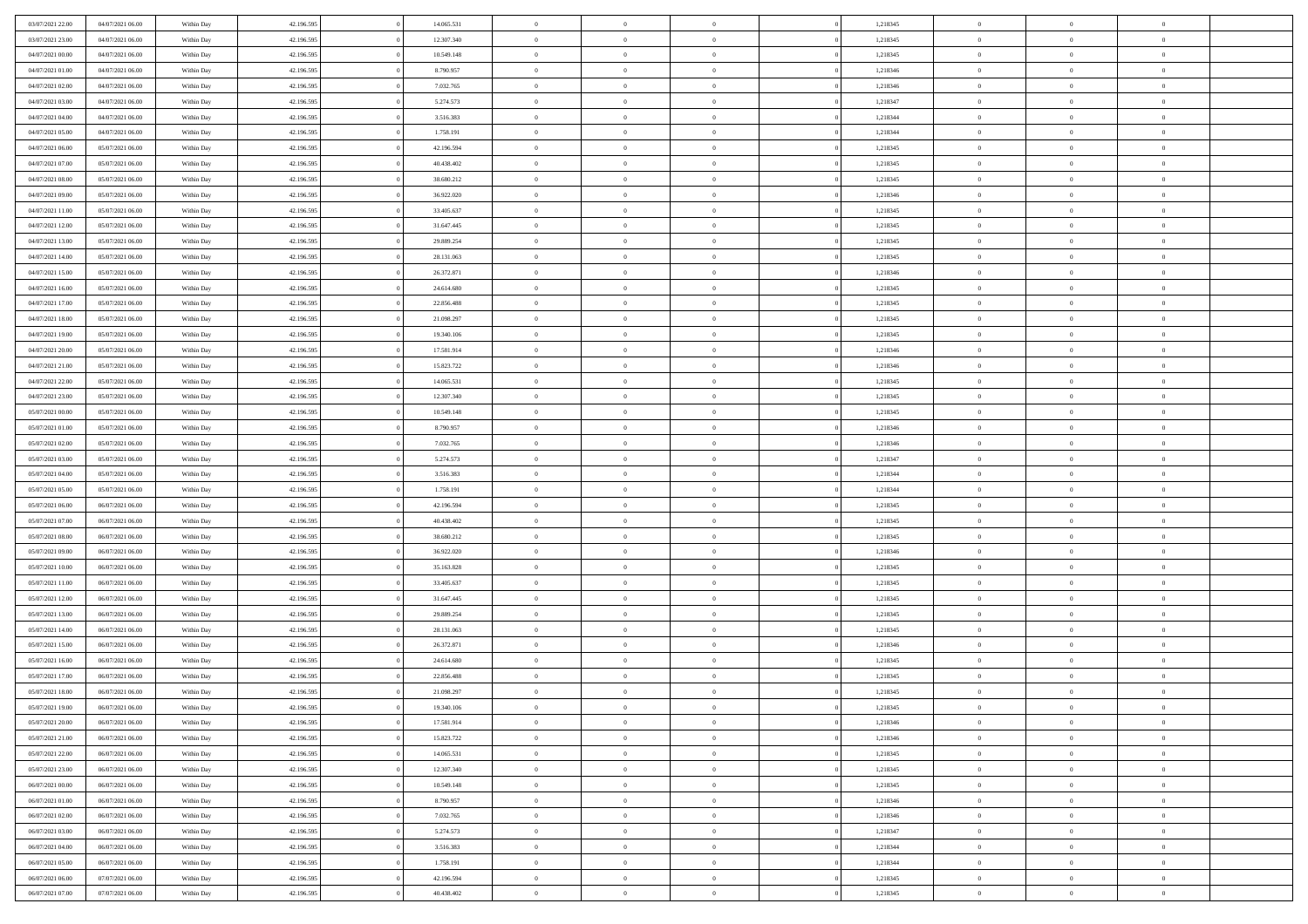| 06/07/2021 08:00 | 07/07/2021 06:00 | Within Day | 42.196.595 |          | 38.680.212 | $\bf{0}$       | $\bf{0}$       | $\theta$       |          | 1,218345 | $\bf{0}$                 | $\overline{0}$ | $\,0\,$        |  |
|------------------|------------------|------------|------------|----------|------------|----------------|----------------|----------------|----------|----------|--------------------------|----------------|----------------|--|
| 06/07/2021 09:00 | 07/07/2021 06:00 | Within Day | 42.196.595 |          | 36.922.020 | $\overline{0}$ | $\overline{0}$ | $\overline{0}$ |          | 1,218346 | $\overline{0}$           | $\overline{0}$ | $\theta$       |  |
| 06/07/2021 10:00 | 07/07/2021 06:00 | Within Day | 42.196.595 |          | 35.163.828 | $\mathbf{0}$   | $\overline{0}$ | $\overline{0}$ |          | 1,218345 | $\mathbf{0}$             | $\overline{0}$ | $\overline{0}$ |  |
| 06/07/2021 11:00 | 07/07/2021 06:00 | Within Day | 42.196.595 |          | 33.405.637 | $\bf{0}$       | $\overline{0}$ | $\overline{0}$ |          | 1,218345 | $\bf{0}$                 | $\overline{0}$ | $\overline{0}$ |  |
| 06/07/2021 12:00 | 07/07/2021 06:00 | Within Day | 42.196.595 |          | 31.647.445 | $\bf{0}$       | $\overline{0}$ | $\overline{0}$ |          | 1,218345 | $\bf{0}$                 | $\bf{0}$       | $\,0\,$        |  |
| 06/07/2021 13:00 | 07/07/2021 06:00 | Within Dav | 42.196.595 |          | 29.889.254 | $\overline{0}$ | $\overline{0}$ | $\overline{0}$ |          | 1,218345 | $\mathbf{0}$             | $\overline{0}$ | $\overline{0}$ |  |
| 06/07/2021 14:00 | 07/07/2021 06:00 | Within Day | 42.196.595 |          | 28.131.063 | $\bf{0}$       | $\overline{0}$ | $\overline{0}$ |          | 1,218345 | $\bf{0}$                 | $\overline{0}$ | $\bf{0}$       |  |
| 06/07/2021 15:00 | 07/07/2021 06:00 | Within Day | 42.196.595 |          | 26.372.871 | $\overline{0}$ | $\overline{0}$ | $\overline{0}$ |          | 1,218346 | $\,$ 0 $\,$              | $\overline{0}$ | $\overline{0}$ |  |
| 06/07/2021 16:00 | 07/07/2021 06:00 | Within Day | 42.196.595 |          | 24.614.680 | $\overline{0}$ | $\overline{0}$ | $\overline{0}$ |          | 1,218345 | $\mathbf{0}$             | $\overline{0}$ | $\overline{0}$ |  |
|                  | 07/07/2021 06:00 |            | 42.196.595 |          | 22.856.488 | $\bf{0}$       | $\overline{0}$ | $\overline{0}$ |          | 1,218345 | $\bf{0}$                 | $\overline{0}$ | $\,0\,$        |  |
| 06/07/2021 17:00 |                  | Within Day |            |          |            | $\overline{0}$ | $\overline{0}$ |                |          |          |                          | $\overline{0}$ | $\overline{0}$ |  |
| 06/07/2021 18:00 | 07/07/2021 06:00 | Within Day | 42.196.595 |          | 21.098.297 | $\mathbf{0}$   |                | $\overline{0}$ |          | 1,218345 | $\bf{0}$<br>$\mathbf{0}$ |                | $\overline{0}$ |  |
| 06/07/2021 19:00 | 07/07/2021 06:00 | Within Dav | 42.196.595 |          | 19.340.106 |                | $\overline{0}$ | $\overline{0}$ |          | 1,218345 |                          | $\overline{0}$ |                |  |
| 06/07/2021 20:00 | 07/07/2021 06:00 | Within Day | 42.196.595 |          | 17.581.914 | $\bf{0}$       | $\overline{0}$ | $\overline{0}$ |          | 1,218346 | $\bf{0}$                 | $\overline{0}$ | $\overline{0}$ |  |
| 06/07/2021 21:00 | 07/07/2021 06:00 | Within Day | 42.196.595 |          | 15.823.722 | $\bf{0}$       | $\overline{0}$ | $\overline{0}$ |          | 1,218346 | $\bf{0}$                 | $\mathbf{0}$   | $\,0\,$        |  |
| 06/07/2021 22:00 | 07/07/2021 06:00 | Within Dav | 42.196.595 |          | 14.065.531 | $\overline{0}$ | $\overline{0}$ | $\overline{0}$ |          | 1,218345 | $\mathbf{0}$             | $\overline{0}$ | $\overline{0}$ |  |
| 06/07/2021 23.00 | 07/07/2021 06:00 | Within Day | 42.196.595 |          | 12.307.340 | $\bf{0}$       | $\overline{0}$ | $\overline{0}$ |          | 1,218345 | $\bf{0}$                 | $\overline{0}$ | $\bf{0}$       |  |
| 07/07/2021 00:00 | 07/07/2021 06:00 | Within Day | 42.196.595 |          | 10.549.148 | $\overline{0}$ | $\overline{0}$ | $\overline{0}$ |          | 1,218345 | $\bf{0}$                 | $\overline{0}$ | $\overline{0}$ |  |
| 07/07/2021 01:00 | 07/07/2021 06:00 | Within Day | 42.196.595 |          | 8.790.957  | $\mathbf{0}$   | $\overline{0}$ | $\overline{0}$ |          | 1,218346 | $\mathbf{0}$             | $\overline{0}$ | $\overline{0}$ |  |
| 07/07/2021 02.00 | 07/07/2021 06:00 | Within Day | 42.196.595 |          | 7.032.765  | $\bf{0}$       | $\overline{0}$ | $\overline{0}$ |          | 1,218346 | $\bf{0}$                 | $\overline{0}$ | $\,0\,$        |  |
| 07/07/2021 03:00 | 07/07/2021 06:00 | Within Day | 42.196.595 |          | 5.274.573  | $\overline{0}$ | $\overline{0}$ | $\overline{0}$ |          | 1,218347 | $\bf{0}$                 | $\mathbf{0}$   | $\overline{0}$ |  |
| 07/07/2021 04:00 | 07/07/2021 06:00 | Within Day | 42.196.595 |          | 3.516.383  | $\overline{0}$ | $\overline{0}$ | $\overline{0}$ |          | 1,218344 | $\mathbf{0}$             | $\overline{0}$ | $\overline{0}$ |  |
| 07/07/2021 05:00 | 07/07/2021 06:00 | Within Day | 42.196.595 |          | 1.758.191  | $\bf{0}$       | $\overline{0}$ | $\overline{0}$ |          | 1,218344 | $\bf{0}$                 | $\overline{0}$ | $\overline{0}$ |  |
| 07/07/2021 06:00 | 08/07/2021 06:00 | Within Day | 42.196.595 |          | 42.196.594 | $\bf{0}$       | $\overline{0}$ | $\overline{0}$ |          | 1,218345 | $\,$ 0 $\,$              | $\bf{0}$       | $\bf{0}$       |  |
| 07/07/2021 07:00 | 08/07/2021 06:00 | Within Dav | 42.196.595 |          | 40.438.402 | $\overline{0}$ | $\overline{0}$ | $\overline{0}$ |          | 1,218345 | $\mathbf{0}$             | $\overline{0}$ | $\overline{0}$ |  |
| 07/07/2021 08:00 | 08/07/2021 06:00 | Within Day | 42.196.595 |          | 38.680.212 | $\bf{0}$       | $\bf{0}$       | $\overline{0}$ |          | 1,218345 | $\bf{0}$                 | $\overline{0}$ | $\bf{0}$       |  |
| 07/07/2021 09:00 | 08/07/2021 06:00 | Within Day | 42.196.595 |          | 36.922.020 | $\overline{0}$ | $\overline{0}$ | $\overline{0}$ |          | 1,218346 | $\bf{0}$                 | $\mathbf{0}$   | $\overline{0}$ |  |
| 07/07/2021 10:00 | 08/07/2021 06:00 | Within Day | 42.196.595 |          | 35.163.828 | $\overline{0}$ | $\overline{0}$ | $\overline{0}$ |          | 1,218345 | $\mathbf{0}$             | $\overline{0}$ | $\overline{0}$ |  |
| 07/07/2021 11:00 | 08/07/2021 06:00 | Within Day | 42.196.595 |          | 33.405.637 | $\bf{0}$       | $\bf{0}$       | $\overline{0}$ |          | 1,218345 | $\bf{0}$                 | $\overline{0}$ | $\bf{0}$       |  |
| 07/07/2021 12:00 | 08/07/2021 06:00 | Within Day | 42.196.595 |          | 31.647.445 | $\bf{0}$       | $\overline{0}$ | $\overline{0}$ |          | 1,218345 | $\bf{0}$                 | $\mathbf{0}$   | $\overline{0}$ |  |
| 07/07/2021 13:00 | 08/07/2021 06:00 | Within Day | 42.196.595 |          | 29.889.254 | $\mathbf{0}$   | $\overline{0}$ | $\overline{0}$ |          | 1,218345 | $\mathbf{0}$             | $\overline{0}$ | $\overline{0}$ |  |
| 07/07/2021 14:00 | 08/07/2021 06:00 | Within Day | 42.196.595 |          | 28.131.063 | $\bf{0}$       | $\overline{0}$ | $\overline{0}$ |          | 1,218345 | $\,$ 0                   | $\overline{0}$ | $\,$ 0 $\,$    |  |
| 07/07/2021 15:00 | 08/07/2021 06:00 | Within Day | 42.196.595 |          | 26.372.871 | $\bf{0}$       | $\overline{0}$ | $\overline{0}$ |          | 1,218346 | $\bf{0}$                 | $\bf{0}$       | $\overline{0}$ |  |
| 07/07/2021 16:00 | 08/07/2021 06:00 | Within Dav | 42.196.595 |          | 24.614.680 | $\overline{0}$ | $\overline{0}$ | $\overline{0}$ |          | 1,218345 | $\mathbf{0}$             | $\overline{0}$ | $\overline{0}$ |  |
| 07/07/2021 17:00 | 08/07/2021 06:00 | Within Day | 42.196.595 |          | 22.856.488 | $\bf{0}$       | $\overline{0}$ | $\theta$       |          | 1,218345 | $\,$ 0                   | $\overline{0}$ | $\theta$       |  |
| 07/07/2021 18:00 | 08/07/2021 06:00 | Within Day | 42.196.595 |          | 21.098.297 | $\overline{0}$ | $\overline{0}$ | $\overline{0}$ |          | 1,218345 | $\bf{0}$                 | $\overline{0}$ | $\overline{0}$ |  |
| 07/07/2021 19:00 | 08/07/2021 06:00 | Within Day | 42.196.595 |          | 19.340.106 | $\mathbf{0}$   | $\overline{0}$ | $\overline{0}$ |          | 1,218345 | $\mathbf{0}$             | $\overline{0}$ | $\overline{0}$ |  |
| 07/07/2021 20:00 | 08/07/2021 06:00 | Within Day | 42.196.595 |          | 17.581.914 | $\bf{0}$       | $\overline{0}$ | $\theta$       |          | 1,218346 | $\,$ 0                   | $\overline{0}$ | $\theta$       |  |
| 07/07/2021 21:00 | 08/07/2021 06:00 | Within Day | 42.196.595 |          | 15.823.722 | $\bf{0}$       | $\overline{0}$ | $\overline{0}$ |          | 1,218346 | $\bf{0}$                 | $\mathbf{0}$   | $\overline{0}$ |  |
| 07/07/2021 22:00 | 08/07/2021 06:00 | Within Day | 42.196.595 |          | 14.065.531 | $\mathbf{0}$   | $\overline{0}$ | $\overline{0}$ |          | 1,218345 | $\mathbf{0}$             | $\overline{0}$ | $\overline{0}$ |  |
| 07/07/2021 23:00 | 08/07/2021 06:00 | Within Day | 42.196.595 |          | 12.307.340 | $\,0\,$        | $\overline{0}$ | $\theta$       |          | 1,218345 | $\,$ 0                   | $\overline{0}$ | $\,$ 0 $\,$    |  |
| 08/07/2021 00:00 | 08/07/2021 06:00 | Within Day | 42.196.595 |          | 10.549.148 | $\bf{0}$       | $\overline{0}$ | $\overline{0}$ |          | 1,218345 | $\bf{0}$                 | $\overline{0}$ | $\overline{0}$ |  |
| 08/07/2021 01:00 | 08/07/2021 06:00 | Within Day | 42.196.595 |          | 8.790.957  | $\mathbf{0}$   | $\overline{0}$ | $\overline{0}$ |          | 1,218346 | $\mathbf{0}$             | $\overline{0}$ | $\overline{0}$ |  |
| 08/07/2021 02:00 | 08/07/2021 06:00 | Within Day | 42.196.595 |          | 7.032.765  | $\bf{0}$       | $\overline{0}$ | $\theta$       |          | 1,218346 | $\,$ 0                   | $\overline{0}$ | $\theta$       |  |
| 08/07/2021 03:00 | 08/07/2021 06:00 | Within Day | 42.196.595 |          | 5.274.573  | $\bf{0}$       | $\overline{0}$ | $\overline{0}$ |          | 1,218347 | $\bf{0}$                 | $\overline{0}$ | $\overline{0}$ |  |
| 08/07/2021 04:00 | 08/07/2021 06:00 | Within Day | 42.196.595 |          | 3.516.383  | $\bf{0}$       | $\overline{0}$ | $\Omega$       |          | 1,218344 | $\overline{0}$           | $\theta$       | $\theta$       |  |
| 08/07/2021 05:00 | 08/07/2021 06:00 | Within Day | 42.196.595 |          | 1.758.191  | $\,0\,$        | $\overline{0}$ | $\theta$       |          | 1,218344 | $\,$ 0 $\,$              | $\bf{0}$       | $\theta$       |  |
| 08/07/2021 06:00 | 09/07/2021 06:00 | Within Day | 42.196.595 |          | 42.196.594 | $\overline{0}$ | $\overline{0}$ | $\overline{0}$ |          | 1,218345 | $\overline{0}$           | $\overline{0}$ | $\overline{0}$ |  |
| 08/07/2021 07:00 | 09/07/2021 06:00 | Within Day | 42.196.595 |          | 40.438.402 | $\bf{0}$       | $\overline{0}$ | $\overline{0}$ |          | 1,218345 | $\overline{0}$           | $\bf{0}$       | $\mathbf{0}$   |  |
| 08/07/2021 08:00 | 09/07/2021 06:00 | Within Day | 42.196.595 |          | 38.680.212 | $\bf{0}$       | $\overline{0}$ | $\overline{0}$ | $\theta$ | 1,218345 | $\,$ 0 $\,$              | $\bf{0}$       | $\,$ 0 $\,$    |  |
| 08/07/2021 09:00 | 09/07/2021 06:00 | Within Day | 42.196.595 |          | 36.922.020 | $\bf{0}$       | $\overline{0}$ | $\overline{0}$ |          | 1,218346 | $\,$ 0 $\,$              | $\overline{0}$ | $\overline{0}$ |  |
| 08/07/2021 10:00 | 09/07/2021 06:00 | Within Day | 42.196.595 |          | 35.163.828 | $\bf{0}$       | $\overline{0}$ | $\overline{0}$ |          | 1,218345 | $\mathbf{0}$             | $\overline{0}$ | $\overline{0}$ |  |
| 08/07/2021 11:00 | 09/07/2021 06:00 | Within Day | 42.196.595 | $\theta$ | 33.405.637 | $\,0\,$        | $\overline{0}$ | $\overline{0}$ | $\theta$ | 1,218345 | $\,$ 0 $\,$              | $\overline{0}$ | $\,$ 0 $\,$    |  |
| 08/07/2021 12:00 | 09/07/2021 06:00 | Within Day | 42.196.595 |          | 31.647.445 | $\bf{0}$       | $\overline{0}$ | $\overline{0}$ |          | 1,218345 | $\overline{0}$           | $\overline{0}$ | $\overline{0}$ |  |
| 08/07/2021 13:00 | 09/07/2021 06:00 | Within Day | 42.196.595 |          | 29.889.254 | $\bf{0}$       | $\overline{0}$ | $\overline{0}$ |          | 1,218345 | $\mathbf{0}$             | $\overline{0}$ | $\overline{0}$ |  |
|                  |                  |            |            |          |            | $\,0\,$        |                |                |          |          | $\,$ 0 $\,$              | $\overline{0}$ | $\,$ 0 $\,$    |  |
| 08/07/2021 14:00 | 09/07/2021 06:00 | Within Day | 42.196.595 |          | 28.131.063 |                | $\overline{0}$ | $\overline{0}$ |          | 1,218345 |                          |                |                |  |
| 08/07/2021 15:00 | 09/07/2021 06:00 | Within Day | 42.196.595 |          | 26.372.871 | $\overline{0}$ | $\overline{0}$ | $\overline{0}$ |          | 1,218346 | $\mathbf{0}$             | $\mathbf{0}$   | $\overline{0}$ |  |
| 08/07/2021 16:00 | 09/07/2021 06:00 | Within Day | 42.196.595 |          | 24.614.680 | $\bf{0}$       | $\overline{0}$ | $\overline{0}$ |          | 1,218345 | $\mathbf{0}$             | $\overline{0}$ | $\overline{0}$ |  |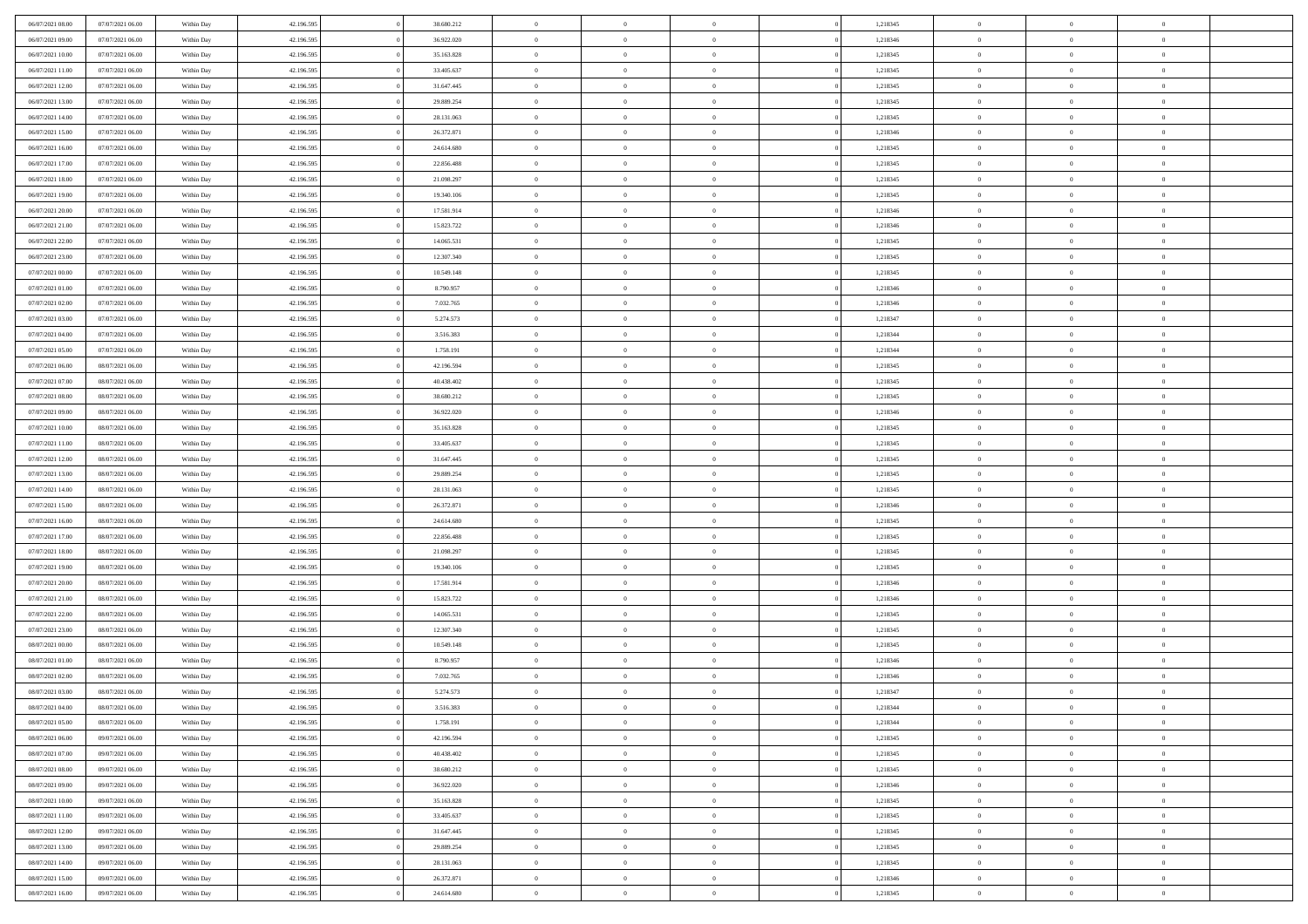| 08/07/2021 17:00<br>09/07/2021 06:00                     | Within Day | 42.196.595 | 22.856.488 | $\bf{0}$       | $\overline{0}$ | $\theta$       |          | 1,218345 | $\bf{0}$                 | $\overline{0}$ | $\,0\,$                          |  |
|----------------------------------------------------------|------------|------------|------------|----------------|----------------|----------------|----------|----------|--------------------------|----------------|----------------------------------|--|
| 08/07/2021 18:00<br>09/07/2021 06:00                     | Within Day | 42.196.595 | 21.098.297 | $\overline{0}$ | $\overline{0}$ | $\overline{0}$ |          | 1,218345 | $\overline{0}$           | $\overline{0}$ | $\theta$                         |  |
| 08/07/2021 19:00<br>09/07/2021 06:00                     | Within Day | 42.196.595 | 19.340.106 | $\mathbf{0}$   | $\overline{0}$ | $\overline{0}$ |          | 1,218345 | $\mathbf{0}$             | $\overline{0}$ | $\overline{0}$                   |  |
| 08/07/2021 20:00<br>09/07/2021 06:00                     | Within Day | 42.196.595 | 17.581.914 | $\bf{0}$       | $\overline{0}$ | $\overline{0}$ |          | 1,218346 | $\bf{0}$                 | $\overline{0}$ | $\overline{0}$                   |  |
| 08/07/2021 21:00<br>09/07/2021 06:00                     | Within Day | 42.196.595 | 15.823.722 | $\bf{0}$       | $\overline{0}$ | $\overline{0}$ |          | 1,218346 | $\bf{0}$                 | $\overline{0}$ | $\,0\,$                          |  |
| 08/07/2021 22:00<br>09/07/2021 06:00                     | Within Dav | 42.196.595 | 14.065.531 | $\overline{0}$ | $\overline{0}$ | $\overline{0}$ |          | 1,218345 | $\mathbf{0}$             | $\overline{0}$ | $\overline{0}$                   |  |
|                                                          |            |            |            |                |                |                |          |          |                          |                |                                  |  |
| 08/07/2021 23:00<br>09/07/2021 06:00                     | Within Day | 42.196.595 | 12.307.340 | $\bf{0}$       | $\overline{0}$ | $\overline{0}$ |          | 1,218345 | $\bf{0}$                 | $\overline{0}$ | $\bf{0}$                         |  |
| 09/07/2021 00:00<br>09/07/2021 06:00                     | Within Day | 42.196.595 | 10.549.148 | $\overline{0}$ | $\overline{0}$ | $\overline{0}$ |          | 1,218345 | $\,$ 0 $\,$              | $\overline{0}$ | $\overline{0}$                   |  |
| 09/07/2021 01:00<br>09/07/2021 06:00                     | Within Day | 42.196.595 | 8.790.957  | $\overline{0}$ | $\overline{0}$ | $\overline{0}$ |          | 1,218346 | $\mathbf{0}$             | $\overline{0}$ | $\overline{0}$                   |  |
| 09/07/2021 02:00<br>09/07/2021 06:00                     | Within Day | 42.196.595 | 7.032.765  | $\bf{0}$       | $\overline{0}$ | $\overline{0}$ |          | 1,218346 | $\bf{0}$                 | $\overline{0}$ | $\,0\,$                          |  |
| 09/07/2021 03:00<br>09/07/2021 06:00                     | Within Day | 42.196.595 | 5.274.573  | $\overline{0}$ | $\overline{0}$ | $\overline{0}$ |          | 1,218347 | $\bf{0}$                 | $\overline{0}$ | $\overline{0}$                   |  |
| 09/07/2021 04:00<br>09/07/2021 06:00                     | Within Dav | 42.196.595 | 3.516.383  | $\mathbf{0}$   | $\overline{0}$ | $\overline{0}$ |          | 1,218344 | $\mathbf{0}$             | $\overline{0}$ | $\overline{0}$                   |  |
| 09/07/2021 05:00<br>09/07/2021 06:00                     | Within Day | 42.196.595 | 1.758.191  | $\bf{0}$       | $\overline{0}$ | $\overline{0}$ |          | 1,218344 | $\bf{0}$                 | $\overline{0}$ | $\overline{0}$                   |  |
| 09/07/2021 06:00<br>10/07/2021 06:00                     | Within Day | 42.196.595 | 42.196.594 | $\bf{0}$       | $\overline{0}$ | $\overline{0}$ |          | 1,218345 | $\bf{0}$                 | $\mathbf{0}$   | $\,0\,$                          |  |
| 09/07/2021 07:00<br>10/07/2021 06:00                     | Within Dav | 42.196.595 | 40.438.402 | $\overline{0}$ | $\overline{0}$ | $\overline{0}$ |          | 1,218345 | $\mathbf{0}$             | $\overline{0}$ | $\overline{0}$                   |  |
| 09/07/2021 08:00<br>10/07/2021 06:00                     | Within Day | 42.196.595 | 38.680.212 | $\bf{0}$       | $\bf{0}$       | $\overline{0}$ |          | 1,218345 | $\bf{0}$                 | $\overline{0}$ | $\bf{0}$                         |  |
| 09/07/2021 09:00<br>10/07/2021 06:00                     | Within Day | 42.196.595 | 36.922.020 | $\overline{0}$ | $\overline{0}$ | $\overline{0}$ |          | 1,218346 | $\bf{0}$                 | $\mathbf{0}$   | $\overline{0}$                   |  |
| 09/07/2021 10:00<br>10/07/2021 06:00                     | Within Day | 42.196.595 | 35.163.828 | $\mathbf{0}$   | $\overline{0}$ | $\overline{0}$ |          | 1,218345 | $\mathbf{0}$             | $\overline{0}$ | $\overline{0}$                   |  |
| 09/07/2021 11:00<br>10/07/2021 06:00                     | Within Day | 42.196.595 | 33.405.637 | $\bf{0}$       | $\bf{0}$       | $\overline{0}$ |          | 1,218345 | $\bf{0}$                 | $\overline{0}$ | $\,0\,$                          |  |
| 09/07/2021 12:00<br>10/07/2021 06:00                     | Within Day | 42.196.595 | 31.647.445 | $\overline{0}$ | $\overline{0}$ | $\overline{0}$ |          | 1,218345 | $\bf{0}$                 | $\mathbf{0}$   | $\overline{0}$                   |  |
| 09/07/2021 13:00<br>10/07/2021 06:00                     | Within Day | 42.196.595 | 29.889.254 | $\overline{0}$ | $\overline{0}$ | $\overline{0}$ |          | 1,218345 | $\mathbf{0}$             | $\overline{0}$ | $\overline{0}$                   |  |
| 09/07/2021 14:00<br>10/07/2021 06:00                     | Within Day | 42.196.595 | 28.131.063 | $\bf{0}$       | $\overline{0}$ | $\overline{0}$ |          | 1,218345 | $\bf{0}$                 | $\overline{0}$ | $\bf{0}$                         |  |
| 09/07/2021 15:00<br>10/07/2021 06:00                     | Within Day | 42.196.595 | 26.372.871 | $\bf{0}$       | $\bf{0}$       | $\overline{0}$ |          | 1,218346 | $\bf{0}$                 | $\overline{0}$ | $\bf{0}$                         |  |
| 09/07/2021 16:00<br>10/07/2021 06:00                     | Within Dav | 42.196.595 | 24.614.680 | $\overline{0}$ | $\overline{0}$ | $\overline{0}$ |          | 1,218345 | $\mathbf{0}$             | $\overline{0}$ | $\overline{0}$                   |  |
| 09/07/2021 17:00<br>10/07/2021 06:00                     | Within Day | 42.196.595 | 22.856.488 | $\bf{0}$       | $\bf{0}$       | $\overline{0}$ |          | 1,218345 | $\bf{0}$                 | $\overline{0}$ | $\bf{0}$                         |  |
| 09/07/2021 18:00<br>10/07/2021 06:00                     | Within Day | 42.196.595 | 21.098.297 | $\overline{0}$ | $\overline{0}$ | $\overline{0}$ |          | 1,218345 | $\bf{0}$                 | $\mathbf{0}$   | $\overline{0}$                   |  |
| 09/07/2021 19:00<br>10/07/2021 06:00                     | Within Day | 42.196.595 | 19.340.106 | $\overline{0}$ | $\overline{0}$ | $\overline{0}$ |          | 1,218345 | $\mathbf{0}$             | $\overline{0}$ | $\overline{0}$                   |  |
| 09/07/2021 20:00<br>10/07/2021 06:00                     | Within Day | 42.196.595 | 17.581.914 | $\bf{0}$       | $\bf{0}$       | $\overline{0}$ |          | 1,218346 | $\bf{0}$                 | $\overline{0}$ | $\bf{0}$                         |  |
| 09/07/2021 21:00<br>10/07/2021 06:00                     | Within Day | 42.196.595 | 15.823.722 | $\bf{0}$       | $\overline{0}$ | $\overline{0}$ |          | 1,218346 | $\bf{0}$                 | $\mathbf{0}$   | $\overline{0}$                   |  |
| 09/07/2021 22:00<br>10/07/2021 06:00                     | Within Day | 42.196.595 | 14.065.531 | $\mathbf{0}$   | $\overline{0}$ | $\overline{0}$ |          | 1,218345 | $\mathbf{0}$             | $\overline{0}$ | $\overline{0}$                   |  |
| 09/07/2021 23:00<br>10/07/2021 06:00                     | Within Day | 42.196.595 | 12.307.340 | $\bf{0}$       | $\overline{0}$ | $\overline{0}$ |          | 1,218345 | $\,$ 0                   | $\overline{0}$ | $\,$ 0 $\,$                      |  |
| 10/07/2021 00:00<br>10/07/2021 06:00                     | Within Day | 42.196.595 | 10.549.148 | $\bf{0}$       | $\overline{0}$ | $\overline{0}$ |          | 1,218345 | $\bf{0}$                 | $\bf{0}$       | $\overline{0}$                   |  |
| 10/07/2021 01:00<br>10/07/2021 06:00                     | Within Dav | 42.196.595 | 8.790.957  | $\overline{0}$ | $\overline{0}$ | $\overline{0}$ |          | 1,218346 | $\mathbf{0}$             | $\overline{0}$ | $\overline{0}$                   |  |
| 10/07/2021 02:00<br>10/07/2021 06:00                     | Within Day | 42.196.595 | 7.032.765  | $\bf{0}$       | $\overline{0}$ | $\theta$       |          | 1,218346 | $\,$ 0                   | $\overline{0}$ | $\theta$                         |  |
| 10/07/2021 03:00<br>10/07/2021 06:00                     | Within Day | 42.196.595 | 5.274.573  | $\overline{0}$ | $\overline{0}$ | $\overline{0}$ |          | 1,218347 | $\bf{0}$                 | $\overline{0}$ | $\overline{0}$                   |  |
| 10/07/2021 04:00<br>10/07/2021 06:00                     | Within Day | 42.196.595 | 3.516.383  | $\mathbf{0}$   | $\overline{0}$ | $\overline{0}$ |          | 1,218344 | $\mathbf{0}$             | $\overline{0}$ | $\overline{0}$                   |  |
| 10/07/2021 05:00<br>10/07/2021 06:00                     | Within Day | 42.196.595 | 1.758.191  | $\bf{0}$       | $\overline{0}$ | $\theta$       |          | 1,218344 | $\,$ 0                   | $\overline{0}$ | $\theta$                         |  |
|                                                          |            |            | 42.196.594 | $\bf{0}$       |                | $\overline{0}$ |          |          |                          | $\mathbf{0}$   |                                  |  |
| 10/07/2021 06:00<br>11/07/2021 06:00<br>10/07/2021 07:00 | Within Day | 42.196.595 |            | $\overline{0}$ | $\overline{0}$ |                |          | 1,218345 | $\bf{0}$<br>$\mathbf{0}$ |                | $\overline{0}$<br>$\overline{0}$ |  |
| 11/07/2021 06:00                                         | Within Day | 42.196.595 | 40.438.402 |                | $\overline{0}$ | $\overline{0}$ |          | 1,218345 |                          | $\overline{0}$ |                                  |  |
| 10/07/2021 08:00<br>11/07/2021 06:00                     | Within Day | 42.196.595 | 38.680.212 | $\,0\,$        | $\overline{0}$ | $\theta$       |          | 1,218345 | $\,$ 0                   | $\overline{0}$ | $\,$ 0 $\,$                      |  |
| 10/07/2021 09:00<br>11/07/2021 06:00                     | Within Day | 42.196.595 | 36.922.020 | $\bf{0}$       | $\overline{0}$ | $\overline{0}$ |          | 1,218346 | $\bf{0}$                 | $\overline{0}$ | $\overline{0}$                   |  |
| 10/07/2021 10:00<br>11/07/2021 06:00                     | Within Day | 42.196.595 | 35.163.828 | $\mathbf{0}$   | $\overline{0}$ | $\overline{0}$ |          | 1,218345 | $\mathbf{0}$             | $\overline{0}$ | $\overline{0}$                   |  |
| 10/07/2021 11:00<br>11/07/2021 06:00                     | Within Day | 42.196.595 | 33.405.637 | $\bf{0}$       | $\overline{0}$ | $\theta$       |          | 1,218345 | $\,$ 0                   | $\overline{0}$ | $\theta$                         |  |
| 10/07/2021 12:00<br>11/07/2021 06:00                     | Within Day | 42.196.595 | 31.647.445 | $\bf{0}$       | $\overline{0}$ | $\overline{0}$ |          | 1,218345 | $\bf{0}$                 | $\overline{0}$ | $\overline{0}$                   |  |
| 10/07/2021 13:00<br>11/07/2021 06:00                     | Within Day | 42.196.595 | 29.889.254 | $\bf{0}$       | $\overline{0}$ | $\Omega$       |          | 1,218345 | $\overline{0}$           | $\theta$       | $\theta$                         |  |
| 10/07/2021 14:00<br>11/07/2021 06:00                     | Within Day | 42.196.595 | 28.131.063 | $\,$ 0 $\,$    | $\overline{0}$ | $\theta$       |          | 1,218345 | $\,$ 0 $\,$              | $\bf{0}$       | $\theta$                         |  |
| 10/07/2021 15:00<br>11/07/2021 06:00                     | Within Day | 42.196.595 | 26.372.871 | $\overline{0}$ | $\overline{0}$ | $\overline{0}$ |          | 1,218346 | $\overline{0}$           | $\overline{0}$ | $\overline{0}$                   |  |
| 10/07/2021 16:00<br>11/07/2021 06:00                     | Within Day | 42.196.595 | 24.614.680 | $\bf{0}$       | $\overline{0}$ | $\overline{0}$ |          | 1,218345 | $\overline{0}$           | $\bf{0}$       | $\overline{0}$                   |  |
| 10/07/2021 17:00<br>11/07/2021 06:00                     | Within Day | 42.196.595 | 22.856.488 | $\bf{0}$       | $\overline{0}$ | $\overline{0}$ | $\theta$ | 1,218345 | $\mathbf{0}$             | $\bf{0}$       | $\,$ 0 $\,$                      |  |
| 11/07/2021 06:00<br>10/07/2021 18:00                     | Within Day | 42.196.595 | 21.098.297 | $\bf{0}$       | $\overline{0}$ | $\overline{0}$ |          | 1,218345 | $\,$ 0 $\,$              | $\overline{0}$ | $\overline{0}$                   |  |
| 10/07/2021 19:00<br>11/07/2021 06:00                     | Within Day | 42.196.595 | 19.340.106 | $\bf{0}$       | $\overline{0}$ | $\overline{0}$ |          | 1,218345 | $\mathbf{0}$             | $\overline{0}$ | $\overline{0}$                   |  |
| 10/07/2021 20:00<br>11/07/2021 06:00                     | Within Day | 42.196.595 | 17.581.914 | $\,$ 0 $\,$    | $\overline{0}$ | $\overline{0}$ | $\theta$ | 1,218346 | $\,$ 0 $\,$              | $\bf{0}$       | $\,$ 0 $\,$                      |  |
| 10/07/2021 21:00<br>11/07/2021 06:00                     | Within Day | 42.196.595 | 15.823.722 | $\bf{0}$       | $\overline{0}$ | $\overline{0}$ |          | 1,218346 | $\overline{0}$           | $\overline{0}$ | $\overline{0}$                   |  |
| 10/07/2021 22:00<br>11/07/2021 06:00                     | Within Day | 42.196.595 | 14.065.531 | $\bf{0}$       | $\overline{0}$ | $\overline{0}$ |          | 1,218345 | $\overline{0}$           | $\bf{0}$       | $\overline{0}$                   |  |
| 10/07/2021 23:00<br>11/07/2021 06:00                     | Within Day | 42.196.595 | 12.307.340 | $\,$ 0 $\,$    | $\overline{0}$ | $\overline{0}$ |          | 1,218345 | $\mathbf{0}$             | $\overline{0}$ | $\,$ 0 $\,$                      |  |
| 11/07/2021 00:00<br>11/07/2021 06:00                     | Within Day | 42.196.595 | 10.549.148 | $\overline{0}$ | $\overline{0}$ | $\overline{0}$ |          | 1,218345 | $\,$ 0 $\,$              | $\mathbf{0}$   | $\overline{0}$                   |  |
| 11/07/2021 01:00<br>11/07/2021 06:00                     | Within Day | 42.196.595 | 8.790.957  | $\bf{0}$       | $\overline{0}$ | $\overline{0}$ |          | 1,218346 | $\mathbf{0}$             | $\overline{0}$ | $\overline{0}$                   |  |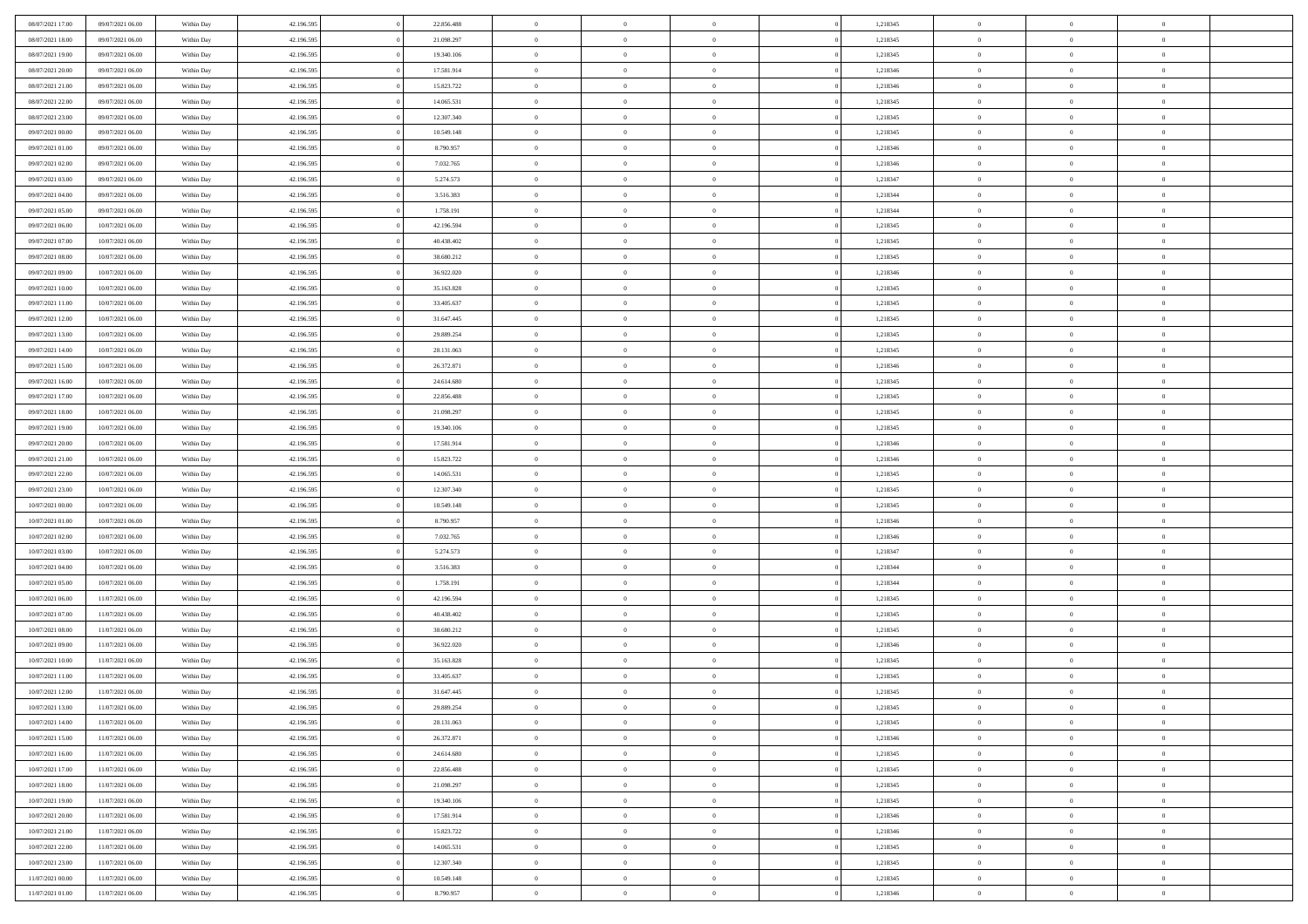| 11/07/2021 02:00 | 11/07/2021 06:00 | Within Day | 42.196.595 | 7.032.765  | $\,$ 0 $\,$    | $\overline{0}$                    | $\overline{0}$ |          | 1,218346 | $\bf{0}$       | $\overline{0}$ | $\,0\,$        |  |
|------------------|------------------|------------|------------|------------|----------------|-----------------------------------|----------------|----------|----------|----------------|----------------|----------------|--|
| 11/07/2021 03:00 | 11/07/2021 06:00 | Within Day | 42.196.595 | 5.274.573  | $\overline{0}$ | $\overline{0}$                    | $\mathbf{0}$   |          | 1,218347 | $\theta$       | $\overline{0}$ | $\theta$       |  |
| 11/07/2021 04:00 | 11/07/2021 06:00 | Within Day | 42.196.595 | 3.516.383  | $\theta$       | $\overline{0}$                    | $\overline{0}$ |          | 1,218344 | $\mathbf{0}$   | $\overline{0}$ | $\overline{0}$ |  |
| 11/07/2021 05:00 | 11/07/2021 06:00 | Within Day | 42.196.595 | 1.758.191  | $\bf{0}$       | $\overline{0}$                    | $\overline{0}$ |          | 1,218344 | $\mathbf{0}$   | $\overline{0}$ | $\overline{0}$ |  |
| 11/07/2021 06:00 | 12/07/2021 06:00 | Within Day | 42.196.595 | 42.196.594 | $\bf{0}$       | $\overline{0}$                    | $\mathbf{0}$   |          | 1,218345 | $\bf{0}$       | $\bf{0}$       | $\bf{0}$       |  |
| 11/07/2021 07:00 | 12/07/2021 06:00 | Within Dav | 42.196.595 | 40.438.402 | $\overline{0}$ | $\overline{0}$                    | $\overline{0}$ |          | 1,218345 | $\mathbf{0}$   | $\overline{0}$ | $\overline{0}$ |  |
| 11/07/2021 08:00 | 12/07/2021 06:00 |            | 42.196.595 | 38.680.212 | $\,$ 0 $\,$    | $\overline{0}$                    | $\overline{0}$ |          | 1,218345 | $\bf{0}$       | $\overline{0}$ | $\bf{0}$       |  |
|                  |                  | Within Day |            |            | $\overline{0}$ |                                   |                |          |          |                | $\overline{0}$ | $\overline{0}$ |  |
| 11/07/2021 09:00 | 12/07/2021 06:00 | Within Day | 42.196.595 | 36.922.020 |                | $\overline{0}$                    | $\mathbf{0}$   |          | 1,218346 | $\,$ 0 $\,$    |                |                |  |
| 11/07/2021 11:00 | 12/07/2021 06:00 | Within Day | 42.196.595 | 33.405.637 | $\overline{0}$ | $\overline{0}$                    | $\mathbf{0}$   |          | 1,218345 | $\mathbf{0}$   | $\overline{0}$ | $\overline{0}$ |  |
| 11/07/2021 12:00 | 12/07/2021 06:00 | Within Day | 42.196.595 | 31.647.445 | $\,$ 0 $\,$    | $\overline{0}$                    | $\Omega$       |          | 1,218345 | $\bf{0}$       | $\overline{0}$ | $\bf{0}$       |  |
| 11/07/2021 13:00 | 12/07/2021 06:00 | Within Day | 42.196.595 | 29.889.254 | $\bf{0}$       | $\overline{0}$                    | $\mathbf{0}$   |          | 1,218345 | $\bf{0}$       | $\overline{0}$ | $\overline{0}$ |  |
| 11/07/2021 14:00 | 12/07/2021 06:00 | Within Day | 42.196.595 | 28.131.063 | $\theta$       | $\overline{0}$                    | $\overline{0}$ |          | 1,218345 | $\mathbf{0}$   | $\overline{0}$ | $\overline{0}$ |  |
| 11/07/2021 15:00 | 12/07/2021 06:00 | Within Day | 42.196.595 | 26.372.871 | $\bf{0}$       | $\overline{0}$                    | $\overline{0}$ |          | 1,218346 | $\bf{0}$       | $\overline{0}$ | $\overline{0}$ |  |
| 11/07/2021 16:00 | 12/07/2021 06:00 | Within Day | 42.196.595 | 24.614.680 | $\bf{0}$       | $\overline{0}$                    | $\mathbf{0}$   |          | 1,218345 | $\bf{0}$       | $\mathbf{0}$   | $\bf{0}$       |  |
| 11/07/2021 17:00 | 12/07/2021 06:00 | Within Dav | 42.196.595 | 22.856.488 | $\overline{0}$ | $\overline{0}$                    | $\overline{0}$ |          | 1,218345 | $\mathbf{0}$   | $\overline{0}$ | $\overline{0}$ |  |
| 11/07/2021 18:00 | 12/07/2021 06:00 | Within Day | 42.196.595 | 21.098.297 | $\,$ 0 $\,$    | $\overline{0}$                    | $\Omega$       |          | 1,218345 | $\bf{0}$       | $\overline{0}$ | $\bf{0}$       |  |
| 11/07/2021 19:00 | 12/07/2021 06:00 | Within Day | 42.196.595 | 19.340.106 | $\,$ 0 $\,$    | $\overline{0}$                    | $\mathbf{0}$   |          | 1,218345 | $\,$ 0 $\,$    | $\overline{0}$ | $\overline{0}$ |  |
| 11/07/2021 20:00 | 12/07/2021 06:00 | Within Day | 42.196.595 | 17.581.914 | $\theta$       | $\overline{0}$                    | $\mathbf{0}$   |          | 1,218346 | $\mathbf{0}$   | $\overline{0}$ | $\overline{0}$ |  |
| 11/07/2021 21:00 | 12/07/2021 06:00 | Within Day | 42.196.595 | 15.823.722 | $\,$ 0 $\,$    | $\overline{0}$                    | $\Omega$       |          | 1,218346 | $\bf{0}$       | $\overline{0}$ | $\bf{0}$       |  |
| 11/07/2021 22:00 | 12/07/2021 06:00 | Within Day | 42.196.595 | 14.065.531 | $\bf{0}$       | $\overline{0}$                    | $\mathbf{0}$   |          | 1,218345 | $\bf{0}$       | $\overline{0}$ | $\overline{0}$ |  |
| 11/07/2021 23:00 | 12/07/2021 06:00 | Within Dav | 42.196.595 | 12.307.340 | $\theta$       | $\overline{0}$                    | $\overline{0}$ |          | 1,218345 | $\mathbf{0}$   | $\overline{0}$ | $\overline{0}$ |  |
| 12/07/2021 00:00 | 12/07/2021 06:00 | Within Day | 42.196.595 | 10.549.148 | $\,$ 0 $\,$    | $\overline{0}$                    | $\overline{0}$ |          | 1,218345 | $\bf{0}$       | $\overline{0}$ | $\bf{0}$       |  |
| 12/07/2021 01:00 | 12/07/2021 06:00 | Within Day | 42.196.595 | 8.790.957  | $\,$ 0         | $\overline{0}$                    | $\mathbf{0}$   |          | 1,218346 | $\,$ 0 $\,$    | $\bf{0}$       | $\bf{0}$       |  |
| 12/07/2021 02:00 | 12/07/2021 06:00 | Within Dav | 42.196.595 | 7.032.765  | $\theta$       | $\overline{0}$                    | $\mathbf{0}$   |          | 1,218346 | $\mathbf{0}$   | $\overline{0}$ | $\overline{0}$ |  |
| 12/07/2021 03:00 | 12/07/2021 06:00 | Within Day | 42.196.595 | 5.274.573  | $\,$ 0 $\,$    | $\overline{0}$                    | $\overline{0}$ |          | 1,218347 | $\bf{0}$       | $\overline{0}$ | $\bf{0}$       |  |
| 12/07/2021 04:00 | 12/07/2021 06:00 | Within Day | 42.196.595 | 3.516.383  | $\,$ 0         | $\overline{0}$                    | $\mathbf{0}$   |          | 1,218344 | $\mathbf{0}$   | $\overline{0}$ | $\overline{0}$ |  |
| 12/07/2021 05:00 | 12/07/2021 06:00 | Within Day | 42.196.595 | 1.758.191  | $\overline{0}$ | $\overline{0}$                    | $\mathbf{0}$   |          | 1,218344 | $\mathbf{0}$   | $\overline{0}$ | $\overline{0}$ |  |
| 12/07/2021 06:00 | 13/07/2021 06:00 | Within Day | 42.196.595 | 42.196.594 | $\,$ 0 $\,$    | $\overline{0}$                    | $\Omega$       |          | 1,218345 | $\bf{0}$       | $\overline{0}$ | $\bf{0}$       |  |
| 12/07/2021 07:00 | 13/07/2021 06:00 | Within Day | 42.196.595 | 40.438.402 | $\bf{0}$       | $\overline{0}$                    | $\mathbf{0}$   |          | 1,218345 | $\mathbf{0}$   | $\overline{0}$ | $\overline{0}$ |  |
| 12/07/2021 08:00 | 13/07/2021 06:00 | Within Day | 42.196.595 | 38.680.212 | $\theta$       | $\overline{0}$                    | $\overline{0}$ |          | 1,218345 | $\mathbf{0}$   | $\overline{0}$ | $\overline{0}$ |  |
| 12/07/2021 09:00 | 13/07/2021 06:00 | Within Day | 42.196.595 | 36.922.020 | $\,$ 0 $\,$    | $\overline{0}$                    | $\overline{0}$ |          | 1,218346 | $\,$ 0         | $\overline{0}$ | $\,$ 0 $\,$    |  |
| 12/07/2021 10:00 | 13/07/2021 06:00 | Within Day | 42.196.595 | 35.163.828 | $\bf{0}$       | $\overline{0}$                    | $\mathbf{0}$   |          | 1,218345 | $\bf{0}$       | $\bf{0}$       | $\overline{0}$ |  |
| 12/07/2021 11:00 | 13/07/2021 06:00 | Within Dav | 42.196.595 | 33.405.637 | $\overline{0}$ | $\overline{0}$                    | $\overline{0}$ |          | 1,218345 | $\mathbf{0}$   | $\overline{0}$ | $\overline{0}$ |  |
| 12/07/2021 12:00 | 13/07/2021 06:00 | Within Day | 42.196.595 | 31.647.445 | $\theta$       | $\overline{0}$                    | $\overline{0}$ |          | 1,218345 | $\,$ 0         | $\overline{0}$ | $\theta$       |  |
| 12/07/2021 13:00 | 13/07/2021 06:00 | Within Day | 42.196.595 | 29.889.254 | $\overline{0}$ | $\overline{0}$                    | $\mathbf{0}$   |          | 1,218345 | $\overline{0}$ | $\overline{0}$ | $\overline{0}$ |  |
| 12/07/2021 14:00 | 13/07/2021 06:00 | Within Day | 42.196.595 | 28.131.063 | $\theta$       | $\overline{0}$                    | $\overline{0}$ |          | 1,218345 | $\mathbf{0}$   | $\overline{0}$ | $\overline{0}$ |  |
| 12/07/2021 15:00 | 13/07/2021 06:00 | Within Day | 42.196.595 | 26.372.871 | $\theta$       | $\overline{0}$                    | $\overline{0}$ |          | 1,218346 | $\,$ 0 $\,$    | $\overline{0}$ | $\,$ 0 $\,$    |  |
| 12/07/2021 16:00 | 13/07/2021 06:00 | Within Day | 42.196.595 | 24.614.680 | $\bf{0}$       | $\overline{0}$                    | $\mathbf{0}$   |          | 1,218345 | $\bf{0}$       | $\overline{0}$ | $\overline{0}$ |  |
| 12/07/2021 17:00 | 13/07/2021 06:00 | Within Day | 42.196.595 | 22.856.488 | $\theta$       | $\overline{0}$                    | $\overline{0}$ |          | 1,218345 | $\mathbf{0}$   | $\overline{0}$ | $\overline{0}$ |  |
| 12/07/2021 18:00 | 13/07/2021 06:00 | Within Day | 42.196.595 | 21.098.297 | $\,$ 0 $\,$    | $\overline{0}$                    | $\overline{0}$ |          | 1,218345 | $\,$ 0         | $\overline{0}$ | $\,$ 0 $\,$    |  |
| 12/07/2021 19:00 | 13/07/2021 06:00 | Within Day | 42.196.595 | 19.340.106 | $\bf{0}$       | $\,$ 0 $\,$                       | $\overline{0}$ |          | 1,218345 | $\,$ 0 $\,$    | $\overline{0}$ | $\overline{0}$ |  |
| 12/07/2021 20:00 | 13/07/2021 06:00 | Within Day | 42.196.595 | 17.581.914 | $\theta$       | $\overline{0}$                    | $\overline{0}$ |          | 1,218346 | $\mathbf{0}$   | $\overline{0}$ | $\overline{0}$ |  |
| 12/07/2021 21:00 | 13/07/2021 06:00 | Within Day | 42.196.595 | 15.823.722 | $\theta$       | $\overline{0}$                    | $\overline{0}$ |          | 1,218346 | $\,$ 0         | $\overline{0}$ | $\,$ 0 $\,$    |  |
| 12/07/2021 22:00 | 13/07/2021 06:00 | Within Day | 42.196.595 | 14.065.531 | $\bf{0}$       | $\,$ 0 $\,$                       | $\mathbf{0}$   |          | 1,218345 | $\,$ 0 $\,$    | $\overline{0}$ | $\overline{0}$ |  |
| 12/07/2021 23:00 | 13/07/2021 06:00 | Within Day | 42.196.595 | 12.307.340 | $\overline{0}$ | $\theta$                          |                |          | 1,218345 | $\overline{0}$ | $\theta$       | $\theta$       |  |
| 13/07/2021 00:00 | 13/07/2021 06:00 | Within Day | 42.196.595 | 10.549.148 | $\,$ 0 $\,$    | $\overline{0}$                    | $\overline{0}$ |          | 1,218345 | $\,$ 0 $\,$    | $\bf{0}$       | $\,$ 0 $\,$    |  |
| 13/07/2021 01:00 | 13/07/2021 06:00 | Within Day | 42.196.595 | 8.790.957  | $\bullet$      | $\hspace{0.1cm} 0 \hspace{0.1cm}$ | $\overline{0}$ |          | 1,218346 | $\,$ 0 $\,$    | $\overline{0}$ | $\overline{0}$ |  |
| 13/07/2021 02:00 | 13/07/2021 06:00 | Within Day | 42.196.595 | 7.032.765  | $\,$ 0 $\,$    | $\overline{0}$                    | $\overline{0}$ |          | 1,218346 | $\,$ 0 $\,$    | $\bf{0}$       | $\overline{0}$ |  |
| 13/07/2021 03:00 | 13/07/2021 06:00 | Within Day | 42.196.595 | 5.274.573  | $\,$ 0 $\,$    | $\overline{0}$                    | $\overline{0}$ | $\theta$ | 1,218347 | $\,$ 0 $\,$    | $\bf{0}$       | $\,$ 0 $\,$    |  |
| 13/07/2021 04:00 | 13/07/2021 06:00 | Within Day | 42.196.595 | 3.516.383  | $\,$ 0 $\,$    | $\,$ 0 $\,$                       | $\overline{0}$ |          | 1,218344 | $\,$ 0 $\,$    | $\overline{0}$ | $\overline{0}$ |  |
| 13/07/2021 05:00 | 13/07/2021 06:00 | Within Day | 42.196.595 | 1.758.191  | $\mathbf{0}$   | $\overline{0}$                    | $\overline{0}$ |          | 1,218344 | $\mathbf{0}$   | $\bf{0}$       | $\overline{0}$ |  |
| 13/07/2021 06:00 | 14/07/2021 06:00 | Within Day | 42.196.595 | 42.196.594 | $\,$ 0 $\,$    | $\overline{0}$                    | $\overline{0}$ |          | 1,218345 | $\,$ 0 $\,$    | $\bf{0}$       | $\,$ 0 $\,$    |  |
| 13/07/2021 07:00 | 14/07/2021 06:00 | Within Day | 42.196.595 | 40.438.402 | $\bf{0}$       | $\overline{0}$                    | $\overline{0}$ |          | 1,218345 | $\,$ 0 $\,$    | $\overline{0}$ | $\overline{0}$ |  |
| 13/07/2021 08:00 | 14/07/2021 06:00 | Within Day | 42.196.595 | 38.680.212 | $\,$ 0 $\,$    | $\overline{0}$                    | $\overline{0}$ |          | 1,218345 | $\,$ 0 $\,$    | $\bf{0}$       | $\overline{0}$ |  |
| 13/07/2021 09:00 | 14/07/2021 06:00 | Within Day | 42.196.595 | 36.922.020 | $\,$ 0 $\,$    | $\overline{0}$                    | $\overline{0}$ |          | 1,218346 | $\,$ 0 $\,$    | $\bf{0}$       | $\,$ 0 $\,$    |  |
| 13/07/2021 10:00 | 14/07/2021 06:00 |            | 42.196.595 | 35.163.828 | $\,$ 0 $\,$    | $\,$ 0 $\,$                       | $\overline{0}$ |          | 1,218345 | $\,$ 0 $\,$    | $\overline{0}$ | $\overline{0}$ |  |
|                  |                  | Within Day |            |            | $\theta$       |                                   |                |          |          | $\mathbf{0}$   |                |                |  |
| 13/07/2021 11:00 | 14/07/2021 06:00 | Within Day | 42.196.595 | 33.405.637 |                | $\overline{0}$                    | $\overline{0}$ |          | 1,218345 |                | $\mathbf{0}$   | $\overline{0}$ |  |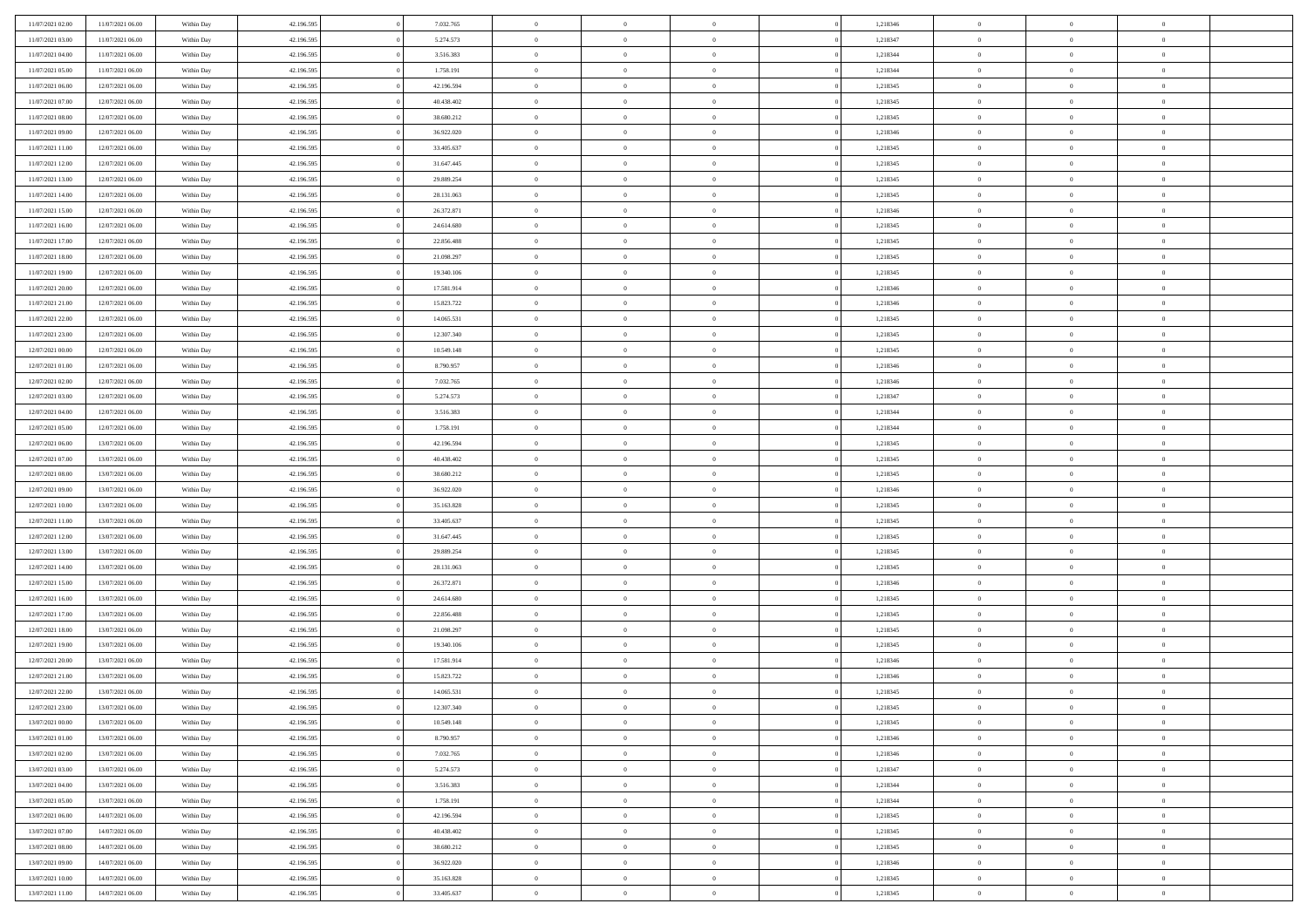| 13/07/2021 12:00<br>14/07/2021 06:00                     | Within Day               | 42.196.595 |          | 31.647.445 | $\bf{0}$       | $\bf{0}$       | $\theta$       |          | 1,218345 | $\bf{0}$       | $\overline{0}$ | $\,0\,$        |  |
|----------------------------------------------------------|--------------------------|------------|----------|------------|----------------|----------------|----------------|----------|----------|----------------|----------------|----------------|--|
| 13/07/2021 13:00<br>14/07/2021 06:00                     | Within Day               | 42.196.595 |          | 29.889.254 | $\overline{0}$ | $\overline{0}$ | $\overline{0}$ |          | 1,218345 | $\theta$       | $\overline{0}$ | $\overline{0}$ |  |
| 13/07/2021 14:00<br>14/07/2021 06:00                     | Within Day               | 42.196.595 |          | 28.131.063 | $\overline{0}$ | $\overline{0}$ | $\overline{0}$ |          | 1,218345 | $\mathbf{0}$   | $\overline{0}$ | $\overline{0}$ |  |
| 13/07/2021 15:00<br>14/07/2021 06:00                     | Within Day               | 42.196.595 |          | 26.372.871 | $\bf{0}$       | $\overline{0}$ | $\overline{0}$ |          | 1,218346 | $\bf{0}$       | $\overline{0}$ | $\bf{0}$       |  |
| 13/07/2021 16:00<br>14/07/2021 06:00                     | Within Day               | 42.196.595 |          | 24.614.680 | $\bf{0}$       | $\overline{0}$ | $\overline{0}$ |          | 1,218345 | $\bf{0}$       | $\bf{0}$       | $\,0\,$        |  |
| 13/07/2021 17:00<br>14/07/2021 06:00                     | Within Dav               | 42.196.595 |          | 22.856.488 | $\overline{0}$ | $\overline{0}$ | $\overline{0}$ |          | 1,218345 | $\mathbf{0}$   | $\overline{0}$ | $\overline{0}$ |  |
| 13/07/2021 18:00<br>14/07/2021 06:00                     | Within Day               | 42.196.595 |          | 21.098.297 | $\bf{0}$       | $\overline{0}$ | $\overline{0}$ |          | 1,218345 | $\bf{0}$       | $\overline{0}$ | $\bf{0}$       |  |
| 13/07/2021 19:00<br>14/07/2021 06:00                     | Within Day               | 42.196.595 |          | 19.340.106 | $\overline{0}$ | $\overline{0}$ | $\overline{0}$ |          | 1,218345 | $\,$ 0 $\,$    | $\overline{0}$ | $\overline{0}$ |  |
| 13/07/2021 20:00<br>14/07/2021 06:00                     | Within Day               | 42.196.595 |          | 17.581.914 | $\overline{0}$ | $\overline{0}$ | $\overline{0}$ |          | 1,218346 | $\mathbf{0}$   | $\overline{0}$ | $\overline{0}$ |  |
| 13/07/2021 21:00<br>14/07/2021 06:00                     | Within Day               | 42.196.595 |          | 15.823.722 | $\bf{0}$       | $\overline{0}$ | $\overline{0}$ |          | 1,218346 | $\bf{0}$       | $\overline{0}$ | $\,0\,$        |  |
| 13/07/2021 22.00<br>14/07/2021 06:00                     | Within Day               | 42.196.595 |          | 14.065.531 | $\overline{0}$ | $\overline{0}$ | $\overline{0}$ |          | 1,218345 | $\bf{0}$       | $\overline{0}$ | $\overline{0}$ |  |
| 13/07/2021 23:00<br>14/07/2021 06:00                     | Within Dav               | 42.196.595 |          | 12.307.340 | $\mathbf{0}$   | $\overline{0}$ | $\overline{0}$ |          | 1,218345 | $\mathbf{0}$   | $\overline{0}$ | $\overline{0}$ |  |
| 14/07/2021 00:00<br>14/07/2021 06:00                     | Within Day               | 42.196.595 |          | 10.549.148 | $\bf{0}$       | $\overline{0}$ | $\overline{0}$ |          | 1,218345 | $\bf{0}$       | $\overline{0}$ | $\bf{0}$       |  |
| 14/07/2021 01:00<br>14/07/2021 06:00                     | Within Day               | 42.196.595 |          | 8.790.957  | $\bf{0}$       | $\overline{0}$ | $\overline{0}$ |          | 1,218346 | $\bf{0}$       | $\bf{0}$       | $\bf{0}$       |  |
| 14/07/2021 02:00<br>14/07/2021 06:00                     | Within Dav               | 42.196.595 |          | 7.032.765  | $\overline{0}$ | $\overline{0}$ | $\overline{0}$ |          | 1,218346 | $\mathbf{0}$   | $\overline{0}$ | $\overline{0}$ |  |
| 14/07/2021 03:00<br>14/07/2021 06:00                     | Within Day               | 42.196.595 |          | 5.274.573  | $\bf{0}$       | $\overline{0}$ | $\overline{0}$ |          | 1,218347 | $\bf{0}$       | $\overline{0}$ | $\bf{0}$       |  |
| 14/07/2021 04:00<br>14/07/2021 06:00                     |                          | 42.196.595 |          | 3.516.383  | $\overline{0}$ | $\overline{0}$ | $\overline{0}$ |          | 1,218344 | $\bf{0}$       | $\mathbf{0}$   | $\overline{0}$ |  |
| 14/07/2021 05:00<br>14/07/2021 06:00                     | Within Day<br>Within Day | 42.196.595 |          | 1.758.191  | $\mathbf{0}$   | $\overline{0}$ | $\overline{0}$ |          | 1,218344 | $\mathbf{0}$   | $\overline{0}$ | $\overline{0}$ |  |
| 14/07/2021 06:00<br>15/07/2021 06:00                     | Within Day               | 42.196.595 |          | 42.196.594 | $\bf{0}$       | $\overline{0}$ | $\overline{0}$ |          | 1,218345 | $\bf{0}$       | $\overline{0}$ | $\bf{0}$       |  |
| 14/07/2021 07:00<br>15/07/2021 06:00                     |                          | 42.196.595 |          | 40.438.402 | $\overline{0}$ | $\overline{0}$ | $\overline{0}$ |          | 1,218345 | $\bf{0}$       | $\overline{0}$ | $\bf{0}$       |  |
| 14/07/2021 08:00<br>15/07/2021 06:00                     | Within Day               | 42.196.595 |          | 38.680.212 | $\overline{0}$ | $\overline{0}$ | $\overline{0}$ |          | 1,218345 | $\mathbf{0}$   | $\overline{0}$ | $\overline{0}$ |  |
| 15/07/2021 06:00                                         | Within Day               |            |          |            | $\bf{0}$       |                |                |          |          | $\bf{0}$       |                |                |  |
| 14/07/2021 09:00                                         | Within Day               | 42.196.595 |          | 36.922.020 |                | $\overline{0}$ | $\overline{0}$ |          | 1,218346 |                | $\overline{0}$ | $\bf{0}$       |  |
| 14/07/2021 10:00<br>15/07/2021 06:00<br>14/07/2021 11:00 | Within Day               | 42.196.595 |          | 35.163.828 | $\bf{0}$       | $\bf{0}$       | $\overline{0}$ |          | 1,218345 | $\bf{0}$       | $\bf{0}$       | $\bf{0}$       |  |
| 15/07/2021 06:00                                         | Within Dav               | 42.196.595 |          | 33.405.637 | $\overline{0}$ | $\overline{0}$ | $\overline{0}$ |          | 1,218345 | $\mathbf{0}$   | $\overline{0}$ | $\overline{0}$ |  |
| 14/07/2021 12:00<br>15/07/2021 06:00                     | Within Day               | 42.196.595 |          | 31.647.445 | $\bf{0}$       | $\bf{0}$       | $\overline{0}$ |          | 1,218345 | $\bf{0}$       | $\overline{0}$ | $\bf{0}$       |  |
| 14/07/2021 13:00<br>15/07/2021 06:00                     | Within Day               | 42.196.595 |          | 29.889.254 | $\overline{0}$ | $\overline{0}$ | $\overline{0}$ |          | 1,218345 | $\bf{0}$       | $\mathbf{0}$   | $\overline{0}$ |  |
| 14/07/2021 14:00<br>15/07/2021 06:00                     | Within Day               | 42.196.595 |          | 28.131.063 | $\overline{0}$ | $\overline{0}$ | $\overline{0}$ |          | 1,218345 | $\mathbf{0}$   | $\overline{0}$ | $\overline{0}$ |  |
| 14/07/2021 15:00<br>15/07/2021 06:00                     | Within Day               | 42.196.595 |          | 26.372.871 | $\bf{0}$       | $\bf{0}$       | $\overline{0}$ |          | 1,218346 | $\bf{0}$       | $\overline{0}$ | $\bf{0}$       |  |
| 14/07/2021 16:00<br>15/07/2021 06:00                     | Within Day               | 42.196.595 |          | 24.614.680 | $\bf{0}$       | $\overline{0}$ | $\overline{0}$ |          | 1,218345 | $\bf{0}$       | $\mathbf{0}$   | $\overline{0}$ |  |
| 14/07/2021 17:00<br>15/07/2021 06:00                     | Within Day               | 42.196.595 |          | 22.856.488 | $\mathbf{0}$   | $\overline{0}$ | $\overline{0}$ |          | 1,218345 | $\mathbf{0}$   | $\overline{0}$ | $\overline{0}$ |  |
| 14/07/2021 18:00<br>15/07/2021 06:00                     | Within Day               | 42.196.595 |          | 21.098.297 | $\bf{0}$       | $\overline{0}$ | $\overline{0}$ |          | 1,218345 | $\,$ 0         | $\overline{0}$ | $\,$ 0 $\,$    |  |
| 14/07/2021 19:00<br>15/07/2021 06:00                     | Within Day               | 42.196.595 |          | 19.340.106 | $\bf{0}$       | $\overline{0}$ | $\overline{0}$ |          | 1,218345 | $\bf{0}$       | $\overline{0}$ | $\overline{0}$ |  |
| 14/07/2021 20:00<br>15/07/2021 06:00                     | Within Dav               | 42.196.595 |          | 17.581.914 | $\overline{0}$ | $\overline{0}$ | $\overline{0}$ |          | 1,218346 | $\mathbf{0}$   | $\overline{0}$ | $\overline{0}$ |  |
| 14/07/2021 21:00<br>15/07/2021 06:00                     | Within Day               | 42.196.595 |          | 15.823.722 | $\bf{0}$       | $\overline{0}$ | $\theta$       |          | 1,218346 | $\,$ 0         | $\overline{0}$ | $\theta$       |  |
| 14/07/2021 22:00<br>15/07/2021 06:00                     | Within Day               | 42.196.595 |          | 14.065.531 | $\overline{0}$ | $\overline{0}$ | $\overline{0}$ |          | 1,218345 | $\bf{0}$       | $\overline{0}$ | $\overline{0}$ |  |
| 14/07/2021 23:00<br>15/07/2021 06:00                     | Within Day               | 42.196.595 |          | 12.307.340 | $\mathbf{0}$   | $\overline{0}$ | $\overline{0}$ |          | 1,218345 | $\mathbf{0}$   | $\overline{0}$ | $\overline{0}$ |  |
| 15/07/2021 00:00<br>15/07/2021 06:00                     | Within Day               | 42.196.595 |          | 10.549.148 | $\bf{0}$       | $\overline{0}$ | $\theta$       |          | 1,218345 | $\,$ 0         | $\overline{0}$ | $\theta$       |  |
| 15/07/2021 01:00<br>15/07/2021 06:00                     | Within Day               | 42.196.595 |          | 8.790.957  | $\overline{0}$ | $\overline{0}$ | $\overline{0}$ |          | 1,218346 | $\bf{0}$       | $\overline{0}$ | $\overline{0}$ |  |
| 15/07/2021 02:00<br>15/07/2021 06:00                     | Within Day               | 42.196.595 |          | 7.032.765  | $\overline{0}$ | $\overline{0}$ | $\overline{0}$ |          | 1,218346 | $\mathbf{0}$   | $\overline{0}$ | $\overline{0}$ |  |
| 15/07/2021 03:00<br>15/07/2021 06:00                     | Within Day               | 42.196.595 |          | 5.274.573  | $\,0\,$        | $\overline{0}$ | $\theta$       |          | 1,218347 | $\,$ 0         | $\overline{0}$ | $\,$ 0 $\,$    |  |
| 15/07/2021 04:00<br>15/07/2021 06:00                     | Within Day               | 42.196.595 |          | 3.516.383  | $\bf{0}$       | $\overline{0}$ | $\overline{0}$ |          | 1,218344 | $\bf{0}$       | $\overline{0}$ | $\overline{0}$ |  |
| 15/07/2021 05:00<br>15/07/2021 06:00                     | Within Day               | 42.196.595 |          | 1.758.191  | $\mathbf{0}$   | $\overline{0}$ | $\overline{0}$ |          | 1,218344 | $\mathbf{0}$   | $\overline{0}$ | $\overline{0}$ |  |
| 15/07/2021 06:00<br>16/07/2021 06:00                     | Within Day               | 42.196.595 |          | 42.196.594 | $\bf{0}$       | $\overline{0}$ | $\theta$       |          | 1,218345 | $\,$ 0         | $\overline{0}$ | $\theta$       |  |
| 15/07/2021 07:00<br>16/07/2021 06:00                     | Within Day               | 42.196.595 |          | 40.438.402 | $\bf{0}$       | $\overline{0}$ | $\overline{0}$ |          | 1,218345 | $\bf{0}$       | $\overline{0}$ | $\overline{0}$ |  |
| 15/07/2021 08:00<br>16/07/2021 06:00                     | Within Day               | 42.196.595 |          | 38.680.212 | $\bf{0}$       | $\overline{0}$ | $\Omega$       |          | 1,218345 | $\overline{0}$ | $\bf{0}$       | $\theta$       |  |
| 15/07/2021 09:00<br>16/07/2021 06:00                     | Within Day               | 42.196.595 |          | 36.922.020 | $\,0\,$        | $\overline{0}$ | $\theta$       |          | 1,218346 | $\,$ 0 $\,$    | $\bf{0}$       | $\theta$       |  |
| 16/07/2021 06:00<br>15/07/2021 10:00                     | Within Day               | 42.196.595 |          | 35.163.828 | $\overline{0}$ | $\overline{0}$ | $\overline{0}$ |          | 1,218345 | $\overline{0}$ | $\overline{0}$ | $\overline{0}$ |  |
| 15/07/2021 11:00<br>16/07/2021 06:00                     | Within Day               | 42.196.595 |          | 33.405.637 | $\bf{0}$       | $\overline{0}$ | $\overline{0}$ |          | 1,218345 | $\overline{0}$ | $\bf{0}$       | $\mathbf{0}$   |  |
| 15/07/2021 12:00<br>16/07/2021 06:00                     | Within Day               | 42.196.595 |          | 31.647.445 | $\bf{0}$       | $\overline{0}$ | $\overline{0}$ | $\theta$ | 1,218345 | $\,$ 0 $\,$    | $\bf{0}$       | $\,$ 0 $\,$    |  |
| 15/07/2021 13:00<br>16/07/2021 06:00                     | Within Day               | 42.196.595 |          | 29.889.254 | $\bf{0}$       | $\overline{0}$ | $\overline{0}$ |          | 1,218345 | $\,$ 0 $\,$    | $\overline{0}$ | $\overline{0}$ |  |
| 15/07/2021 14:00<br>16/07/2021 06:00                     | Within Day               | 42.196.595 |          | 28.131.063 | $\bf{0}$       | $\overline{0}$ | $\overline{0}$ |          | 1,218345 | $\mathbf{0}$   | $\overline{0}$ | $\overline{0}$ |  |
| 15/07/2021 15:00<br>16/07/2021 06:00                     | Within Day               | 42.196.595 | $\theta$ | 26.372.871 | $\,$ 0 $\,$    | $\overline{0}$ | $\overline{0}$ | $\theta$ | 1,218346 | $\,$ 0 $\,$    | $\mathbf{0}$   | $\,$ 0 $\,$    |  |
| 15/07/2021 16:00<br>16/07/2021 06:00                     | Within Day               | 42.196.595 |          | 24.614.680 | $\bf{0}$       | $\overline{0}$ | $\overline{0}$ |          | 1,218345 | $\overline{0}$ | $\overline{0}$ | $\overline{0}$ |  |
| 15/07/2021 17:00<br>16/07/2021 06:00                     | Within Day               | 42.196.595 |          | 22.856.488 | $\bf{0}$       | $\overline{0}$ | $\overline{0}$ |          | 1,218345 | $\mathbf{0}$   | $\bf{0}$       | $\overline{0}$ |  |
| 15/07/2021 18:00<br>16/07/2021 06:00                     | Within Day               | 42.196.595 |          | 21.098.297 | $\,$ 0 $\,$    | $\overline{0}$ | $\overline{0}$ |          | 1,218345 | $\,$ 0 $\,$    | $\mathbf{0}$   | $\,$ 0 $\,$    |  |
| 15/07/2021 19:00<br>16/07/2021 06:00                     | Within Day               | 42.196.595 |          | 19.340.106 | $\overline{0}$ | $\overline{0}$ | $\overline{0}$ |          | 1,218345 | $\mathbf 0$    | $\mathbf{0}$   | $\overline{0}$ |  |
| 15/07/2021 20:00<br>16/07/2021 06:00                     | Within Day               | 42.196.595 |          | 17.581.914 | $\mathbf{0}$   | $\overline{0}$ | $\overline{0}$ |          | 1,218346 | $\mathbf{0}$   | $\overline{0}$ | $\overline{0}$ |  |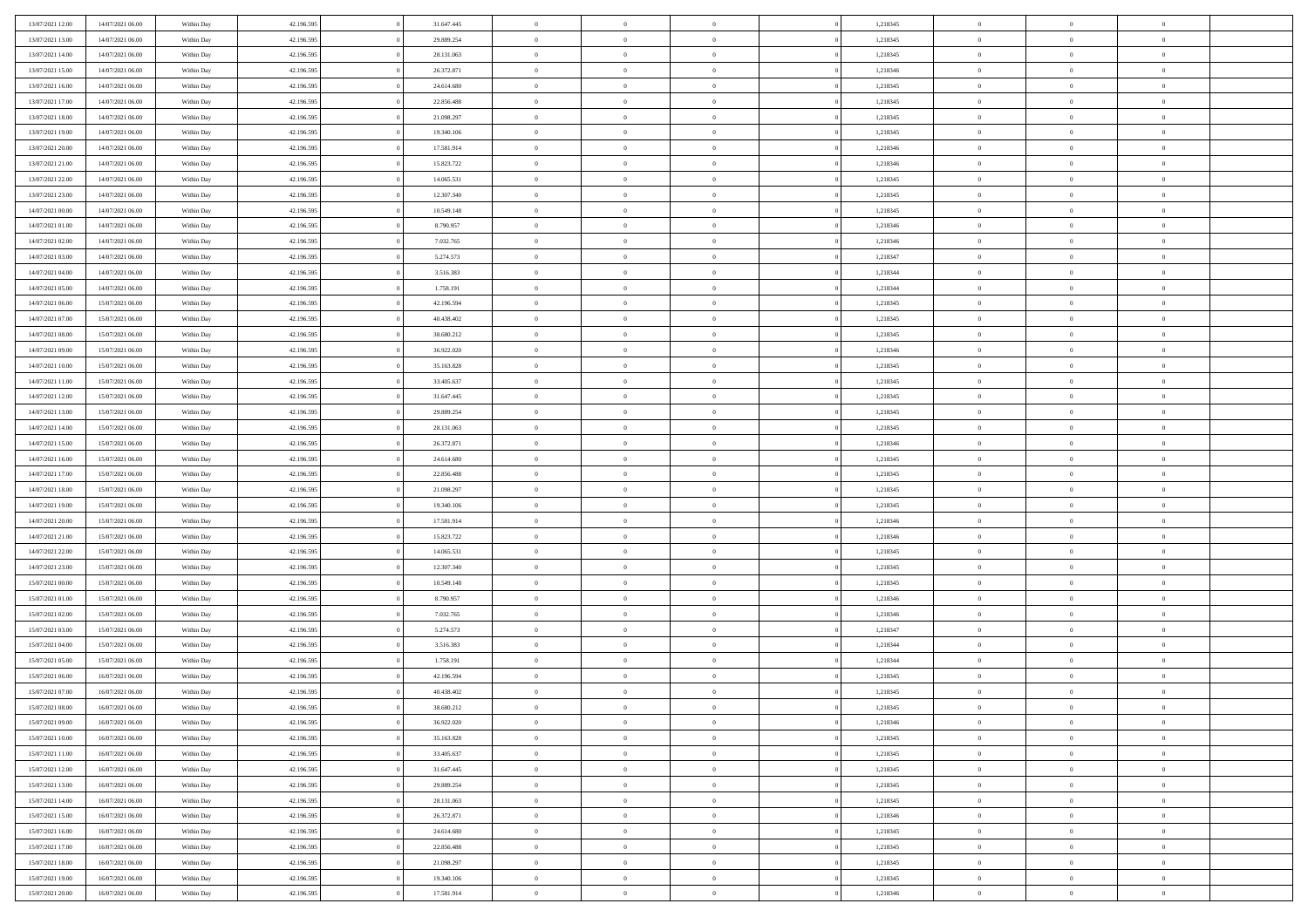| 15/07/2021 21:00                     | 16/07/2021 06:00 | Within Day               | 42.196.595 | 15.823.722 | $\bf{0}$       | $\bf{0}$       | $\theta$       |          | 1,218346 | $\bf{0}$       | $\overline{0}$                   | $\,0\,$        |  |
|--------------------------------------|------------------|--------------------------|------------|------------|----------------|----------------|----------------|----------|----------|----------------|----------------------------------|----------------|--|
| 15/07/2021 22:00                     | 16/07/2021 06:00 | Within Day               | 42.196.595 | 14.065.531 | $\overline{0}$ | $\overline{0}$ | $\overline{0}$ |          | 1,218345 | $\theta$       | $\overline{0}$                   | $\overline{0}$ |  |
| 15/07/2021 23:00                     | 16/07/2021 06:00 | Within Day               | 42.196.595 | 12.307.340 | $\overline{0}$ | $\overline{0}$ | $\overline{0}$ |          | 1,218345 | $\mathbf{0}$   | $\overline{0}$                   | $\overline{0}$ |  |
| 16/07/2021 00:00                     | 16/07/2021 06:00 | Within Day               | 42.196.595 | 10.549.148 | $\bf{0}$       | $\overline{0}$ | $\overline{0}$ |          | 1,218345 | $\bf{0}$       | $\overline{0}$                   | $\overline{0}$ |  |
| 16/07/2021 01:00                     | 16/07/2021 06:00 | Within Day               | 42.196.595 | 8.790.957  | $\bf{0}$       | $\bf{0}$       | $\overline{0}$ |          | 1,218346 | $\bf{0}$       | $\overline{0}$                   | $\,0\,$        |  |
| 16/07/2021 02:00                     | 16/07/2021 06:00 | Within Dav               | 42.196.595 | 7.032.765  | $\overline{0}$ | $\overline{0}$ | $\overline{0}$ |          | 1,218346 | $\mathbf{0}$   | $\overline{0}$                   | $\overline{0}$ |  |
| 16/07/2021 03:00                     | 16/07/2021 06:00 | Within Day               | 42.196.595 | 5.274.573  | $\bf{0}$       | $\overline{0}$ | $\overline{0}$ |          | 1,218347 | $\bf{0}$       | $\overline{0}$                   | $\bf{0}$       |  |
| 16/07/2021 04:00                     | 16/07/2021 06:00 | Within Day               | 42.196.595 | 3.516.383  | $\overline{0}$ | $\overline{0}$ | $\overline{0}$ |          | 1,218344 | $\,$ 0 $\,$    | $\overline{0}$                   | $\overline{0}$ |  |
| 16/07/2021 05:00                     | 16/07/2021 06:00 | Within Day               | 42.196.595 | 1.758.191  | $\overline{0}$ | $\overline{0}$ | $\overline{0}$ |          | 1,218344 | $\mathbf{0}$   | $\overline{0}$                   | $\overline{0}$ |  |
| 16/07/2021 06:00                     | 17/07/2021 06:00 | Within Day               | 42.196.595 | 42.196.594 | $\bf{0}$       | $\bf{0}$       | $\overline{0}$ |          | 1,218345 | $\bf{0}$       | $\overline{0}$                   | $\bf{0}$       |  |
| 16/07/2021 07:00                     | 17/07/2021 06:00 | Within Day               | 42.196.595 | 40.438.402 | $\overline{0}$ | $\overline{0}$ | $\overline{0}$ |          | 1,218345 | $\bf{0}$       | $\overline{0}$                   | $\overline{0}$ |  |
| 16/07/2021 08:00                     | 17/07/2021 06:00 | Within Dav               | 42.196.595 | 38.680.212 | $\mathbf{0}$   | $\overline{0}$ | $\overline{0}$ |          | 1,218345 | $\mathbf{0}$   | $\overline{0}$                   | $\overline{0}$ |  |
| 16/07/2021 09:00                     | 17/07/2021 06:00 | Within Day               | 42.196.595 | 36.922.020 | $\bf{0}$       | $\overline{0}$ | $\overline{0}$ |          | 1,218346 | $\bf{0}$       | $\overline{0}$                   | $\bf{0}$       |  |
| 16/07/2021 10:00                     | 17/07/2021 06:00 | Within Day               | 42.196.595 | 35.163.828 | $\bf{0}$       | $\overline{0}$ | $\overline{0}$ |          | 1,218345 | $\bf{0}$       | $\overline{0}$                   | $\bf{0}$       |  |
| 16/07/2021 11:00                     | 17/07/2021 06:00 | Within Dav               | 42.196.595 | 33.405.637 | $\overline{0}$ | $\overline{0}$ | $\overline{0}$ |          | 1,218345 | $\mathbf{0}$   | $\overline{0}$                   | $\overline{0}$ |  |
| 16/07/2021 12:00                     | 17/07/2021 06:00 | Within Day               | 42.196.595 | 31.647.445 | $\bf{0}$       | $\bf{0}$       | $\overline{0}$ |          | 1,218345 | $\bf{0}$       | $\overline{0}$                   | $\bf{0}$       |  |
| 16/07/2021 13:00                     | 17/07/2021 06:00 |                          | 42.196.595 | 29.889.254 | $\overline{0}$ | $\overline{0}$ | $\overline{0}$ |          | 1,218345 | $\bf{0}$       | $\mathbf{0}$                     | $\overline{0}$ |  |
| 16/07/2021 14:00                     | 17/07/2021 06:00 | Within Day<br>Within Day | 42.196.595 | 28.131.063 | $\mathbf{0}$   | $\overline{0}$ | $\overline{0}$ |          | 1,218345 | $\mathbf{0}$   | $\overline{0}$                   | $\overline{0}$ |  |
| 16/07/2021 15:00                     | 17/07/2021 06:00 | Within Day               | 42.196.595 | 26.372.871 | $\bf{0}$       | $\bf{0}$       | $\overline{0}$ |          | 1,218346 | $\bf{0}$       | $\overline{0}$                   | $\bf{0}$       |  |
| 16/07/2021 16:00                     | 17/07/2021 06:00 |                          | 42.196.595 | 24.614.680 | $\overline{0}$ | $\overline{0}$ | $\overline{0}$ |          | 1,218345 | $\bf{0}$       | $\overline{0}$                   | $\overline{0}$ |  |
| 16/07/2021 17:00                     | 17/07/2021 06:00 | Within Day               | 42.196.595 | 22.856.488 | $\overline{0}$ | $\overline{0}$ | $\overline{0}$ |          | 1,218345 | $\mathbf{0}$   | $\overline{0}$                   | $\overline{0}$ |  |
|                                      | 17/07/2021 06:00 | Within Day               |            |            | $\bf{0}$       |                |                |          |          | $\bf{0}$       |                                  |                |  |
| 16/07/2021 18:00                     |                  | Within Day               | 42.196.595 | 21.098.297 |                | $\overline{0}$ | $\overline{0}$ |          | 1,218345 |                | $\overline{0}$<br>$\overline{0}$ | $\overline{0}$ |  |
| 16/07/2021 19:00<br>16/07/2021 20:00 | 17/07/2021 06:00 | Within Day               | 42.196.595 | 19.340.106 | $\bf{0}$       | $\bf{0}$       | $\overline{0}$ |          | 1,218345 | $\bf{0}$       |                                  | $\overline{0}$ |  |
|                                      | 17/07/2021 06:00 | Within Dav               | 42.196.595 | 17.581.914 | $\overline{0}$ | $\overline{0}$ | $\overline{0}$ |          | 1,218346 | $\mathbf{0}$   | $\overline{0}$                   | $\overline{0}$ |  |
| 16/07/2021 21:00                     | 17/07/2021 06:00 | Within Day               | 42.196.595 | 15.823.722 | $\bf{0}$       | $\bf{0}$       | $\overline{0}$ |          | 1,218346 | $\bf{0}$       | $\overline{0}$                   | $\bf{0}$       |  |
| 16/07/2021 22:00                     | 17/07/2021 06:00 | Within Day               | 42.196.595 | 14.065.531 | $\overline{0}$ | $\overline{0}$ | $\overline{0}$ |          | 1,218345 | $\bf{0}$       | $\mathbf{0}$                     | $\overline{0}$ |  |
| 16/07/2021 23:00                     | 17/07/2021 06:00 | Within Day               | 42.196.595 | 12.307.340 | $\overline{0}$ | $\overline{0}$ | $\overline{0}$ |          | 1,218345 | $\mathbf{0}$   | $\overline{0}$                   | $\overline{0}$ |  |
| 17/07/2021 00:00                     | 17/07/2021 06:00 | Within Day               | 42.196.595 | 10.549.148 | $\bf{0}$       | $\bf{0}$       | $\overline{0}$ |          | 1,218345 | $\bf{0}$       | $\overline{0}$                   | $\bf{0}$       |  |
| 17/07/2021 01:00                     | 17/07/2021 06:00 | Within Day               | 42.196.595 | 8.790.957  | $\bf{0}$       | $\overline{0}$ | $\overline{0}$ |          | 1,218346 | $\bf{0}$       | $\mathbf{0}$                     | $\overline{0}$ |  |
| 17/07/2021 02:00                     | 17/07/2021 06:00 | Within Day               | 42.196.595 | 7.032.765  | $\mathbf{0}$   | $\overline{0}$ | $\overline{0}$ |          | 1,218346 | $\mathbf{0}$   | $\overline{0}$                   | $\overline{0}$ |  |
| 17/07/2021 03:00                     | 17/07/2021 06:00 | Within Day               | 42.196.595 | 5.274.573  | $\bf{0}$       | $\overline{0}$ | $\overline{0}$ |          | 1,218347 | $\,$ 0         | $\overline{0}$                   | $\,$ 0 $\,$    |  |
| 17/07/2021 04:00                     | 17/07/2021 06:00 | Within Day               | 42.196.595 | 3.516.383  | $\bf{0}$       | $\overline{0}$ | $\overline{0}$ |          | 1,218344 | $\bf{0}$       | $\overline{0}$                   | $\overline{0}$ |  |
| 17/07/2021 05:00                     | 17/07/2021 06:00 | Within Dav               | 42.196.595 | 1.758.191  | $\overline{0}$ | $\overline{0}$ | $\overline{0}$ |          | 1,218344 | $\mathbf{0}$   | $\overline{0}$                   | $\overline{0}$ |  |
| 17/07/2021 06:00                     | 18/07/2021 06:00 | Within Day               | 42.196.595 | 42.196.594 | $\bf{0}$       | $\overline{0}$ | $\theta$       |          | 1,218345 | $\,$ 0         | $\overline{0}$                   | $\theta$       |  |
| 17/07/2021 07:00                     | 18/07/2021 06:00 | Within Day               | 42.196.595 | 40.438.402 | $\overline{0}$ | $\overline{0}$ | $\overline{0}$ |          | 1,218345 | $\bf{0}$       | $\overline{0}$                   | $\overline{0}$ |  |
| 17/07/2021 08:00                     | 18/07/2021 06:00 | Within Day               | 42.196.595 | 38.680.212 | $\mathbf{0}$   | $\overline{0}$ | $\overline{0}$ |          | 1,218345 | $\mathbf{0}$   | $\overline{0}$                   | $\overline{0}$ |  |
| 17/07/2021 09:00                     | 18/07/2021 06:00 | Within Day               | 42.196.595 | 36.922.020 | $\bf{0}$       | $\overline{0}$ | $\theta$       |          | 1,218346 | $\,$ 0         | $\overline{0}$                   | $\theta$       |  |
| 17/07/2021 10:00                     | 18/07/2021 06:00 | Within Day               | 42.196.595 | 35.163.828 | $\overline{0}$ | $\overline{0}$ | $\overline{0}$ |          | 1,218345 | $\bf{0}$       | $\overline{0}$                   | $\overline{0}$ |  |
| 17/07/2021 11:00                     | 18/07/2021 06:00 | Within Day               | 42.196.595 | 33.405.637 | $\overline{0}$ | $\overline{0}$ | $\overline{0}$ |          | 1,218345 | $\mathbf{0}$   | $\overline{0}$                   | $\overline{0}$ |  |
| 17/07/2021 12:00                     | 18/07/2021 06:00 | Within Day               | 42.196.595 | 31.647.445 | $\,0\,$        | $\overline{0}$ | $\theta$       |          | 1,218345 | $\,$ 0         | $\overline{0}$                   | $\,$ 0 $\,$    |  |
| 17/07/2021 13:00                     | 18/07/2021 06:00 | Within Day               | 42.196.595 | 29.889.254 | $\bf{0}$       | $\overline{0}$ | $\overline{0}$ |          | 1,218345 | $\bf{0}$       | $\overline{0}$                   | $\overline{0}$ |  |
| 17/07/2021 14:00                     | 18/07/2021 06:00 | Within Day               | 42.196.595 | 28.131.063 | $\mathbf{0}$   | $\overline{0}$ | $\overline{0}$ |          | 1,218345 | $\mathbf{0}$   | $\overline{0}$                   | $\overline{0}$ |  |
| 17/07/2021 15:00                     | 18/07/2021 06:00 | Within Day               | 42.196.595 | 26.372.871 | $\bf{0}$       | $\overline{0}$ | $\theta$       |          | 1,218346 | $\,$ 0         | $\overline{0}$<br>$\overline{0}$ | $\theta$       |  |
| 17/07/2021 16:00                     | 18/07/2021 06:00 | Within Day               | 42.196.595 | 24.614.680 | $\bf{0}$       | $\overline{0}$ | $\overline{0}$ |          | 1,218345 | $\bf{0}$       |                                  | $\overline{0}$ |  |
| 17/07/2021 17:00                     | 18/07/2021 06:00 | Within Day               | 42.196.595 | 22.856.488 | $\bf{0}$       | $\overline{0}$ | $\Omega$       |          | 1,218345 | $\overline{0}$ | $\bf{0}$                         | $\theta$       |  |
| 17/07/2021 18:00                     | 18/07/2021 06:00 | Within Day               | 42.196.595 | 21.098.297 | $\,0\,$        | $\overline{0}$ | $\theta$       |          | 1,218345 | $\,$ 0 $\,$    | $\bf{0}$                         | $\theta$       |  |
| 17/07/2021 19:00                     | 18/07/2021 06:00 | Within Day               | 42.196.595 | 19.340.106 | $\overline{0}$ | $\overline{0}$ | $\overline{0}$ |          | 1,218345 | $\overline{0}$ | $\overline{0}$                   | $\overline{0}$ |  |
| 17/07/2021 20:00                     | 18/07/2021 06:00 | Within Day               | 42.196.595 | 17.581.914 | $\bf{0}$       | $\overline{0}$ | $\overline{0}$ |          | 1,218346 | $\overline{0}$ | $\bf{0}$                         | $\overline{0}$ |  |
| 17/07/2021 21:00                     | 18/07/2021 06:00 | Within Day               | 42.196.595 | 15.823.722 | $\bf{0}$       | $\overline{0}$ | $\overline{0}$ | $\theta$ | 1,218346 | $\,$ 0 $\,$    | $\bf{0}$                         | $\,$ 0 $\,$    |  |
| 17/07/2021 22:00                     | 18/07/2021 06:00 | Within Day               | 42.196.595 | 14.065.531 | $\bf{0}$       | $\overline{0}$ | $\overline{0}$ |          | 1,218345 | $\,$ 0 $\,$    | $\overline{0}$                   | $\overline{0}$ |  |
| 17/07/2021 23:00                     | 18/07/2021 06:00 | Within Day               | 42.196.595 | 12.307.340 | $\bf{0}$       | $\overline{0}$ | $\overline{0}$ |          | 1,218345 | $\mathbf{0}$   | $\overline{0}$                   | $\overline{0}$ |  |
| 18/07/2021 00:00                     | 18/07/2021 06:00 | Within Day               | 42.196.595 | 10.549.148 | $\,$ 0 $\,$    | $\overline{0}$ | $\overline{0}$ | $\theta$ | 1,218345 | $\,$ 0 $\,$    | $\bf{0}$                         | $\,$ 0 $\,$    |  |
| 18/07/2021 01:00                     | 18/07/2021 06:00 | Within Day               | 42.196.595 | 8.790.957  | $\bf{0}$       | $\overline{0}$ | $\overline{0}$ |          | 1,218346 | $\overline{0}$ | $\overline{0}$                   | $\overline{0}$ |  |
| 18/07/2021 02:00                     | 18/07/2021 06:00 | Within Day               | 42.196.595 | 7.032.765  | $\bf{0}$       | $\overline{0}$ | $\overline{0}$ |          | 1,218346 | $\overline{0}$ | $\bf{0}$                         | $\overline{0}$ |  |
| 18/07/2021 03:00                     | 18/07/2021 06:00 | Within Day               | 42.196.595 | 5.274.573  | $\,$ 0 $\,$    | $\overline{0}$ | $\overline{0}$ |          | 1,218347 | $\,$ 0 $\,$    | $\overline{0}$                   | $\,$ 0 $\,$    |  |
| 18/07/2021 04:00                     | 18/07/2021 06:00 | Within Day               | 42.196.595 | 3.516.383  | $\overline{0}$ | $\overline{0}$ | $\overline{0}$ |          | 1,218344 | $\mathbf 0$    | $\mathbf{0}$                     | $\overline{0}$ |  |
| 18/07/2021 05:00                     | 18/07/2021 06:00 | Within Day               | 42.196.595 | 1.758.191  | $\overline{0}$ | $\overline{0}$ | $\overline{0}$ |          | 1,218344 | $\mathbf{0}$   | $\overline{0}$                   | $\overline{0}$ |  |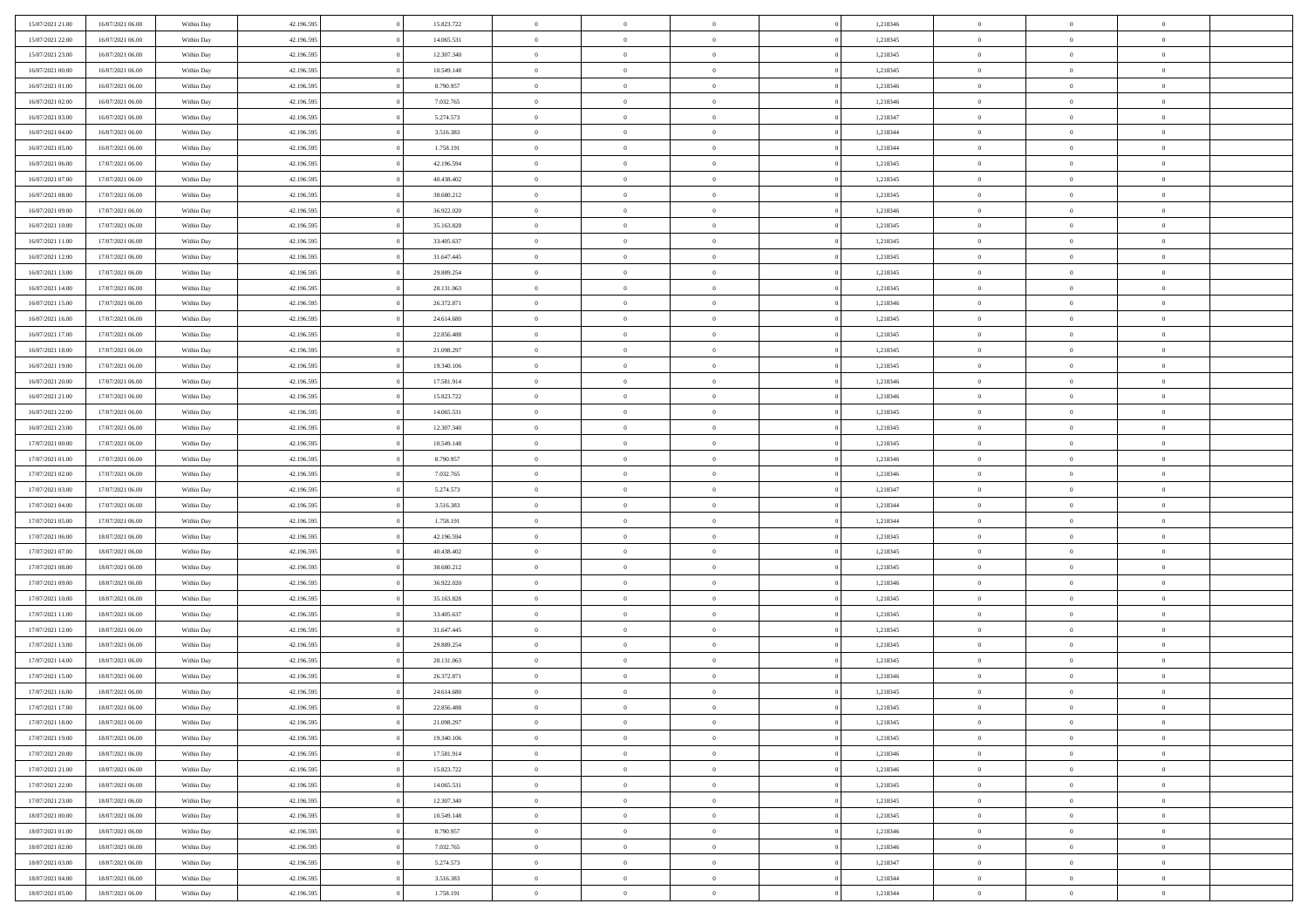| 18/07/2021 06:00<br>19/07/2021 06:00                                         | Within Day               | 42.196.595               | 42.196.594               | $\bf{0}$                       | $\overline{0}$                   | $\theta$                   |          | 1,218345             | $\bf{0}$                         | $\overline{0}$                   | $\,0\,$                          |  |
|------------------------------------------------------------------------------|--------------------------|--------------------------|--------------------------|--------------------------------|----------------------------------|----------------------------|----------|----------------------|----------------------------------|----------------------------------|----------------------------------|--|
| 18/07/2021 07:00<br>19/07/2021 06:00                                         | Within Day               | 42.196.595               | 40.438.402               | $\overline{0}$                 | $\overline{0}$                   | $\overline{0}$             |          | 1,218345             | $\theta$                         | $\overline{0}$                   | $\overline{0}$                   |  |
| 18/07/2021 08:00<br>19/07/2021 06:00                                         | Within Day               | 42.196.595               | 38.680.212               | $\overline{0}$                 | $\overline{0}$                   | $\overline{0}$             |          | 1,218345             | $\mathbf{0}$                     | $\overline{0}$                   | $\overline{0}$                   |  |
| 18/07/2021 09:00<br>19/07/2021 06:00                                         | Within Day               | 42.196.595               | 36.922.020               | $\bf{0}$                       | $\overline{0}$                   | $\overline{0}$             |          | 1,218346             | $\bf{0}$                         | $\overline{0}$                   | $\overline{0}$                   |  |
| 18/07/2021 11:00<br>19/07/2021 06:00                                         | Within Day               | 42.196.595               | 33.405.637               | $\bf{0}$                       | $\bf{0}$                         | $\overline{0}$             |          | 1,218345             | $\bf{0}$                         | $\bf{0}$                         | $\,0\,$                          |  |
| 18/07/2021 12:00<br>19/07/2021 06:00                                         | Within Dav               | 42.196.595               | 31.647.445               | $\overline{0}$                 | $\overline{0}$                   | $\overline{0}$             |          | 1,218345             | $\mathbf{0}$                     | $\overline{0}$                   | $\overline{0}$                   |  |
| 18/07/2021 13:00<br>19/07/2021 06:00                                         | Within Day               | 42.196.595               | 29.889.254               | $\bf{0}$                       | $\bf{0}$                         | $\overline{0}$             |          | 1,218345             | $\bf{0}$                         | $\overline{0}$                   | $\bf{0}$                         |  |
| 18/07/2021 14:00<br>19/07/2021 06:00                                         | Within Day               | 42.196.595               | 28.131.063               | $\overline{0}$                 | $\overline{0}$                   | $\overline{0}$             |          | 1,218345             | $\,$ 0 $\,$                      | $\overline{0}$                   | $\overline{0}$                   |  |
| 18/07/2021 15:00<br>19/07/2021 06:00                                         | Within Day               | 42.196.595               | 26.372.871               | $\overline{0}$                 | $\overline{0}$                   | $\overline{0}$             |          | 1,218346             | $\mathbf{0}$                     | $\overline{0}$                   | $\overline{0}$                   |  |
| 18/07/2021 16:00<br>19/07/2021 06:00                                         | Within Day               | 42.196.595               | 24.614.680               | $\bf{0}$                       | $\bf{0}$                         | $\overline{0}$             |          | 1,218345             | $\bf{0}$                         | $\overline{0}$                   | $\,0\,$                          |  |
| 18/07/2021 17:00<br>19/07/2021 06:00                                         | Within Day               | 42.196.595               | 22.856.488               | $\overline{0}$                 | $\overline{0}$                   | $\overline{0}$             |          | 1,218345             | $\bf{0}$                         | $\overline{0}$                   | $\overline{0}$                   |  |
| 18/07/2021 18:00<br>19/07/2021 06:00                                         | Within Dav               | 42.196.595               | 21.098.297               | $\mathbf{0}$                   | $\overline{0}$                   | $\overline{0}$             |          | 1,218345             | $\mathbf{0}$                     | $\overline{0}$                   | $\overline{0}$                   |  |
| 18/07/2021 19:00<br>19/07/2021 06:00                                         | Within Day               | 42.196.595               | 19.340.106               | $\bf{0}$                       | $\overline{0}$                   | $\overline{0}$             |          | 1,218345             | $\bf{0}$                         | $\overline{0}$                   | $\overline{0}$                   |  |
| 18/07/2021 20:00<br>19/07/2021 06:00                                         | Within Day               | 42.196.595               | 17.581.914               | $\bf{0}$                       | $\overline{0}$                   | $\overline{0}$             |          | 1,218346             | $\bf{0}$                         | $\mathbf{0}$                     | $\,0\,$                          |  |
| 18/07/2021 21:00<br>19/07/2021 06:00                                         | Within Dav               | 42.196.595               | 15.823.722               | $\overline{0}$                 | $\overline{0}$                   | $\overline{0}$             |          | 1,218346             | $\mathbf{0}$                     | $\overline{0}$                   | $\overline{0}$                   |  |
| 18/07/2021 22:00<br>19/07/2021 06:00                                         | Within Day               | 42.196.595               | 14.065.531               | $\bf{0}$                       | $\bf{0}$                         | $\overline{0}$             |          | 1,218345             | $\bf{0}$                         | $\overline{0}$                   | $\bf{0}$                         |  |
| 18/07/2021 23:00<br>19/07/2021 06:00                                         | Within Day               | 42.196.595               | 12.307.340               | $\overline{0}$                 | $\overline{0}$                   | $\overline{0}$             |          | 1,218345             | $\bf{0}$                         | $\mathbf{0}$                     | $\overline{0}$                   |  |
| 19/07/2021 00:00<br>19/07/2021 06:00                                         | Within Day               | 42.196.595               | 10.549.148               | $\mathbf{0}$                   | $\overline{0}$                   | $\overline{0}$             |          | 1,218345             | $\mathbf{0}$                     | $\overline{0}$                   | $\overline{0}$                   |  |
| 19/07/2021 01:00<br>19/07/2021 06:00                                         | Within Day               | 42.196.595               | 8.790.957                | $\bf{0}$                       | $\bf{0}$                         | $\overline{0}$             |          | 1,218346             | $\bf{0}$                         | $\overline{0}$                   | $\,0\,$                          |  |
| 19/07/2021 02:00<br>19/07/2021 06:00                                         | Within Day               | 42.196.595               | 7.032.765                | $\overline{0}$                 | $\overline{0}$                   | $\overline{0}$             |          | 1,218346             | $\bf{0}$                         | $\mathbf{0}$                     | $\overline{0}$                   |  |
| 19/07/2021 03:00<br>19/07/2021 06:00                                         | Within Day               | 42.196.595               | 5.274.573                | $\overline{0}$                 | $\overline{0}$                   | $\overline{0}$             |          | 1,218347             | $\mathbf{0}$                     | $\overline{0}$                   | $\overline{0}$                   |  |
| 19/07/2021 04:00<br>19/07/2021 06:00                                         | Within Day               | 42.196.595               | 3.516.383                | $\bf{0}$                       | $\overline{0}$                   | $\overline{0}$             |          | 1,218344             | $\bf{0}$                         | $\overline{0}$                   | $\overline{0}$                   |  |
| 19/07/2021 06:00                                                             |                          | 42.196.595               | 1.758.191                | $\bf{0}$                       | $\bf{0}$                         | $\overline{0}$             |          | 1,218344             |                                  | $\bf{0}$                         | $\overline{0}$                   |  |
| 19/07/2021 05:00<br>19/07/2021 06:00<br>20/07/2021 06:00                     | Within Day<br>Within Dav | 42.196.595               | 42.196.594               | $\overline{0}$                 | $\overline{0}$                   | $\overline{0}$             |          | 1,218345             | $\bf{0}$<br>$\mathbf{0}$         | $\overline{0}$                   | $\overline{0}$                   |  |
| 19/07/2021 07:00<br>20/07/2021 06:00                                         | Within Day               | 42.196.595               | 40.438.402               | $\bf{0}$                       | $\bf{0}$                         | $\overline{0}$             |          | 1,218345             | $\bf{0}$                         | $\overline{0}$                   | $\bf{0}$                         |  |
|                                                                              |                          |                          |                          | $\overline{0}$                 | $\overline{0}$                   |                            |          |                      |                                  | $\mathbf{0}$                     | $\overline{0}$                   |  |
| 19/07/2021 08:00<br>20/07/2021 06:00<br>19/07/2021 09:00<br>20/07/2021 06:00 | Within Day               | 42.196.595               | 38.680.212               |                                |                                  | $\overline{0}$             |          | 1,218345             | $\bf{0}$                         |                                  |                                  |  |
|                                                                              | Within Day               | 42.196.595               | 36.922.020               | $\overline{0}$                 | $\overline{0}$                   | $\overline{0}$             |          | 1,218346             | $\mathbf{0}$                     | $\overline{0}$                   | $\overline{0}$                   |  |
| 19/07/2021 10:00<br>20/07/2021 06:00                                         | Within Day               | 42.196.595               | 35.163.828               | $\bf{0}$                       | $\bf{0}$                         | $\overline{0}$             |          | 1,218345             | $\bf{0}$                         | $\overline{0}$                   | $\bf{0}$                         |  |
| 19/07/2021 11:00<br>20/07/2021 06:00                                         | Within Day               | 42.196.595               | 33.405.637               | $\bf{0}$                       | $\overline{0}$                   | $\overline{0}$             |          | 1,218345             | $\bf{0}$                         | $\mathbf{0}$                     | $\overline{0}$                   |  |
| 19/07/2021 12:00<br>20/07/2021 06:00                                         | Within Day               | 42.196.595               | 31.647.445               | $\mathbf{0}$                   | $\overline{0}$                   | $\overline{0}$             |          | 1,218345             | $\mathbf{0}$                     | $\overline{0}$                   | $\overline{0}$                   |  |
| 19/07/2021 13:00<br>20/07/2021 06:00                                         | Within Day               | 42.196.595               | 29.889.254               | $\bf{0}$                       | $\overline{0}$                   | $\overline{0}$             |          | 1,218345             | $\,$ 0                           | $\overline{0}$                   | $\,$ 0 $\,$                      |  |
| 19/07/2021 14:00<br>20/07/2021 06:00                                         | Within Day               | 42.196.595               | 28.131.063               | $\bf{0}$<br>$\overline{0}$     | $\overline{0}$                   | $\overline{0}$             |          | 1,218345             | $\bf{0}$<br>$\mathbf{0}$         | $\bf{0}$                         | $\overline{0}$<br>$\overline{0}$ |  |
| 19/07/2021 15:00<br>20/07/2021 06:00                                         | Within Dav               | 42.196.595               | 26.372.871               | $\bf{0}$                       | $\overline{0}$                   | $\overline{0}$             |          | 1,218346             |                                  | $\overline{0}$                   | $\theta$                         |  |
| 19/07/2021 16:00<br>20/07/2021 06:00                                         | Within Day               | 42.196.595               | 24.614.680               |                                | $\overline{0}$<br>$\overline{0}$ | $\theta$<br>$\overline{0}$ |          | 1,218345             | $\,$ 0                           | $\overline{0}$<br>$\overline{0}$ | $\overline{0}$                   |  |
| 19/07/2021 17:00<br>20/07/2021 06:00                                         | Within Day               | 42.196.595               | 22.856.488               | $\overline{0}$<br>$\mathbf{0}$ |                                  |                            |          | 1,218345             | $\bf{0}$<br>$\mathbf{0}$         |                                  | $\overline{0}$                   |  |
| 19/07/2021 18:00<br>20/07/2021 06:00                                         | Within Day               | 42.196.595               | 21.098.297               | $\bf{0}$                       | $\overline{0}$                   | $\overline{0}$             |          | 1,218345             |                                  | $\overline{0}$<br>$\overline{0}$ | $\theta$                         |  |
| 19/07/2021 19:00<br>20/07/2021 06:00                                         | Within Day               | 42.196.595               | 19.340.106               |                                | $\overline{0}$                   | $\theta$                   |          | 1,218345             | $\,$ 0                           |                                  |                                  |  |
| 19/07/2021 20:00<br>20/07/2021 06:00<br>19/07/2021 21:00                     | Within Day               | 42.196.595               | 17.581.914               | $\bf{0}$<br>$\overline{0}$     | $\overline{0}$                   | $\overline{0}$             |          | 1,218346             | $\bf{0}$<br>$\mathbf{0}$         | $\mathbf{0}$                     | $\bf{0}$<br>$\overline{0}$       |  |
| 20/07/2021 06:00                                                             | Within Day               | 42.196.595               | 15.823.722               |                                | $\overline{0}$                   | $\overline{0}$             |          | 1,218346             |                                  | $\overline{0}$                   |                                  |  |
| 19/07/2021 22:00<br>20/07/2021 06:00                                         | Within Day               | 42.196.595               | 14.065.531               | $\,0\,$                        | $\overline{0}$                   | $\theta$                   |          | 1,218345             | $\,$ 0                           | $\overline{0}$<br>$\overline{0}$ | $\,$ 0 $\,$                      |  |
| 19/07/2021 23:00<br>20/07/2021 06:00<br>20/07/2021 00:00<br>20/07/2021 06:00 | Within Day<br>Within Dav | 42.196.595<br>42.196.595 | 12.307.340<br>10.549.148 | $\bf{0}$<br>$\mathbf{0}$       | $\overline{0}$<br>$\overline{0}$ | $\overline{0}$             |          | 1,218345<br>1,218345 | $\bf{0}$<br>$\mathbf{0}$         | $\overline{0}$                   | $\bf{0}$<br>$\overline{0}$       |  |
| 20/07/2021 01:00<br>20/07/2021 06:00                                         | Within Day               | 42.196.595               | 8.790.957                | $\bf{0}$                       | $\overline{0}$                   | $\overline{0}$<br>$\theta$ |          | 1,218346             | $\,$ 0                           | $\overline{0}$                   | $\theta$                         |  |
| 20/07/2021 02:00<br>20/07/2021 06:00                                         |                          | 42.196.595               | 7.032.765                | $\bf{0}$                       | $\overline{0}$                   | $\overline{0}$             |          |                      | $\bf{0}$                         | $\overline{0}$                   | $\overline{0}$                   |  |
| 20/07/2021 03:00<br>20/07/2021 06:00                                         | Within Day<br>Within Day | 42.196.595               | 5.274.573                | $\bf{0}$                       | $\overline{0}$                   | $\Omega$                   |          | 1,218346<br>1,218347 | $\overline{0}$                   | $\bf{0}$                         | $\theta$                         |  |
|                                                                              |                          |                          |                          |                                |                                  |                            |          |                      |                                  |                                  | $\theta$                         |  |
| 20/07/2021 04:00<br>20/07/2021 06:00                                         | Within Day               | 42.196.595               | 3.516.383                | $\,$ 0 $\,$                    | $\overline{0}$                   | $\theta$                   |          | 1,218344             | $\,$ 0 $\,$                      | $\bf{0}$<br>$\overline{0}$       |                                  |  |
| 20/07/2021 05:00<br>20/07/2021 06:00                                         | Within Day               | 42.196.595               | 1.758.191                | $\overline{0}$                 | $\overline{0}$                   | $\overline{0}$             |          | 1,218344             | $\overline{0}$<br>$\overline{0}$ |                                  | $\overline{0}$                   |  |
| 20/07/2021 06:00<br>21/07/2021 06:00                                         | Within Day               | 42.196.595               | 42.196.594               | $\bf{0}$                       | $\overline{0}$                   | $\overline{0}$             |          | 1,218345             |                                  | $\bf{0}$                         | $\overline{0}$                   |  |
| 20/07/2021 07:00<br>21/07/2021 06:00                                         | Within Day               | 42.196.595               | 40.438.402               | $\bf{0}$                       | $\overline{0}$                   | $\overline{0}$             | $\theta$ | 1,218345             | $\mathbf{0}$                     | $\bf{0}$                         | $\,$ 0 $\,$                      |  |
| 20/07/2021 08:00<br>21/07/2021 06:00                                         | Within Day               | 42.196.595               | 38.680.212               | $\bf{0}$                       | $\overline{0}$                   | $\overline{0}$             |          | 1,218345             | $\,$ 0 $\,$                      | $\overline{0}$                   | $\overline{0}$                   |  |
| 20/07/2021 09:00<br>21/07/2021 06:00                                         | Within Day               | 42.196.595               | 36.922.020               | $\bf{0}$                       | $\overline{0}$                   | $\overline{0}$             |          | 1,218346             | $\mathbf{0}$                     | $\overline{0}$                   | $\overline{0}$                   |  |
| 20/07/2021 10:00<br>21/07/2021 06:00                                         | Within Day               | 42.196.595               | 35.163.828               | $\,$ 0 $\,$                    | $\overline{0}$                   | $\overline{0}$             | $\theta$ | 1,218345             | $\,$ 0 $\,$                      | $\bf{0}$                         | $\,$ 0 $\,$                      |  |
| 20/07/2021 11:00<br>21/07/2021 06:00                                         | Within Day               | 42.196.595               | 33.405.637               | $\bf{0}$                       | $\overline{0}$                   | $\overline{0}$             |          | 1,218345             | $\overline{0}$                   | $\overline{0}$                   | $\overline{0}$                   |  |
| 20/07/2021 12:00<br>21/07/2021 06:00                                         | Within Day               | 42.196.595               | 31.647.445               | $\bf{0}$                       | $\overline{0}$                   | $\overline{0}$             |          | 1,218345             | $\overline{0}$                   | $\bf{0}$                         | $\overline{0}$                   |  |
| 20/07/2021 13:00<br>21/07/2021 06:00                                         | Within Day               | 42.196.595               | 29.889.254               | $\,$ 0 $\,$                    | $\overline{0}$                   | $\overline{0}$             |          | 1,218345             | $\mathbf{0}$                     | $\mathbf{0}$                     | $\,$ 0 $\,$                      |  |
| 20/07/2021 14:00<br>21/07/2021 06:00                                         | Within Day               | 42.196.595               | 28.131.063               | $\overline{0}$                 | $\overline{0}$                   | $\overline{0}$             |          | 1,218345             | $\mathbf 0$                      | $\mathbf{0}$                     | $\overline{0}$                   |  |
| 20/07/2021 15:00<br>21/07/2021 06:00                                         | Within Day               | 42.196.595               | 26.372.871               | $\bf{0}$                       | $\overline{0}$                   | $\overline{0}$             |          | 1,218346             | $\mathbf{0}$                     | $\overline{0}$                   | $\overline{0}$                   |  |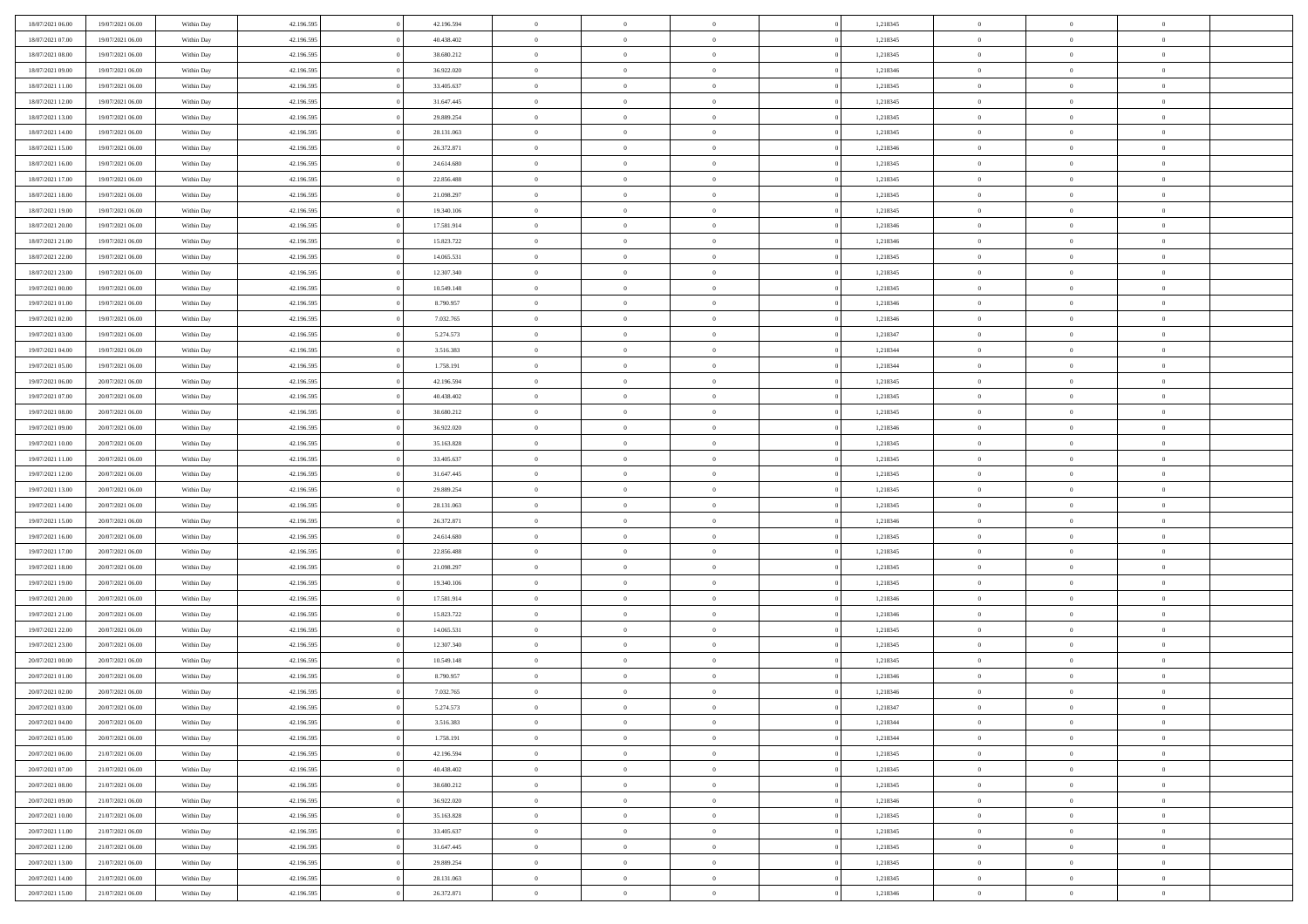| 20/07/2021 16:00 | 21/07/2021 06:00 | Within Day | 42.196.595 | 24.614.680               | $\,0\,$        | $\bf{0}$       | $\bf{0}$       |                | 1,218345             | $\,$ 0 $\,$    | $\overline{0}$ | $\bf{0}$       |  |
|------------------|------------------|------------|------------|--------------------------|----------------|----------------|----------------|----------------|----------------------|----------------|----------------|----------------|--|
| 20/07/2021 17:00 | 21/07/2021 06:00 | Within Day | 42.196.595 | 22.856.488               | $\overline{0}$ | $\overline{0}$ | $\overline{0}$ |                | 1,218345             | $\overline{0}$ | $\overline{0}$ | $\theta$       |  |
| 20/07/2021 18:00 | 21/07/2021 06:00 | Within Day | 42.196.595 | 21.098.297               | $\mathbf{0}$   | $\overline{0}$ | $\overline{0}$ |                | 1,218345             | $\theta$       | $\overline{0}$ | $\overline{0}$ |  |
| 20/07/2021 19:00 | 21/07/2021 06:00 | Within Day | 42.196.595 | 19.340.106               | $\bf{0}$       | $\overline{0}$ | $\overline{0}$ |                | 1,218345             | $\bf{0}$       | $\overline{0}$ | $\bf{0}$       |  |
| 20/07/2021 20:00 | 21/07/2021 06:00 | Within Day | 42.196.595 | 17.581.914               | $\bf{0}$       | $\overline{0}$ | $\overline{0}$ |                | 1,218346             | $\bf{0}$       | $\bf{0}$       | $\bf{0}$       |  |
| 20/07/2021 21:00 | 21/07/2021 06:00 | Within Day | 42.196.595 | 15.823.722               | $\overline{0}$ | $\overline{0}$ | $\overline{0}$ |                | 1,218346             | $\theta$       |                | $\overline{0}$ |  |
|                  |                  |            |            |                          |                |                |                |                |                      |                | $\bf{0}$       |                |  |
| 20/07/2021 22:00 | 21/07/2021 06:00 | Within Day | 42.196.595 | 14.065.531               | $\mathbf{0}$   | $\overline{0}$ | $\overline{0}$ |                | 1,218345             | $\bf{0}$       | $\overline{0}$ | $\theta$       |  |
| 20/07/2021 23:00 | 21/07/2021 06:00 | Within Day | 42.196.595 | 12.307.340               | $\overline{0}$ | $\mathbf{0}$   | $\overline{0}$ |                | 1,218345             | $\,$ 0 $\,$    | $\overline{0}$ | $\overline{0}$ |  |
| 21/07/2021 00:00 | 21/07/2021 06:00 | Within Day | 42.196.595 | 10.549.148               | $\mathbf{0}$   | $\overline{0}$ | $\overline{0}$ |                | 1,218345             | $\theta$       | $\overline{0}$ | $\overline{0}$ |  |
| 21/07/2021 01:00 | 21/07/2021 06:00 | Within Day | 42.196.595 | 8.790.957                | $\bf{0}$       | $\overline{0}$ | $\overline{0}$ |                | 1,218346             | $\bf{0}$       | $\overline{0}$ | $\bf{0}$       |  |
| 21/07/2021 02:00 | 21/07/2021 06:00 | Within Day | 42.196.595 | 7.032.765                | $\bf{0}$       | $\overline{0}$ | $\overline{0}$ |                | 1,218346             | $\bf{0}$       | $\mathbf{0}$   | $\bf{0}$       |  |
| 21/07/2021 03:00 | 21/07/2021 06:00 | Within Day | 42.196.595 | 5.274.573                | $\mathbf{0}$   | $\overline{0}$ | $\overline{0}$ |                | 1,218347             | $\theta$       | $\overline{0}$ | $\overline{0}$ |  |
| 21/07/2021 04:00 | 21/07/2021 06:00 | Within Day | 42.196.595 | 3.516.383                | $\bf{0}$       | $\overline{0}$ | $\overline{0}$ |                | 1,218344             | $\bf{0}$       | $\overline{0}$ | $\bf{0}$       |  |
| 21/07/2021 05:00 | 21/07/2021 06:00 | Within Day | 42.196.595 | 1.758.191                | $\bf{0}$       | $\mathbf{0}$   | $\overline{0}$ |                | 1,218344             | $\,$ 0 $\,$    | $\overline{0}$ | $\overline{0}$ |  |
| 21/07/2021 06:00 | 22/07/2021 06:00 | Within Day | 42.196.595 | 42.196.594               | $\mathbf{0}$   | $\overline{0}$ | $\overline{0}$ |                | 1,218345             | $\theta$       | $\overline{0}$ | $\overline{0}$ |  |
| 21/07/2021 07:00 | 22/07/2021 06:00 | Within Day | 42.196.595 | 40.438.402               | $\,0\,$        | $\overline{0}$ | $\overline{0}$ |                | 1,218345             | $\bf{0}$       | $\overline{0}$ | $\bf{0}$       |  |
| 21/07/2021 08:00 | 22/07/2021 06:00 | Within Day | 42.196.595 | 38.680.212               | $\bf{0}$       | $\overline{0}$ | $\overline{0}$ |                | 1,218345             | $\bf{0}$       | $\mathbf{0}$   | $\overline{0}$ |  |
| 21/07/2021 09:00 | 22/07/2021 06:00 | Within Day | 42.196.595 | 36.922.020               | $\mathbf{0}$   | $\overline{0}$ | $\overline{0}$ |                | 1,218346             | $\theta$       | $\overline{0}$ | $\overline{0}$ |  |
| 21/07/2021 10:00 | 22/07/2021 06:00 | Within Day | 42.196.595 | 35.163.828               | $\bf{0}$       | $\overline{0}$ | $\overline{0}$ |                | 1,218345             | $\bf{0}$       | $\overline{0}$ | $\bf{0}$       |  |
| 21/07/2021 11:00 | 22/07/2021 06:00 | Within Day | 42.196.595 | 33.405.637               | $\bf{0}$       | $\overline{0}$ | $\overline{0}$ |                | 1,218345             | $\,$ 0 $\,$    | $\overline{0}$ | $\bf{0}$       |  |
| 21/07/2021 12:00 | 22/07/2021 06:00 | Within Day | 42.196.595 | 31.647.445               | $\overline{0}$ | $\overline{0}$ | $\overline{0}$ |                | 1,218345             | $\theta$       | $\overline{0}$ | $\overline{0}$ |  |
| 21/07/2021 13:00 | 22/07/2021 06:00 | Within Day | 42.196.595 | 29.889.254               | $\mathbf{0}$   | $\theta$       | $\overline{0}$ |                | 1,218345             | $\bf{0}$       | $\overline{0}$ | $\theta$       |  |
| 21/07/2021 14:00 | 22/07/2021 06:00 | Within Day | 42.196.595 | 28.131.063               | $\bf{0}$       | $\mathbf{0}$   | $\overline{0}$ |                | 1,218345             | $\,$ 0 $\,$    | $\overline{0}$ | $\overline{0}$ |  |
| 21/07/2021 15:00 | 22/07/2021 06:00 | Within Day | 42.196.595 | 26.372.871               | $\mathbf{0}$   | $\overline{0}$ | $\overline{0}$ |                | 1,218346             | $\theta$       | $\overline{0}$ | $\overline{0}$ |  |
| 21/07/2021 16:00 | 22/07/2021 06:00 | Within Day | 42.196.595 | 24.614.680               | $\bf{0}$       | $\overline{0}$ | $\overline{0}$ |                | 1,218345             | $\bf{0}$       | $\overline{0}$ | $\overline{0}$ |  |
| 21/07/2021 17:00 | 22/07/2021 06:00 | Within Day | 42.196.595 | 22.856.488               | $\bf{0}$       | $\overline{0}$ | $\overline{0}$ |                | 1,218345             | $\bf{0}$       | $\mathbf{0}$   | $\overline{0}$ |  |
| 21/07/2021 18:00 | 22/07/2021 06:00 | Within Day | 42.196.595 | 21.098.297               | $\overline{0}$ | $\overline{0}$ | $\overline{0}$ |                | 1,218345             | $\theta$       | $\overline{0}$ | $\overline{0}$ |  |
| 21/07/2021 19:00 | 22/07/2021 06:00 | Within Day | 42.196.595 | 19.340.106               | $\,0\,$        | $\overline{0}$ | $\bf{0}$       |                | 1,218345             | $\bf{0}$       | $\overline{0}$ | $\bf{0}$       |  |
|                  | 22/07/2021 06:00 |            | 42.196.595 |                          | $\bf{0}$       | $\overline{0}$ | $\overline{0}$ |                |                      | $\,$ 0 $\,$    | $\overline{0}$ | $\overline{0}$ |  |
| 21/07/2021 20:00 | 22/07/2021 06:00 | Within Day | 42.196.595 | 17.581.914<br>15.823.722 | $\mathbf{0}$   | $\overline{0}$ | $\overline{0}$ |                | 1,218346<br>1,218346 | $\theta$       | $\overline{0}$ | $\overline{0}$ |  |
| 21/07/2021 21:00 |                  | Within Day |            |                          |                |                |                |                |                      |                |                |                |  |
| 21/07/2021 22:00 | 22/07/2021 06:00 | Within Day | 42.196.595 | 14.065.531               | $\mathbf{0}$   | $\overline{0}$ | $\overline{0}$ |                | 1,218345             | $\,$ 0 $\,$    | $\overline{0}$ | $\theta$       |  |
| 21/07/2021 23:00 | 22/07/2021 06:00 | Within Day | 42.196.595 | 12.307.340               | $\bf{0}$       | $\overline{0}$ | $\overline{0}$ |                | 1,218345             | $\bf{0}$       | $\mathbf{0}$   | $\overline{0}$ |  |
| 22/07/2021 00:00 | 22/07/2021 06:00 | Within Day | 42.196.595 | 10.549.148               | $\mathbf{0}$   | $\overline{0}$ | $\overline{0}$ |                | 1,218345             | $\theta$       | $\overline{0}$ | $\overline{0}$ |  |
| 22/07/2021 01:00 | 22/07/2021 06:00 | Within Day | 42.196.595 | 8.790.957                | $\mathbf{0}$   | $\overline{0}$ | $\overline{0}$ |                | 1,218346             | $\,$ 0 $\,$    | $\overline{0}$ | $\theta$       |  |
| 22/07/2021 02:00 | 22/07/2021 06:00 | Within Day | 42.196.595 | 7.032.765                | $\overline{0}$ | $\overline{0}$ | $\overline{0}$ |                | 1,218346             | $\,$ 0 $\,$    | $\overline{0}$ | $\overline{0}$ |  |
| 22/07/2021 03:00 | 22/07/2021 06:00 | Within Day | 42.196.595 | 5.274.573                | $\mathbf{0}$   | $\overline{0}$ | $\overline{0}$ |                | 1,218347             | $\theta$       | $\bf{0}$       | $\overline{0}$ |  |
| 22/07/2021 04:00 | 22/07/2021 06:00 | Within Day | 42.196.595 | 3.516.383                | $\mathbf{0}$   | $\overline{0}$ | $\theta$       |                | 1,218344             | $\,$ 0 $\,$    | $\overline{0}$ | $\theta$       |  |
| 22/07/2021 05:00 | 22/07/2021 06:00 | Within Day | 42.196.595 | 1.758.191                | $\bf{0}$       | $\overline{0}$ | $\overline{0}$ |                | 1,218344             | $\,$ 0 $\,$    | $\mathbf{0}$   | $\overline{0}$ |  |
| 22/07/2021 06:00 | 23/07/2021 06:00 | Within Day | 42.196.595 | 42.196.594               | $\mathbf{0}$   | $\overline{0}$ | $\overline{0}$ |                | 1,218345             | $\theta$       | $\overline{0}$ | $\overline{0}$ |  |
| 22/07/2021 07:00 | 23/07/2021 06:00 | Within Day | 42.196.595 | 40.438.402               | $\,$ 0 $\,$    | $\overline{0}$ | $\bf{0}$       |                | 1,218345             | $\,$ 0 $\,$    | $\overline{0}$ | $\,$ 0 $\,$    |  |
| 22/07/2021 08:00 | 23/07/2021 06:00 | Within Day | 42.196.595 | 38.680.212               | $\bf{0}$       | $\overline{0}$ | $\overline{0}$ |                | 1,218345             | $\bf{0}$       | $\bf{0}$       | $\bf{0}$       |  |
| 22/07/2021 09:00 | 23/07/2021 06:00 | Within Day | 42.196.595 | 36.922.020               | $\mathbf{0}$   | $\overline{0}$ | $\overline{0}$ |                | 1,218346             | $\theta$       | $\overline{0}$ | $\overline{0}$ |  |
| 22/07/2021 10:00 | 23/07/2021 06:00 | Within Day | 42.196.595 | 35.163.828               | $\mathbf{0}$   | $\overline{0}$ | $\overline{0}$ |                | 1,218345             | $\,$ 0 $\,$    | $\overline{0}$ | $\theta$       |  |
| 22/07/2021 11:00 | 23/07/2021 06:00 | Within Day | 42.196.595 | 33.405.637               | $\bf{0}$       | $\overline{0}$ | $\overline{0}$ |                | 1,218345             | $\,$ 0 $\,$    | $\overline{0}$ | $\bf{0}$       |  |
| 22/07/2021 12:00 | 23/07/2021 06:00 | Within Day | 42.196.595 | 31.647.445               | $\mathbf{0}$   | $\overline{0}$ | $\overline{0}$ |                | 1,218345             | $\overline{0}$ | $\theta$       | $\theta$       |  |
| 22/07/2021 13:00 | 23/07/2021 06:00 | Within Day | 42.196.595 | 29.889.254               | $\,$ 0         | $\overline{0}$ | $\bf{0}$       |                | 1,218345             | $\,$ 0 $\,$    | $\overline{0}$ | $\theta$       |  |
| 22/07/2021 14:00 | 23/07/2021 06:00 | Within Day | 42.196.595 | 28.131.063               | $\mathbf{0}$   | $\overline{0}$ | $\overline{0}$ |                | 1,218345             | $\bf{0}$       | $\overline{0}$ | $\overline{0}$ |  |
| 22/07/2021 15:00 | 23/07/2021 06:00 | Within Day | 42.196.595 | 26.372.871               | $\mathbf{0}$   | $\overline{0}$ | $\overline{0}$ |                | 1,218346             | $\mathbf{0}$   | $\overline{0}$ | $\overline{0}$ |  |
| 22/07/2021 16:00 | 23/07/2021 06:00 | Within Day | 42.196.595 | 24.614.680               | $\,$ 0 $\,$    | $\overline{0}$ | $\overline{0}$ | $\overline{0}$ | 1,218345             | $\,$ 0 $\,$    | $\overline{0}$ | $\,$ 0 $\,$    |  |
| 22/07/2021 17:00 | 23/07/2021 06:00 | Within Day | 42.196.595 | 22.856.488               | $\bf{0}$       | $\overline{0}$ | $\overline{0}$ |                | 1,218345             | $\,$ 0 $\,$    | $\overline{0}$ | $\bf{0}$       |  |
| 22/07/2021 18:00 | 23/07/2021 06:00 | Within Day | 42.196.595 | 21.098.297               | $\mathbf{0}$   | $\overline{0}$ | $\overline{0}$ |                | 1,218345             | $\overline{0}$ | $\overline{0}$ | $\overline{0}$ |  |
| 22/07/2021 19:00 | 23/07/2021 06:00 | Within Day | 42.196.595 | 19.340.106               | $\,$ 0 $\,$    | $\overline{0}$ | $\overline{0}$ |                | 1,218345             | $\,$ 0 $\,$    | $\overline{0}$ | $\,$ 0 $\,$    |  |
| 22/07/2021 20:00 | 23/07/2021 06:00 | Within Day | 42.196.595 | 17.581.914               | $\overline{0}$ | $\overline{0}$ | $\overline{0}$ |                | 1,218346             | $\overline{0}$ | $\overline{0}$ | $\overline{0}$ |  |
| 22/07/2021 21:00 | 23/07/2021 06:00 | Within Day | 42.196.595 | 15.823.722               | $\mathbf{0}$   | $\overline{0}$ | $\overline{0}$ |                | 1,218346             | $\mathbf{0}$   | $\overline{0}$ | $\overline{0}$ |  |
| 22/07/2021 22:00 | 23/07/2021 06:00 | Within Day | 42.196.595 | 14.065.531               | $\,$ 0 $\,$    | $\overline{0}$ | $\overline{0}$ | $\overline{0}$ | 1,218345             | $\,$ 0 $\,$    | $\overline{0}$ | $\,$ 0 $\,$    |  |
| 22/07/2021 23:00 | 23/07/2021 06:00 | Within Day | 42.196.595 | 12.307.340               | $\,$ 0 $\,$    | $\overline{0}$ | $\overline{0}$ |                | 1,218345             | $\,$ 0 $\,$    | $\overline{0}$ | $\overline{0}$ |  |
| 23/07/2021 00:00 | 23/07/2021 06:00 | Within Day | 42.196.595 | 10.549.148               | $\mathbf{0}$   | $\overline{0}$ | $\overline{0}$ |                | 1,218345             | $\mathbf{0}$   | $\overline{0}$ | $\overline{0}$ |  |
|                  |                  |            |            |                          |                |                |                |                |                      |                |                |                |  |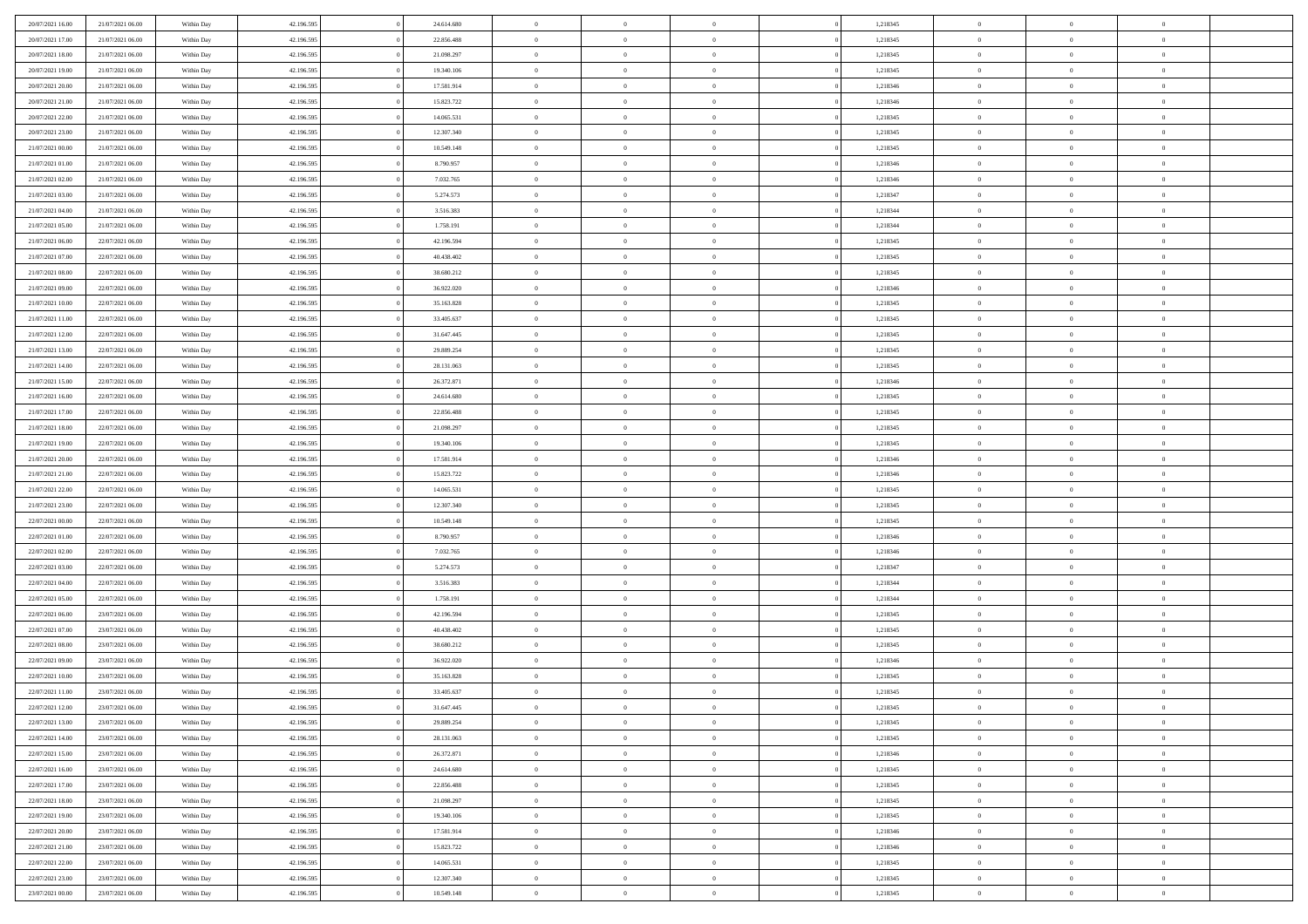| 23/07/2021 01:00 | 23/07/2021 06:00 | Within Day | 42.196.595 | 8.790.957  | $\,$ 0 $\,$    | $\overline{0}$                    | $\overline{0}$ |          | 1,218346 | $\bf{0}$       | $\overline{0}$ | $\,0\,$        |  |
|------------------|------------------|------------|------------|------------|----------------|-----------------------------------|----------------|----------|----------|----------------|----------------|----------------|--|
| 23/07/2021 02:00 | 23/07/2021 06:00 | Within Day | 42.196.595 | 7.032.765  | $\overline{0}$ | $\overline{0}$                    | $\mathbf{0}$   |          | 1,218346 | $\theta$       | $\overline{0}$ | $\theta$       |  |
| 23/07/2021 03:00 | 23/07/2021 06:00 | Within Day | 42.196.595 | 5.274.573  | $\theta$       | $\overline{0}$                    | $\overline{0}$ |          | 1,218347 | $\mathbf{0}$   | $\overline{0}$ | $\overline{0}$ |  |
| 23/07/2021 04:00 | 23/07/2021 06:00 | Within Day | 42.196.595 | 3.516.383  | $\bf{0}$       | $\overline{0}$                    | $\overline{0}$ |          | 1,218344 | $\mathbf{0}$   | $\overline{0}$ | $\overline{0}$ |  |
| 23/07/2021 05:00 | 23/07/2021 06:00 | Within Day | 42.196.595 | 1.758.191  | $\bf{0}$       | $\overline{0}$                    | $\mathbf{0}$   |          | 1,218344 | $\bf{0}$       | $\bf{0}$       | $\bf{0}$       |  |
| 23/07/2021 06:00 | 24/07/2021 06:00 | Within Dav | 42.196.595 | 42.196.594 | $\overline{0}$ | $\overline{0}$                    | $\overline{0}$ |          | 1,218345 | $\mathbf{0}$   | $\overline{0}$ | $\overline{0}$ |  |
| 23/07/2021 07:00 | 24/07/2021 06:00 | Within Day | 42.196.595 | 40.438.402 | $\,$ 0 $\,$    | $\overline{0}$                    | $\overline{0}$ |          | 1,218345 | $\bf{0}$       | $\overline{0}$ | $\bf{0}$       |  |
| 23/07/2021 08:00 | 24/07/2021 06:00 | Within Day | 42.196.595 | 38.680.212 | $\overline{0}$ | $\overline{0}$                    | $\mathbf{0}$   |          | 1,218345 | $\,$ 0 $\,$    | $\overline{0}$ | $\overline{0}$ |  |
| 23/07/2021 09:00 | 24/07/2021 06:00 | Within Day | 42.196.595 | 36.922.020 | $\theta$       | $\overline{0}$                    | $\mathbf{0}$   |          | 1,218346 | $\mathbf{0}$   | $\overline{0}$ | $\overline{0}$ |  |
|                  | 24/07/2021 06:00 |            | 42.196.595 | 35.163.828 | $\,$ 0 $\,$    | $\overline{0}$                    | $\Omega$       |          | 1,218345 | $\bf{0}$       | $\overline{0}$ | $\bf{0}$       |  |
| 23/07/2021 10:00 |                  | Within Day |            |            |                |                                   |                |          |          |                | $\overline{0}$ |                |  |
| 23/07/2021 11:00 | 24/07/2021 06:00 | Within Day | 42.196.595 | 33.405.637 | $\bf{0}$       | $\overline{0}$                    | $\mathbf{0}$   |          | 1,218345 | $\bf{0}$       |                | $\theta$       |  |
| 23/07/2021 12:00 | 24/07/2021 06:00 | Within Day | 42.196.595 | 31.647.445 | $\theta$       | $\overline{0}$                    | $\overline{0}$ |          | 1,218345 | $\mathbf{0}$   | $\overline{0}$ | $\overline{0}$ |  |
| 23/07/2021 13:00 | 24/07/2021 06:00 | Within Day | 42.196.595 | 29.889.254 | $\bf{0}$       | $\overline{0}$                    | $\overline{0}$ |          | 1,218345 | $\bf{0}$       | $\overline{0}$ | $\overline{0}$ |  |
| 23/07/2021 14:00 | 24/07/2021 06:00 | Within Day | 42.196.595 | 28.131.063 | $\bf{0}$       | $\overline{0}$                    | $\mathbf{0}$   |          | 1,218345 | $\bf{0}$       | $\mathbf{0}$   | $\bf{0}$       |  |
| 23/07/2021 15:00 | 24/07/2021 06:00 | Within Dav | 42.196.595 | 26.372.871 | $\overline{0}$ | $\overline{0}$                    | $\overline{0}$ |          | 1,218346 | $\mathbf{0}$   | $\overline{0}$ | $\overline{0}$ |  |
| 23/07/2021 16:00 | 24/07/2021 06:00 | Within Day | 42.196.595 | 24.614.680 | $\,$ 0 $\,$    | $\overline{0}$                    | $\Omega$       |          | 1,218345 | $\bf{0}$       | $\overline{0}$ | $\bf{0}$       |  |
| 23/07/2021 18:00 | 24/07/2021 06:00 | Within Day | 42.196.595 | 21.098.297 | $\,$ 0 $\,$    | $\overline{0}$                    | $\mathbf{0}$   |          | 1,218345 | $\,$ 0 $\,$    | $\overline{0}$ | $\overline{0}$ |  |
| 23/07/2021 19:00 | 24/07/2021 06:00 | Within Day | 42.196.595 | 19.340.106 | $\theta$       | $\overline{0}$                    | $\mathbf{0}$   |          | 1,218345 | $\mathbf{0}$   | $\overline{0}$ | $\overline{0}$ |  |
| 23/07/2021 20:00 | 24/07/2021 06:00 | Within Day | 42.196.595 | 17.581.914 | $\,$ 0 $\,$    | $\overline{0}$                    | $\Omega$       |          | 1,218346 | $\bf{0}$       | $\overline{0}$ | $\bf{0}$       |  |
| 23/07/2021 21:00 | 24/07/2021 06:00 | Within Day | 42.196.595 | 15.823.722 | $\bf{0}$       | $\overline{0}$                    | $\mathbf{0}$   |          | 1,218346 | $\bf{0}$       | $\overline{0}$ | $\overline{0}$ |  |
| 23/07/2021 22:00 | 24/07/2021 06:00 | Within Day | 42.196.595 | 14.065.531 | $\theta$       | $\overline{0}$                    | $\overline{0}$ |          | 1,218345 | $\mathbf{0}$   | $\overline{0}$ | $\overline{0}$ |  |
| 23/07/2021 23:00 | 24/07/2021 06:00 | Within Day | 42.196.595 | 12.307.340 | $\,$ 0 $\,$    | $\overline{0}$                    | $\overline{0}$ |          | 1,218345 | $\bf{0}$       | $\overline{0}$ | $\bf{0}$       |  |
| 24/07/2021 00:00 | 24/07/2021 06:00 | Within Day | 42.196.595 | 10.549.148 | $\bf{0}$       | $\overline{0}$                    | $\mathbf{0}$   |          | 1,218345 | $\,$ 0 $\,$    | $\bf{0}$       | $\bf{0}$       |  |
| 24/07/2021 01:00 | 24/07/2021 06:00 | Within Dav | 42.196.595 | 8.790.957  | $\theta$       | $\overline{0}$                    | $\mathbf{0}$   |          | 1,218346 | $\mathbf{0}$   | $\overline{0}$ | $\overline{0}$ |  |
| 24/07/2021 02:00 | 24/07/2021 06:00 | Within Day | 42.196.595 | 7.032.765  | $\,$ 0 $\,$    | $\overline{0}$                    | $\overline{0}$ |          | 1,218346 | $\bf{0}$       | $\overline{0}$ | $\bf{0}$       |  |
| 24/07/2021 03:00 | 24/07/2021 06:00 | Within Day | 42.196.595 | 5.274.573  | $\,$ 0         | $\overline{0}$                    | $\mathbf{0}$   |          | 1,218347 | $\mathbf{0}$   | $\overline{0}$ | $\overline{0}$ |  |
| 24/07/2021 04:00 | 24/07/2021 06:00 | Within Day | 42.196.595 | 3.516.383  | $\overline{0}$ | $\overline{0}$                    | $\mathbf{0}$   |          | 1,218344 | $\mathbf{0}$   | $\overline{0}$ | $\overline{0}$ |  |
| 24/07/2021 05:00 | 24/07/2021 06:00 | Within Day | 42.196.595 | 1.758.191  | $\,$ 0 $\,$    | $\overline{0}$                    | $\Omega$       |          | 1,218344 | $\bf{0}$       | $\overline{0}$ | $\bf{0}$       |  |
| 24/07/2021 06:00 | 25/07/2021 06:00 | Within Day | 42.196.595 | 42.196.594 | $\bf{0}$       | $\overline{0}$                    | $\mathbf{0}$   |          | 1,218345 | $\mathbf{0}$   | $\overline{0}$ | $\overline{0}$ |  |
| 24/07/2021 07:00 | 25/07/2021 06:00 | Within Day | 42.196.595 | 40.438.402 | $\theta$       | $\overline{0}$                    | $\overline{0}$ |          | 1,218345 | $\mathbf{0}$   | $\overline{0}$ | $\overline{0}$ |  |
| 24/07/2021 08:00 | 25/07/2021 06:00 | Within Day | 42.196.595 | 38.680.212 | $\,$ 0 $\,$    | $\overline{0}$                    | $\overline{0}$ |          | 1,218345 | $\,$ 0         | $\overline{0}$ | $\,$ 0 $\,$    |  |
| 24/07/2021 09:00 | 25/07/2021 06:00 | Within Day | 42.196.595 | 36.922.020 | $\,$ 0         | $\overline{0}$                    | $\overline{0}$ |          | 1,218346 | $\bf{0}$       | $\bf{0}$       | $\overline{0}$ |  |
| 24/07/2021 10:00 | 25/07/2021 06:00 | Within Dav | 42.196.595 | 35.163.828 | $\overline{0}$ | $\overline{0}$                    | $\overline{0}$ |          | 1,218345 | $\mathbf{0}$   | $\overline{0}$ | $\overline{0}$ |  |
| 24/07/2021 11:00 | 25/07/2021 06:00 | Within Day | 42.196.595 | 33.405.637 | $\theta$       | $\overline{0}$                    | $\overline{0}$ |          | 1,218345 | $\,$ 0         | $\overline{0}$ | $\theta$       |  |
| 24/07/2021 12:00 | 25/07/2021 06:00 | Within Day | 42.196.595 | 31.647.445 | $\overline{0}$ | $\overline{0}$                    | $\mathbf{0}$   |          | 1,218345 | $\overline{0}$ | $\overline{0}$ | $\overline{0}$ |  |
| 24/07/2021 13:00 | 25/07/2021 06:00 | Within Day | 42.196.595 | 29.889.254 | $\theta$       | $\overline{0}$                    | $\overline{0}$ |          | 1,218345 | $\mathbf{0}$   | $\overline{0}$ | $\overline{0}$ |  |
| 24/07/2021 14:00 | 25/07/2021 06:00 | Within Day | 42.196.595 | 28.131.063 | $\theta$       | $\overline{0}$                    | $\overline{0}$ |          | 1,218345 | $\,$ 0         | $\overline{0}$ | $\,$ 0 $\,$    |  |
| 24/07/2021 15:00 | 25/07/2021 06:00 | Within Day | 42.196.595 | 26.372.871 | $\bf{0}$       | $\overline{0}$                    | $\mathbf{0}$   |          | 1,218346 | $\bf{0}$       | $\overline{0}$ | $\overline{0}$ |  |
| 24/07/2021 16:00 | 25/07/2021 06:00 | Within Day | 42.196.595 | 24.614.680 | $\theta$       | $\overline{0}$                    | $\overline{0}$ |          | 1,218345 | $\mathbf{0}$   | $\overline{0}$ | $\overline{0}$ |  |
| 24/07/2021 17:00 | 25/07/2021 06:00 | Within Day | 42.196.595 | 22.856.488 | $\,$ 0 $\,$    | $\overline{0}$                    | $\overline{0}$ |          | 1,218345 | $\,$ 0         | $\overline{0}$ | $\,$ 0 $\,$    |  |
| 24/07/2021 18:00 | 25/07/2021 06:00 | Within Day | 42.196.595 | 21.098.297 | $\bf{0}$       | $\,$ 0 $\,$                       | $\overline{0}$ |          | 1,218345 | $\,$ 0 $\,$    | $\overline{0}$ | $\overline{0}$ |  |
| 24/07/2021 19:00 | 25/07/2021 06:00 | Within Dav | 42.196.595 | 19.340.106 | $\theta$       | $\overline{0}$                    | $\overline{0}$ |          | 1,218345 | $\mathbf{0}$   | $\overline{0}$ | $\overline{0}$ |  |
| 24/07/2021 20:00 | 25/07/2021 06:00 | Within Day | 42.196.595 | 17.581.914 | $\theta$       | $\overline{0}$                    | $\overline{0}$ |          | 1,218346 | $\,$ 0         | $\overline{0}$ | $\,$ 0 $\,$    |  |
| 24/07/2021 21:00 | 25/07/2021 06:00 | Within Day | 42.196.595 | 15.823.722 | $\,$ 0 $\,$    | $\,$ 0 $\,$                       | $\mathbf{0}$   |          | 1,218346 | $\,$ 0 $\,$    | $\overline{0}$ | $\overline{0}$ |  |
| 24/07/2021 22:00 | 25/07/2021 06:00 | Within Day | 42.196.595 | 14.065.531 | $\overline{0}$ | $\theta$                          |                |          | 1,218345 | $\overline{0}$ | $\theta$       | $\theta$       |  |
| 24/07/2021 23:00 | 25/07/2021 06:00 | Within Day | 42.196.595 | 12.307.340 | $\,$ 0 $\,$    | $\overline{0}$                    | $\overline{0}$ |          | 1,218345 | $\,$ 0 $\,$    | $\bf{0}$       | $\,$ 0 $\,$    |  |
| 25/07/2021 00:00 | 25/07/2021 06:00 |            | 42.196.595 | 10.549.148 | $\bf{0}$       | $\hspace{0.1cm} 0 \hspace{0.1cm}$ | $\overline{0}$ |          | 1,218345 | $\,$ 0 $\,$    | $\overline{0}$ | $\overline{0}$ |  |
|                  |                  | Within Day |            |            |                |                                   |                |          |          |                |                |                |  |
| 25/07/2021 01:00 | 25/07/2021 06:00 | Within Day | 42.196.595 | 8.790.957  | $\mathbf{0}$   | $\overline{0}$                    | $\overline{0}$ |          | 1,218346 | $\,$ 0 $\,$    | $\bf{0}$       | $\mathbf{0}$   |  |
| 25/07/2021 02:00 | 25/07/2021 06:00 | Within Day | 42.196.595 | 7.032.765  | $\,$ 0 $\,$    | $\overline{0}$                    | $\overline{0}$ | $\theta$ | 1,218346 | $\,$ 0 $\,$    | $\bf{0}$       | $\,$ 0 $\,$    |  |
| 25/07/2021 03:00 | 25/07/2021 06:00 | Within Day | 42.196.595 | 5.274.573  | $\,$ 0 $\,$    | $\,$ 0 $\,$                       | $\overline{0}$ |          | 1,218347 | $\,$ 0 $\,$    | $\overline{0}$ | $\overline{0}$ |  |
| 25/07/2021 04:00 | 25/07/2021 06:00 | Within Day | 42.196.595 | 3.516.383  | $\overline{0}$ | $\overline{0}$                    | $\overline{0}$ |          | 1,218344 | $\mathbf{0}$   | $\bf{0}$       | $\overline{0}$ |  |
| 25/07/2021 05:00 | 25/07/2021 06:00 | Within Day | 42.196.595 | 1.758.191  | $\,$ 0 $\,$    | $\overline{0}$                    | $\overline{0}$ |          | 1,218344 | $\,$ 0 $\,$    | $\bf{0}$       | $\,$ 0 $\,$    |  |
| 25/07/2021 06:00 | 26/07/2021 06:00 | Within Day | 42.196.595 | 42.196.594 | $\bf{0}$       | $\overline{0}$                    | $\overline{0}$ |          | 1,218345 | $\,$ 0 $\,$    | $\overline{0}$ | $\mathbf{0}$   |  |
| 25/07/2021 07:00 | 26/07/2021 06:00 | Within Day | 42.196.595 | 40.438.402 | $\mathbf{0}$   | $\overline{0}$                    | $\overline{0}$ |          | 1,218345 | $\,$ 0 $\,$    | $\bf{0}$       | $\overline{0}$ |  |
| 25/07/2021 08:00 | 26/07/2021 06:00 | Within Day | 42.196.595 | 38.680.212 | $\,$ 0 $\,$    | $\overline{0}$                    | $\overline{0}$ |          | 1,218345 | $\,$ 0 $\,$    | $\bf{0}$       | $\,$ 0 $\,$    |  |
| 25/07/2021 09:00 | 26/07/2021 06:00 | Within Day | 42.196.595 | 36.922.020 | $\,$ 0 $\,$    | $\,$ 0 $\,$                       | $\overline{0}$ |          | 1,218346 | $\,$ 0 $\,$    | $\overline{0}$ | $\overline{0}$ |  |
| 25/07/2021 11:00 | 26/07/2021 06:00 | Within Day | 42.196.595 | 33.405.637 | $\theta$       | $\overline{0}$                    | $\overline{0}$ |          | 1,218345 | $\,$ 0 $\,$    | $\mathbf{0}$   | $\overline{0}$ |  |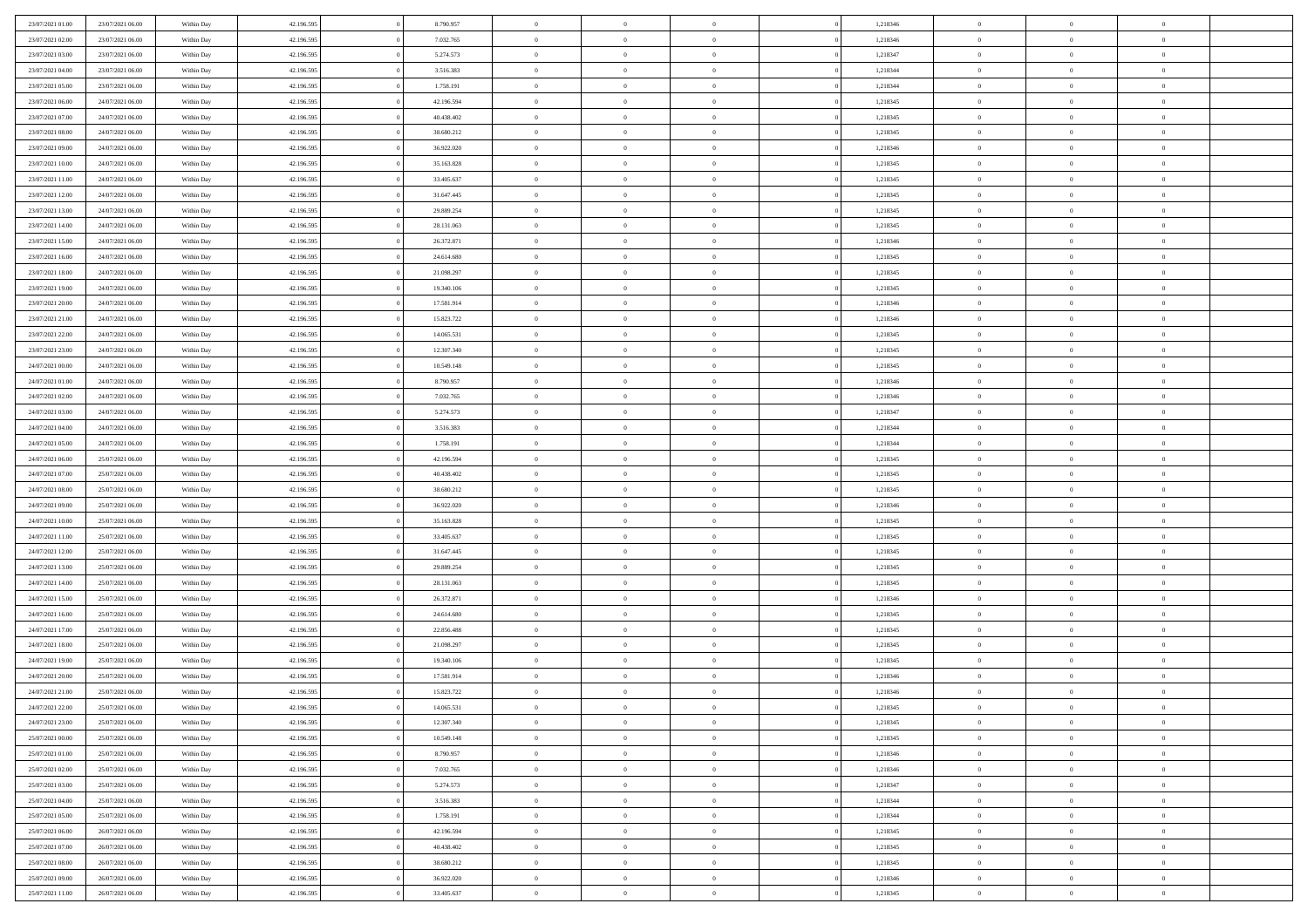| 25/07/2021 12:00                     | 26/07/2021 06:00                     | Within Day               | 42.196.595               |           | 31.647.445               | $\bf{0}$                       | $\bf{0}$                         | $\theta$                         |          | 1,218345             | $\bf{0}$                 | $\overline{0}$                   | $\,0\,$                    |  |
|--------------------------------------|--------------------------------------|--------------------------|--------------------------|-----------|--------------------------|--------------------------------|----------------------------------|----------------------------------|----------|----------------------|--------------------------|----------------------------------|----------------------------|--|
| 25/07/2021 13:00                     | 26/07/2021 06:00                     | Within Day               | 42.196.595               |           | 29.889.254               | $\overline{0}$                 | $\overline{0}$                   | $\overline{0}$                   |          | 1,218345             | $\theta$                 | $\overline{0}$                   | $\overline{0}$             |  |
| 25/07/2021 14:00                     | 26/07/2021 06:00                     | Within Day               | 42.196.595               |           | 28.131.063               | $\overline{0}$                 | $\overline{0}$                   | $\overline{0}$                   |          | 1,218345             | $\mathbf{0}$             | $\overline{0}$                   | $\overline{0}$             |  |
| 25/07/2021 15:00                     | 26/07/2021 06:00                     | Within Day               | 42.196.595               |           | 26.372.871               | $\bf{0}$                       | $\overline{0}$                   | $\overline{0}$                   |          | 1,218346             | $\bf{0}$                 | $\overline{0}$                   | $\overline{0}$             |  |
| 25/07/2021 16:00                     | 26/07/2021 06:00                     | Within Day               | 42.196.595               |           | 24.614.680               | $\bf{0}$                       | $\bf{0}$                         | $\overline{0}$                   |          | 1,218345             | $\bf{0}$                 | $\bf{0}$                         | $\,0\,$                    |  |
| 25/07/2021 17:00                     | 26/07/2021 06:00                     | Within Dav               | 42.196.595               |           | 22.856.488               | $\overline{0}$                 | $\overline{0}$                   | $\overline{0}$                   |          | 1,218345             | $\mathbf{0}$             | $\overline{0}$                   | $\overline{0}$             |  |
| 25/07/2021 18:00                     | 26/07/2021 06:00                     | Within Day               | 42.196.595               |           | 21.098.297               | $\bf{0}$                       | $\overline{0}$                   | $\overline{0}$                   |          | 1,218345             | $\bf{0}$                 | $\overline{0}$                   | $\bf{0}$                   |  |
| 25/07/2021 19:00                     | 26/07/2021 06:00                     | Within Day               | 42.196.595               |           | 19.340.106               | $\overline{0}$                 | 500.307                          | $\overline{0}$                   |          | 1,218345             | $\,$ 0 $\,$              | $\overline{0}$                   | $\overline{0}$             |  |
| 25/07/2021 20:00                     | 26/07/2021 06:00                     | Within Day               | 42.196.595               | 500.306   | 17.127.090               | $\overline{0}$                 | 1.073.677                        | $\overline{0}$                   |          | 1,218346             | $\mathbf{0}$             | $\overline{0}$                   | $\overline{0}$             |  |
| 25/07/2021 21:00                     | 26/07/2021 06:00                     | Within Day               | 42.196.595               | 1.573.983 | 14.448.072               | $\bf{0}$                       | 2.376.819                        | $\overline{0}$                   |          | 1,218346             | $\bf{0}$                 | $\overline{0}$                   | $\,0\,$                    |  |
| 25/07/2021 22.00                     | 26/07/2021 06:00                     | Within Day               | 42.196.595               | 3.950.802 | 10.730.002               | $\bf{0}$                       | $\overline{0}$                   | $\overline{0}$                   |          | 1,218345             | $\bf{0}$                 | $\overline{0}$                   | $\overline{0}$             |  |
| 25/07/2021 23:00                     | 26/07/2021 06:00                     | Within Dav               | 42.196.595               | 3.950.802 | 9.388.752                | $\overline{0}$                 | 32.180                           | $\overline{0}$                   |          | 1,218345             | $\mathbf{0}$             | $\overline{0}$                   | $\overline{0}$             |  |
| 26/07/2021 00:00                     | 26/07/2021 06:00                     | Within Day               | 42.196.595               | 3.982.982 | 8.019.919                | $\bf{0}$                       | $\overline{0}$                   | $\overline{0}$                   |          | 1,218345             | $\bf{0}$                 | $\overline{0}$                   | $\overline{0}$             |  |
| 26/07/2021 01:00                     | 26/07/2021 06:00                     | Within Day               | 42.196.595               | 3.982.982 | 6.683.266                | $\bf{0}$                       | $\bf{0}$                         | $\overline{0}$                   |          | 1,218346             | $\bf{0}$                 | $\overline{0}$                   | $\bf{0}$                   |  |
| 26/07/2021 02:00                     | 26/07/2021 06:00                     | Within Dav               | 42.196.595               | 3.982.982 | 5.346.612                | $\bf{0}$                       | $\overline{0}$                   | $\overline{0}$                   |          | 1,218346             | $\mathbf{0}$             | $\overline{0}$                   | $\overline{0}$             |  |
| 26/07/2021 03:00                     | 26/07/2021 06:00                     | Within Day               | 42.196.595               | 3.982.982 | 4.009.959                | $\bf{0}$                       | 921.384                          | $\overline{0}$                   |          | 1,218347             | $\bf{0}$                 | $\overline{0}$                   | $\bf{0}$                   |  |
| 26/07/2021 04:00                     | 26/07/2021 06:00                     | Within Day               | 42.196.595               | 4.904.367 | 2.059.049                | $\bf{0}$                       | $\overline{0}$                   | $\overline{0}$                   |          | 1,218344             | $\bf{0}$                 | $\mathbf{0}$                     | $\overline{0}$             |  |
| 26/07/2021 05:00                     | 26/07/2021 06:00                     | Within Day               | 42.196.595               | 4.904.367 | 1.029.524                | $\mathbf{0}$                   | $\overline{0}$                   | $\overline{0}$                   |          | 1,218344             | $\mathbf{0}$             | $\overline{0}$                   | $\overline{0}$             |  |
| 26/07/2021 06:00                     | 27/07/2021 06:00                     | Within Day               | 42.196.595               |           | 42.196.594               | $\bf{0}$                       | $\bf{0}$                         | $\overline{0}$                   |          | 1,218345             | $\bf{0}$                 | $\overline{0}$                   | $\bf{0}$                   |  |
| 26/07/2021 07:00                     | 27/07/2021 06:00                     | Within Day               | 42.196.595               |           | 40.438.402               | $\overline{0}$                 | $\overline{0}$                   | $\overline{0}$                   |          | 1,218345             | $\bf{0}$                 | $\overline{0}$                   | $\overline{0}$             |  |
| 26/07/2021 08:00                     | 27/07/2021 06:00                     | Within Day               | 42.196.595               |           | 38.680.212               | $\overline{0}$                 | $\overline{0}$                   | $\overline{0}$                   |          | 1,218345             | $\mathbf{0}$             | $\overline{0}$                   | $\overline{0}$             |  |
| 26/07/2021 09:00                     | 27/07/2021 06:00                     | Within Day               | 42.196.595               |           | 36.922.020               | $\bf{0}$                       | $\overline{0}$                   | $\overline{0}$                   |          | 1,218346             | $\bf{0}$                 | $\overline{0}$                   | $\bf{0}$                   |  |
|                                      | 27/07/2021 06:00                     |                          | 42.196.595               |           | 35.163.828               | $\bf{0}$                       | $\bf{0}$                         | $\overline{0}$                   |          |                      |                          | $\overline{0}$                   | $\overline{0}$             |  |
| 26/07/2021 10:00<br>26/07/2021 11:00 | 27/07/2021 06:00                     | Within Day<br>Within Dav | 42.196.595               |           | 33.405.637               | $\overline{0}$                 | $\overline{0}$                   | $\overline{0}$                   |          | 1,218345<br>1,218345 | $\bf{0}$<br>$\mathbf{0}$ | $\overline{0}$                   | $\overline{0}$             |  |
| 26/07/2021 12:00                     | 27/07/2021 06:00                     | Within Day               | 42.196.595               |           | 31.647.445               | $\bf{0}$                       | $\bf{0}$                         | $\overline{0}$                   |          | 1,218345             | $\bf{0}$                 | $\overline{0}$                   | $\bf{0}$                   |  |
|                                      |                                      |                          |                          |           |                          | $\overline{0}$                 | $\overline{0}$                   | $\overline{0}$                   |          |                      |                          | $\mathbf{0}$                     | $\overline{0}$             |  |
| 26/07/2021 13:00<br>26/07/2021 14:00 | 27/07/2021 06:00                     | Within Day               | 42.196.595               |           | 29.889.254               | $\overline{0}$                 |                                  |                                  |          | 1,218345             | $\bf{0}$<br>$\mathbf{0}$ |                                  | $\overline{0}$             |  |
|                                      | 27/07/2021 06:00                     | Within Day               | 42.196.595               |           | 28.131.063               |                                | $\overline{0}$                   | $\overline{0}$<br>$\overline{0}$ |          | 1,218345             |                          | $\overline{0}$<br>$\overline{0}$ |                            |  |
| 26/07/2021 15:00                     | 27/07/2021 06:00                     | Within Day               | 42.196.595               |           | 26.372.871               | $\bf{0}$                       | $\bf{0}$                         |                                  |          | 1,218346             | $\bf{0}$                 |                                  | $\bf{0}$                   |  |
| 26/07/2021 16:00<br>26/07/2021 17:00 | 27/07/2021 06:00<br>27/07/2021 06:00 | Within Day               | 42.196.595<br>42.196.595 |           | 24.614.680<br>22.856.488 | $\bf{0}$<br>$\mathbf{0}$       | $\overline{0}$<br>$\overline{0}$ | $\overline{0}$<br>$\overline{0}$ |          | 1,218345<br>1,218345 | $\bf{0}$<br>$\mathbf{0}$ | $\mathbf{0}$<br>$\overline{0}$   | $\bf{0}$<br>$\overline{0}$ |  |
|                                      |                                      | Within Day               |                          |           |                          |                                |                                  |                                  |          |                      |                          | $\overline{0}$                   |                            |  |
| 26/07/2021 18:00                     | 27/07/2021 06:00                     | Within Day               | 42.196.595               |           | 21.098.297               | $\bf{0}$                       | $\overline{0}$                   | $\overline{0}$                   |          | 1,218345             | $\,$ 0                   | $\overline{0}$                   | $\,$ 0 $\,$                |  |
| 26/07/2021 19:00                     | 27/07/2021 06:00                     | Within Day               | 42.196.595               |           | 19.340.106               | $\bf{0}$<br>$\overline{0}$     | $\overline{0}$                   | $\overline{0}$                   |          | 1,218345             | $\bf{0}$<br>$\mathbf{0}$ |                                  | $\bf{0}$<br>$\overline{0}$ |  |
| 26/07/2021 20:00                     | 27/07/2021 06:00                     | Within Dav               | 42.196.595               |           | 17.581.914               | $\bf{0}$                       | $\overline{0}$                   | $\overline{0}$                   |          | 1,218346             |                          | $\overline{0}$                   | $\theta$                   |  |
| 26/07/2021 21:00                     | 27/07/2021 06:00                     | Within Day               | 42.196.595               |           | 15.823.722               |                                | $\overline{0}$                   | $\theta$<br>$\overline{0}$       |          | 1,218346             | $\,$ 0                   | $\overline{0}$<br>$\overline{0}$ | $\overline{0}$             |  |
| 26/07/2021 22.00<br>26/07/2021 23:00 | 27/07/2021 06:00<br>27/07/2021 06:00 | Within Day               | 42.196.595<br>42.196.595 |           | 14.065.531<br>12.307.340 | $\overline{0}$<br>$\mathbf{0}$ | $\overline{0}$<br>$\overline{0}$ | $\overline{0}$                   |          | 1,218345<br>1,218345 | $\bf{0}$<br>$\mathbf{0}$ | $\overline{0}$                   | $\overline{0}$             |  |
|                                      |                                      | Within Day               |                          |           |                          | $\bf{0}$                       | $\overline{0}$                   | $\theta$                         |          |                      | $\,$ 0                   | $\overline{0}$                   | $\theta$                   |  |
| 27/07/2021 00:00<br>27/07/2021 01:00 | 27/07/2021 06:00<br>27/07/2021 06:00 | Within Day               | 42.196.595<br>42.196.595 |           | 10.549.148               | $\overline{0}$                 | $\overline{0}$                   | $\overline{0}$                   |          | 1,218345<br>1,218346 | $\bf{0}$                 | $\overline{0}$                   | $\bf{0}$                   |  |
| 27/07/2021 02:00                     | 27/07/2021 06:00                     | Within Day<br>Within Day | 42.196.595               |           | 8.790.957<br>7.032.765   | $\overline{0}$                 | $\overline{0}$                   | $\overline{0}$                   |          | 1,218346             | $\mathbf{0}$             | $\overline{0}$                   | $\overline{0}$             |  |
|                                      |                                      |                          |                          |           |                          | $\,0\,$                        |                                  | $\theta$                         |          |                      | $\,$ 0                   | $\overline{0}$                   | $\,$ 0 $\,$                |  |
| 27/07/2021 03:00<br>27/07/2021 04:00 | 27/07/2021 06:00<br>27/07/2021 06:00 | Within Day               | 42.196.595<br>42.196.595 |           | 5.274.573<br>3.516.383   | $\bf{0}$                       | $\overline{0}$<br>$\overline{0}$ | $\overline{0}$                   |          | 1,218347<br>1,218344 | $\bf{0}$                 | $\overline{0}$                   | $\overline{0}$             |  |
| 27/07/2021 05:00                     | 27/07/2021 06:00                     | Within Day<br>Within Dav | 42.196.595               |           | 1.758.191                | $\mathbf{0}$                   | $\overline{0}$                   | $\overline{0}$                   |          | 1,218344             | $\mathbf{0}$             | $\overline{0}$                   | $\overline{0}$             |  |
| 27/07/2021 06:00                     | 28/07/2021 06:00                     | Within Day               | 42.196.595               |           | 42.196.594               | $\bf{0}$                       | $\overline{0}$                   | $\theta$                         |          | 1,218345             | $\,$ 0                   | $\overline{0}$                   | $\theta$                   |  |
| 27/07/2021 07:00                     | 28/07/2021 06:00                     | Within Day               | 42.196.595               |           | 40.438.402               | $\bf{0}$                       | $\overline{0}$                   | $\overline{0}$                   |          | 1,218345             | $\bf{0}$                 | $\overline{0}$                   | $\overline{0}$             |  |
| 27/07/2021 08:00                     | 28/07/2021 06:00                     | Within Day               | 42.196.595               |           | 38.680.212               | $\bf{0}$                       | $\overline{0}$                   | $\Omega$                         |          | 1,218345             | $\overline{0}$           | $\bf{0}$                         | $\theta$                   |  |
| 27/07/2021 09:00                     | 28/07/2021 06:00                     | Within Day               | 42.196.595               |           | 36.922.020               | $\,0\,$                        | $\overline{0}$                   | $\theta$                         |          | 1,218346             | $\,$ 0 $\,$              | $\bf{0}$                         | $\theta$                   |  |
| 27/07/2021 10:00                     | 28/07/2021 06:00                     | Within Day               | 42.196.595               |           | 35.163.828               | $\overline{0}$                 | $\overline{0}$                   | $\overline{0}$                   |          | 1,218345             | $\overline{0}$           | $\overline{0}$                   | $\overline{0}$             |  |
| 27/07/2021 11:00                     | 28/07/2021 06:00                     | Within Day               | 42.196.595               |           | 33.405.637               | $\bf{0}$                       | $\overline{0}$                   | $\overline{0}$                   |          | 1,218345             | $\overline{0}$           | $\bf{0}$                         | $\mathbf{0}$               |  |
| 27/07/2021 12:00                     | 28/07/2021 06:00                     | Within Day               | 42.196.595               |           | 31.647.445               | $\bf{0}$                       | $\overline{0}$                   | $\overline{0}$                   | $\theta$ | 1,218345             | $\,$ 0 $\,$              | $\bf{0}$                         | $\,$ 0 $\,$                |  |
| 27/07/2021 13:00                     | 28/07/2021 06:00                     | Within Day               | 42.196.595               |           | 29.889.254               | $\bf{0}$                       | $\overline{0}$                   | $\overline{0}$                   |          | 1,218345             | $\,$ 0 $\,$              | $\overline{0}$                   | $\overline{0}$             |  |
| 27/07/2021 14:00                     | 28/07/2021 06:00                     | Within Day               | 42.196.595               |           | 28.131.063               | $\bf{0}$                       | $\overline{0}$                   | $\overline{0}$                   |          | 1,218345             | $\mathbf{0}$             | $\overline{0}$                   | $\overline{0}$             |  |
|                                      |                                      |                          |                          |           |                          |                                |                                  |                                  |          |                      |                          |                                  |                            |  |
| 27/07/2021 15:00                     | 28/07/2021 06:00                     | Within Day               | 42.196.595               | $\theta$  | 26.372.871               | $\,$ 0 $\,$                    | $\overline{0}$                   | $\overline{0}$<br>$\overline{0}$ | $\theta$ | 1,218346             | $\,$ 0 $\,$              | $\overline{0}$<br>$\overline{0}$ | $\,$ 0 $\,$                |  |
| 27/07/2021 16:00                     | 28/07/2021 06:00                     | Within Day               | 42.196.595               |           | 24.614.680               | $\bf{0}$                       | $\overline{0}$                   |                                  |          | 1,218345             | $\overline{0}$           |                                  | $\overline{0}$             |  |
| 27/07/2021 17:00                     | 28/07/2021 06:00                     | Within Day               | 42.196.595               |           | 22.856.488               | $\bf{0}$                       | $\overline{0}$                   | $\overline{0}$                   |          | 1,218345             | $\mathbf{0}$             | $\bf{0}$                         | $\overline{0}$             |  |
| 27/07/2021 18:00                     | 28/07/2021 06:00                     | Within Day               | 42.196.595               |           | 21.098.297               | $\,$ 0 $\,$                    | $\overline{0}$                   | $\overline{0}$                   |          | 1,218345             | $\,$ 0 $\,$              | $\overline{0}$                   | $\,$ 0 $\,$                |  |
| 27/07/2021 19:00                     | 28/07/2021 06:00                     | Within Day               | 42.196.595               |           | 19.340.106               | $\overline{0}$                 | $\overline{0}$                   | $\overline{0}$                   |          | 1,218345             | $\bf{0}$                 | $\mathbf{0}$                     | $\overline{0}$             |  |
| 27/07/2021 20:00                     | 28/07/2021 06:00                     | Within Day               | 42.196.595               |           | 17.581.914               | $\mathbf{0}$                   | $\overline{0}$                   | $\overline{0}$                   |          | 1,218346             | $\mathbf{0}$             | $\overline{0}$                   | $\overline{0}$             |  |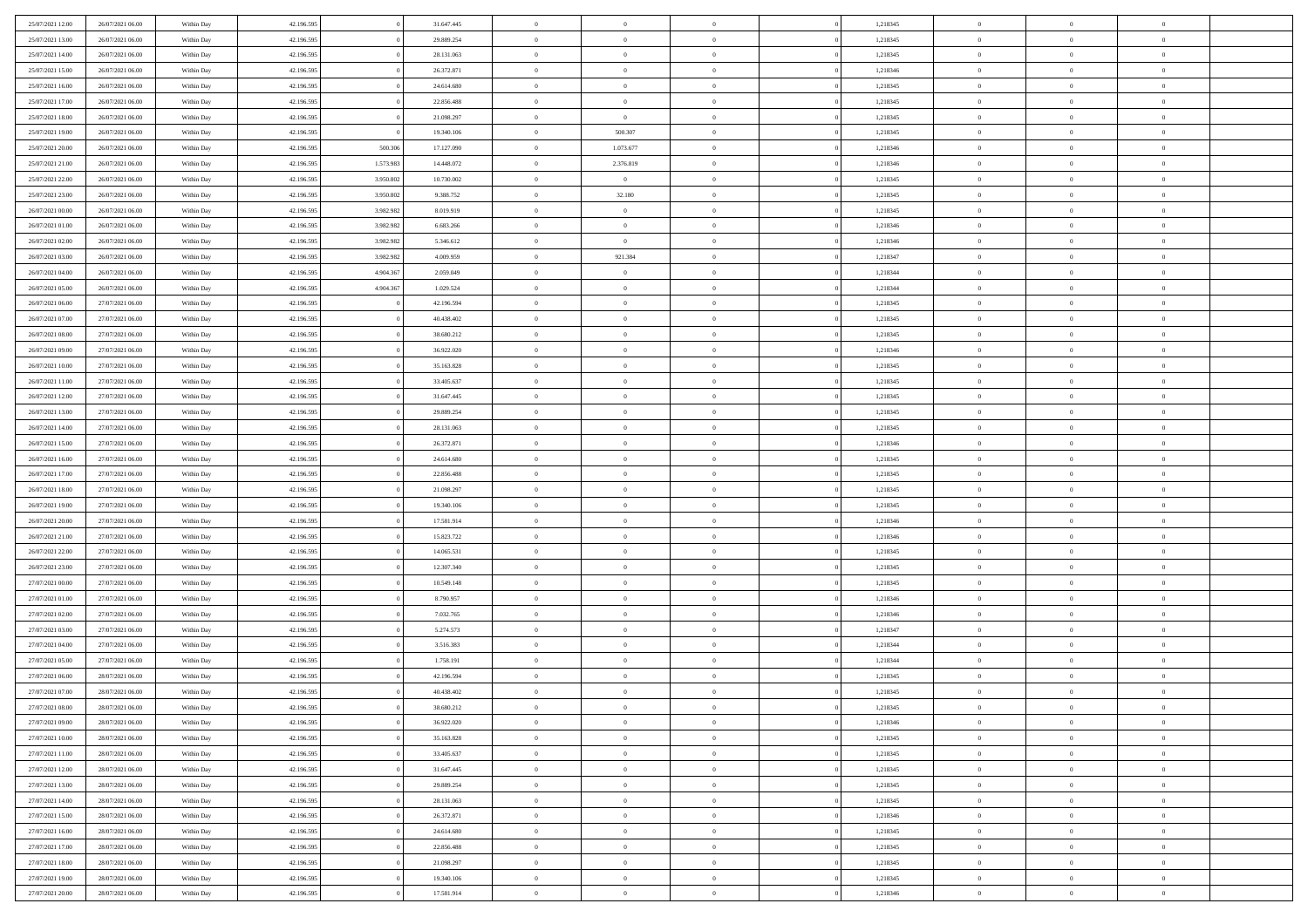| 27/07/2021 21:00 | 28/07/2021 06:00 | Within Day | 42.196.595 | 15.823.722 | $\bf{0}$       | $\overline{0}$ | $\theta$       |          | 1,218346 | $\bf{0}$       | $\overline{0}$ | $\,0\,$        |  |
|------------------|------------------|------------|------------|------------|----------------|----------------|----------------|----------|----------|----------------|----------------|----------------|--|
| 27/07/2021 22:00 | 28/07/2021 06:00 | Within Day | 42.196.595 | 14.065.531 | $\overline{0}$ | $\overline{0}$ | $\overline{0}$ |          | 1,218345 | $\theta$       | $\overline{0}$ | $\overline{0}$ |  |
| 27/07/2021 23:00 | 28/07/2021 06:00 | Within Day | 42.196.595 | 12.307.340 | $\overline{0}$ | $\overline{0}$ | $\overline{0}$ |          | 1,218345 | $\mathbf{0}$   | $\overline{0}$ | $\overline{0}$ |  |
| 28/07/2021 00:00 | 28/07/2021 06:00 | Within Day | 42.196.595 | 10.549.148 | $\bf{0}$       | $\overline{0}$ | $\overline{0}$ |          | 1,218345 | $\bf{0}$       | $\overline{0}$ | $\overline{0}$ |  |
| 28/07/2021 01:00 | 28/07/2021 06:00 | Within Day | 42.196.595 | 8.790.957  | $\bf{0}$       | $\bf{0}$       | $\overline{0}$ |          | 1,218346 | $\bf{0}$       | $\overline{0}$ | $\,0\,$        |  |
| 28/07/2021 02:00 | 28/07/2021 06:00 | Within Dav | 42.196.595 | 7.032.765  | $\overline{0}$ | $\overline{0}$ | $\overline{0}$ |          | 1,218346 | $\mathbf{0}$   | $\overline{0}$ | $\overline{0}$ |  |
|                  |                  |            |            |            |                |                |                |          |          |                |                |                |  |
| 28/07/2021 03:00 | 28/07/2021 06:00 | Within Day | 42.196.595 | 5.274.573  | $\bf{0}$       | $\overline{0}$ | $\overline{0}$ |          | 1,218347 | $\bf{0}$       | $\overline{0}$ | $\bf{0}$       |  |
| 28/07/2021 04:00 | 28/07/2021 06:00 | Within Day | 42.196.595 | 3.516.383  | $\overline{0}$ | $\overline{0}$ | $\overline{0}$ |          | 1,218344 | $\,$ 0 $\,$    | $\overline{0}$ | $\overline{0}$ |  |
| 28/07/2021 05:00 | 28/07/2021 06:00 | Within Day | 42.196.595 | 1.758.191  | $\overline{0}$ | $\overline{0}$ | $\overline{0}$ |          | 1,218344 | $\mathbf{0}$   | $\overline{0}$ | $\overline{0}$ |  |
| 28/07/2021 06:00 | 29/07/2021 06:00 | Within Day | 42.196.595 | 42.196.594 | $\bf{0}$       | $\bf{0}$       | $\overline{0}$ |          | 1,218345 | $\bf{0}$       | $\overline{0}$ | $\,0\,$        |  |
| 28/07/2021 07:00 | 29/07/2021 06:00 | Within Day | 42.196.595 | 40.438.402 | $\bf{0}$       | $\overline{0}$ | $\overline{0}$ |          | 1,218345 | $\bf{0}$       | $\overline{0}$ | $\overline{0}$ |  |
| 28/07/2021 10:00 | 29/07/2021 06:00 | Within Dav | 42.196.595 | 35.163.828 | $\mathbf{0}$   | $\overline{0}$ | $\overline{0}$ |          | 1,218345 | $\mathbf{0}$   | $\overline{0}$ | $\overline{0}$ |  |
| 28/07/2021 11:00 | 29/07/2021 06:00 | Within Day | 42.196.595 | 33.405.637 | $\bf{0}$       | $\overline{0}$ | $\overline{0}$ |          | 1,218345 | $\bf{0}$       | $\overline{0}$ | $\bf{0}$       |  |
| 28/07/2021 12:00 | 29/07/2021 06:00 | Within Day | 42.196.595 | 31.647.445 | $\bf{0}$       | $\overline{0}$ | $\overline{0}$ |          | 1,218345 | $\bf{0}$       | $\bf{0}$       | $\bf{0}$       |  |
| 28/07/2021 13:00 | 29/07/2021 06:00 | Within Dav | 42.196.595 | 29.889.254 | $\overline{0}$ | $\overline{0}$ | $\overline{0}$ |          | 1,218345 | $\mathbf{0}$   | $\overline{0}$ | $\overline{0}$ |  |
| 28/07/2021 14:00 | 29/07/2021 06:00 | Within Day | 42.196.595 | 28.131.063 | $\bf{0}$       | $\bf{0}$       | $\overline{0}$ |          | 1,218345 | $\bf{0}$       | $\overline{0}$ | $\bf{0}$       |  |
| 28/07/2021 15:00 | 29/07/2021 06:00 | Within Day | 42.196.595 | 26.372.871 | $\bf{0}$       | $\overline{0}$ | $\overline{0}$ |          | 1,218346 | $\bf{0}$       | $\mathbf{0}$   | $\overline{0}$ |  |
| 28/07/2021 16:00 | 29/07/2021 06:00 | Within Day | 42.196.595 | 24.614.680 | $\mathbf{0}$   | $\overline{0}$ | $\overline{0}$ |          | 1,218345 | $\mathbf{0}$   | $\overline{0}$ | $\overline{0}$ |  |
| 28/07/2021 17:00 | 29/07/2021 06:00 | Within Day | 42.196.595 | 22.856.488 | $\bf{0}$       | $\bf{0}$       | $\overline{0}$ |          | 1,218345 | $\bf{0}$       | $\overline{0}$ | $\bf{0}$       |  |
| 28/07/2021 18:00 | 29/07/2021 06:00 | Within Day | 42.196.595 | 21.098.297 | $\overline{0}$ | $\overline{0}$ | $\overline{0}$ |          | 1,218345 | $\bf{0}$       | $\overline{0}$ | $\bf{0}$       |  |
| 28/07/2021 19:00 | 29/07/2021 06:00 | Within Day | 42.196.595 | 19.340.106 | $\overline{0}$ | $\overline{0}$ | $\overline{0}$ |          | 1,218345 | $\mathbf{0}$   | $\overline{0}$ | $\overline{0}$ |  |
| 28/07/2021 20:00 | 29/07/2021 06:00 | Within Day | 42.196.595 | 17.581.914 | $\bf{0}$       | $\overline{0}$ | $\overline{0}$ |          | 1,218346 | $\bf{0}$       | $\overline{0}$ | $\bf{0}$       |  |
| 28/07/2021 21:00 | 29/07/2021 06:00 | Within Day | 42.196.595 | 15.823.722 | $\bf{0}$       | $\bf{0}$       | $\overline{0}$ |          | 1,218346 | $\bf{0}$       | $\overline{0}$ | $\bf{0}$       |  |
| 28/07/2021 22:00 | 29/07/2021 06:00 | Within Dav | 42.196.595 | 14.065.531 | $\overline{0}$ | $\overline{0}$ | $\overline{0}$ |          | 1,218345 | $\mathbf{0}$   | $\overline{0}$ | $\overline{0}$ |  |
| 28/07/2021 23:00 | 29/07/2021 06:00 | Within Day | 42.196.595 | 12.307.340 | $\bf{0}$       | $\bf{0}$       | $\overline{0}$ |          | 1,218345 | $\bf{0}$       | $\overline{0}$ | $\bf{0}$       |  |
| 29/07/2021 00:00 | 29/07/2021 06:00 | Within Day | 42.196.595 | 10.549.148 | $\overline{0}$ | $\overline{0}$ | $\overline{0}$ |          | 1,218345 | $\bf{0}$       | $\mathbf{0}$   | $\overline{0}$ |  |
| 29/07/2021 01:00 | 29/07/2021 06:00 | Within Day | 42.196.595 | 8.790.957  | $\overline{0}$ | $\overline{0}$ | $\overline{0}$ |          | 1,218346 | $\mathbf{0}$   | $\overline{0}$ | $\overline{0}$ |  |
| 29/07/2021 02:00 | 29/07/2021 06:00 | Within Day | 42.196.595 | 7.032.765  | $\bf{0}$       | $\overline{0}$ | $\overline{0}$ |          | 1,218346 | $\bf{0}$       | $\overline{0}$ | $\bf{0}$       |  |
| 29/07/2021 03:00 | 29/07/2021 06:00 | Within Day | 42.196.595 | 5.274.573  | $\bf{0}$       | $\overline{0}$ | $\overline{0}$ |          | 1,218347 | $\bf{0}$       | $\mathbf{0}$   | $\overline{0}$ |  |
| 29/07/2021 04:00 | 29/07/2021 06:00 |            | 42.196.595 | 3.516.383  | $\mathbf{0}$   | $\overline{0}$ | $\overline{0}$ |          | 1,218344 | $\mathbf{0}$   | $\overline{0}$ | $\overline{0}$ |  |
|                  |                  | Within Day |            |            | $\bf{0}$       |                | $\overline{0}$ |          |          | $\,$ 0         | $\overline{0}$ | $\,$ 0 $\,$    |  |
| 29/07/2021 05:00 | 29/07/2021 06:00 | Within Day | 42.196.595 | 1.758.191  |                | $\overline{0}$ |                |          | 1,218344 |                | $\overline{0}$ |                |  |
| 29/07/2021 06:00 | 30/07/2021 06:00 | Within Day | 42.196.595 | 42.196.594 | $\bf{0}$       | $\overline{0}$ | $\overline{0}$ |          | 1,218345 | $\bf{0}$       |                | $\overline{0}$ |  |
| 29/07/2021 07:00 | 30/07/2021 06:00 | Within Dav | 42.196.595 | 40.438.402 | $\overline{0}$ | $\overline{0}$ | $\overline{0}$ |          | 1,218345 | $\mathbf{0}$   | $\overline{0}$ | $\overline{0}$ |  |
| 29/07/2021 08:00 | 30/07/2021 06:00 | Within Day | 42.196.595 | 38.680.212 | $\bf{0}$       | $\overline{0}$ | $\overline{0}$ |          | 1,218345 | $\,$ 0         | $\overline{0}$ | $\theta$       |  |
| 29/07/2021 09:00 | 30/07/2021 06:00 | Within Day | 42.196.595 | 36.922.020 | $\overline{0}$ | $\overline{0}$ | $\overline{0}$ |          | 1,218346 | $\bf{0}$       | $\overline{0}$ | $\overline{0}$ |  |
| 29/07/2021 10:00 | 30/07/2021 06:00 | Within Day | 42.196.595 | 35.163.828 | $\mathbf{0}$   | $\overline{0}$ | $\overline{0}$ |          | 1,218345 | $\mathbf{0}$   | $\overline{0}$ | $\overline{0}$ |  |
| 29/07/2021 11:00 | 30/07/2021 06:00 | Within Day | 42.196.595 | 33.405.637 | $\bf{0}$       | $\overline{0}$ | $\overline{0}$ |          | 1,218345 | $\,$ 0         | $\overline{0}$ | $\theta$       |  |
| 29/07/2021 12:00 | 30/07/2021 06:00 | Within Day | 42.196.595 | 31.647.445 | $\overline{0}$ | $\overline{0}$ | $\overline{0}$ |          | 1,218345 | $\bf{0}$       | $\overline{0}$ | $\overline{0}$ |  |
| 29/07/2021 13:00 | 30/07/2021 06:00 | Within Day | 42.196.595 | 29.889.254 | $\overline{0}$ | $\overline{0}$ | $\overline{0}$ |          | 1,218345 | $\mathbf{0}$   | $\overline{0}$ | $\overline{0}$ |  |
| 29/07/2021 14:00 | 30/07/2021 06:00 | Within Day | 42.196.595 | 28.131.063 | $\,0\,$        | $\overline{0}$ | $\overline{0}$ |          | 1,218345 | $\,$ 0         | $\overline{0}$ | $\,$ 0 $\,$    |  |
| 29/07/2021 15:00 | 30/07/2021 06:00 | Within Day | 42.196.595 | 26.372.871 | $\bf{0}$       | $\overline{0}$ | $\overline{0}$ |          | 1,218346 | $\bf{0}$       | $\overline{0}$ | $\overline{0}$ |  |
| 29/07/2021 16:00 | 30/07/2021 06:00 | Within Day | 42.196.595 | 24.614.680 | $\mathbf{0}$   | $\overline{0}$ | $\overline{0}$ |          | 1,218345 | $\mathbf{0}$   | $\overline{0}$ | $\overline{0}$ |  |
| 29/07/2021 17:00 | 30/07/2021 06:00 | Within Day | 42.196.595 | 22.856.488 | $\bf{0}$       | $\overline{0}$ | $\overline{0}$ |          | 1,218345 | $\,$ 0         | $\overline{0}$ | $\theta$       |  |
| 29/07/2021 18:00 | 30/07/2021 06:00 | Within Day | 42.196.595 | 21.098.297 | $\bf{0}$       | $\overline{0}$ | $\overline{0}$ |          | 1,218345 | $\bf{0}$       | $\overline{0}$ | $\bf{0}$       |  |
| 29/07/2021 19:00 | 30/07/2021 06:00 | Within Day | 42.196.595 | 19.340.106 | $\bf{0}$       | $\overline{0}$ | $\Omega$       |          | 1,218345 | $\overline{0}$ | $\bf{0}$       | $\theta$       |  |
| 29/07/2021 20:00 | 30/07/2021 06:00 | Within Day | 42.196.595 | 17.581.914 | $\,0\,$        | $\overline{0}$ | $\overline{0}$ |          | 1,218346 | $\,$ 0 $\,$    | $\bf{0}$       | $\theta$       |  |
| 29/07/2021 21:00 | 30/07/2021 06:00 | Within Day | 42.196.595 | 15.823.722 | $\overline{0}$ | $\overline{0}$ | $\overline{0}$ |          | 1,218346 | $\overline{0}$ | $\overline{0}$ | $\overline{0}$ |  |
| 29/07/2021 22:00 | 30/07/2021 06:00 | Within Day | 42.196.595 | 14.065.531 | $\bf{0}$       | $\overline{0}$ | $\overline{0}$ |          | 1,218345 | $\overline{0}$ | $\bf{0}$       | $\overline{0}$ |  |
| 29/07/2021 23:00 | 30/07/2021 06:00 | Within Day | 42.196.595 | 12.307.340 | $\bf{0}$       | $\overline{0}$ | $\overline{0}$ | $\theta$ | 1,218345 | $\,$ 0 $\,$    | $\bf{0}$       | $\,$ 0 $\,$    |  |
| 30/07/2021 00:00 | 30/07/2021 06:00 | Within Day | 42.196.595 | 10.549.148 | $\bf{0}$       | $\overline{0}$ | $\overline{0}$ |          | 1,218345 | $\,$ 0 $\,$    | $\overline{0}$ | $\overline{0}$ |  |
| 30/07/2021 01:00 | 30/07/2021 06:00 | Within Day | 42.196.595 | 8.790.957  | $\bf{0}$       | $\overline{0}$ | $\overline{0}$ |          | 1,218346 | $\mathbf{0}$   | $\overline{0}$ | $\overline{0}$ |  |
| 30/07/2021 02:00 | 30/07/2021 06:00 | Within Day | 42.196.595 | 7.032.765  | $\,$ 0 $\,$    | $\overline{0}$ | $\overline{0}$ | $\theta$ | 1,218346 | $\,$ 0 $\,$    | $\bf{0}$       | $\,$ 0 $\,$    |  |
| 30/07/2021 03:00 | 30/07/2021 06:00 | Within Day | 42.196.595 | 5.274.573  | $\bf{0}$       | $\overline{0}$ | $\overline{0}$ |          | 1,218347 | $\overline{0}$ | $\overline{0}$ | $\overline{0}$ |  |
| 30/07/2021 04:00 | 30/07/2021 06:00 | Within Day | 42.196.595 | 3.516.383  | $\bf{0}$       | $\overline{0}$ | $\overline{0}$ |          | 1,218344 | $\overline{0}$ | $\bf{0}$       | $\overline{0}$ |  |
| 30/07/2021 05:00 | 30/07/2021 06:00 | Within Day | 42.196.595 | 1.758.191  | $\,$ 0 $\,$    | $\overline{0}$ | $\overline{0}$ |          | 1,218344 | $\,$ 0 $\,$    | $\bf{0}$       | $\,$ 0 $\,$    |  |
| 30/07/2021 06:00 | 31/07/2021 06:00 | Within Day | 42.196.595 | 42.196.594 | $\overline{0}$ | $\overline{0}$ | $\overline{0}$ |          | 1,218345 | $\mathbf 0$    | $\mathbf{0}$   | $\overline{0}$ |  |
| 30/07/2021 07:00 | 31/07/2021 06:00 | Within Day | 42.196.595 | 40.438.402 | $\overline{0}$ | $\overline{0}$ | $\overline{0}$ |          | 1,218345 | $\mathbf{0}$   | $\overline{0}$ | $\overline{0}$ |  |
|                  |                  |            |            |            |                |                |                |          |          |                |                |                |  |